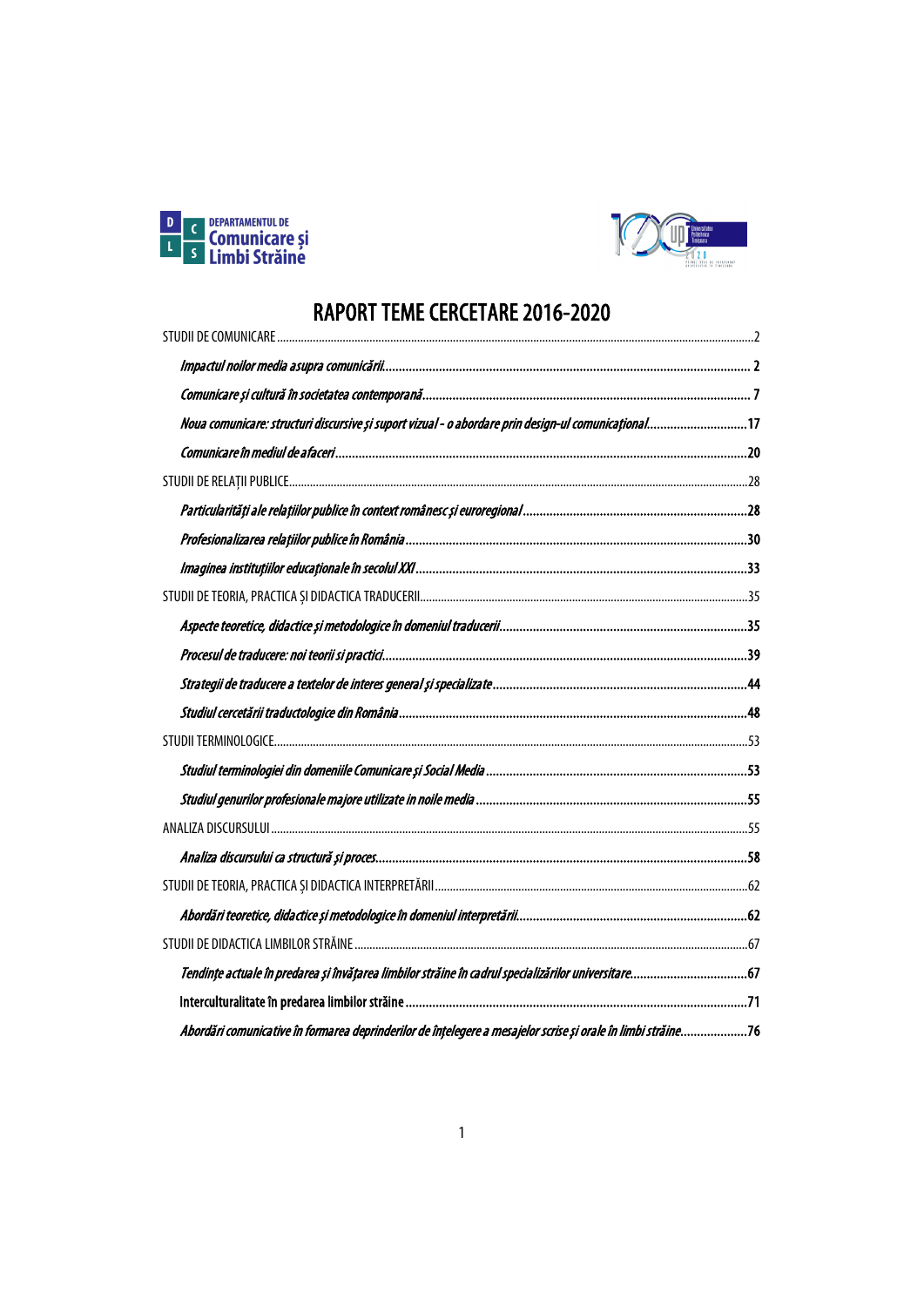



# STUDII DE COMUNICARE

<span id="page-1-1"></span><span id="page-1-0"></span>

| Tema de cercetare         | Impactul noilor media asupra comunicării                                                                                                                                                                                                                                                                                                                                                                            |
|---------------------------|---------------------------------------------------------------------------------------------------------------------------------------------------------------------------------------------------------------------------------------------------------------------------------------------------------------------------------------------------------------------------------------------------------------------|
| Descrierea temei          | Tema răspunde intereselor de cercetare și predare ale cadrelor didactice<br>din DCLS, angajate în susținerea masteratului Comunicare, relații publice și<br>noile media, organizat de FSC în colaborare cu ETC din UPT. Tema<br>urmărește impactul pe care noile tehnologii îl au asupra comunicării<br>umane, transformările produse și adaptarea comunicării la noile exigențe<br>ale partenerilor în comunicare. |
| <b>Cuvinte cheie</b>      | Comunicare, spațiu virtual, convergența media, noile tehnologii                                                                                                                                                                                                                                                                                                                                                     |
| Activități desfășurate în | Documentare, urmărire oportunități de atragere finanțări, comunicarea<br>cadrul temei de cercetare rezultatelor cercetării la conferințe și valorificare oportunități publicare                                                                                                                                                                                                                                     |
| Echipa de cercetare       | Conf. dr. Mariana Cernicova (coord.), Prof. dr. Vasile Gherhes, Conf. dr.<br>Lavinia Suciu, Conf. dr. Simona Şimon, Lect. dr. Daniel Ciurel, Lect. dr.<br>Adina Palea, Asist. dr. Liliana Cismariu                                                                                                                                                                                                                  |
| Date de contact           | Conf. dr. Mariana Cernicova<br>Universitatea Politehnica Timișoara<br>Departamentul de Comunicare și Limbi Străine<br>Str. Petre Râmneanțu 2, Timișoara, România<br>Tel: +40-256-04014<br>E-mail: mariana.cernicova@upt.ro                                                                                                                                                                                          |

# ARTICOLE

Cernicova-Bucă, Mariana. 2016. "University homepage as a showcase for prospective students. A [Romanian web-based analysis of academic sites."](https://www.sgemsocial.org/ssgemlib/spip.php?article2426) *SGEM 2016* 1, vol. 1: 1211-1218. DOI: 10.5593/SGEMSOCIAL2016/B11/S03.155; WOS:000395620400155.

### Abstract

The rapid expansion of the Romanian higher education system, which more than doubled its number of universities in a quarter of a century, as well as the massification of higher education place universities in the situation to actively develop recruitment strategies for attracting prospective students. With the arising of the digital age, the competition for attracting students moves also into the virtual world. Digitally born young people make their choices using, at large, information drawn from electronic sources. This paper aims to reveal if and how Romanian academic websites, displayed by higher education institutions, help prospective students draw relevant information for their educational choices. Preparing the homepage for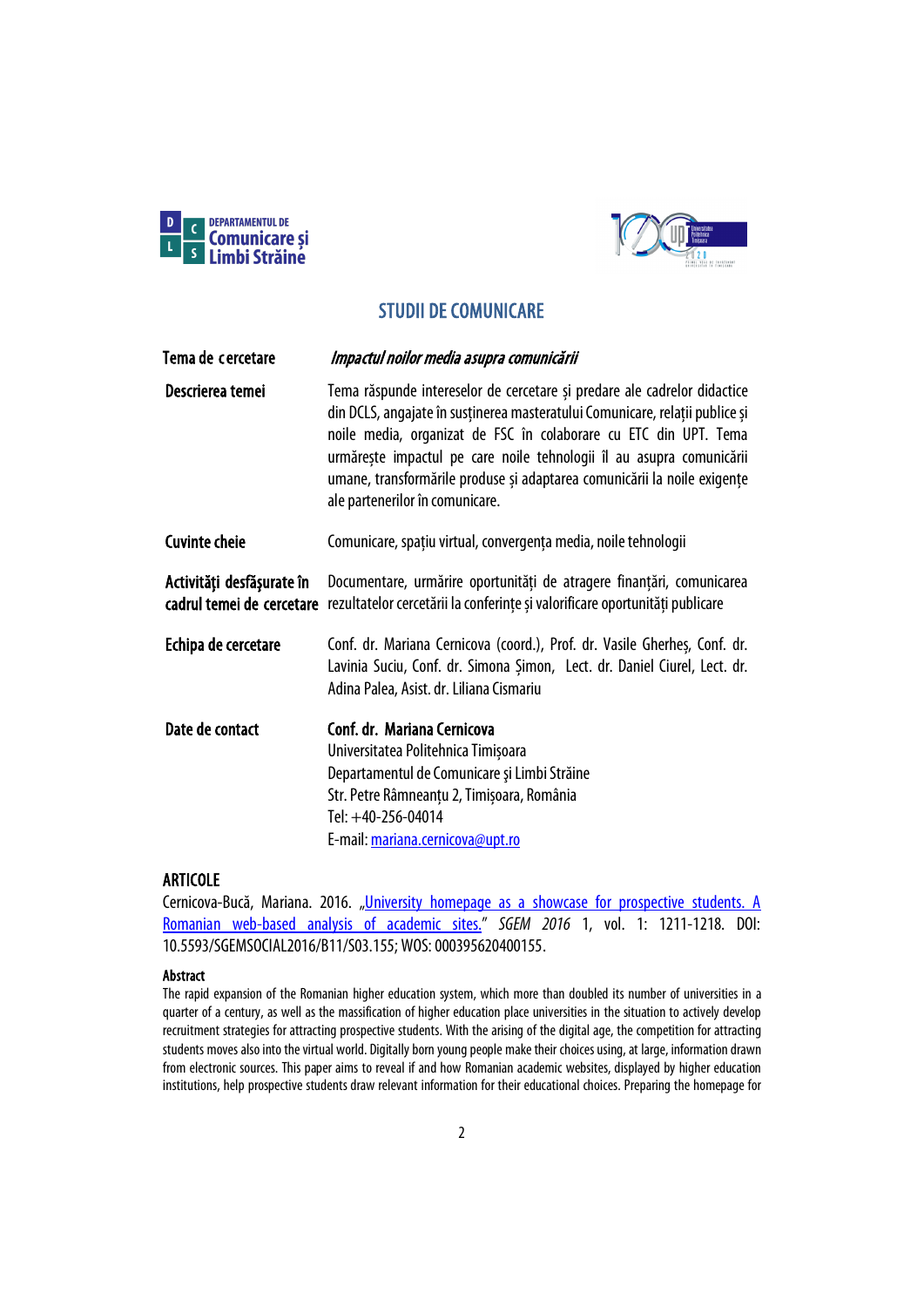



admission periods is an important aspect in the communication aspect of a higher education institution and the task is carried out in a variety of manners by the 105 Romanian accredited higher education institutions, placed in 23 cities of the country, for the academic year 2016. The content analysis is supplemented by the results of a focus group, asked to react to 10 academic websites which displayed information on their admissions procedures and criteria. The results of the study are useful to communication and image departments of the universities, to improve recruitment strategies and enhance the efficiency of homepage use, in attracting new students.

Cernicova-Bucă, Mariana și Mugur Gabriel Dragomir. 2016. "The religious escapades of Romanian digital natives: tentative conclusions on communication practices in student population." În *Religion(s), laïcité(s) et société(s) au tournant des humanités numériques*, editat de Ștefan Bratosin și Mihaela-Alexandra Tudor, 290-298. Montpellier: Editions IARSIC. WOS:000428445800018.

#### Abstract

The article focuses on the information and communication habits of digital natives, with respect to their religious life and beliefs. The study was carried out among students in humanities/communication studies, aiming to test whether Romanian digital natives explore the religious world in the same way in which they keep control over other aspects of life: study, entertainment, exchanges with peers, etc. While religion ranks high in the values shared by young Romanians, it is important to measure to what extend the digital natives have a genuine religious life, understand the concepts and practices of religion (irrespective of their confessional affiliation) and integrate religion in their lives. The authors used the classification of active believers, non-practicing believers, atheists and inconsistent believers as a starting point for looking into the opinions of the student population. Questions addressed by this paper aim at measuring the perceptions of the young generation regarding their relationship with the church, but also anticipate tendencies in the communication habits of this generation regarding the receiving and sharing religious information, via mediated and non-mediated channels, social media or other types of new technologies.

Cernicova-Bucă, Mariana și Vasile Gherheș. 2018. "Perceptions of Romanian students on uses and value [of educational resources shared via ICT. Case study: Politehnica University Timișoara."](https://www.edusoft.ro/brain/index.php/brain/article/view/757) *BRAIN. Broad Research in Artificial Intelligence and Neuroscience*9 (1): 163-172. WOS:000441565900001.

### Abstract

In the technology-dense environment of the "Millennial generation", the use of ICT for educational purposes is inevitable. Students use multiple devices for communicating with peers and professors, for interaction with institutions, retrieve content, propose topics, and inquire for information at a pace and in a volume, that can be overwhelming without the intervention of ICT. Computer assisted teaching and learning already have a history both in practice, and in research. However, new technologies and convergent devices make way for a new philosophy on educational processes. The present study considers the perceptions of students at Politehnica University regarding the shared educational resources, both on a vertical communication stream (professor-to-student) and horizontally (student-to-student). The study explores common practices of students who need to evaluate, decide and create or not a virtual learning community, since they are enrolled and expected to attend classes in the traditional manner. The outcomes of the sociological survey are useful for educating critical thinking in evaluating educational resources on the part of the students, but also help professors in higher education to make informed decisions regarding their educational practices.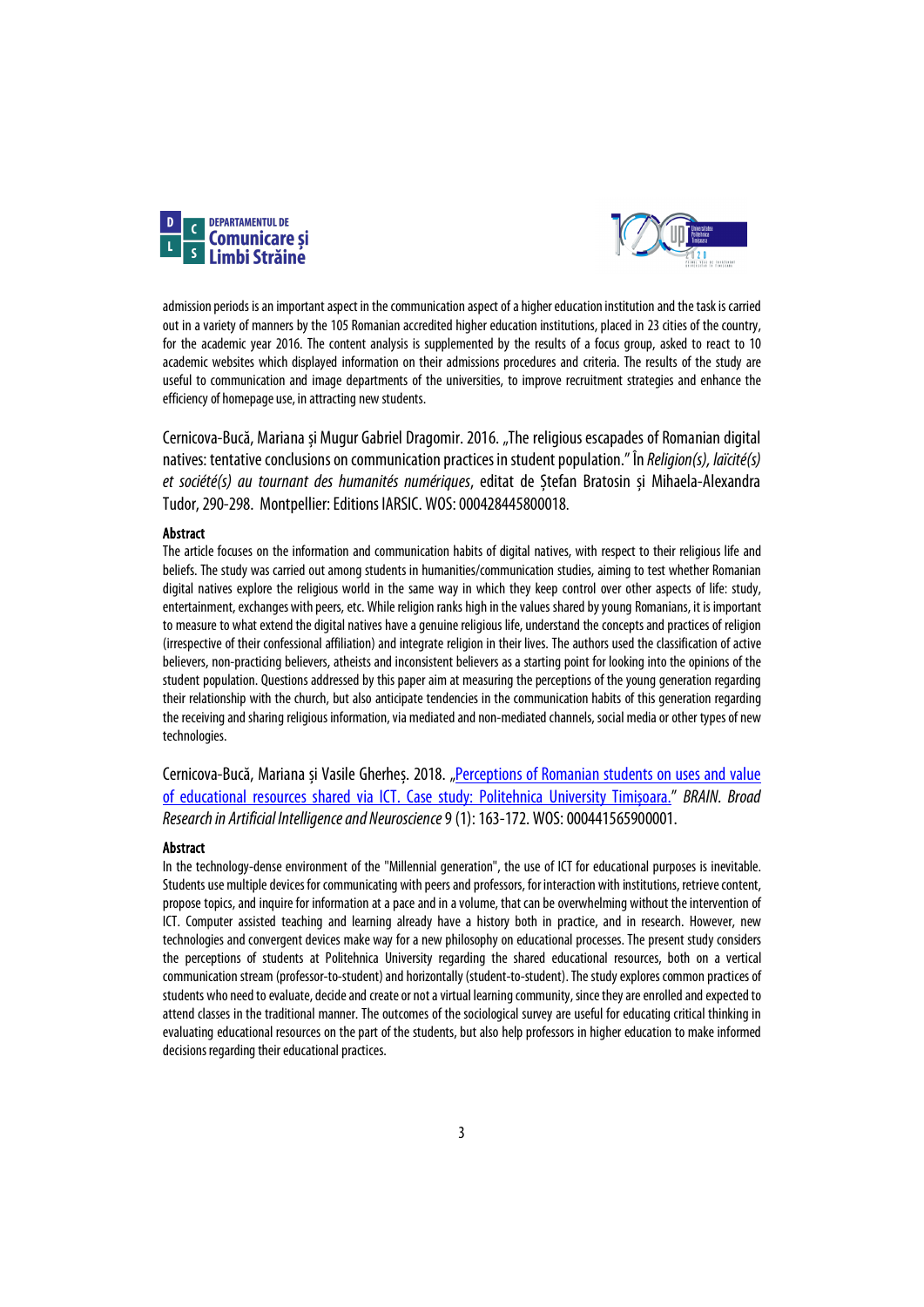



Cernicova-Bucă, Mariana, Vasile Gherheș și Liliana Cismariu. 2019. ["Digital natives and their expectations](https://sgemsocial.org/index.php/peer-review/jresearch?view=publication&task=show&id=4244)  [regarding employment opportunities.](https://sgemsocial.org/index.php/peer-review/jresearch?view=publication&task=show&id=4244)" *6th SWS International Scientific Conference Social Sciences 2019* 6 (3): 457-464. DOI: 10.5593/SWS.ISCSS.2019.3/S12.059.

### Abstract

Digital natives shape their world and shake fundamental beliefs in society, making it obligatory to rethink the schooling, employment and communication aimed at triggering a positive reaction from this new category of technologically immersed young people. The study aims to highlight, based on literature review and on field research, the values of Romanian students belonging to this category, in direct link to their expectations regarding future employment. Students were asked to identify experiences that they chose to accumulate in order to ensure competitiveness on the labour market and to describe the future employer of choice. The survey, conducted in the national capital in May 2019 in technical universities reveals that students have strong convictions regarding the features they seek in future employment places, even if their representation of the "ideal workplace" is not necessarily clear. The conclusions highlight the roles and ways in which universities and businesses can work together to help digital natives project their future career paths, reduce frustration and make the study-work transition smoother. Also, the findings of this study can be useful to recruiters and HR specialists, in shaping more efficient messages, appealing to this iGen - as the generation of digital natives is often referred to in scientific literature.

Gherheș, Vasile și Ciprian Obrad. 2016. ["The role and importance of Facebook among students in](https://sc.upt.ro/images/cwattachments/121_fa5695b88388ff80b8ceceacd48ea885.pdf)  [Timișoara.](https://sc.upt.ro/images/cwattachments/121_fa5695b88388ff80b8ceceacd48ea885.pdf)" *Professional Communication and Translation Studies*9: 21-26.

### Abstract

With more than 1 billion users on the planet and more than 7.8 million users in Romania, the social network Facebook enjoys great popularity, mainly among people under the age of 35. This paper presents the results of a study conducted among students in Timișoara regarding the place, importance and role Facebook has in everyday life.

Gherheș, Vasile și Liliana Cismariu. 2017. "The Presence of the Romania Public Administration in Social [Media.](https://sc.upt.ro/attachments/article/205/04_Gherhes_Cismariu.pdf)" *Professional Communication and Translation Studies*10: 32-39.

### Abstract

Social media has transformed the way people around the world communicate, and its use in different sectors of social life has steadily grown. Considering the success, it enjoys among the general public, it is very likely to be used also in local public administration. Platforms such as Facebook, Twitter, LinkedIn, YouTube, blogs and many others have begun to be used as tools for communicating with citizens, with the aim of increasing the degree of information and interaction, on one hand, and, on the other, of making the act of governance more transparent. The present study intends to provide an assessment of the ways in which local government institutions use social media to communicate their actions.

Cismariu (Zepa), Liliana, Daniel Liviu Ciurel și Ioan Hosu. 2019. ["Generation Z and Social Media."](http://c3.icvl.eu/papers2019/icvl/documente/pdf/section2/section2_paper53.pdf) *Proceedings of the 14th International Conference on Virtual Learning VIRTUAL LEARNING – VIRTUAL REALITY*, ICVL 2019: 367-373.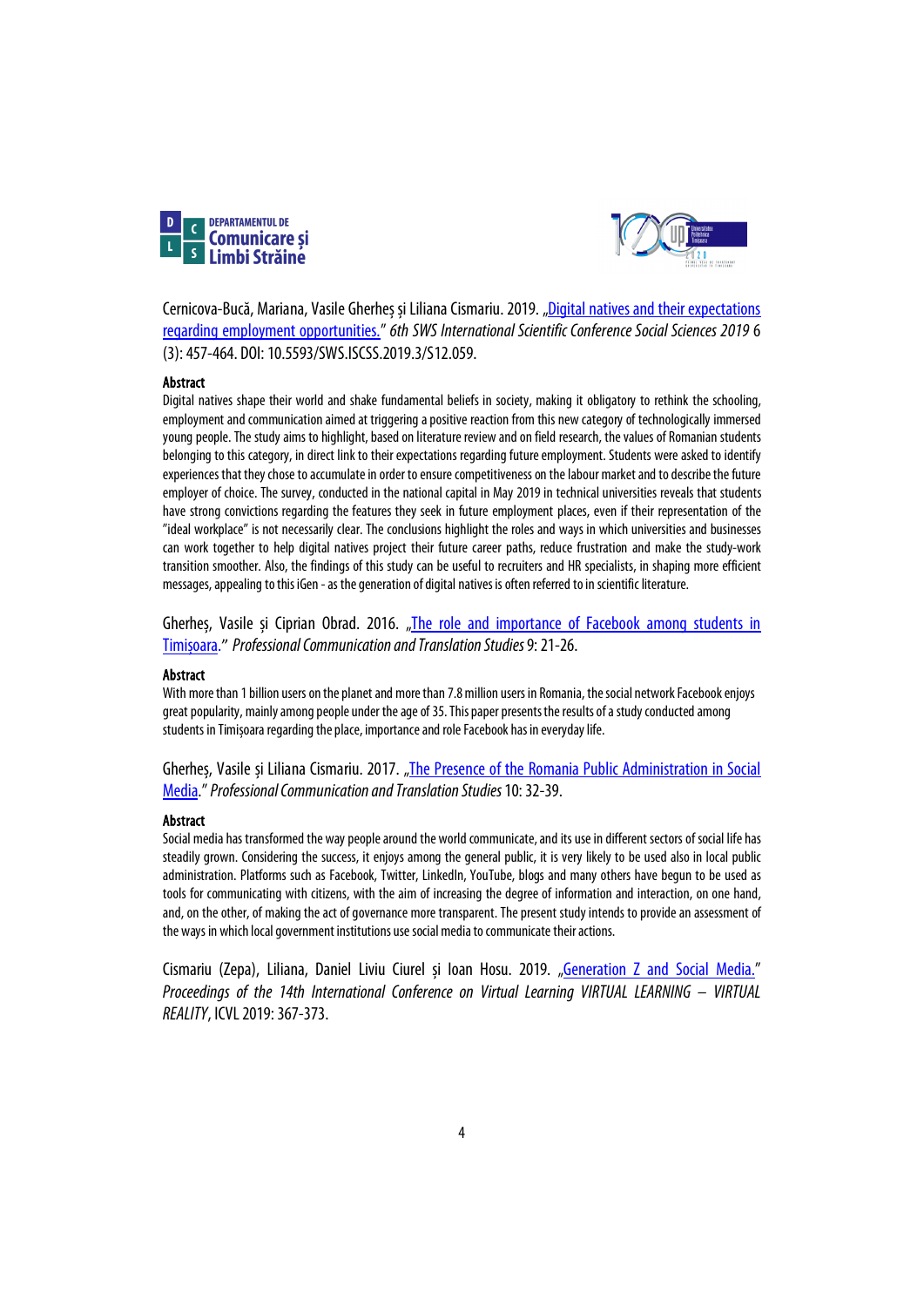



### Abstract

Gen Z represents the first generation with direct access to smartphones, having radically influenced the dynamics and typology of communication. Social media is a constant presence in their lives, being the medium of choice for finding and sharing information, emotions, reactions and intentions. Almost everything happens instantly for Generation Z, making its members masters of using the digital technologies. According to a study carried on by Business Insider, around 80% of the young people already had a smartphone by the age of 13. This study purpose of identifying the most common platforms/social media apps used by Romanian Gen Z for communication, information, but also for content creation. The study has been carried out in May 2019 through an online questionnaire applied to 545 students with the average age of 21.2 years from Politehnica University of Bucharest. The results deepen the understanding of how Gen Z – a predominantly online generation, manifests its preferences and choices for platforms and apps. YouTube seems to take the upper hand over Facebook, which may result in changes on the market and a re-organization of how information is created, retrieved and shared by the young generation. Another important aspect for Gen Z seems to be the presence of influencers, which start to stand out in their lives.

### COMUNICĂRI

Cernicova, Mariana. "Libertatea de exprimare în jurnalismul digital: o nouă paradigma." Lucrare prezentată la Simpozionul internațional Independența media și libertatea de exprimare, Cluj-Napoca, România, octombrie 2016.

Cernicova, Mariana și Vasile Gherheș. "Perceptions of Romanian students on uses and value of educational resources shared via ICT. Case study: Politehnica Timisoara." Lucrare prezentatăla conferința SMART 2016 Scientific Methods in Academic Research and Teaching, Timișoara, România, noiembrie 2016.

Cernicova, Mariana. "Smart cities for smart tourists. The case of Timisoara." Lucrare prezentată la conferința 4th Smart Cities Conference, București, România, decembrie 2016.

Cernicova, Mariana. "The scientific signature in the digital age." Discurs plenar prezentat la conferința the 7th International Scientific and Practical Conference Current issues of linguistics and didactics: The interdisciplinary approach in humanities, Volgograd, Federația Rusă, mai 2017.

Cernicova, Mariana. "The online identity of universities." Discurs plenar prezentat la conferința Marketing Identity. Online rules, Trnava, Slovacia, noiembrie 2017.

Cernicova, Mariana. "Selfie, relfie and other means of self-portrait in the virtual world." Lucrare prezentată la conferința 10th Professional Communication and Translation Studies, Timișoara, România, martie 2017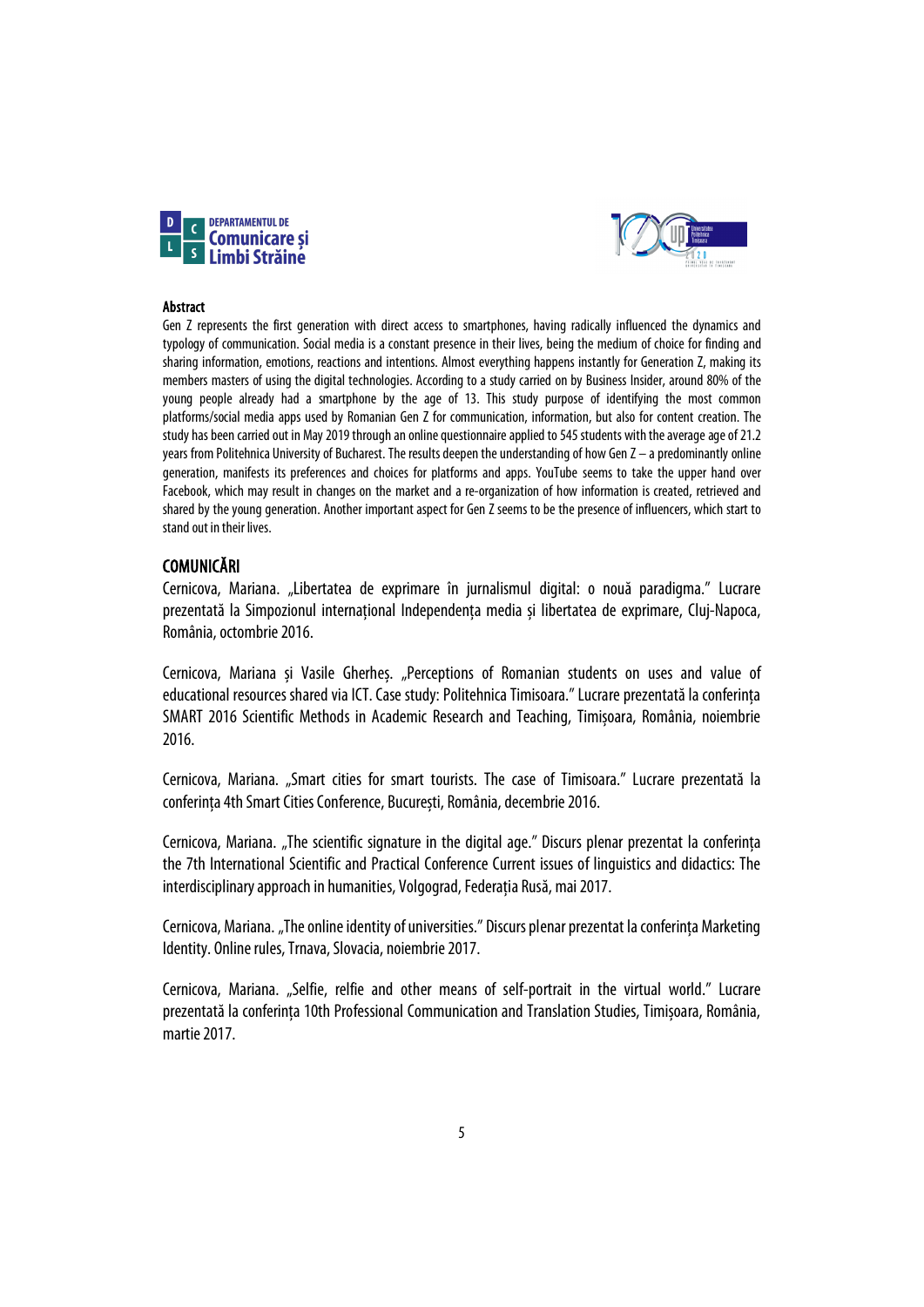



Cernicova, Mariana. "The need for (increased) media competences in the age of post media." Lucrare prezentatăla conferința internațională Media Culture Days, Cluj-Napoca, România, mai 2018.

Cernicova, Mariana. "Communication skills for team leaders in job advertisements. A Romanian experience." Lucrare prezentată la conferința internațională Professional Communication and Translation Studies, Timișoara, România, aprilie 2019.

Cernicova-Bucă, Mariana, Vasile Gherheș și Liliana Cismariu. "Digital natives and their expectations regarding employment opportunities." Lucrare prezentată la conferința 6th SWS International Scientific Conference Social Sciences 2019, Albena, Bulgaria, august – septembrie 2019.

Palea, Adina. "Multichannel marketing and communication  $-$  key to the survival of universities in Romania." Lucrare prezentată la conferința internațională COMMUNICATION, CONTEXT, INTERDISCIPLINARITY, Tîrgu Mureș, România, octombrie 2016.

Palea, Adina și Violeta Bischoff. "A communicational analysis of the evolution of symbolic language – emojis." Lucrare prezentată la conferința 10th Professional Communication and Translation Studies, Timișoara, Romania, martie 2017.

### ALTE REALIZĂRI ÎN CADRUL TEMEI

Cernicova-Bucă, Mariana. Membru comitet științific al conferinței International Scientific Practical Conference "Breakthrough technologies and communications in industry" (BTCI'2018), Volgograd, Federația Rusă, 20-21 noiembrie 2018[, https://www.picconf.ru.net/volsu-conf-en-tech-scopus.](https://www.picconf.ru.net/volsu-conf-en-tech-scopus)

Cernicova-Bucă, Mariana. Membru comitet științific al conferinței II International Scientific Practical Conference "Breakthrough technologies and communications in industry and city" (BTCI'2019), Volgograd, Federația Rusă, 20-21 noiembrie 2019, [https://www.picconf.ru.net/ volsuconf-en-tech](https://www.picconf.ru.net/%20volsuconf-en-tech-scopus)[scopus.](https://www.picconf.ru.net/%20volsuconf-en-tech-scopus)

Cernicova-Bucă, Mariana. Membru comitet științific al conferinței Current issues of linguistics and didactics: The interdisciplinary approach in and social sciences, Volgograd State University, Volgograd, Federația Rusă, 23-27 aprilie 2019. [https://www.picconf.ru.net/volsu-conf-en-wos.](https://www.picconf.ru.net/volsu-conf-en-wos) 

Cernicova, Mariana, Adina Palea, Maria Ciorba (Europe Direct) și Silviu Vert (Open Knowledge Foundation), masărotundă *Comunicarea instituţională în faţa provocărilor erei digitale*, Timișoara, 2018.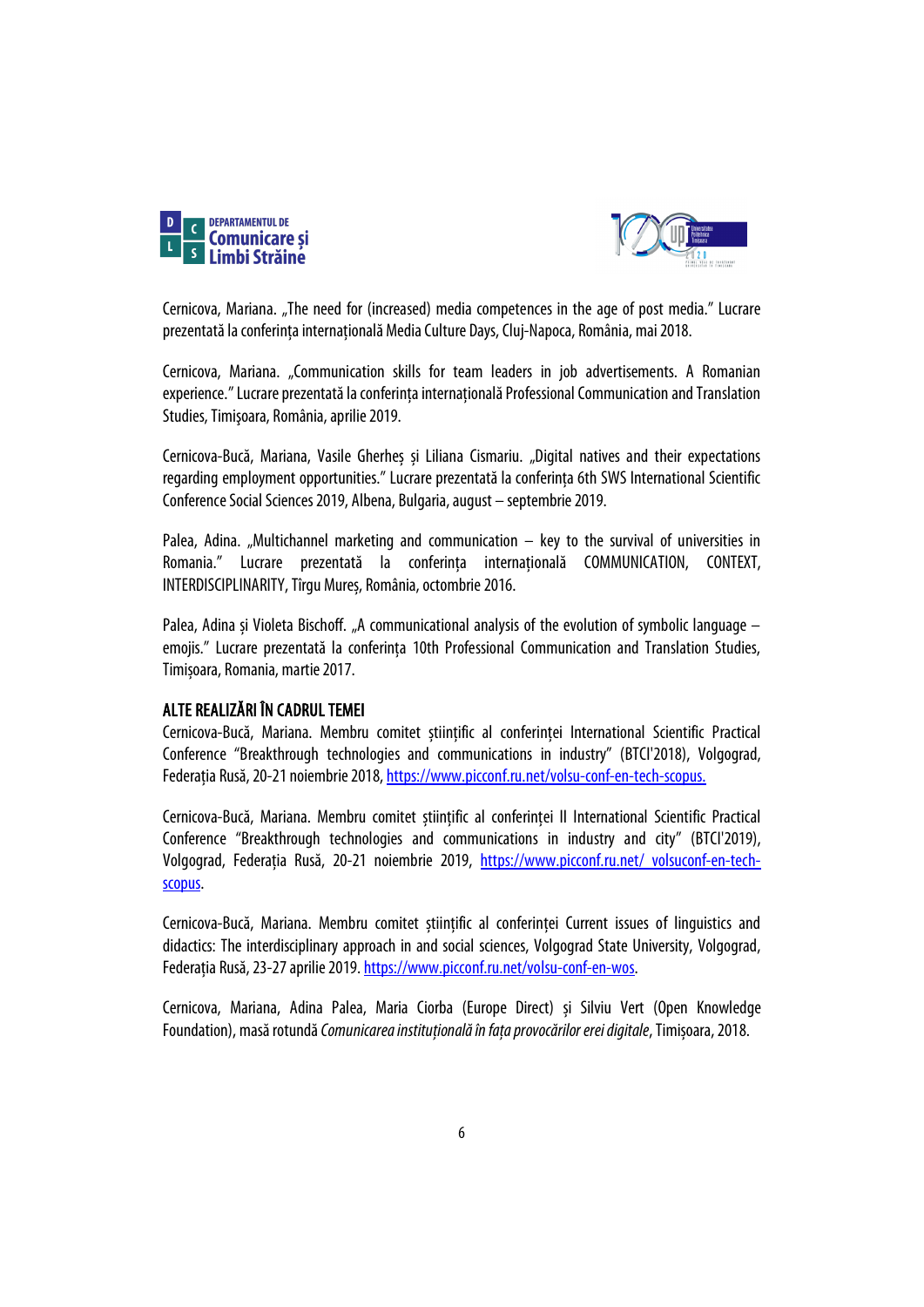



<span id="page-6-0"></span>

| Tema de cercetare                                      | Comunicare și cultură în societatea contemporană                                                                                                                                                                                                                                                                                                                                                                                                                                                                                                                                                                                                                                                                      |
|--------------------------------------------------------|-----------------------------------------------------------------------------------------------------------------------------------------------------------------------------------------------------------------------------------------------------------------------------------------------------------------------------------------------------------------------------------------------------------------------------------------------------------------------------------------------------------------------------------------------------------------------------------------------------------------------------------------------------------------------------------------------------------------------|
| Descrierea temei                                       | Această cercetare își propune să identifice principalele provocări pe care<br>lumea contemporană, o lume globalizată, multiculturală, le aduce<br>comunicării eficiente în diferite contexte profesionale și socio-culturale.<br>De asemenea, demersul nostru științific vizează identificarea unor modele<br>de relaționare comunicațională viabile care să fundamenteze dialogul<br>autentic bazat pe argumente. Ne propunem să ne aplecăm atât asupra<br>comunicării în grupuri profesionale multiculturale, cât și asupra modului<br>în care internetul în general și social-media în particular tind să<br>structureze un tip de discurs cu impact semnificativ asupra circulației<br>ideilor în spațiul public. |
| <b>Cuvinte cheie</b>                                   | Comunicare interculturală, diversitate culturală, demers argumentativ,<br>competențe interculturale, eficiență comunicațională.                                                                                                                                                                                                                                                                                                                                                                                                                                                                                                                                                                                       |
| Activități desfășurate în<br>cadrul temei de cercetare | Diagnosticarea problemelor comunicaționale ale lumii multiculturale<br>$\bullet$<br>Stabilirea categoriilor conceptuale și selectarea metodologiei de<br>$\bullet$<br>cercetare<br>Analizarea, prelucrarea datelor și derivarea concluziilor<br>$\bullet$                                                                                                                                                                                                                                                                                                                                                                                                                                                             |
| Echipa de cercetare                                    | Lect. dr. Sorin Suciu (coord.), Prof. dr. Vasile Gherhes, Conf. dr. Mariana<br>Cernicova, Lect. dr. Cosmin Băiaș, Lect. dr. Daniel Ciurel, Asist. dr.<br>Andreea Ruthner, Asist. dr. Claudia Stoian, Asist. dr. Roxana Ghiță,                                                                                                                                                                                                                                                                                                                                                                                                                                                                                         |
| Date de contact                                        | Lect. dr. Sorin Suciu<br>Universitatea Politehnica Timișoara<br>Departamentul de Comunicare și Limbi străine<br>Str. Petre Râmneanțu 2, Timișoara, România<br>Tel: +40-256-404014<br>E-mail: sorin.suciu@upt.ro                                                                                                                                                                                                                                                                                                                                                                                                                                                                                                       |

# CĂRȚI

Băiaș, Cosmin, coord. 2016. *Comunicări retorice: figuri critice*. Timișoara: Editura Eurobit. *Comunicări retorice: figuri critice*cuprinde doisprezece articole ale studenților specializării*Comunicare și relații publice* din cadrul UPT încadrate de două articole ale coordonatorului lucrării, asist. dr. Cosmin-Constantin Băiaș. Cartea este o dezvoltare a proiectelor elaborate, inițial la orele de seminar, în cadrul disciplinei*Retorică și argumentare*din primul semestru al anului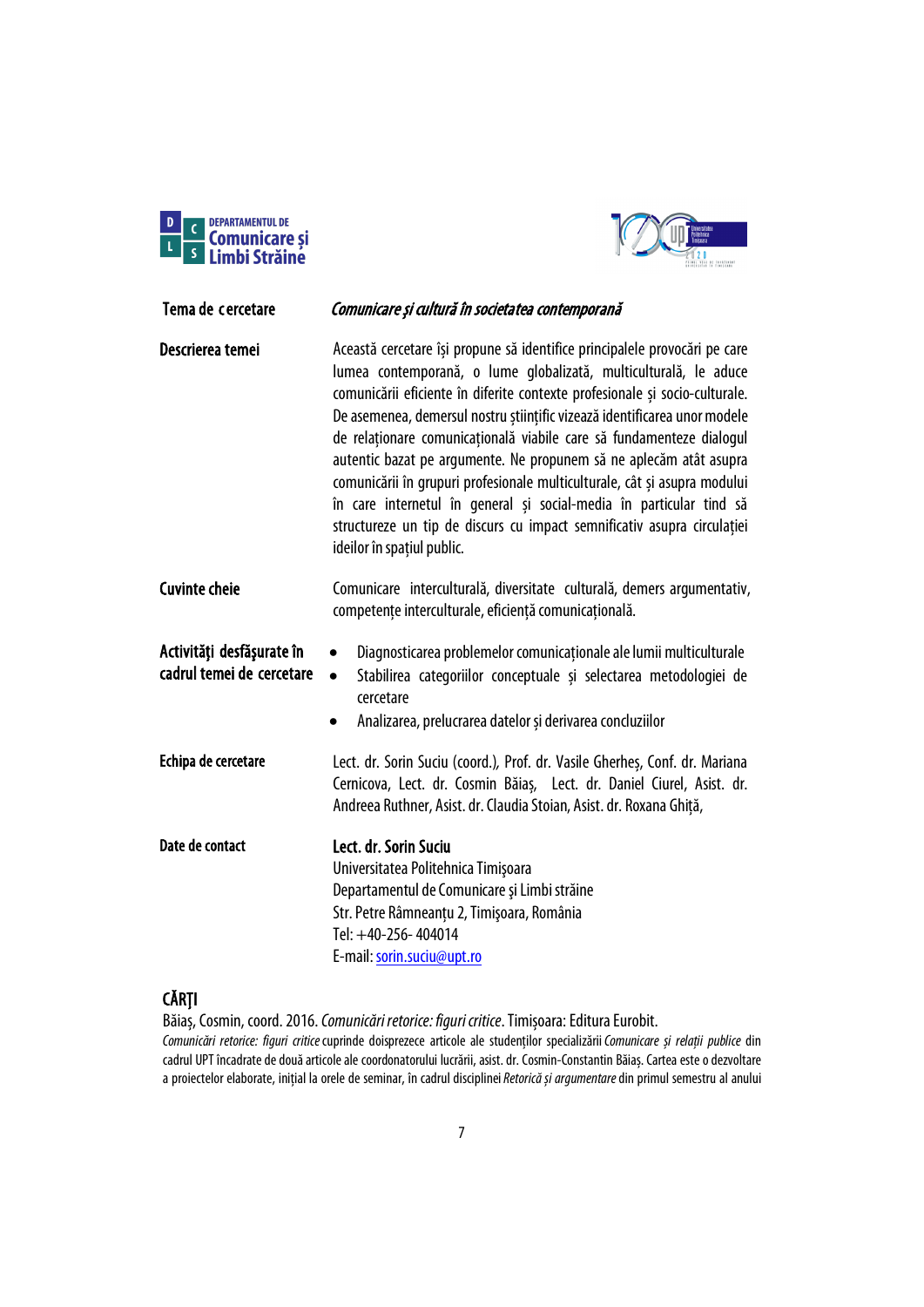



universitar 2015-2016. O serie de artefacte (discursuri, filme, picturi sau texte muzicale) sunt analizate și interpretate prin intermediul diferitelor variante de criticism retoric, o metodă calitativă de cercetare specifică domeniului științelor comunicării. Au contribuit cu articole studenții: Silvia Ștefania-Balașcău, Ștefana Macovei, Roman Lidia Anastasia, Timeea Schipek, Alina-Carmen Selagea, Mihaela Mădălina Boată, Flavia Mezzetti, Raluca Pandor, Ana-Maria Popescu, Emilia Andreea Rădoi, Iuliana Grazela Stroe și Simona Ahagioaei.

### Bucă, Marin și Mariana Cernicova. 2017. *Dicționar de antonime sinonimizat*. București: Pescăruş.

Legătura dintre antonimie și sinonimie se concretizează în faptul că raporturile de antonimie dintre două cuvinte se extind și asupra sinonimelor acestora. Fiecare component al celor două paradigme contractează relații antonimice cu fiecare dintre componenţii celeilalte paradigme. Dicționarul cuprinde numai perechi antonimice heterolexe (cu radicali diferiți), cele omolexe (derivaționale) fiind ușor de construit, dacă utilizatorul stăpânește algoritmul de formare. Lucrarea pune la dispoziția elevilor, studenților, cadrelor didactice, tuturor persoanelor interesate un instrument de lucru compact și lesne de parcurs, în sprijinul înțelegerii profunde a complexității relațiilor lexicale și logico-semantice specifice resurselor expresive ale limbii române. Cele aproape 3800 de perechi antonimice prezentate sunt însoțite de exemple excerptate din operele celor mai de seamă reprezentanți ai spiritualității românești.

### Bucă, Marin și Mariana Cernicova. 2017. *Dicționarul general de expresii și locuțiuni ale limbii române*, vol. 1. Timișoara: Editura de Vest.

### Bucă, Marin și Mariana Cernicova. 2018. *Dicționarul general de expresii și locuțiuni ale limbii române*, vol. 2. Timișoara: Editura de Vest.

Dicționarul numără peste 8.000 decuvinte-titlu, cărora le sunt subordonate frazemele semantice care le conțin şi care sunt repertoriate în alte instrumente lexicografice. Autorii inventariază aproximativ 35.000 de expresii și locuțiuni, folosite în limba română (cultă și populară) de la începutul secolului alXIX-leași până în prezent. Întrucât expresiile sunt preluate din toate variantele limbii române și dintr-o gamă largă de domenii, Dicționarul poate fi utilizat cu succes nu doar de către nativi (elevi, studenți şi profesori, traducători), ci şi de către vorbitorii străini de limbă română. El reprezintă nu numai o modalitate de conștientizare a mijloacelor expresive de care dispune limba română, dar, mai cu seama, oferă o semnificativă deschidere către constituirea instrumentelor frazeologice contrastive atât de necesare în traducere, lexicografie, lingvistica informatică, lexico-gramatică. Lucrarea a apărut cu susținerea Ministerului Cercetării și Inovării și a Fundației Politehnica.

### Bucă, Marin și Mariana Cernicova. 2018. *Dicționar de omonime.* București: Prestige.

Dicționarul prezintă aproximativ 2600 de grupuri omonimice din straturile limbii române: regionalisme, arhaisme, termeni din registrul popular, familiar, argotic etc. El vine în ajutorul elevilor, studenților, cadrelor didactice, ziariștilor, scriitorilor, cititorilor care studiază sau parcurg diverse lucrări (literare, științifice, de popularizare etc.), constituind un îndrumar care clarifică sensurile unor cuvinte și deschide calea unei exprimări cât mai exacte a propriilor gânduri. Se poate spune că omonimia este un fenomen opus sinonimiei, în care sensurile identice sunt redate prin cuvinte diferite. Identitatea formală a cuvintelor omonime reprezintă sursa ambiguității lingvistice, având consecințe în practica limbii. Calamburul se bazează tocmai pe această ambiguitate, permițând obținerea unor efecte umoristice atunci când se presupune că receptorul sesizează jocul de cuvinte și de sensuri. Autorii au optat pentru prezentarea omonimelor etimologice, apreciind că utilizatorului îi sunt folositoare și necesare sensurile prezentate în explicațiile concise și clare ce însoțesc fiecare dintre intrări.

Bucă, Marin și Mariana Cernicova. 2019. *Dicționar explicativ școlar*. București: Prestige.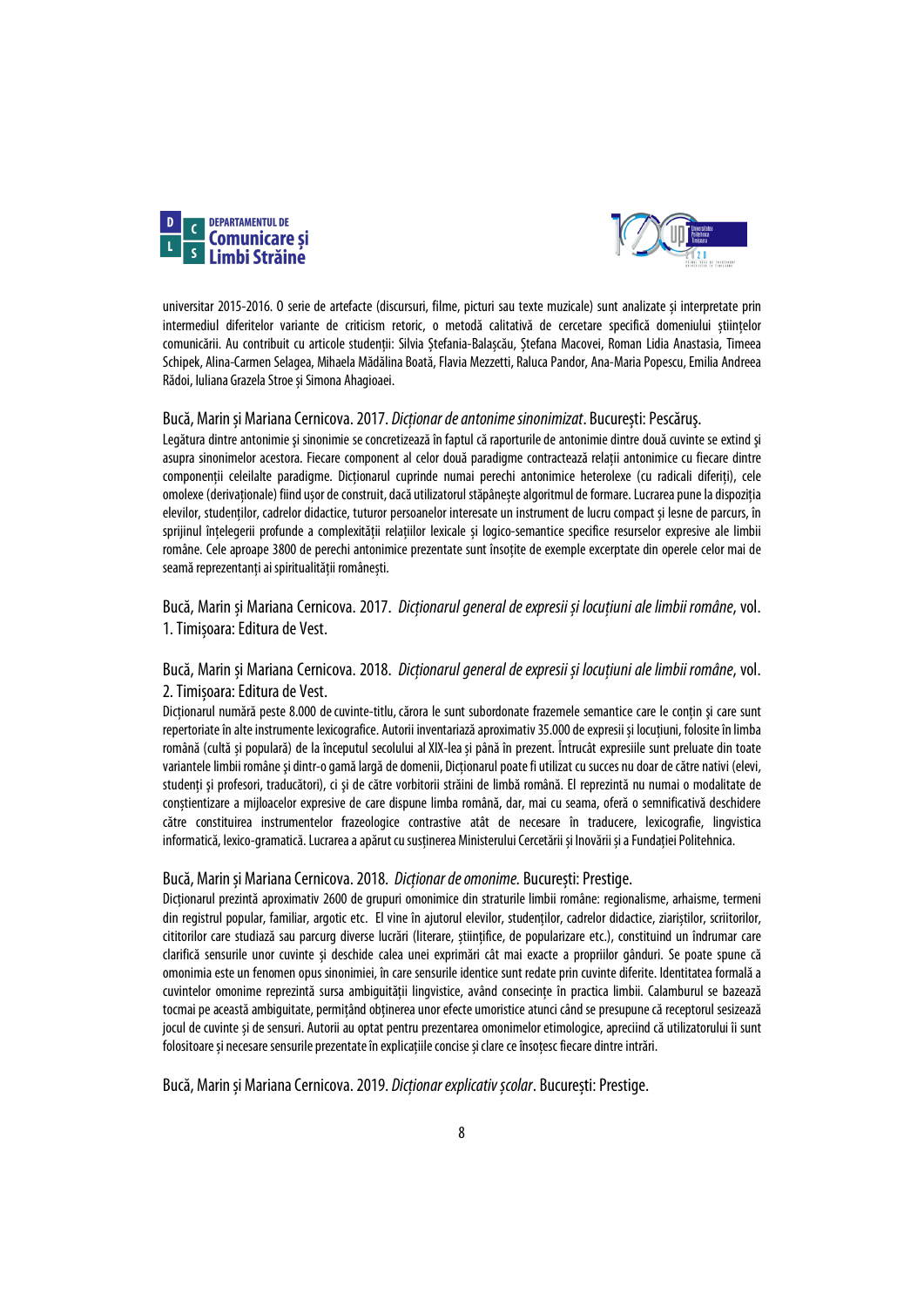



Dicționarul explicativ școlar vine în sprijinul elevilor care, pe parcursul studiilor gimnaziale și liceale, sunt îndrumați să deprindă bogăția limbii române în multiplele ei ipostaze: ca mediu de comunicare artistică, științifică, tehnică. Indiferent de profilul școlii urmate, elevii sunt evaluați periodic și trebuie să demonstreze la nivel morfosintactic că utilizează corect formele flexionare ale părților de vorbire (pluralul substantivelor, formele flexionare ale verbelor, adjectivele), iar la nivelul stilisticotextual că înțeleg registrele stilistice și căidentifică variațiile pe care le aduce cu sine exprimarea în limbajele standard, literar, colocvial, regional, arhaic, argotic etc. Acest instrument le facilitează deslușirea semnificațiilor necunoscute sau mai puțin cunoscute ale cuvintelor pe care le întâlnesc în context educațional sau, mai larg, în mesajele media.

### Ciurel, Daniel. 2019. *Eminescu orator. Strategii retorice în publicistică*. București: EdituraTritonic.

O mare parte a jurnalisticii eminesciene apartine polemicii. Dimensiunea informativă a articolelor lui Eminescu este, în cele mai multe cazuri, subordonată celei polemice, combative, iar forma discursului se particularizează graţie atitudinii polemice, generată de prezenta implicită sau explicită a unui adversar. Strategiile pamfletare se articulează pe dihotomia adevăr/impostură, având o structură determinată de constrângeri generice, cuprinzând o serie de elemente constante: pamfletarul denunță un scandal, conform unui mandat (auto-asumat) al adevărului batjocorit, iar intervenția sa este simultan imperativă şi tardivă. Strategiile satirice eminesciene cuprind agresiunea verbală, portretul caricatural, ironia şi parodia. Eminescu mânuiește cu măiestrie armele satirei, apelând la întregul arsenal retoric pe care-l are la dispoziție. Eminescu a fost un jurnalist lucid, incomod și angajat. Deloc desuet, ba chiar, în multe privințe, extrem de actual, gazetarul Eminescu ar putea fi acuzat azi de o crasă incorectitudine politică.

### ARTICOLE

Băiaş, Cosmin. 2016. "Strategia balcanică: oricum nu contează." *Vocile noastre:*122-152.

Băias, Cosmin. 2016. "Repere în criticismul retoric." Comunicări retorice: figuri critice: 6-16.

Băiaș, Cosmin. 2016. "Edwin Black și puterile criticului retoric". *Comunicări retorice:* 230-241.

Băias, Cosmin și Irina Pop. 2017. ["The Metadefinition of the Aphorism and the Public](https://un-pub.eu/ojs/index.php/pntsbs/article/view/1766) Communication." *New Trends and Issues Proceedings on Humanities and Social Sciences* 3 (1): 185-190. DOI: 10.18844/gjhss.v3i1.1766.

### Abstract

In a high tech digital age when things happen too fast, and people have less and less time, the aphoristic communication can be an alternative to be taken into account together with the traditional manners of communication. Our work aims to treat the rhetorical problem of the aphorism definition and of the aphoristic gender. The approach we propose has a metatheoretical and meta-methodological character; we define the aphoristic style through the rhetorical analysis. The metadefinitions of the aphorism namely the aphoristic definitions about what is an aphorism provide us with a number of interpretative points. Features such as; simplicity, unpredictability, concreteness, credibility are fundamental not only for the aphoristic communication, but also for the contemporary public communication. Paradoxically, to understand what are the basic characteristics of the aphorism means to understand and learn to communicate in public. We assume that the times we live in require the mastering of the creative aphoristic communication skills. Therefore, our students should be taught and trained in and through the aphorisms.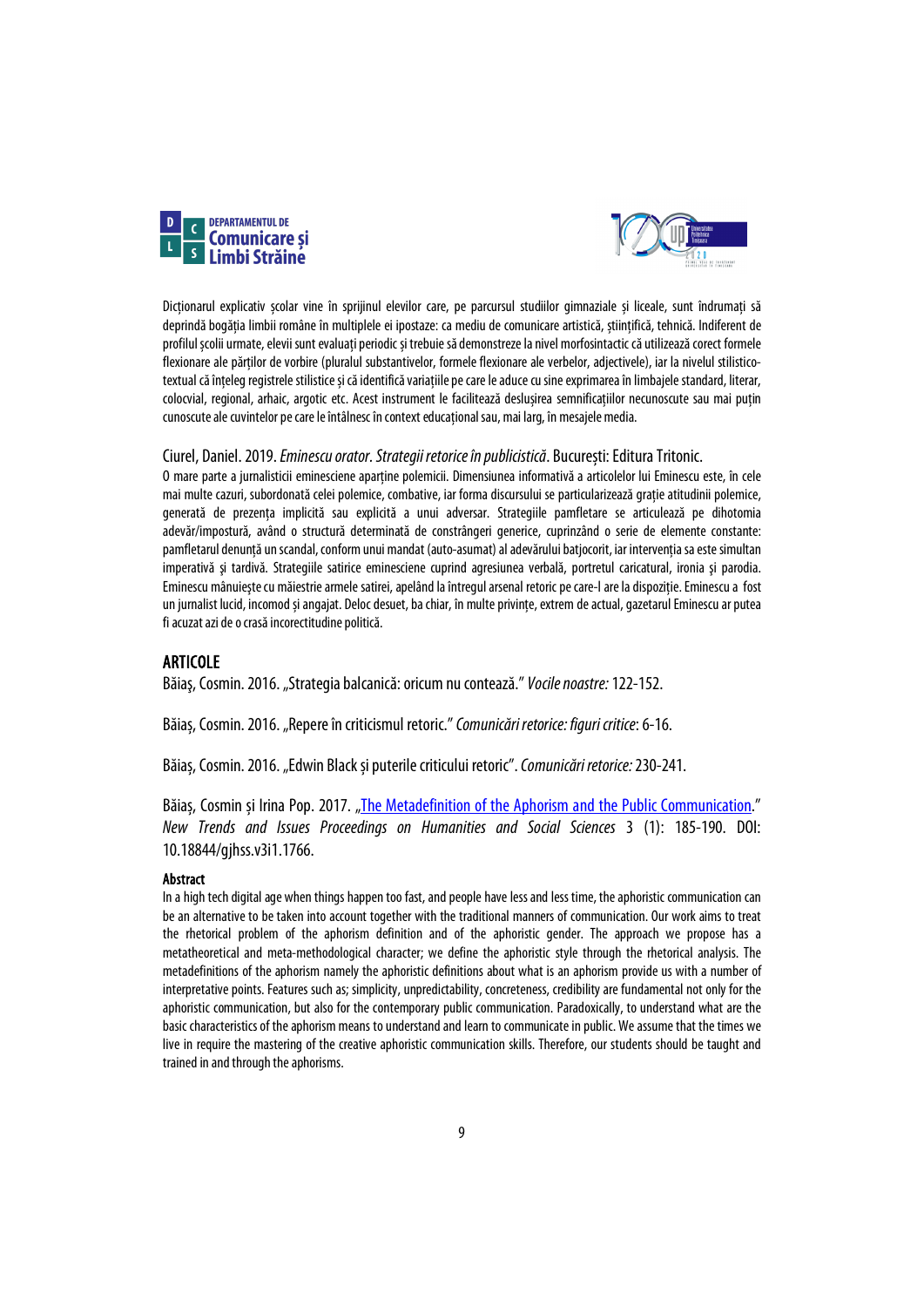



Borca, Cristina, Anca Draghici și Sorin Suciu. 2018. "A Study on Organizational Behavior Dimensions That [Support Successful Corporate Social Responsibility Initiatives."](http://cejsh.icm.edu.pl/cejsh/element/bwmeta1.element.ojs-doi-10_17951_ijsr_2018_7_0_5-13) *International Journal of Synergy and Research*7. DOI[: 10.17951/ijsr.2018.7.0.5-13](http://dx.doi.org/10.17951/ijsr.2018.7.0.5-13)

#### Abstract

The main objective of the paper is to highlight some dimensions related to a responsible behaviour of organizations and the social perception of these aspects. The underlying idea has started from the need to identify the factors of organizational communication that can inflence the social perception of the dimensions of the social responsibility of organizations. The proposed goals were achieved through the longitudinal analysis of statistical data, obtained from four opinion polls conducted during the period 2002–2015 within the organization chosen for the applied research. The dimensions considered for the investigation were image and reputation of the organization; the level of information; awareness of the contribution to environmental issues; aspects of crisis management (incident resolution); confience in the way organizations work; customer satisfaction. All these aspects, characterized by appropriately defied indicators have been constituted as variables of the customer perception equation. Based on the evolution of the dimensions, various conclusions could be generated that highlight the customer's perception of the organization and its social responsibility behaviour. Based on these fidings, it is necessary, as a fist step in the development of corporate social responsibility strategies, to conduct a customer perception analysis to assess stakeholder support for a variety of social or environmental issues and ultimately substantiate their decision to engage in those initiatives that matter most to them (key initiatives).

Cernicova-Bucă, Mariana. 2018. "Communicating an unpopular European topic: the refugee crisis [reflected by Romanian media.](https://sgemsocial.org/ssgemlib/spip.php?article6984)" *SGEM 2018*5 (4.1): 119-126. DOI: 0.5593/sgemsocial2018/4.1/S16.015.

### Abstract

The European refugee crisis of 2015 caught Romanian media off guard: for the first time a European topic was perceived as highly controversial and unpopular with the Romanian public. Based on monitoring five media outlets (two quality papers, two tabloids and one news platform), the study aims at presenting how Romanian media framed the topic of the Arab refugee flow into the European Union, the debate over quotas in hosting refugees and over the appeal to solidarity launched by EU officials. The 175 articles published at the peak of the crisis (April-December 2015) reveal lack of empathy with the refugees, refusal to respond to the European appeals and a peculiar reframing of the topic regarding Romania's position in the geography of the European Union. Mainly, the analyzed media used translations and compilations from European and international media, rather than on-site documentation. The tone of the article is detached, the topic being presented as not concerning Romania at all, while an abstract Europe (or Germany – more precisely) seems to be responsible for finding appropriate solutions to resolve the crisis. Such a positioning of the media anticipates that in major controversial topic there is little to build upon to foster the development of a European public sphere with the help of Romanian mainstream media.

Cernicova-Bucă, Mariana. 2018. "Presa bănățeană despre soarta Banatului în primul război mondial, de la Republica Banat la desăvârșirea unirii în România Mare" (1918-1919). În *Mediamorfoze IV. Și presa a creat România*, coordonat deCătălin Negoiță, București: EdituraTritonic, pp. 75-88.

#### Abstract

Apropierea sfârșitului războiului, în 1918, a adus în societatea bănățeană freamătul așteptării ca destinul acestei provincii din margine de imperiu să fie împlinit printr-un miracol. Presa vremii a reflectat marile soluții în dezbatere: un Banat independent, sub forma unei republici, un Banat în corpul Ungariei ca stat de sine stătător sau un Banat românesc, alăturat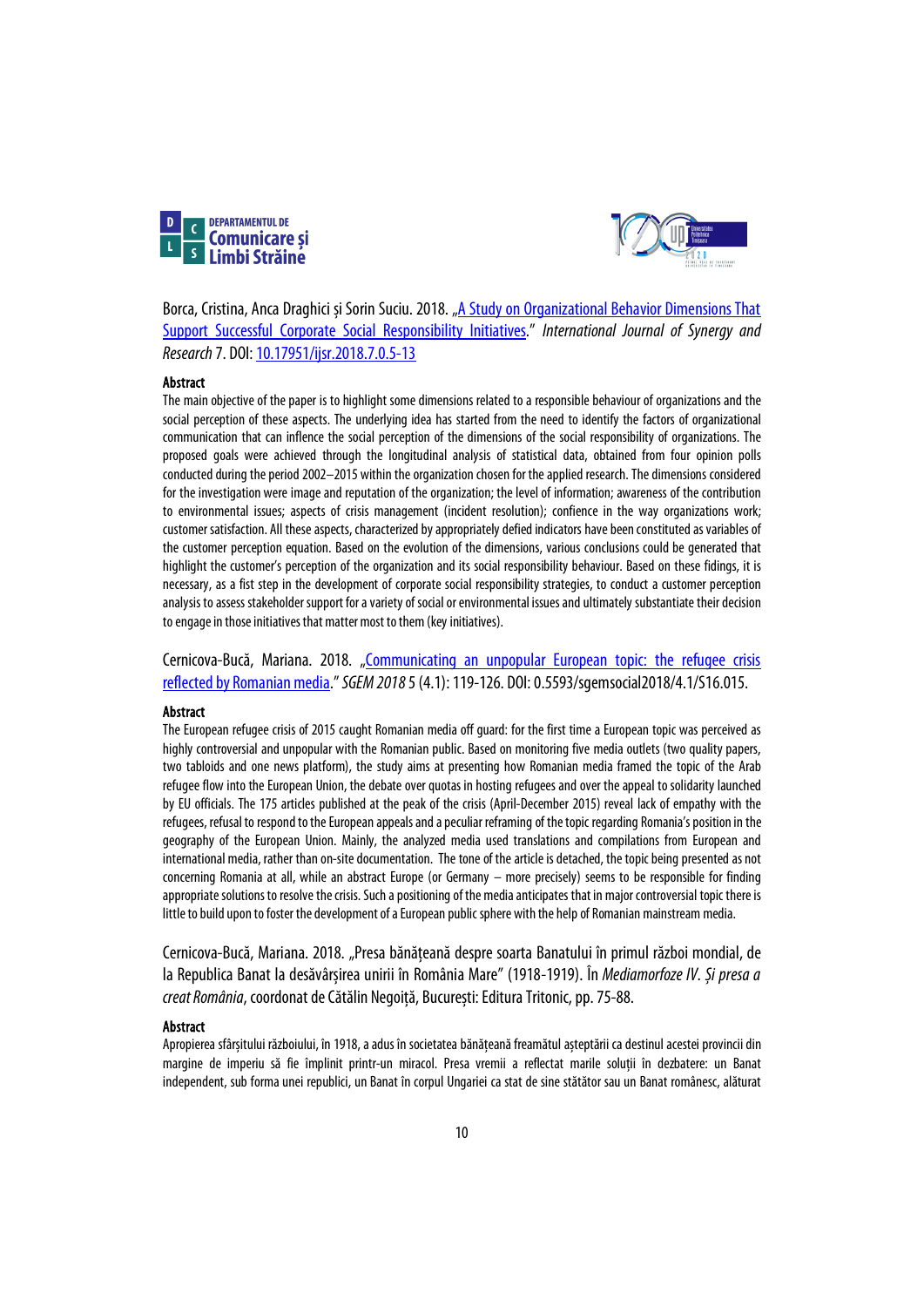



celorlalte provincii care se îndreptau vertiginos, către crearea "României dodoloațe". Lucrarea prezintă principalele repere din presa română (Drapelul din Lugoj, Românul din Arad și Banatul din Timișoara), maghiară (TemesvariHirlap) și germană (Temesvarer Zeitung), în perioada dintre proclamarea Republicii Banat și până la desăvârșirea actului de la Alba Iulia, în august 1919. Abia la 3 august 1919, odată cu intrarea trupelor românești în Timișoara a fost posibilă instaurarea administrației românești în această provincie și s-a deschis prima filă de istorie a Banatului românesc.

Ciurel, Daniel. 2016. "Media Literacy: concepts, approaches and competencies." *Professional Communication and Translation Studies* 9: 13-20.

### Abstract

Media Literacy focuses on educating different categories of public (children, young people and adults), in both formal and informal settings, to critically and consciously consume mediated messages. It encompasses various skills, such as critical thinking, problem solving, autonomy, communication and participation. Although ML is far from being a unified field, there are a number of concepts, approaches and competencies that tend to become the common ground/various attempts have been made in order to reach the common ground. Also, despite the fact that there is a vigorous development of ML initiatives worldwide, in Romania the critical deconstruction of media messages is only scarcely present, within narrow niches.

Ciurel, Daniel. 2016. "Strategiile Omega în(tre) persuasiune și manipulare." *Saeculum* 1 (41): 324-328.

#### **Abstract**

Persuasion and manipulation are two forms of influence via discourse. Although similar in structure, they are different in intention. There are two types of approaches in persuasion: Alpha strategies, which increase the attractiveness of the request and Omega strategies, which reduce the resistance to the request. Resistance is the key element of persuasion. There are three areas of resistance to persuasion: reactance (resistance to the influence); skepticism (resistance to the proposal); and inertia (resistance to change). Omega strategies deal with resistance, using specific techniques, both in deceptive and persuasive ways.

Ciurel, Daniel. 2017. "Criticismul retoric: instrument calitativ în cercetarea comunicării." *Saeculum* 1 (43): 285-288.

#### Abstract

Rhetorical criticism covers an array of qualitative methods for describing, analyzing, interpreting, and evaluating the persuasiveness of the messages in various communicative situations. In the recent several decades the meaning and scope of rhetorical criticism has expanded to the study of both discursive and non-discursive symbolic acts and artifacts such as oratory, poems, pictures, sculptures, movies, TV shows, computer games, music, architecture, rituals and so on. There are four steps in conducting rhetorical criticism: selecting an artifact; analyzing the artifact; formulating a research question; and performing the criticism.

Ciurel, Daniel. 2017. "Dimensiuni epistemologice ale jurnalismului". *Tradiții ale presei științifice*: 417-424.

#### Abstract

Journalism is not easy to define, since it is studied under a vast array of disciplines and because it is extremely dynamic and eclectic. Journalism emulates the scientific method, but it is a distinct form of knowledge, with its own methods. As an epistemic practice, journalism created its professional standards, criteria and procedures (doxa), for both the cognitive and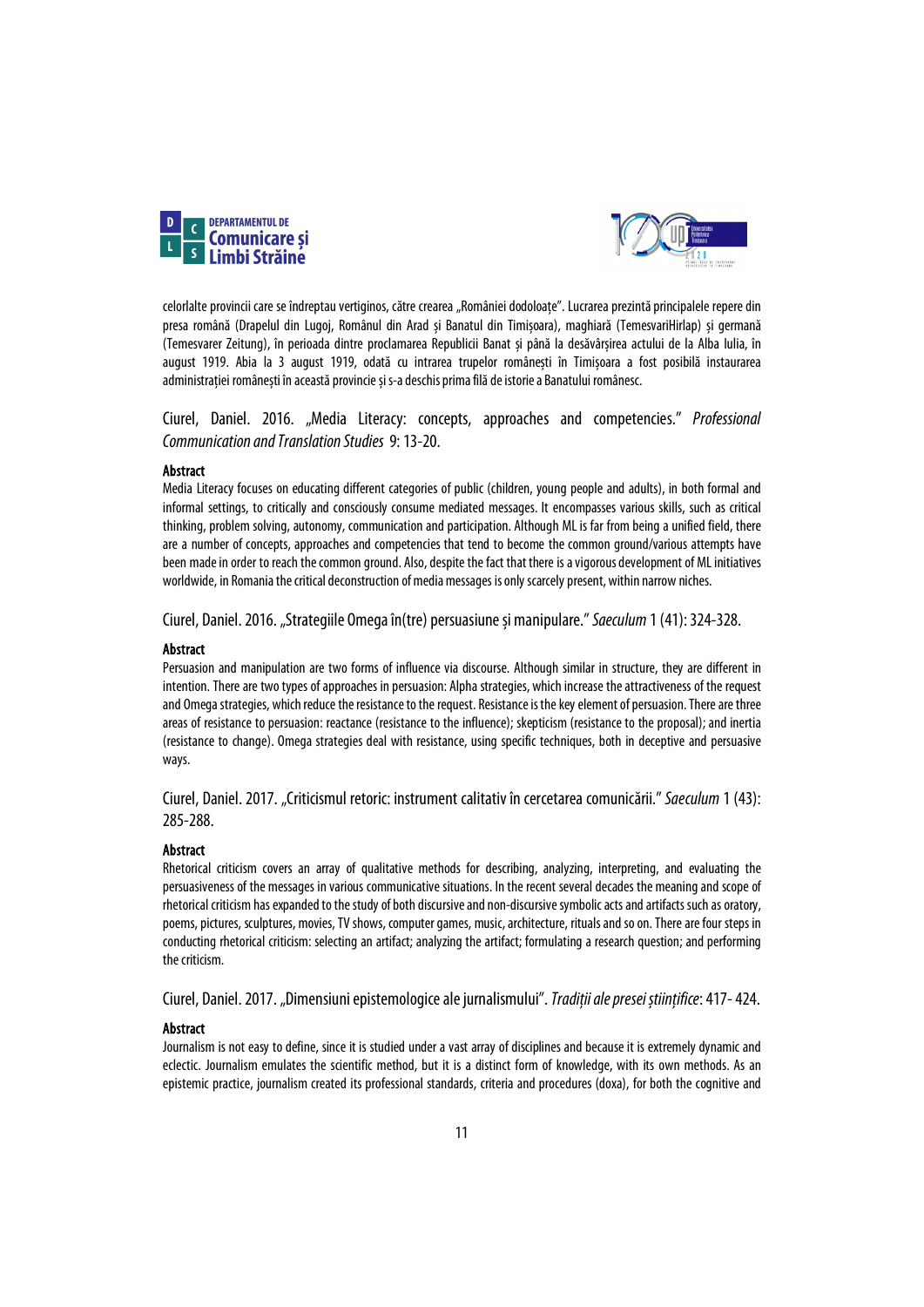



expressive dimension. The journalistic methods of information gathering, borrowed from social sciences, are: researching documents, interviewing and observing. The process of verifying information gained through one of the three essential methods in light of facts gathered with the other two tools is called triangulation. As the expressive dimension is concerned, journalism deals with truth and objectivity. Media validates the real, through stereotyping, fragmentation and spectacularity, using framing, selectivity and narrativity.

Ciurel, Daniel. 2018. "Avataruri ale dezinformări prin cadrajul știrilor." *Unitatea limbii și culturii române*: 434-442.

### Abstract

În plin Ev Media, în era post-adevărului, a faptelor alternative și a știrilor false, credibilitatea media înregistrează cote alarmant de reduse, antrenând cinismul consumatorilor. Un raport recent, realizat de o comisie de experți ai Comisiei Europene, identifică dezinformarea ca fiind cel mai periculos fenomen, cu mult mai nociv decât știrile false. În raport, dezinformarea este definită drept ansamblul informațiilor false, inexacte sau înșelătoare, realizate, prezentate și promovate cu scopul de a provoca prejudicii publice sau pentru a obtine profit. Dezinformarea reprezintă orice interventie asupra elementelor de bază ale unui proces comunicaţional care modifică deliberat mesajele vehiculate, cu scopul de a determina la receptori (numiți ținte în teoria dezinformării) anumite atitudini, reacții, acțiuni dorite de un anumit agent social (persoană, grup, instituţie, organizaţie). Dezinformarea se referă la transmiterea deliberată a unor informații false în vederea inducerii în eroare a publicului țintă (speculații, teorii ale conspirației, informații fabricate etc.). Una dintre principalele modalități de a dezinforma o constituie cadrajul mediatic (framing). Cadrajul reprezintă procesul de selectare a unor aspecte din realitatea percepută și de plasare în poziții proeminente a acestora cu ocazia construirii mesajului, pentru a promova o anumită definiție a situației, o anumită interpretare cauzală, o anumită evaluare morală și pentru a recomanda un anumit remediu. Selecțiile realizate în construirea mesajului transmit valori, stiluri de viață și puncte de vedere care favorizează anumite persoane, instituții sau idei și dezavantajează altele.

Ciurel, Daniel. 2018. "The Framing of Protest." *Professional Communication and Translation Studies*11: 7- 15.

#### Abstract

Framing is the process of selecting certain aspects from the perceived reality and placing them prominently within the messages, in order to promote a particular definition of the situation, a certain causal interpretation, a certain moral evaluation and a proposal for some remedies. During social movements or protests, especially in an era of post-truth, alternative facts and fake news, framing is relevant in different ways of constructing and interpreting messages. Framing is a dynamic process, consisting in collective and ongoing shaping and reshaping of frames by protesters and audiences, in order to mobilize adherents, appeal to authorities and silence opponents. Social media enables social movement activists and participants to organize offline protests and to expand repertoires of action. Online platforms (social networks, etc.) facilitate dissemination of collective action messages and recruiting of supporters. Also, social media influence frame alignment processes of social movements.

Ciurel, Daniel. 2019. "Pamfletul între jurnalism și literatură". *Jurnalismul și literatura, similitudini și diferențe*: 207-216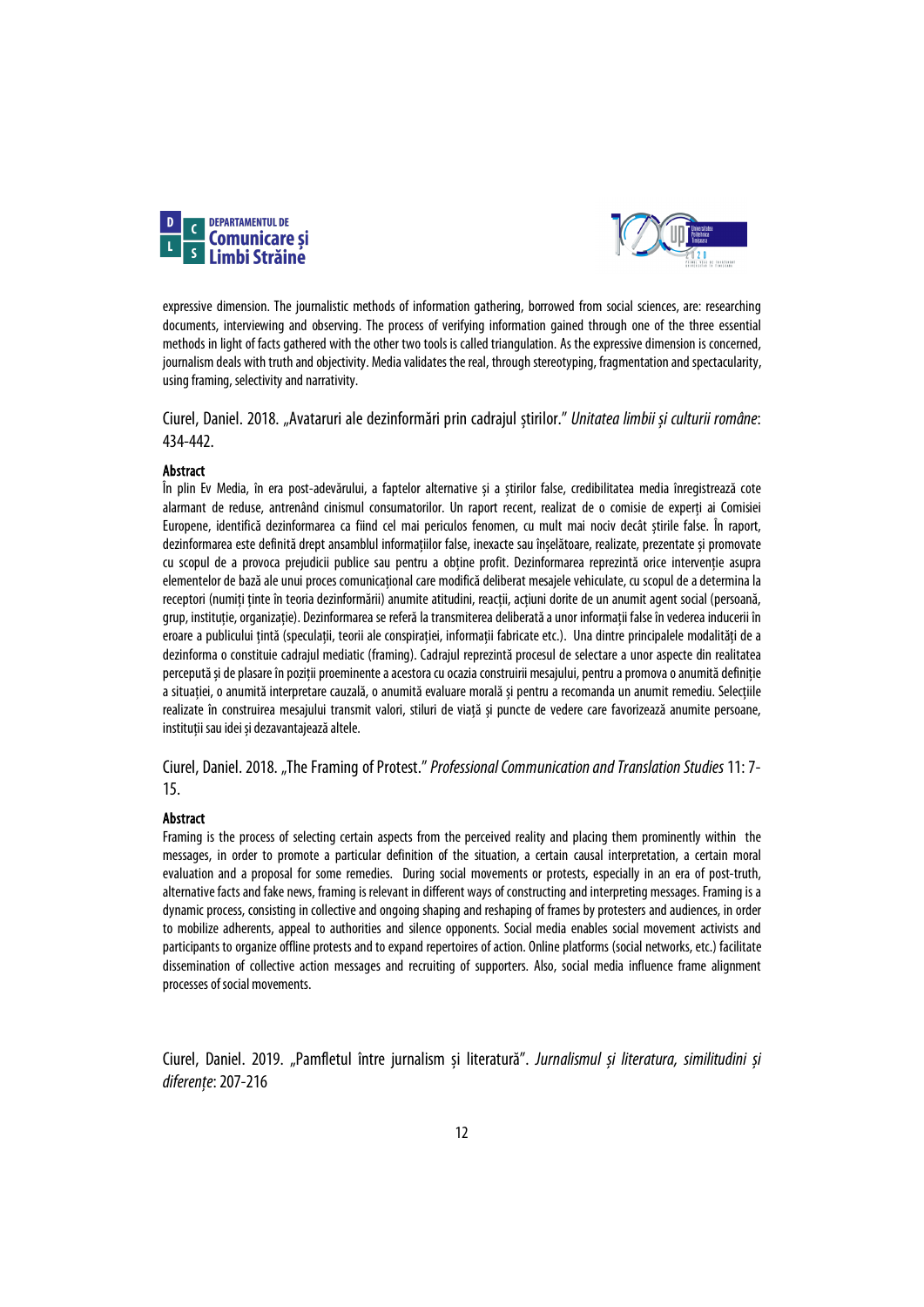



#### Abstract

Pamfletul este un gen combativ, literar și jurnalistic, de frontieră, de o extremă plasticitate stilistică și argumentativă, dar care posedă ca mărci specifice o serie de caracteristici: violența limbajului, anihilarea simbolică a adversarului prin portret caricatural, plasarea în registrul animalier, scatologic sau apocaliptic, insulta, invectiva, injuria, anatema, toposul lumii inversate, oximoronul și paradoxul, figurile ironiei și figurile vehemenței, scripturalitate combinată cu oralitate discursivă. Generic, pamfletul aparține epidicticului retoric, prin blamul blamul sever pe care îl dedică adversarilor. Evoluând între contentio și sermo, între umoristic și umoral, între indignare și denigrare, pamfletul literaturizează obiectul criticii sale extreme prin convertirea realului în ficțional și prin violarea tabuurilor lingvistice, recurgând la seducție prin agresiune

Pop, Irina și Cosmin Băiaș. 2018. ["Communicating human dignity in education](https://www.researchgate.net/publication/325584284_Communicating_human_dignity_in_education_Notes_on_Romanian_education_system) (Notes on Romanian education system)." *Contemporary Educational Researches Journal* 8 (2):57-65. DOI: 10.18844/cerj.v8i2.3481.

#### Abstract

The basic assumption of the paper is that the Romanian curricula reflects the opportunities created at the social level to embrace the values–principle of human dignity and to defend it as a defining value of contemporary civilisation. Firstly, looking for the curricula where the value is a topic and secondly, to interview the graduate students on what they learned in their education on the human dignity. Only some of the higher education syllabi in the programmes such as political sciences, theology, law and bio-ethics for medicine or philosophy open some windows to understand the deep implications of the value in our concrete life. But, even here, the human dignity's communication is incoherent. These programmes do not share a basic meaning and conclude into comparable recommendations. The human dignity's communication is also out of a project, systematically conducted, reported and adapted to the community's needs. The education must take action in doing it.

Stoian, Claudia E. și Simona Șimon. 2017. ["The Integration of Cultural Aspects in Syllabus Design."](https://library.iated.org/view/STOIAN2017INT) *ICERI2017 Proceedings*: 6346-6352. DOI: 10.21125/iceri.2017.1643.

#### Abstract

Cultural aspects have become more apparent than ever in nowadays globalised society. To achieve successful communication, professionals - particularly those working in the field of communication, public relations, translation and interpretation - need to be aware of culture. In this context, cultural competence and especially intercultural communication competence should be acquired during higher education studies, no matter the degree chosen, and should be included more frequently in curriculum and syllabus design. This paper aims to describe the present cultural framework and its intercultural aspects involved in communication. It focuses then on the communication between cultures by mediation, translation and interpretation. Finally, the study proposes several possible class applications to make students in communication, public relations, translation and interpretation aware of culture, to strengthen their intercultural competence and put them in real life situations.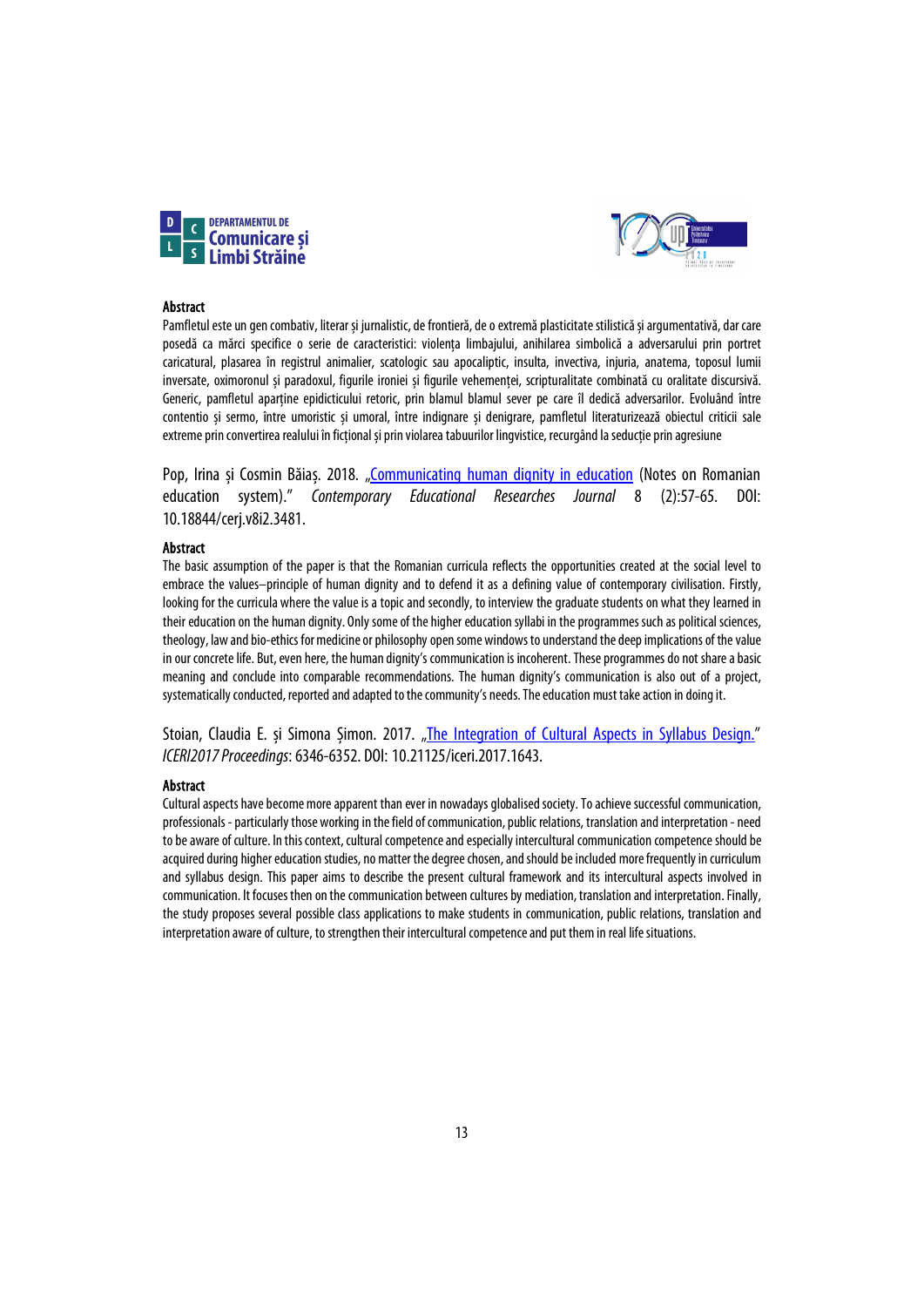



Suciu, Sorin. 2017. ["The Rhetoric of Post-Truth.](https://sc.upt.ro/ro/publicatii/pcts/issues-pcts/205-10-2016)" *Professional Communication and Translation Studies* 10: 40-44.

### Abstract

There is a widespread belief that modern democracies, due to their organisation, have institutional mechanisms that, like an immune system, are capable of eliminating dysfunctions, syncopes, and even the dangers that could threaten their own existence. The access to communication and the freedom of expression are important allies of democracies but, at the same time, these values can be diverted for purposes other than the general interest. Spreading alarmist news, messages that "reveal" conspiracies or narratives that have nothing in common with reality represent the tools of those who stir the currents of nationalismfor political purposes. My paper analyzes the phenomenon of post-truth and its harmful implications for the democratic systems.

Suciu, Sorin. 2018. ["Communication Challenges for Sustainability.](https://sc.upt.ro/ro/publicatii/pcts/issues-pcts/206-11-2018)" *Professional Communication and Translation Studies*11: 3-7.

### Abstract

More and more studies address the impact of economic activities on the environment. Applied to different sectors of goods and services production or consumption, they all converge to the same result: unregulated economic activities driven merely by strict economic criteria such as profit and market share, affect the environment in a serious and irreversible manner. These findings imply increased responsibility on the part of companies, both to consumers and the general public, as well as to future generations. My article aims to highlight the importance of communicating sustainability in an efficient manner and to provide a series of landmarks that will render it more effective.

Suciu, Sorin. 2019. ["Communicating Through Photographic Images.](https://sc.upt.ro/ro/publicatii/pcts/issues-pcts/406-12-2019)" *Professional Communication and Translation Studies*12: 29-33.

### Abstract

A number of false ideas circulate at the level of common sense in connection with the photographic image. The most frequent ones are those referring to the so-called photographic language, to the hidden grammar of the photographic image, or to the amount of truth contained in a photograph. The fact that the photography does not have a language in the proper sense of the word, does not have a grammar and does not claim to reveal the truth does not diminish in any way its dignity as a medium of expression. My article aims to demystify the photographic expression in order to clarify its specificity.

### COMUNICĂRI

Băiaș, Cosmin și Irina Pop. "The Metadefinition of the Aphorism and the Public Communication." Lucrare prezentată la 7th World Conference on Educational Sciences, (WCES-2016), Madrid, Spania, februarie 2016.

Borca, Cristina, Anca Draghici și Sorin Suciu. "A Study on Organizational Behavior Dimensions that Support Successful Corporate Social Responsibility Initiatives." Lucrare prezentată la Make Learn, Management, Knowledge and Learning, Napoli, Italia, mai 2018.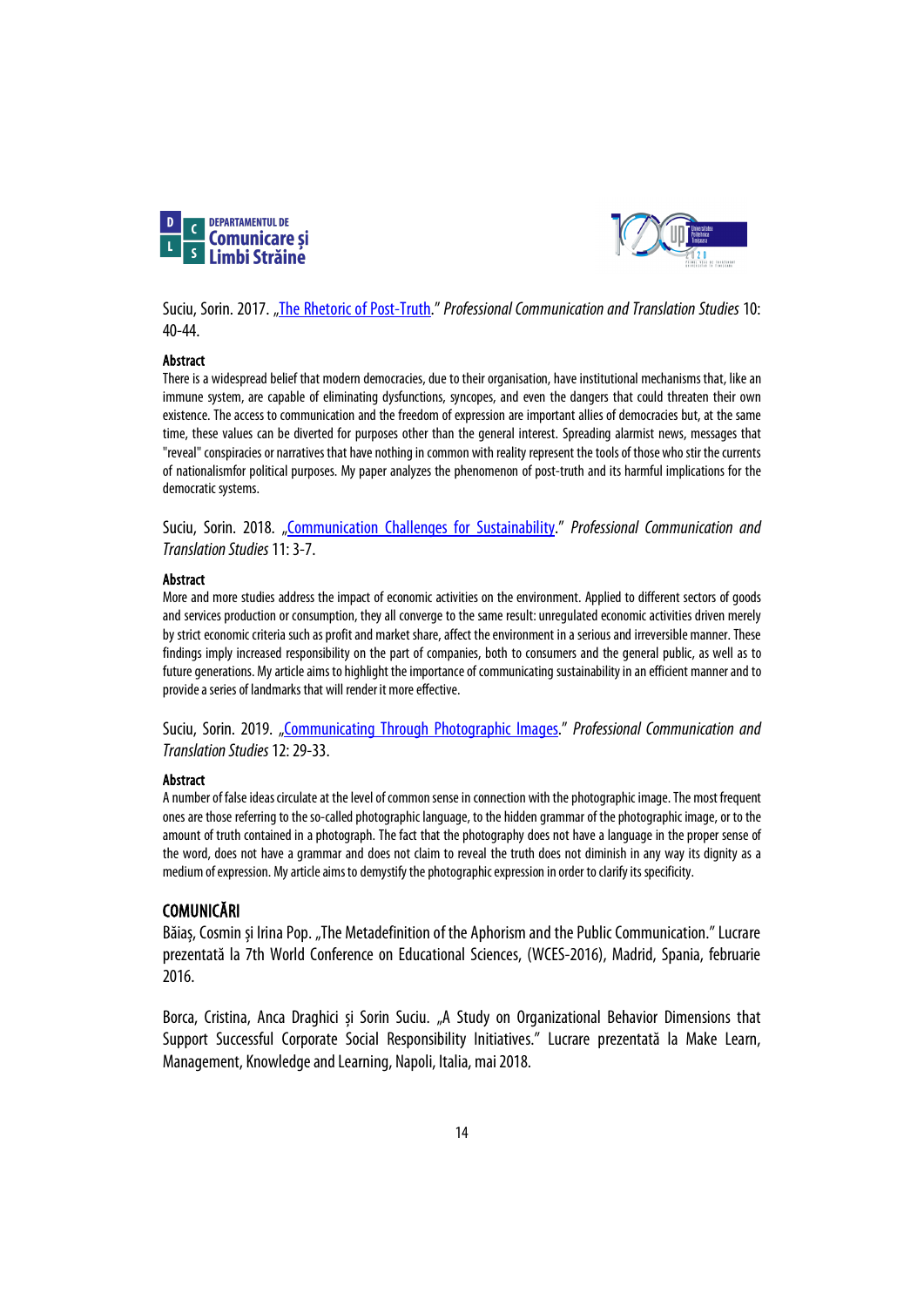



Cernicova-Bucă, Mariana. "Presa bănăţeană despre soarta Banatului în primul război mondial, de la Republica Banat la desăvârşirea unirii în România Mare (1918-1919)." Lucrare prezentată la Conferința internațională CULTURA ȘI PRESA ÎN SPAȚIUL EUROPEAN, Ediția a X-a cu tema, PRESA – PARTICIPANT ACTIV LA CREAREA ROMÂNIEI (1859-1878-1913-1918), Galați, România, mai 2018.

Cernicova-Bucă, Mariana. "Deficitul de informație în situații excepționale: Sindromul Timișoara (1989) și dilemele presei." Lucrare prezentată la conferința internațională CULTURA ȘI PRESA ÎN SPAȚIUL EUROPEAN, cu tema REFLECTARE, (DE)FORMARE ȘI FAKE NEWS ÎN SPAȚIUL MEDIATIC ȘI CULTURAL, Galați, România, mai 2019.

Pop, Irina și Cosmin Băiaș. "Communicating Human Dignity in Education." 7th World Conference on Educational Sciences, (WCES-2016), Madrid, Spania, februarie 2016.

Stoian, Claudia E. "Challenging cultural patterns in tourism websites: An SFL perspective." Lucrare prezentată la Systemic Functional Linguistics at the Crossroads: Intercultural and Contrastive Descriptions of Language, Salamanca, Spania, iunie-iulie 2017.

Suciu, Sorin. "Provocări ale comunicării sustenabilității". Lucrare prezentată la Professional Communication and Translation Studies, Timișoara, România, martie 2017.

Suciu, Sorin. "Retorica post-adevărului". Lucrare prezentată la Professional Communication and Translation Studies, Timișoara, România, martie 2017.

Suciu, Sorin. "Communicating through photographic images". Lucrare prezentată la Professional Communication and Translation Studies, Timișoara, România, aprilie 2019.

Suciu, Sorin. "The Ethical Altruism and the Spirit of Capitalism". Lucrare prezentată la Professional Communication and Translation Studies, Timișoara, România, aprilie 2019.

### ALTE REALIZĂRI ÎN CADRUL TEMEI

Ateliere de lucru:

Organizatori: Asist. dr. Ghiță Roxana, Lect. dr. Băiaș Cosmin, aprilie 2017 – Atelier de lucru Tehnici de prezentare, dedicat studenților de anul I și II de la specializările Traducere și Interpretare și Comunicare și Relații Publice.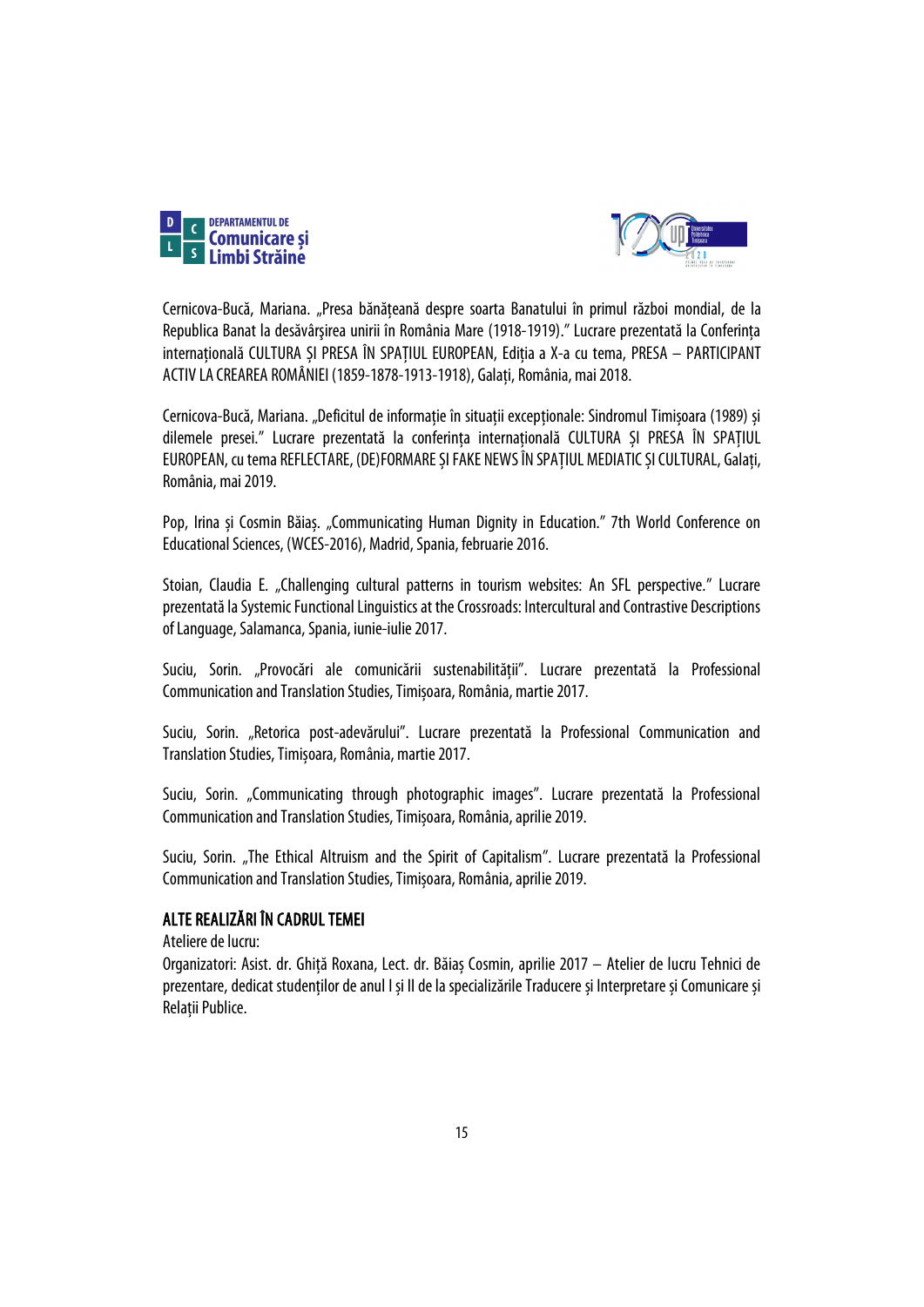



Organizatori: Asist. dr. Ghiță Roxana, Lect. dr. Băiaș Cosmin, noiembrie 2017 – Atelier de lucru Anxietatea comunicării, dedicat studenților de anul I și II de la specializările Traducere și Interpretare și Comunicare și Relații Publice.

Griffin, Em. 2019. *O perspectivă asupra teoriilor comunicării*. Tradus de Georgiana Gabor și Cosmin Băiaș. Timișoara: Editura Universității de Vest.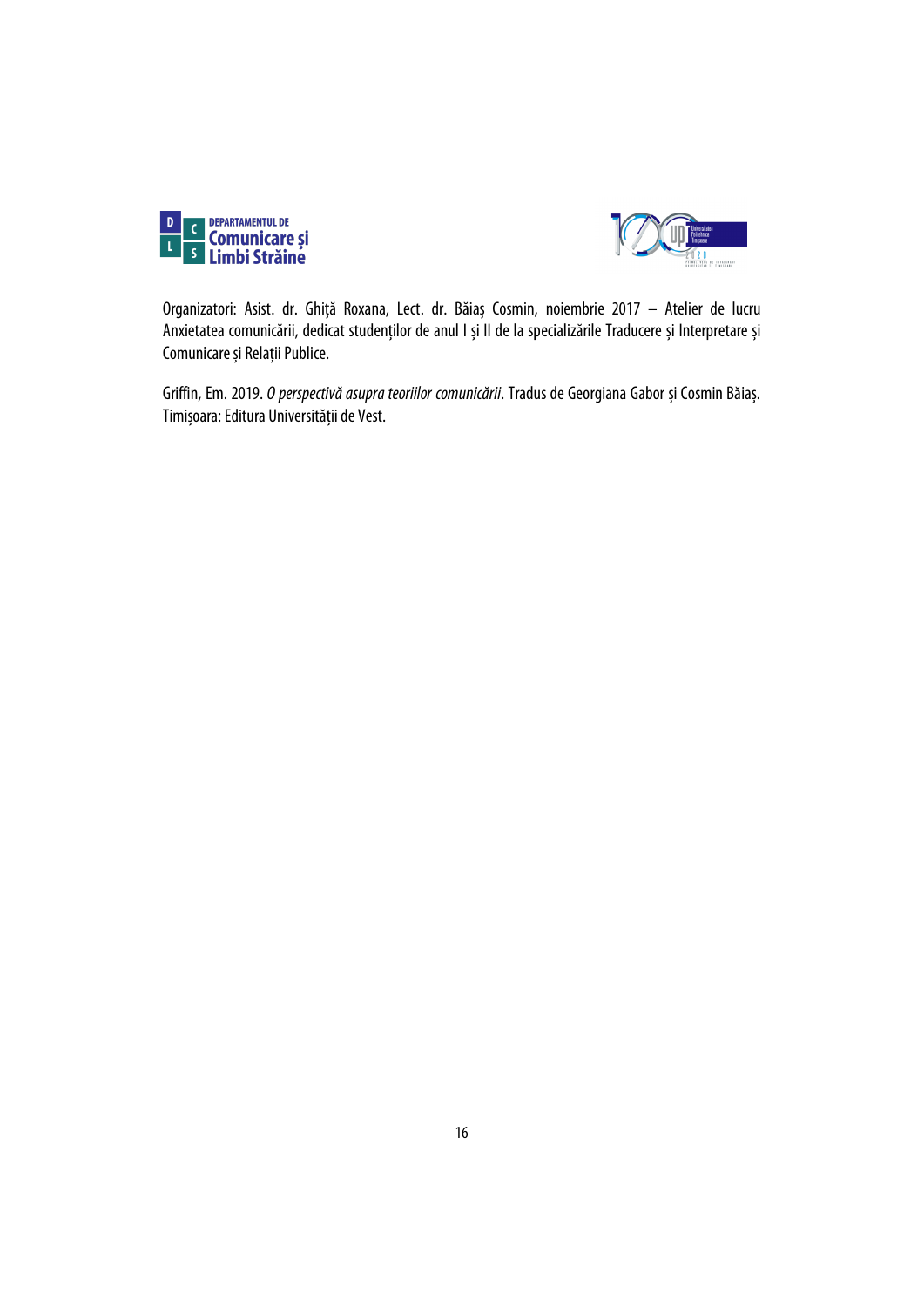



# <span id="page-16-0"></span>Tema de cercetare Noua comunicare: structuri discursive și suport vizual - o abordare prin design-ul comunicațional

Descrierea temei **Abordarea comunicării digitale implică transgresarea granitelor** fixate deja între domenii de cercetare şi o interdisciplinaritate necesară şi condiționată. Această condiționare este generată de multimodalitatea ce caracterizează actualizarea comunicării digitale. Din acest motiv, a vorbi despre eficacitate, în contextul dat, presupune inerenta instrumentare a comunicării cu ajutorul unui sistem deopotrivă investigativ şi creativ, a cărui complexitate provine din calitatea lui de a fi inter- / multi- / transdisciplinar. Propunând – fireşte, cu argumentele aferente – conceptul de *design comunicaţional* pentru desemnarea unui model de analiză şi / sau producere a comunicării în mediul digital, avem în vedere capacitatea acestuia de a revela structuri discursive şi vizuale ale diferitelor tipuri de produse comunicaţionale digitale pe care intenţionăm să le investigăm. Cuvinte cheie Comunicare digitală, discurs, mesaj vizual, design comunicaţional, eficacitate Echipa de cercetare Conf. dr. Lavinia Suciu (coord.), Conf. dr. Simona Șimon, Lect. dr. Annamaria Kilyeni, Asist. dr. Ana-Maria Dascălu, Asist dr. Claudia E. Stoian

Date de contact Conf. univ. dr. Lavinia Suciu Universitatea Politehnica Timişoara Departamentul de Comunicare şi Limbi străine Str. Petre Râmneanțu 2, Timişoara, România Tel: +40-256-404014 E-mail[: lavinia.suciu@upt.ro](mailto:lavinia.suciu@upt.ro)

# CĂRȚI ȘI CAPITOLE ÎN CĂRȚI

Suciu, Lavinia. 2017. *Bridges across the communication*. Saarbrüken: Lambert Academic Publishing.

Suciu, Lavinia. 2019. *Advances in Discourse Analysis*. London: Intechopen Limited.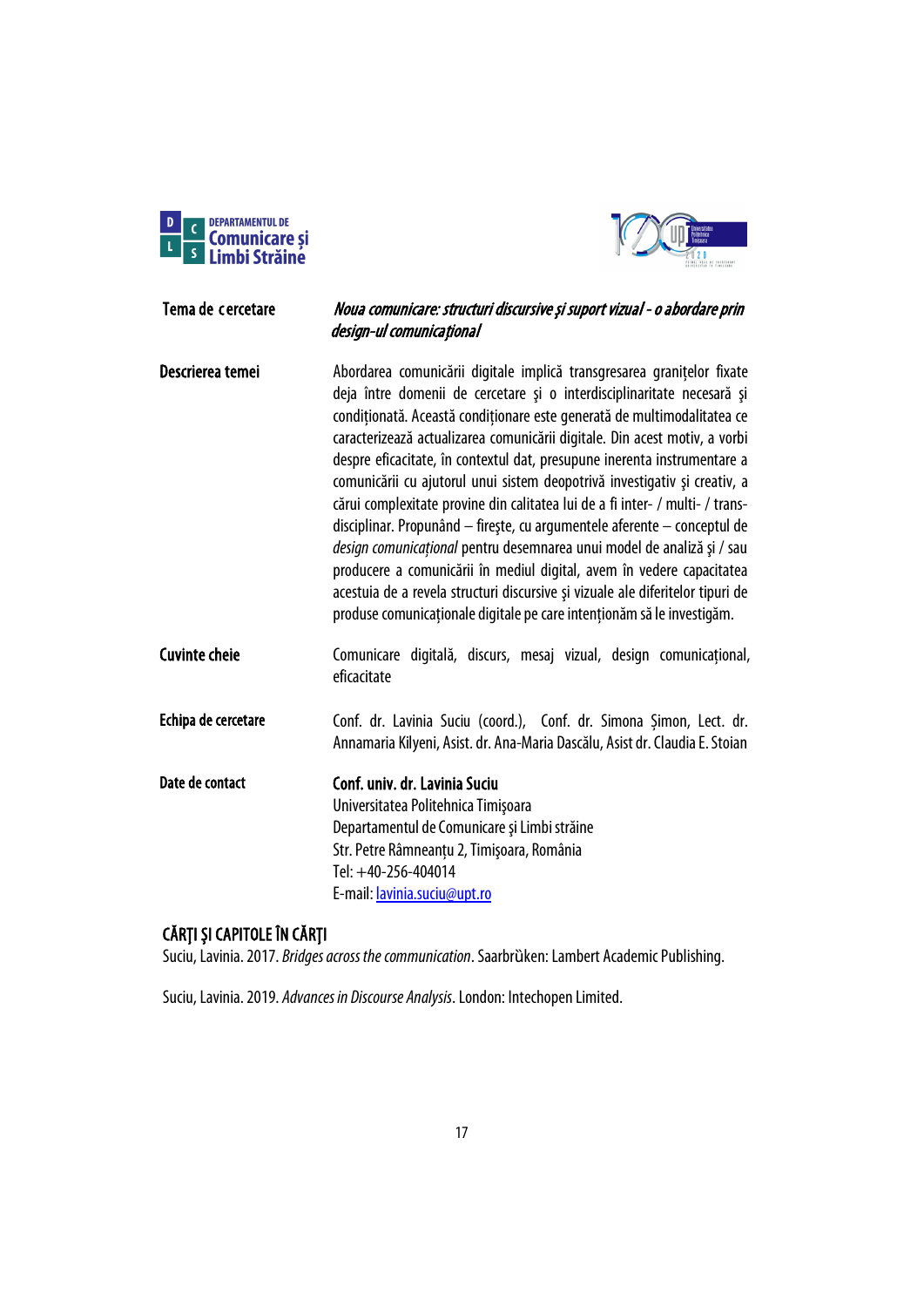



Dascălu-Romitan, Ana-Maria. 2019. "Perspectives on Cultural Studies in Teaching German as a Foreign [Language."](https://old.upm.ro/gidni/GIDNI-06/GIDNI-06%20Language.pdf) În *Identity and Dialogue in the Era of Globalization*, editat de Iulian Boldea și Cornel Sigmirean, 558-567. Târgu-Mureș: Arhipeleag XXI Press.

Suciu, Lavinia și Luminița Emanoil. 2017. ["Discourse strategies of seduction in the digital media."](http://www.quaesti.com/archive/?vid=1&aid=1&kid=160501) *Proceedings of the 5<sup>th</sup> Virtual Multidisciplinary Conference (QUAESTI 2017)* vol. 5 (december): 128-131.

Suciu, Lavinia. 2017. "In search of balanced relation in communication. Discursive strategies that create the resonance." În *Literature, Discourse and the Power of Multicultural Dialogue*, vol. 5, editat de Iulian Boldea, 87-93. Tîrgu Mureş: Arhipelag XXI Press.

Suciu, Lavinia. 2018. "Interactional practices between real and virtual worlds." În *Proceedings of the International Conference Communication, Context, Interdisciplinarity*, vol. 5, editat de Iulian Boldea, 54 – 64. Tîrgu Mureş: Arhipelag XXI Press.

Suciu, Lavinia. 2019. "Introductory Chapter: Discourse and Discourse Analysis. A Retrospective Approach." În *Advances in Discourse Analysis*, editat de Lavinia Suciu, 3-15. London: Intechopen Limited.

### ARTICOLE

Suciu, Lavinia și Georgiana Badea. 2018. "Reconstruirea sensului, între logica lingvistică și libertatea iconică. Constrângeri și dificultăți." *Unitatea limbii și culturii române*: 886-898. Timișoara: Academia Română.

Suciu, Lavinia. 2018. "Corporate identity, from allegorical discourse to storytelling. An Approach in terms of Discursive Models." *Journal of Progressive Research in Social Sciences*, 7(1): 466-476.

### **COMUNICĂRI**

Dascălu-Romițan, Ana-Maria. "Perspectives on Cultural Studies in Teaching German as a Foreign Language." Lucrare prezentată la the International Scientific Conference Globalization, Intercultural Dialogue and National Identity, 6th Edition, Târgu Mureș, România, mai 2019.

Stoian, Claudia E. "Multimodality in Tourism Websites: The Interplay of Language and Image." Lucrare prezentată la 26th European Systemic Functional Linguistics Conference, Salzburg, Austria, iulie 2016.

Suciu, Lavinia și Muguraș Mocofan. "Approaches to HateSpeech in Cyberspace. A Metadiscursive analysis." Lucrare prezentată la Professional Communication and Translation Studies Conference, Timișoara, România, aprilie 2019.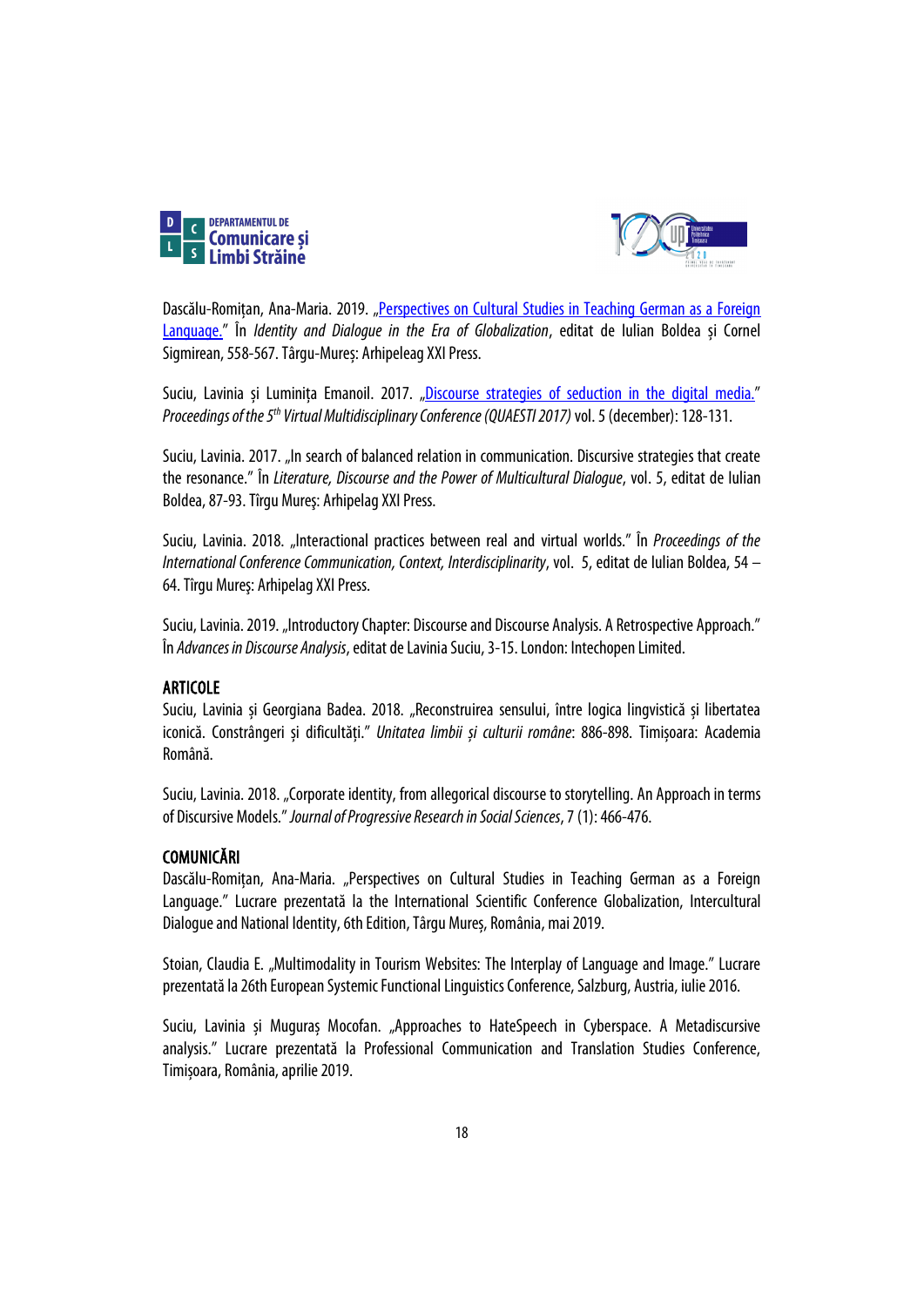



Suciu, Lavinia. "La nouvelle communication et ses pratiques interactionnelles." Lucrare prezentată la *Séminaire international sur «Le multiculturalisme et le rôle de l'apprentissage des langues étrangères appliquées dans l'insertion professionnelle: enjeux et pratiques»*, Ouarzazate, Agadir, aprilie 2017.

### ALTE REALIZĂRI ÎN CADRUL TEMEI

Suciu Lavinia și Annamaria Kilyeni. 2016. "Present-day Oratory and the PowerPoint Challenge." *Proceedings of the International Scientific Conference Communication, Context, Interdisciplinarity*, editat de Iulian Boldea, 45-50. Târgu-Mureş: Arhipeleag XXI Press.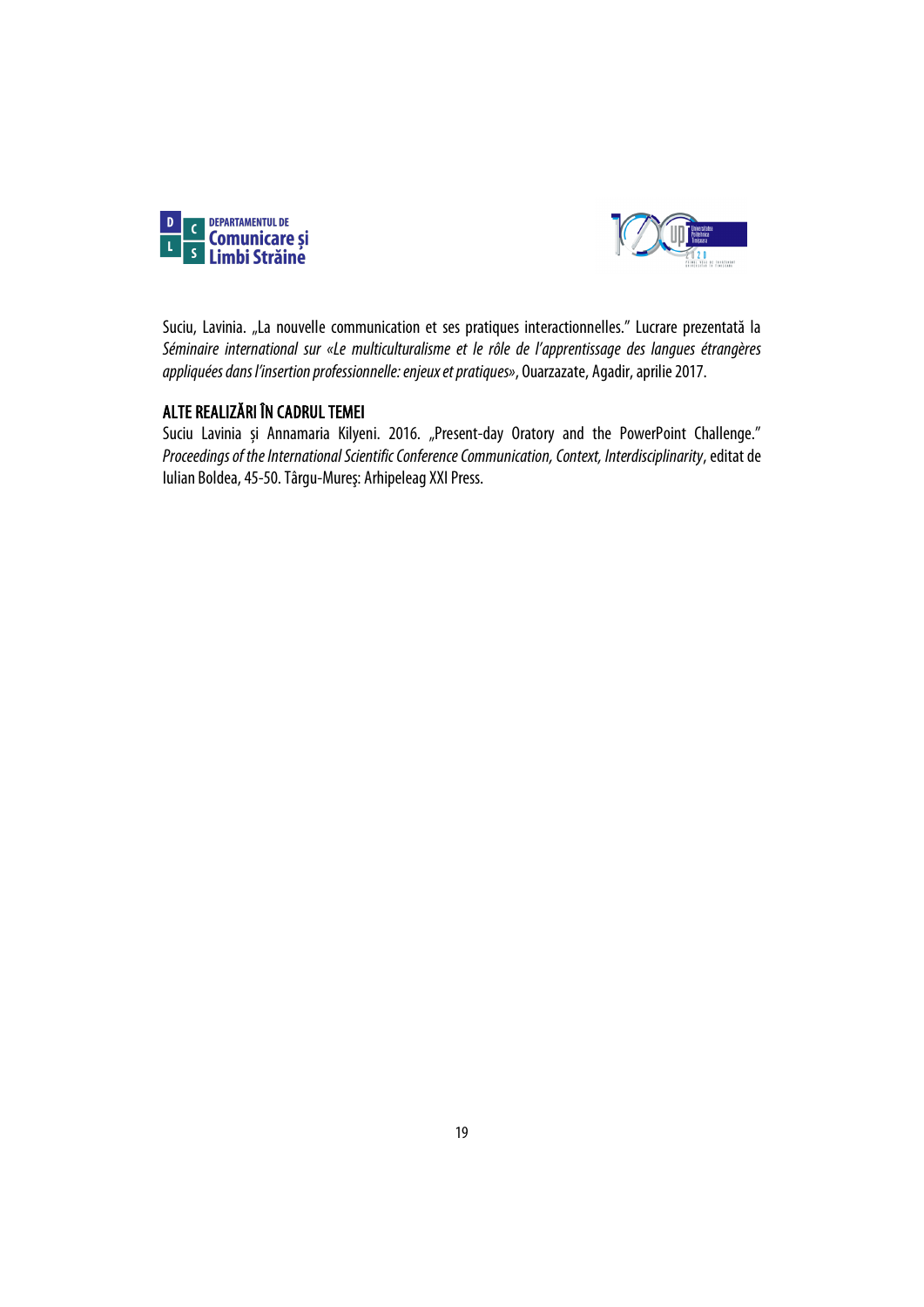



<span id="page-19-0"></span>

| Tema de cercetare                                      | Comunicare în mediul de afaceri                                                                                                                                                                                                                                                                     |
|--------------------------------------------------------|-----------------------------------------------------------------------------------------------------------------------------------------------------------------------------------------------------------------------------------------------------------------------------------------------------|
| Descrierea temei                                       | Tema răspunde intereselor de cercetare și predare ale cadrelor didactice<br>din DCLS, în domeniul economic și cel al comunicării. Tema urmărește<br>valorificarea cercetării din cele două domenii de interes și se dorește a fi<br>un suport pentru programul de masterat 'Comunicare în afaceri'. |
| <b>Cuvinte cheie</b>                                   | Comunicare, afaceri, responsabilitate socială corporativă, leadership,<br>comunicare profesională, cultură organizațională, negociere, promovare,<br>management, antreprenoriat, cercetare, managementul proiectelor,<br>reputație on-line, social-media.                                           |
| Activități desfășurate în<br>cadrul temei de cercetare | Documentare, urmărire oportunități de atragere finanțări, comunicarea<br>rezultatelor cercetării la conferințe și valorificare oportunități publicare                                                                                                                                               |
| Echipa de cercetare                                    | Prof. dr. Vasile Gherhes (coord.), Prof. dr. Daniel Dejica-Cartis. Conf. dr.<br>Mariana Cernicova-Bucă, Conf. dr. Alina Crisanta Mazilescu, Lect. dr. Delia<br>Tănase, Asist. dr. Roxana Ghiță, Asist. dr. Liliana Cismariu.                                                                        |
| Date de contact                                        | Prof. dr. Vasile Gherheş<br>Universitatea Politehnica Timișoara<br>Departamentul de Comunicare și Limbi străine<br>Str. Petre Râmneanțu 2, Timișoara, România<br>Tel: +40-256-04014<br>E-mail: vasile.gherhes@upt.ro                                                                                |

### ARTICOLE

Cernicova-Bucă, Mariana. 2016. ["Diploma as a PR tool in the business sector."](https://sgemsocial.org/ssgemlib/spip.php?article2296) *SGEM2016 Conference Proceedings*1, vol. 1: 693-700. DOI: 10.5593/SGEMSOCIAL2016/B11/S03.088.

### Abstract

Diploma is the visible sign of credentials, merit, entitlement, employed for centuries in a variety of contexts, from granting liberties and privileges, to being the compulsory document for moving up the educational or career paths. In the 21st century, more than ever, the diploma is both a document, and a symbol of status. Diploma awarding ceremonies are ritualistic events, appealing to the public attention and appraisal. This paper looks into the system of diplomas awarded in non-educational contexts, employed as PR tools in business. The author looks into a two decades experience of practices in developing, implementing and awarding diplomas in the case of Timisoara (Romania) Chamber of Commerce, by analyzing the decisions behind the institutionalization of diplomas, development of criteria for diploma awarding, and the typology of diplomas as documents, marking the performance and/or excellence in business. The study contributes, thus, to the literature on rankings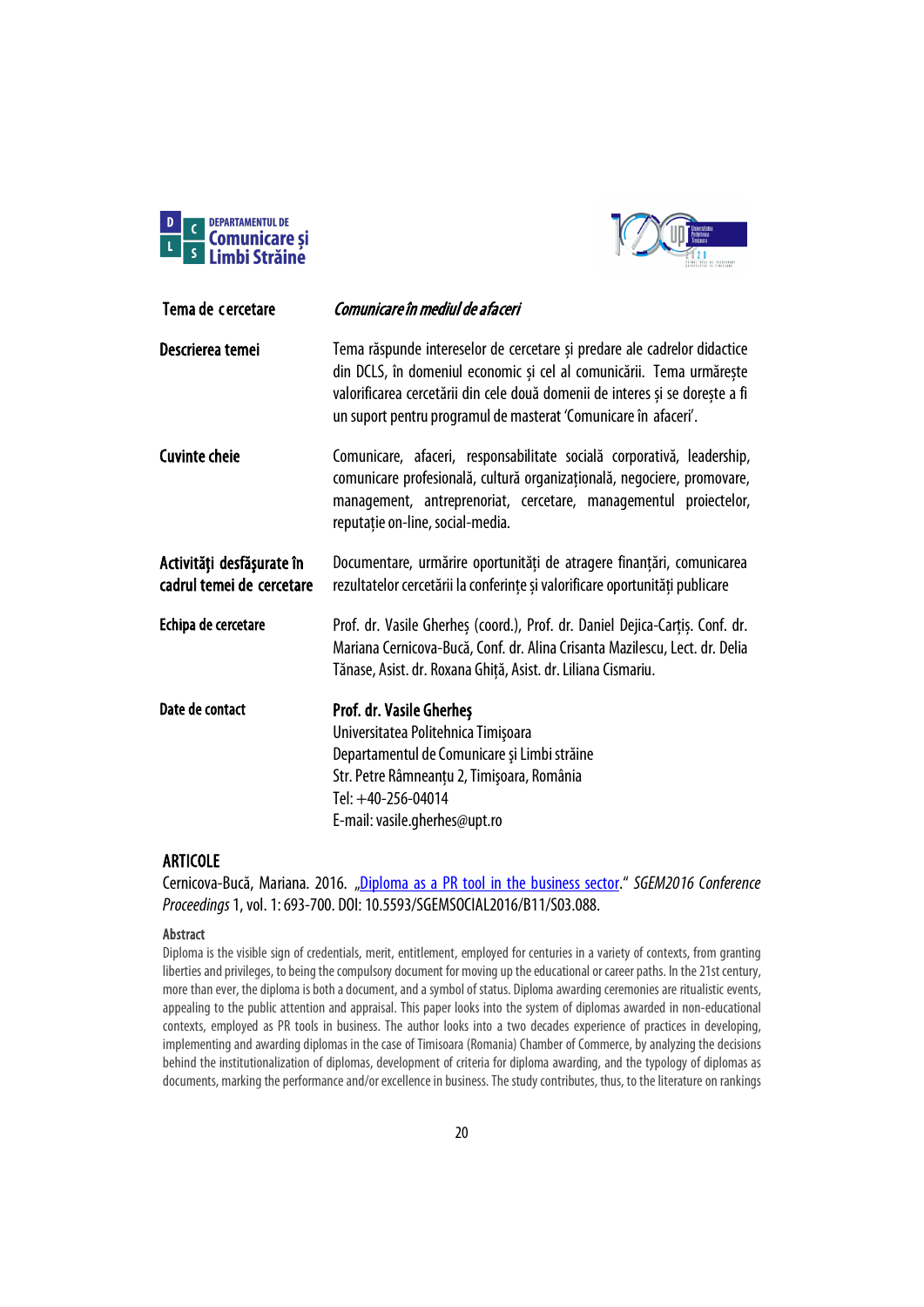



and symbolic ways in which merit is certified in the business sector and opens a discussion on the contemporary tools in PR for business strategies. Diplomas bring recognition both to the awarding institution, and to the recipient. In most cases diplomas are displayed on showcases, websites or invoked in promotional materials of the recipients of awards, either in the form of reproducing the diploma, or the photo of the awarding ceremony. Practitioners and PR analysts can benefit from the results of the study by incorporating diplomas in their communication strategies, supplementing their toolbox of instruments to convey information and emotion regarding a company, regardless of its dimensions or area of activity.

### Cernicova-Bucă, Mariana. 2018. ["Anthropomorphic brand presenters: the hog and the stag in Romanian](https://sgemsocial.org/ssgemlib/spip.php?article6980)  [advertising.](https://sgemsocial.org/ssgemlib/spip.php?article6980)"*SGEM 2018*5(4.1):111-118.

### **Abstract**

Anthropomorphic animals are widely used in product branding, in some cases with obvious nostalgia for totemic figures and sacred symbolism, in other – merely as mascots. Literature review shows that speaking animals are quite effective in branding strategies and with the spread of social media, such animals tweet, singand spread messages over social networks. The paper has three purposes: 1. to describe how animals are used as brand ambassadors; 2. to examine practices in Romanian advertising, with a special attention to the hog and the stag, some of the most successful original figures in domestic branding; 3. to identify future research directions in national advertising, where brands do not transcend or appear not to have the ambition to cross the borders of a given culture. The hog and the stag trace back to Romanian mythology, sliding into humor and into the postmodern culture, where they bear the multiple layers of meaning. The methods used for this study are content analysis of the Facebook and YouTube channels of the two brands, combined with a survey on internet users' perceptions on the communication strategies adopted by the anthropomorphic hog and stag.

Cernicova-Bucă, Mariana. 2019. "Tentative conclusions regarding the ascension of community supported [agriculture in Romania."](https://sgemsocial.org/index.php/elibrary-research-areas?view=publication&task=show&id=4281) 6th SWS International Scientific Conference Social Sciences 2019 6 (3): 735-742.

### Abstract

Throughout Europe almost half a million people choose to acquire food products from a network of community supported farms, thus changing the ways in which food products are produced, processed, distributed and valued in everyday life. The community supported agriculture (CSA) has a ten-year history in Romania (starting with 2008) as a concept linked to ethical consumption, solidarity and revival of traditional values. The study is based on case studies of how the concept was implemented in Romania, challenges for communicators and advocates regarding the 'no logo' advertising in favor of this concept and the insertion of Romanian experiences in the European and international trends in attaining such UN goals as improving livelihoods, protecting the environment and achieve sustainable development in rural areas and improving the management of natural resources. The communication campaigns and the projects that supported the promotion of this type of relations still rely mainly on a tiny layer of consumers, ready to share the philosophy behind new types of economic relations, where ethical considerations, solidarity and trust represent core values. The CSA model remains an early attempt to introduce new patterns of economic relations in Romania, in the larger trend of fair trade and responsible consumption.

Cismariu (Zepa), Liliana, Gabriel Mugurel Dragomir și Mariana Cernicova-Bucă. 2019. "Online environment, the places where employers meet the new generation." *Proceedings of the 14th International Conference on Virtual Learning VIRTUAL LEARNING – VIRTUAL REALITY,* ICVL 2019: 360-366.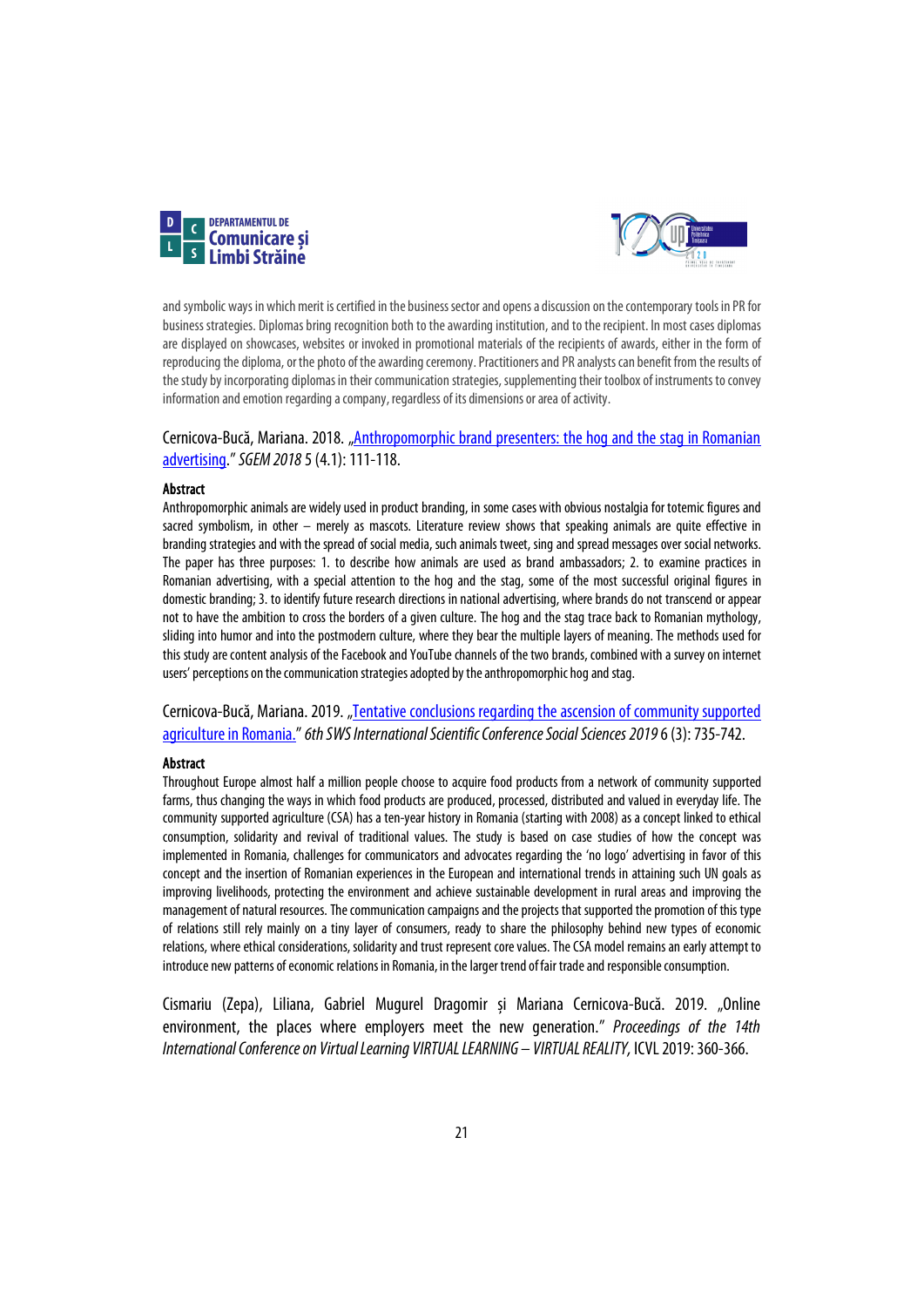



#### Abstract

Technology facilitates an unprecedented degree of connectivity among people, especially for the young generation and between it and the rest of the population. Most members of the new generation have access to a PC or laptop at home, but also to a portable device. However, the percentage is highly influenced in this segment by the families' wealth, but also by the parents' education status. That makes generational shifts more important and speeds up technological trends as well. For companies, this shift brings about both challenges and equally attractive opportunities. The employers are those who come to meet the younger generation, which assumes their presence in the online environment. How young generation (Gen Z) choose an employer, which sites they use, what field they find attractive for a professionally successful career, are just a few questions this study tries to answer. The study has been carried out in spring 2019 through an online questionnaire applied to 545 students at the Politehnica University of Bucharest, with the average age of 21.2 years. The carelessness of the young people for the educational domain is highlighted by the results, which show that 66.2% of them do not want to work in this field. When they choose an employer, they also check what field the employer works in and its reputation. Recommendations and online sites are still highly used by Gen Z for finding a workplace for, but they also for inform themselves about the future employers' reputation.

Cismariu, Liliana și Vasile Gherheș. 2019. ["Artificial Intelligence, between Opportunity and Challenge."](https://www.edusoft.ro/brain/index.php/brain/article/view/979/1146) *BRAIN-LUMEN Broad Research in Artificial Intelligence and Neuroscience* 10 (4): 40-55. WOS: 000503873900004.

#### Abstract

As part of the 4th Industrial Revolution, the emergence of Artificial Intelligence will change almost all economic activities, and it will create enormous social and economic opportunities. It will also pose major challenges, accompanied by ethical dilemmas. The present study focuses on the perceptions of current employees predominantly from the IT area, on the development of AI. The aim is to capture the attitudes they have towards the emergence and the development of AI, the impact that it might have on certain sectors of social life and people in general. We sought for the 280 online surveyed subjects to have been employed for at least 6 months, assuming that being already anchored in their professional lives might reduce their biasness. The working methodology allowed us to process and interpret data both quantitatively and qualitatively. The results of the study could be used to predict possible changes that could occur in the future as an effect of the development of Artificial Intelligence, but also to reduce the negative impact that it could have

Feniser, Cristina, Gheorghe Burz, Marian Mocan, Larisa Ivascu, Vasile Gherhes și Calin C. Otel. 2017. "The [Evaluation and Application of the TRIZ Method for Increasing Eco-Innovative Levels in SMEs."](https://www.mdpi.com/2071-1050/9/7/1125/htm) *Sustainability* 9(7): 1125. WOS:000406709500054.

#### Abstract

If in the past, the success of innovation was measured primarily in the economic sphere, recently the non-economic sphere has increasingly become more of a matter of corporate management and, therefore, of innovation management. Management's acquisition of non-economic aspects has been strongly influenced by the vision of sustainable development. Sustainability is a direction of action important for innovation as well, integrating economic, social, and environmental responsibility in the management of innovation, leading to sustainability-oriented innovation (SOI). Research on SOI approached innovation processes has been carried out in large companies, however in recent years the use of TRIZ (teoriya resheniya izobretatelskikh zadach) tools has been tried for SOI. The TRIZ-based approach is a valuable tool because it does not require an encyclopedic knowledge of field-specific technology and it enables the expansion of the scope of problem solutions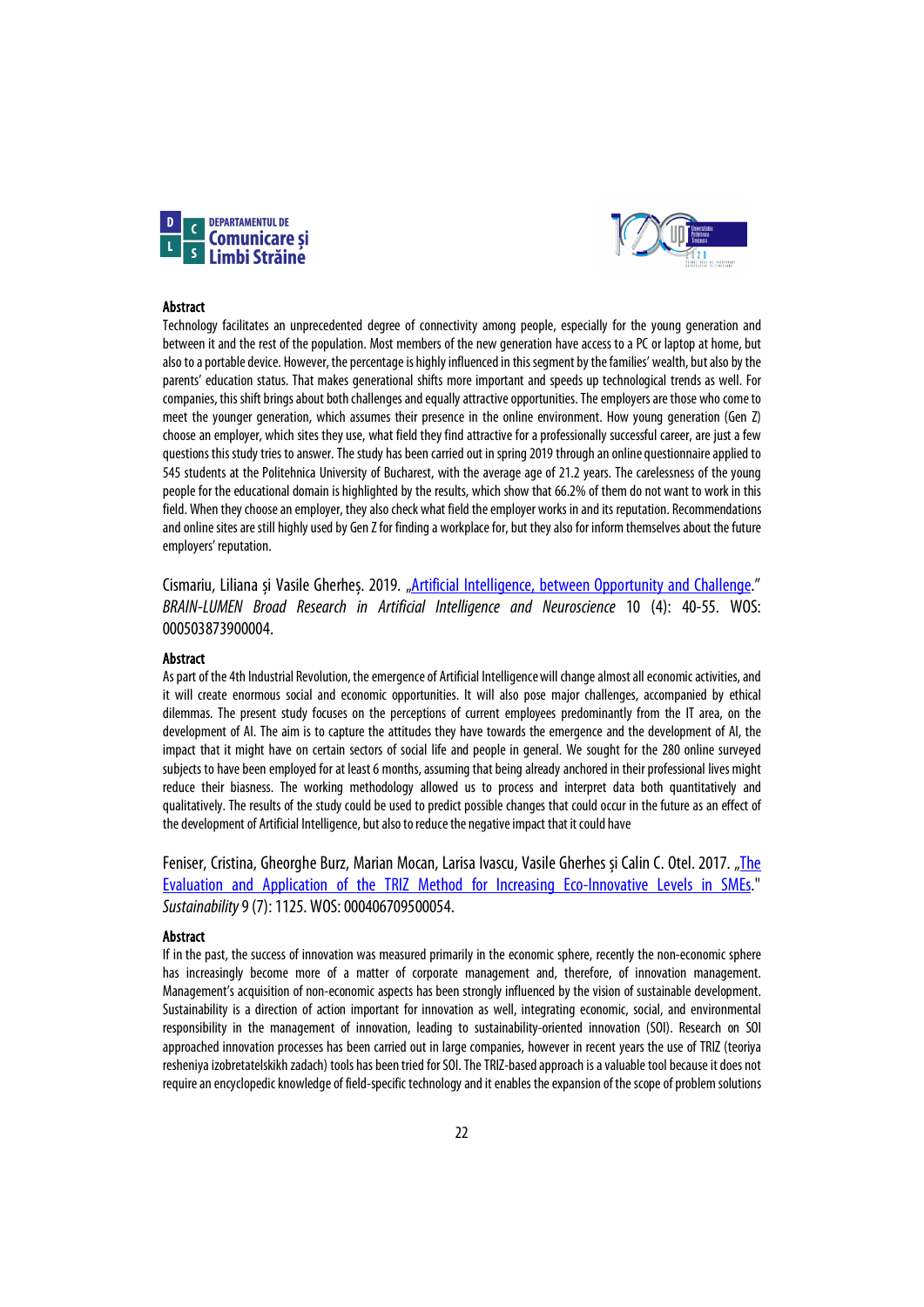



beyond the skills of the team members. This paper discusses the concepts of sustainability, innovation, and risk management in small and medium-sized enterprises (SMEs) for the purpose of developing a flow chart for the implementation of the TRIZ method in SMEs and for evaluating the state of innovation in such companies. Through the use of the TRIZ method in the field of SMEs, fast and efficient processes, products, and sustainable services have been obtained.

Gherheș, Vasile și Ciprian Obrad. 2017. "Social Responsibility and Ecological Behaviors towards Selective [Waste Collection.](https://revmaterialeplastice.ro/pdf/5%20GHERGHES%203%2017.pdf)" *Revista de Materiale Plastice*54 (3): 430-432. WOS:000426412300005.

#### Abstract

The selective collection of plastic, paper, glass and metal waste represents a desirable behavior in any civilized community with environmental concerns. The collection and recovery of recyclable materials is also a concern for the city of Arad, the purpose of this study being that of identifying the strengths and weaknesses of selective waste collection at the level of this urban community. Starting from the premise that responsible behavior in terms of waste and its collection is an important factor in the ecological development of a community, the present article aims to explore the local realities in this regard, to diagnose the state of things, as it is at present, in the city of Arad. We have highlighted and recorded the population's existing mentalities and perceptions, the citizens' expectations from the local authorities, in order to provide optimal intervention opportunities to increase control for a better management of selective collection

Gherheș, Vasile. 2018. ["Why Are We Afraid of Artificial Intelligence \(AI\)?"](https://content.sciendo.com/view/journals/eras/11/17/article-p6.xml?language=en) *European Review Of Applied Sociology*11(17): 6-15.

### Abstract

The study presents the results regarding the attitudes of students from humanities and technical specializations in Timișoara towards the emergence and development of artificial intelligence (AI). The emphasis was on the most likely consequences of the development of artificial intelligence in the future, especially the negative consequences that its development would entail. The method used for data collection was the sociological survey and the information gathering tool was the questionnaire. It was applied to a total of 929 people, ensuring a sample representativity margin of  $\pm$  3%. The analysis reveals that the participants in the study predict that due to the emergence and development of AI, in the future, interpersonal relationships will be negatively affected, there will be fewer jobs, economic crises will emerge, it will be used to make intelligent weapons, to increase military conflicts, to take control of humanity and, last but not least, to destroy mankind. The results revealed differences in responses depending on the type of specialization (humanities or technical) and the gender of the respondents.

Gherheș, Vasile și Ciprian Obrad. 2018. "Technical and Humanities Students' Perspectives on the [Development and Sustainability of Artificial Intelligence \(AI\)."](https://www.mdpi.com/2071-1050/10/9/3066/htm)*Sustainability*10 (9): 3066. WOS: 000446770200109.

### Abstract

This study investigates how the development of artificial intelligence (AI) is perceived by the students enrolled in technical and humanistic specializations at two universities in Timisoara. It has an emphasis on identifying their attitudes towards the phenomenon, on the connotations associated with it, and on the possible impact of artificial intelligence on certain areas of the social life. Moreover, the present study reveals the students' perceptions on the sustainability of these changes and developments, and therefore aims to reduce the possible negative impact on consumers, and at anticipate the changes that AI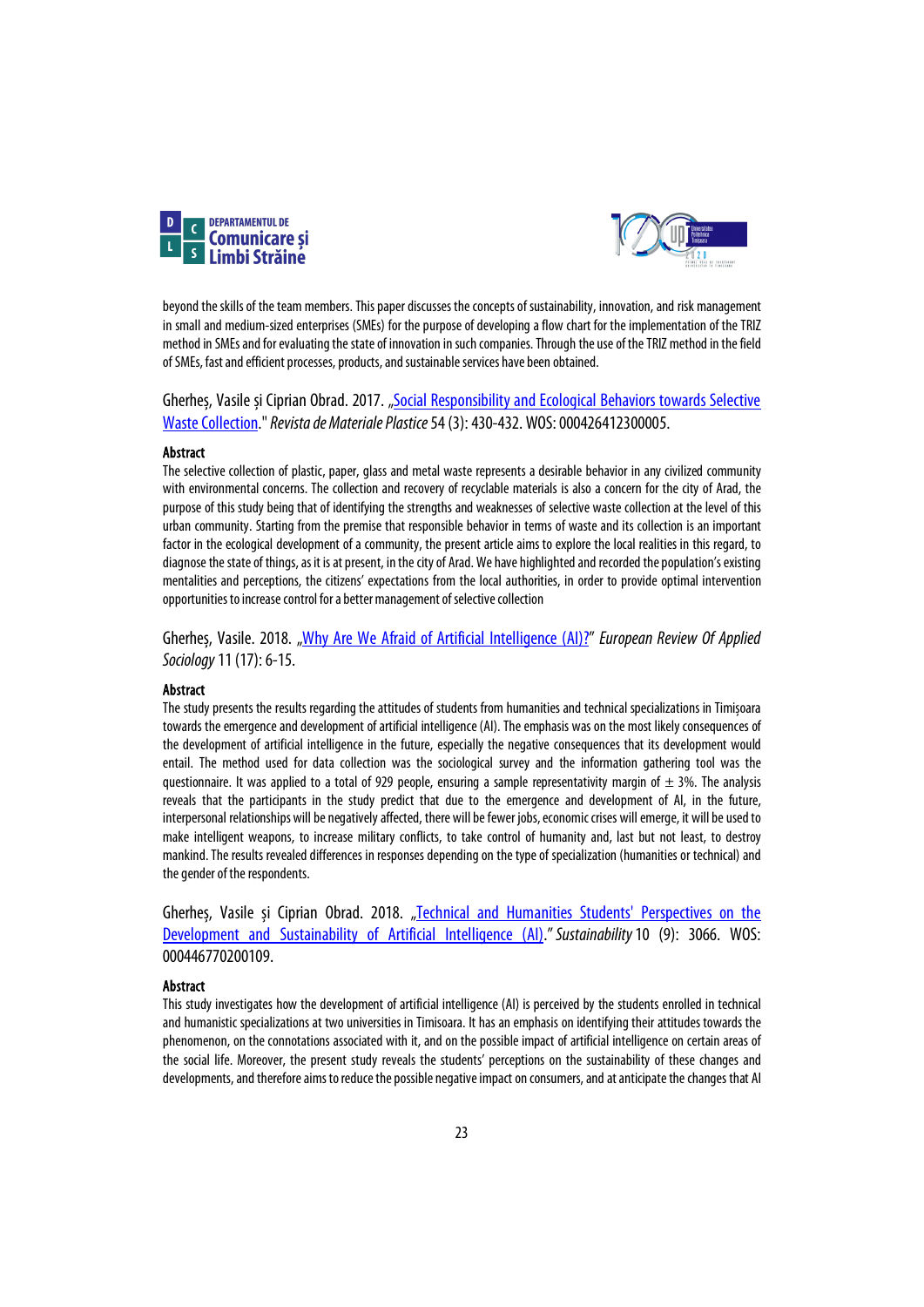



will produce in the future. In order to collect the data, the authors have used a quantitative research method. A questionnairebased sociological survey was completed by 928 students, with a representation error of only  $\pm$ 3%. The analysis has shown that a great number of respondents have a positive attitude towards the emergence of AI, who believe it will influence society for the better. The results have also underscored underlying differences based on the respondents' type of specialization (humanistic or technical), and their gender.

Holotescu, Carmen, Titus Slavici, Liliana Cismariu, Liliana Olivia Gotiu Lucaciu, Gabriela Grosseck și Diana Andone. 2016. ["MOOCs for Innovative Entrepreneurship in Smart Cities.](http://www.brain.edusoft.ro/index.php/brain/article/download/687/765)" *World Journal on Educational Technology*8(3): 33-44.

### Abstract

Started in 2008, the new Massive Open Online Courses (MOOCs) paradigm has brought challenges and innovation at all levels of education, aiming to respond to the most pressing learning needs, generated by the new development policies and the rapid evolution of technology. This paper reports on a project proposed by a group of universities and organizations specialized in training, research and consultancy, with a view to develop and implement an innovative learning system in entrepreneurship. The project is built on a package of MOOCs targeting the learning needs of young entrepreneurs in the context of "Smart cities" policies. The article presents the project concepts, and the development and implementation steps, from MOOCs design, pilot phase, consultancy activities, impact study to proposals for national policies and accreditation. This work could be a starting point for developing new programmes and customized training courses on specific learning needs to support the "Smart cities" interventions.

Holotescu, Carmen, Liliana Olivia Gotiu Lucaciu, Diana Andone, Liliana Cismariu, Gabriela Grosseck și Titus Slavici. 2017. ["Entrepreneurship Learning Ecosystem for Smart Cities through MOOCs.](https://www.edusoft.ro/brain/index.php/brain/article/view/687/765)" *BRAIN -Broad Research in Artificial Intelligence and Neuroscience*8(2): 33-44. WOS:000406134100003.

#### Abstract

Started in 2008, the new Massive Open Online Courses (MOOCs) paradigm has brought challenges and innovation at all levels of education, aiming to respond to the most pressing learning needs, generated by the new development policies and the rapid evolution of technology. This paper reports on a project proposed by a group of universities and organizations specialized in training, research and consultancy with a view to develop and implement a learning ecosystem in entrepreneurship. The project is built on a package of MOOCs targeting the learning needs of young entrepreneurs in the context of "Smart cities and specializations" policies. The article presents the project concepts and the development and implementation steps, from MOOCs design, pilot phase, consultancy activities, impact study to proposals for national policies and accreditation. This work could be a starting point for developing new programmes and customized training courses on specific learning needs to support the "Smart cities" interventions.

Obrad, Ciprian și Vasile Gherheș. 2016. ["Attitudes Towards Online Commerce: a Case Study of Student](https://sc.upt.ro/images/cwattachments/121_32d4bd0d22619d52902d766b368019bd.pdf)  [Population in Timișoara.](https://sc.upt.ro/images/cwattachments/121_32d4bd0d22619d52902d766b368019bd.pdf)" *Professional Communication and Translation Studies*9: 47-52.

### Abstract

Nowadays, online commerce is increasingly popular worldwide and has a tendency to grow at a fast pace. Also in the future Romania, it is expected that more and more people buy their necessary products and services online. This study illustrates the perceptions of a category receptive to what happens in the online environment, namely students. The research conducted has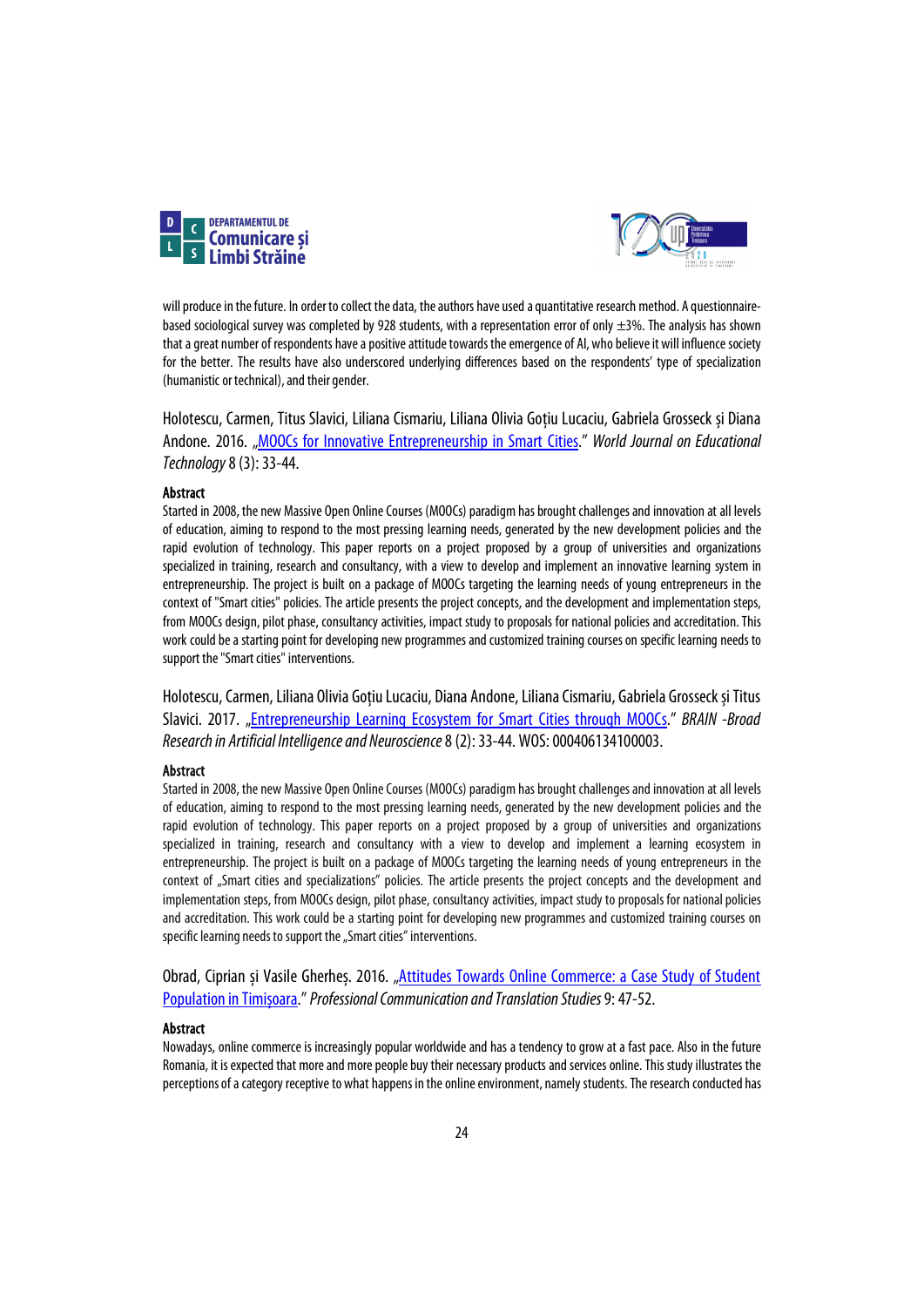



focused on their attitudes towards e-commerce, their frequency of online shopping, the types of products and services they buy, the main advantages and risks of this phenomenon, etc.

Obrad, Ciprian și Vasile Gherheș. 2018. "A Human Resources Perspective on Responsible Corporate [Behavior. Case Study: The Multinational Companies in Western Romania.](https://www.mdpi.com/2071-1050/10/3/726/htm)" *Sustainability*10 (3): 726. WOS:000428567100153.

### **Abstract**

This article aims to show the extent to which socially responsible Human Resource Management practices are implemented in multinational companies. As more recent studies highlight, the manner in which companies in Romania presently comprehend the social responsibility of their actions is mostly aimed towards the social component of the outer environment in which they function and less towards their own employees. In Romania, at the moment, there are only a few studies that catalogue the efforts made by companies in order to become more responsible towards their employees, or in other words, studies that present Corporate Social Responsibility (CSR) within its relationship with Human Resources Management (HRM). The research method we used for our case study was the semi-structured interview, applied on 32 respondents from the multinational companies carrying out their activities in the automotive sector in western Romania. Our study shows that multinational companies from the automotive sector are aware that CSR effects a series of long-term advantages, either externally—enhancing the company's reputation and consolidating its brand as employer, its competitive advantage on the market, its media visibility—or internally—fostering an organizational culture that may generate greater engagement from its own employees, and financial advantages.

### COMUNICĂRI

Cernicova-Bucă, Mariana. "Tentative conclusions regarding the ascension of community supported agriculture in Romania." Lucrare prezentată la 6th SWS International Scientific Conference Social Sciences, Albena, Bulgaria, august – septembrie 2019.

Cismariu, Liliana și Ioan Hosu. "Developing socio-professional skills in a technology dense environment." Lucrare prezentată la 23e Colloque Franco-Roumain en sciences de l'information et de la communication, Cluj-Napoca, România,octombrie 2018.

Cismariu (Zepa), Liliana, Gabriel Mugurel Dragomir și Mariana Cernicova-Bucă. "Online environment, the places where employers meet the new generation." Lucrare prezentată la the 14th International Conference on Virtual Learning VIRTUAL LEARNING – VIRTUAL REALITY, București, România, octombrie 2019.

Cismariu (Zepa), Liliana și Ioan Hosu. "Gen Z and their expectations from coworkers." Lucrare prezentată la Conferința Internațională PR-Trend, Cluj-Napoca, România, septembrie 2019.

Cismariu (Zepa), Liliana și Ioan Hosu. "Locul meu de muncă ideal." Lucrare prezentată la Conferința Internațională Professional Communication and Translation Studies, Timișoara, România, aprilie 2019.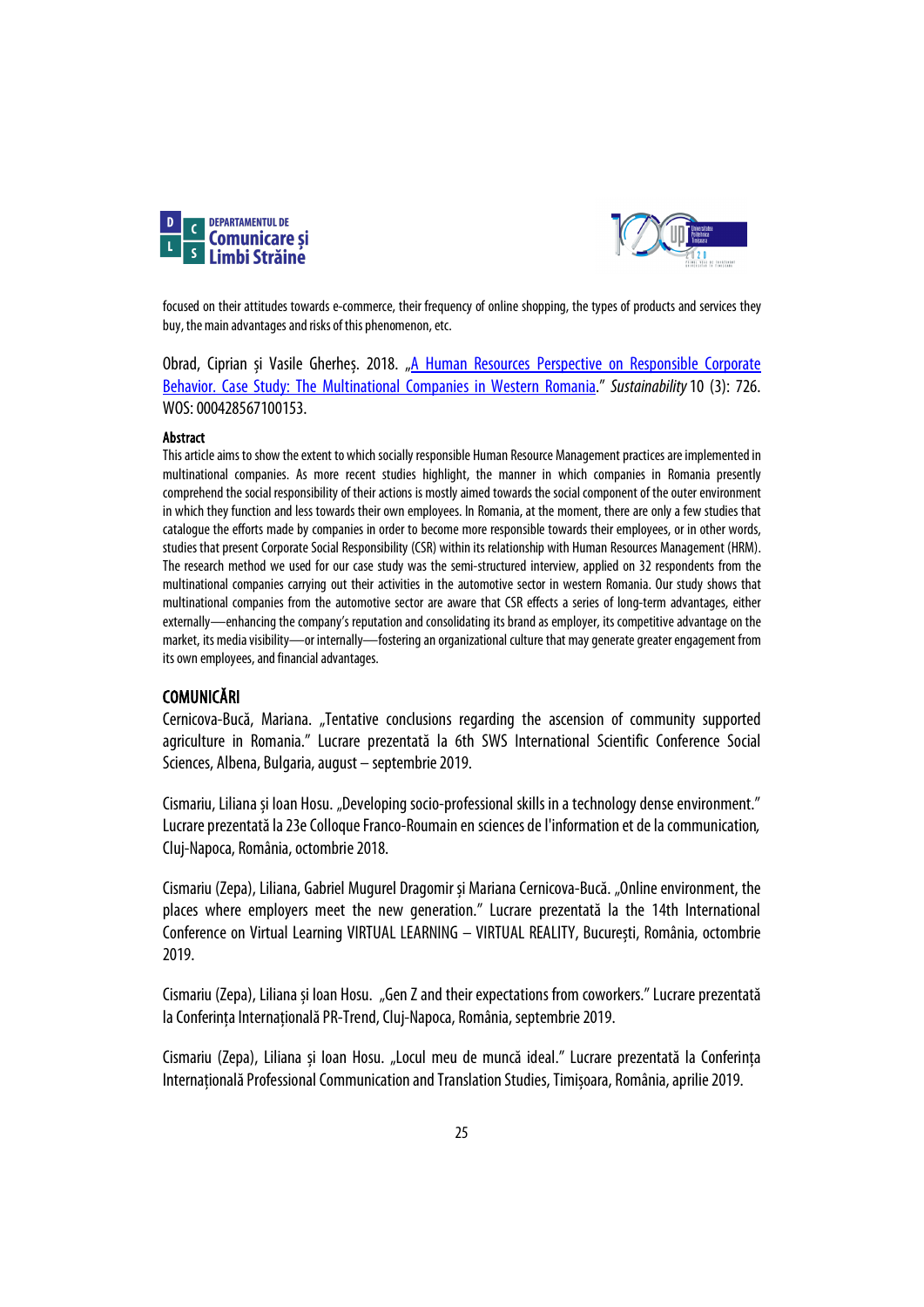



Cismariu (Zepa), Liliana și Vasile Gherheș. "Social media între beneficii și constrângeri." Lucrare prezentată la Conferința Internațională Professional Communication and Translation Studies, Timișoara, România, aprilie 2019.

Cismariu, Liliana și Vasile Gherhes. "Artificial Intelligence, between Opportunity and Challenge." Lucrare prezentată la Conferința SMART: Scientific Methods in Academic Research and Teaching, the 7th Edition, Bușteni & Sinaia, România, mai2019.

Gherheș, Vasile și Liliana Cismariu. "Prezența în social media a administrației publice din România." Lucrare prezentată la Professional Communication and Translation Studies, Timișoara, România, martie 2017.

Palea, Adina. "Glocalization practices of supermarket chains. Case study: food retailers in Romania." Lucrare prezentată la Conferința Internațională Professional Communication and Translation Studies, Timișoara, România, aprilie 2019.

### ALTE REALIZĂRI ÎN CADRUL TEMEI

Visiting professor:

Cernicova-Bucă, Mariana. 2016. Dezvoltare și susținere curs "Management of Organizational Development and Change" la Facultatea de Management, Universitatea Federală de Sud, Rostov-pe-Don, Federația Rusă.

Cernicova-Bucă, Mariana. 2016. Dezvoltare si susținere curs "Business communication" la Facultatea de Management, Universitatea Federală de Sud, Rostov-pe-Don, Federația Rusă.

Cernicova, Mariana. 2017. Membru colegiu de redactie al revistei Journal U. Economy. Management. Finance[, http://journal.portal-u.ru/index.php/journal ISSN 2500-2309 2.](http://journal.portal-u.ru/index.php/journal%20ISSN%202500-2309%202)

Cernicova, Mariana. 2017. Membru comitet de program al conferinței internaționale Current problems of theory and practice in management, Rostov-on-Don, Russian Feredation, noiembrie 2017.

Cernicova, Mariana. 2019. Membru colegiu de redactie al revistei Journal U. Economy. Management. Finance, http://journal.portalu.ru/index.php/journal ISSN 2500-2309.

Cernicova, Mariana. 2019. Premiul Best speaker award la conferința 6th SWS International Scientific Conference Social Sciences 2019, Albena, Bulgaria, august – septembrie 2019.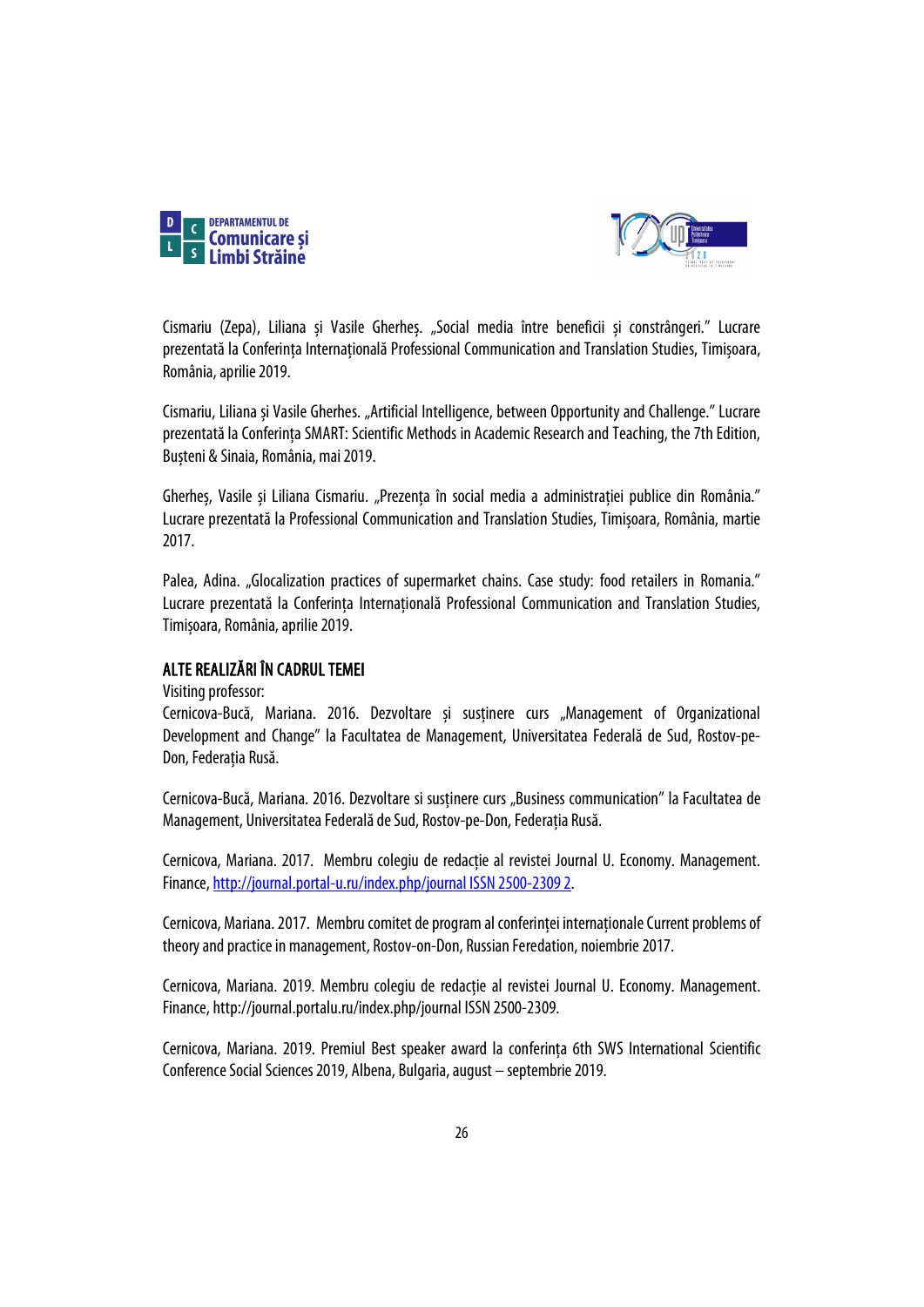



Cismariu, Liliana. 2016 -2017. Activitate de cercetare în echipă"*Analiza diagnostic a MCA Invest Industrial SRL și elaborarea strategiei de dezvoltare a firmei".* Proiect desfășurat pe parcursul unui an la solicitarea firmei MCA Invest Industrial SRL în parteneriat cu Politehnica Timișoara. Contract BC13/02.02.2016

Cismariu, Liliana. 2018. Coordonator de proiect. "*Monografie aniversară 25 de ani de comunicare și traductologie."* Proiect finanțat de Consiliul Județean Timiș, Contract de finanțare nr. 17377/19.09.2018, prin CCAJT nr. 228/13.09.2018

Cismariu, Liliana. 2019. Atragerea finanțării ARUT pentru proiectul "*Valori culturale și profesionale ale studenților din Universități Tehnice românești"*,

Cismariu, Liliana. 2019. Coordonator de proiect. "*Monografie aniversară 25 de ani de comunicare și traductologie-reeditare."* Proiect finanțat de Consiliul Județean Timiș, Contract de finanțare nr.16634/07.08.2019 prin CCAJT nr. 133/1.08.2019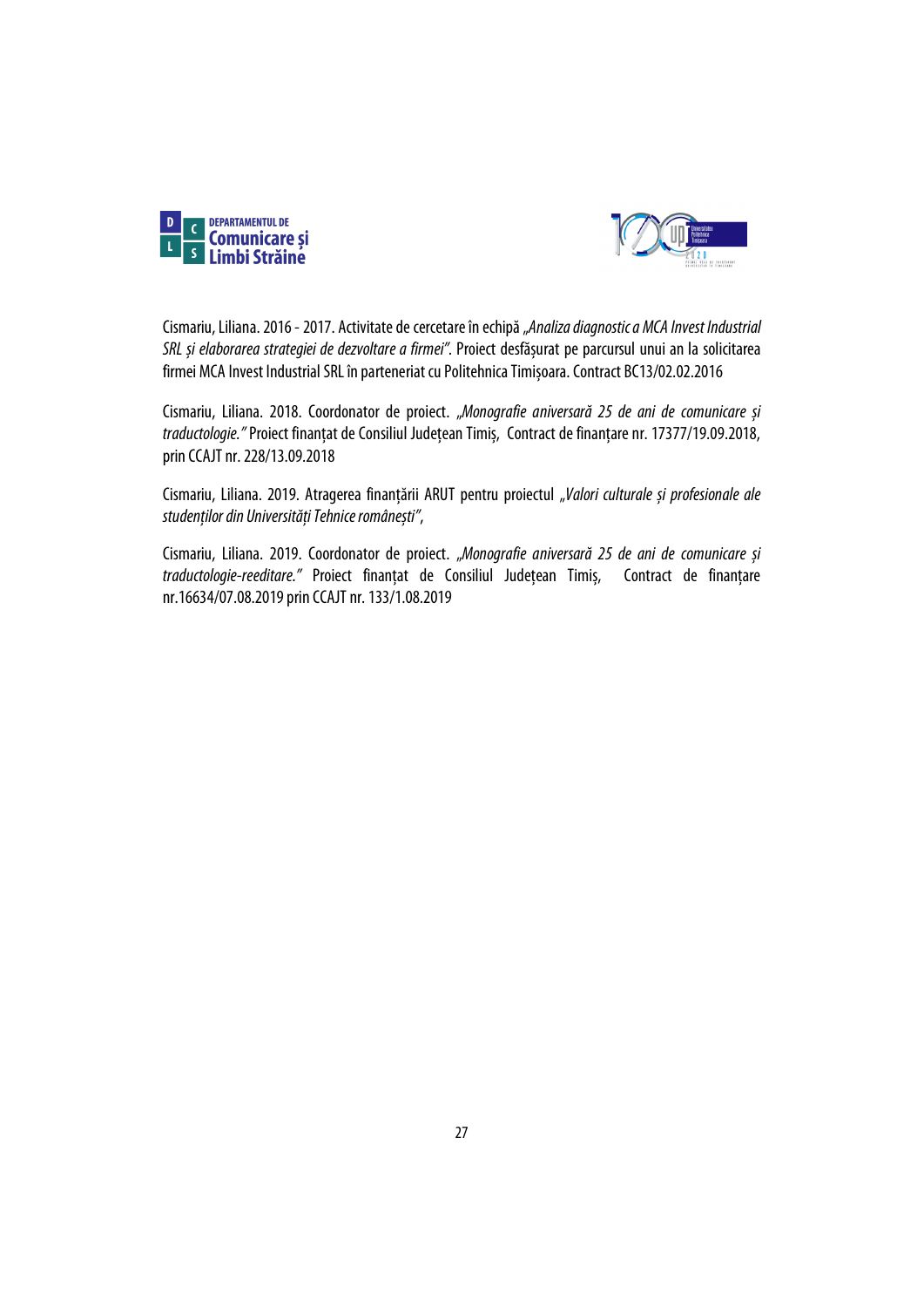



# STUDII DE RELAȚII PUBLICE

<span id="page-27-1"></span><span id="page-27-0"></span>

| Tema de cercetare                                      | Particularități ale relațiilor publice în context românesc și euroregional                                                                                                                                                                                                                                                                                                                                                                     |
|--------------------------------------------------------|------------------------------------------------------------------------------------------------------------------------------------------------------------------------------------------------------------------------------------------------------------------------------------------------------------------------------------------------------------------------------------------------------------------------------------------------|
| Descrierea temei                                       | Tema răspunde intereselor de predare și cercetare ale cadrelor didactice care<br>susțin programele de comunicare și relații publice (licență + master) ale FSC.<br>Cercetările urmăresc să contribuie la dezvoltarea domeniului științific, să<br>ofere studii de caz, suporturi didactice dar și introspecții în ceea ce privește<br>practica relațiilor publice, atât în România, cât și în context regional<br>(transnațional) și european. |
| <b>Cuvinte cheie</b>                                   | Relații publice, audit de comunicare, strategie, campanie, euroregiune                                                                                                                                                                                                                                                                                                                                                                         |
| Activități desfășurate în<br>cadrul temei de cercetare | Documentare, urmărire oportunități de atragere finanțări, comunicarea<br>rezultatelor cercetării la conferințe și valorificare oportunități publicare                                                                                                                                                                                                                                                                                          |
| Echipa de cercetare                                    | Conf. dr. Mariana Cernicova (coord.), Conf. dr. Mugurel Dragomir, Lect. dr.<br>Adina Palea.                                                                                                                                                                                                                                                                                                                                                    |
| Date de contact                                        | Conf. dr. Mariana Cernicova<br>Universitatea Politehnica Timișoara<br>Departamentul de Comunicare și Limbi Străine<br>Str. Petre Râmneanțu 2, Timișoara, România<br>Tel: +40-256-04014<br>E-mail: mariana.cernicova@upt.ro                                                                                                                                                                                                                     |

### ARTICOLE

Cernicova-Bucă, Mariana, Ekaterina S. Zhuk și Alexandr A. Zhuk. 2016. "City branding at the state frontier. [A comparative view on Romanian and Russian experiences.](https://old.upm.ro/gidni3/GIDNI-03/Cpj/Cpj%2003%2007.pdf)" *Globalization and National Identity. Studies on the Strategies of Intercultural Dialogue*:89-101.

### Abstract

Place branding and in particular city branding is a top priority currently in the preoccupation of both practitioners, involved in the development strategies for administrative territories, and for scholars, advising or observing the phenomenon. A special attention is given to cities which are situated close to state borders and make dare attempts to overcome historical handicaps by clever branding efforts in an increasingly globalizing context. The paper looks comparatively into the results of branding efforts in Timisoara (Western part of Romania), and Rostov-on-Don (Southern capital of Russia), which share similar characteristics, adopted independently, similar strategies and promise to conquer for themselves a place in the constellation of globally visible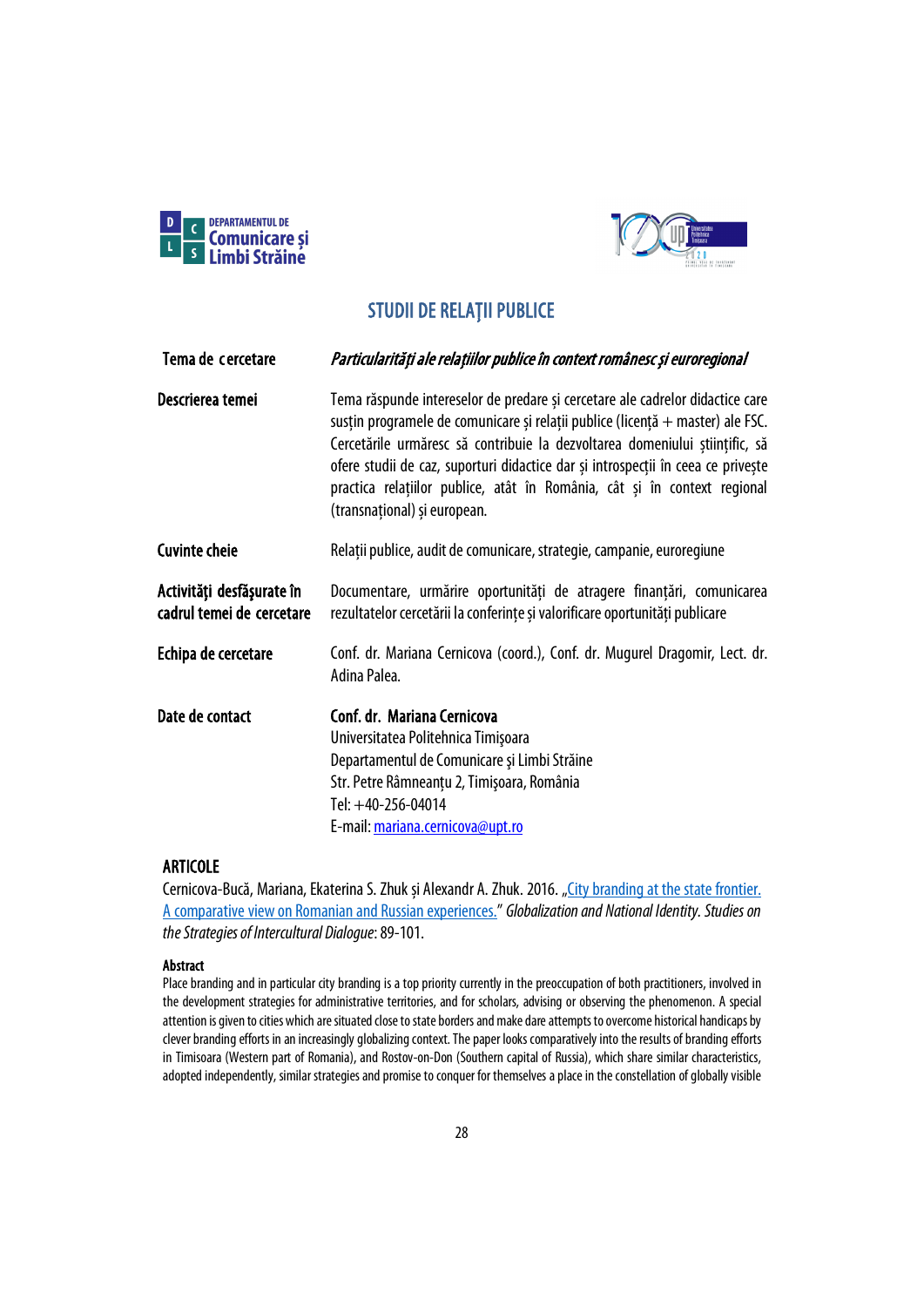



cities. However, specific challenges are still to be met and the paper suggests some possible solutions, among which using the feature of university cities may prompt paths less explored so far in city branding strategies.

Cernicova, Mariana. 2017. "Placing Romania on the map: the quest for recognition through Guinness Book [records."](https://sgemsocial.org/index.php/elibrary?view=publication&task=show&id=3047) *SGEM*20174,vol. 1: 221-228. DOI: 10.5593/sgemsocial2017/41/S16.028.

### Abstract

The contemporary society is drawn towards the spectacular, the out-of-the-ordinary, the amazing. Many companies, communities, cities acknowledge this feature and fight for public recognition by joining competitions and taking the effort to be placed in rankings. The paper focuses on Romanian records registered in the world-famous Guinness book of records as strategies for gaining recognition and reputation management. The study makes an overview of Romanian records and presents the case-study of Timisoara, which had three successful record-establishing events, two of which are part of a city-branding strategy, one being a personal record of a cartoonist. The media buzz around the events and the educational value of the city branding strategy are scrutinized, as well as the further life of the established records. PR practitioners can find inspiration for developing strategies to innovate reputation management strategies, while researchers will reflect on the impact of infotainment in contemporary society.

### COMUNICĂRI

Cernicova, Mariana. "Communicational practices of municipal authorities in the digital age. A Romanian view." Lucrare prezentată la conferința internațională Russia in the global economy, Rostov-On-Don, Federația Rusă, mai 2016.

### ALTE REALIZĂRI ÎN CADRUL TEMEI

### **Distincții**

Cernicova, Mariana. Best speaker award la 4th International Multidisciplinary Scientific Conference on Social Sciences and Arts SGEM 2017, România, pentru lucrarea "Placing Romania on the map: the quest for recognition through Guinness Book records", Albena, Bulgaria, august 2017. Membru comitet științific al conferinței:

Cernicova, Mariana. I International Scientific Practical Conference "The Individual and Society in the Modern Geopolitical Environment" (ISMGE'2019), Volgograd, Federația Rusă, mai 2019. [https://www.picconf.ru.net/conference-ismge-wosvolsu.](https://www.picconf.ru.net/conference-ismge-wosvolsu)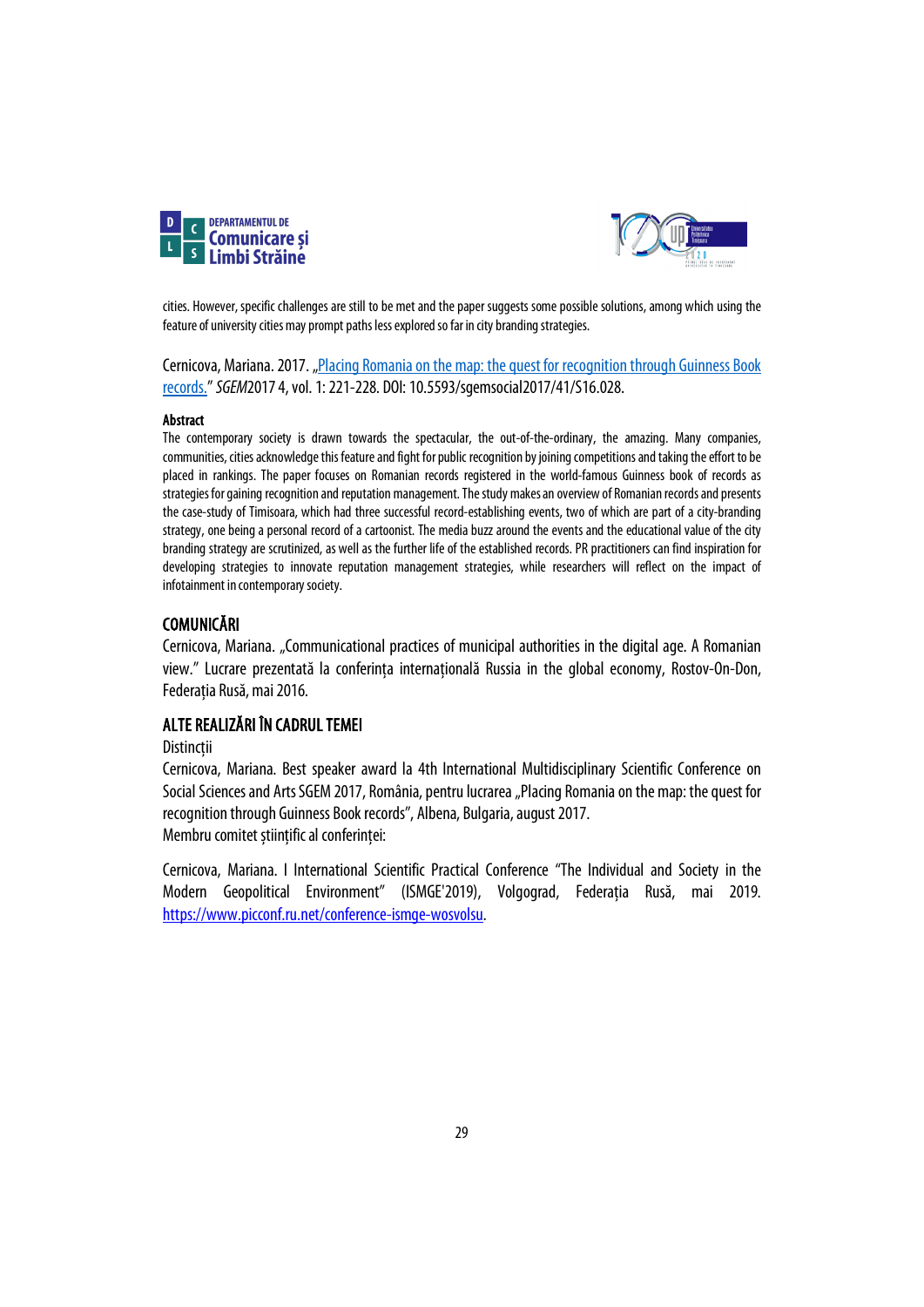



<span id="page-29-0"></span>Tema de cercetare *Profesionalizarea relațiilor publice în România* Descrierea temei Tema de cercetare se află la granița dintre Stiințele Comunicării și

Științele sociale, investigarea profesionalizării relațiilor publice presupunând un efort interdisciplinar. Perioada analizată vizează progresul relațiilor publice în România post-decembristă, cu accent pe schimbările generate de dezvoltarea noilor media. Subiectul profesionalizării relațiilor publice este puțin abordat în literatura de specialitate din România.

Cuvinte cheie Relații publice, profesionalizare, identitate profesională, roluri sociale .

Activităţi desfăşurate în cadrul temei de cercetare Participarea la conferințe de specialitate cu scopul de a face schimb de informații și expertiză cu alți specialiști din domeniu, cercetări de piață pe subiecte relevante, comunicarea rezultatelor cercetării la conferințe și valorificare oportunități publicare.

- Echipa de cercetare Lect. dr. Adina Palea (coord.), conf. dr. Mariana Cernicova, conf. dr. Mugurel Dragomir.
- Date de contact Lect. dr. Adina Palea Universitatea Politehnica Timişoara Departamentul de Comunicare și Limbi străine Str. Petre Râmneanțu 2, Timişoara, România Tel: +40-256-04014 E-mail: adina.palea@upt.ro

### ARTICOLE

Cernicova, Mariana. 2016. ["Redefining «public relations» in the 21st century."](https://sc.upt.ro/images/cwattachments/121_49f19911a51a4b7931ae627a59e1f0da.pdf) *Professional Communication and Translation Studies*9:3-6.

### Abstract

Diploma is the visible sign of credentials, merit, entitlement, employed for centuries in a variety of contexts, from granting liberties and privileges, to being the compulsory document for moving up the educational or career paths. In the 21st century, more than ever, the diploma is both a document, and a symbol of status. Diploma awarding ceremonies are ritualistic events, appealing to the public attention and appraisal. This paper looks into the system of diplomas awarded in non-educational contexts, employed as PR tools in business. The author looks into a two decades experience of practices in developing, implementing and awarding diplomas in the case of Timisoara (Romania) Chamber of Commerce, by analyzing the decisions behind the institutionalization of diplomas, development of criteria for diploma awarding, and the typology of diplomas as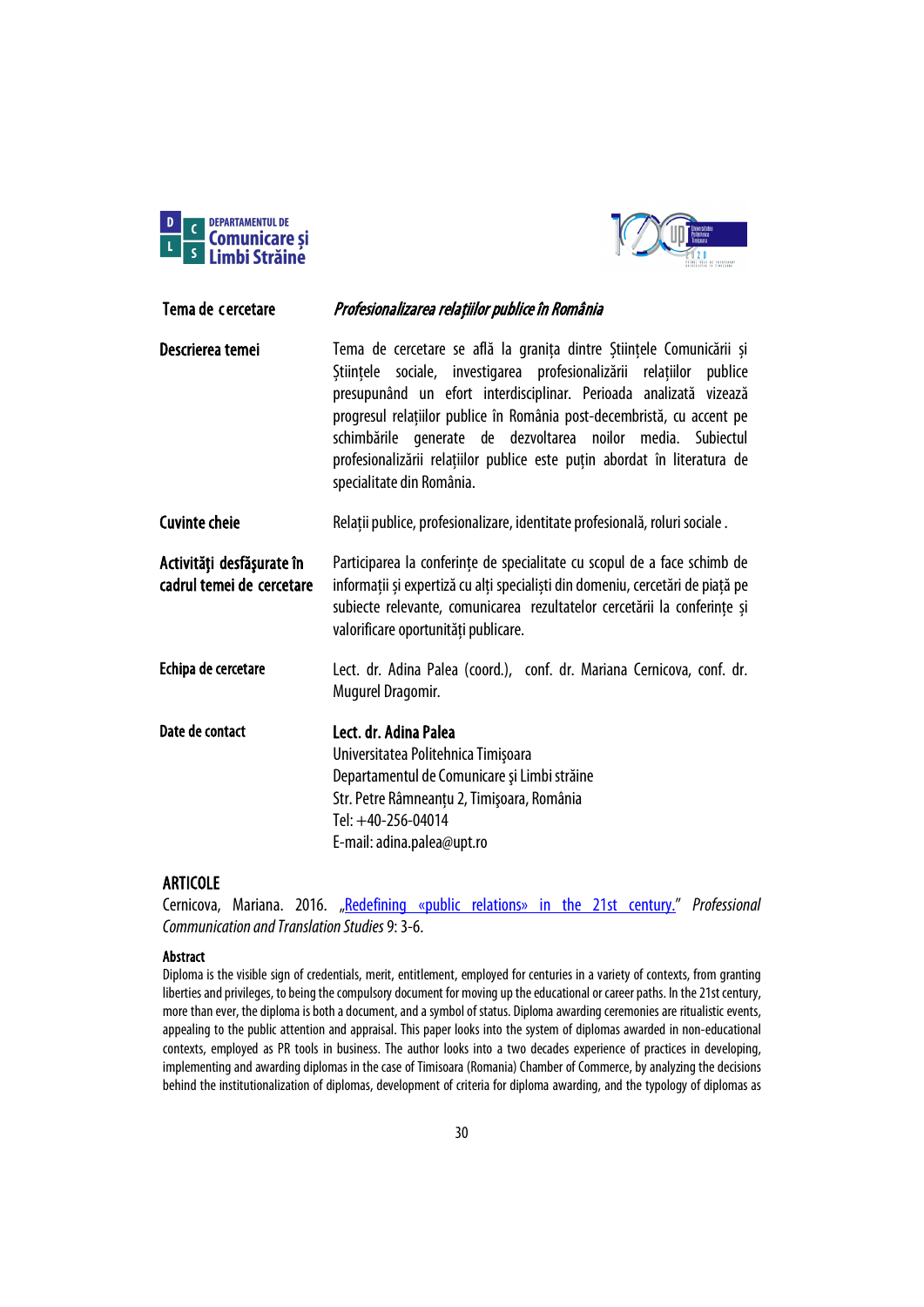



documents, marking the performance and/or excellence in business. The study contributes, thus, to the literature on rankings and symbolic ways in which merit is certified in the business sector and opens a discussion on the contemporary tools in PR for business strategies. Diplomas bring recognition both to the awarding institution, and to the recipient. In most cases diplomas are displayed on showcases, websites or invoked in promotional materials of the recipients of awards, either in the form of reproducing the diploma, or the photo of the awarding ceremony. Practitioners and PR analysts can benefit from the results of the study by incorporating diplomas in their communication strategies, supplementing their toolbox of instruments to convey information and emotion regarding a company, regardless of its dimensions or area of activity.

Palea, Adina. 2016. ["Promoting Romanian Tourist Resorts. Case Study: Geoagiu-Bai.](https://sc.upt.ro/images/cwattachments/121_e459b5c2be1454fec0c7c6fce13bdec0.pdf)" *Professional Communication and Translation Studies*9:53-62.

### Abstract

In the 21st century image plays a key role in all aspects of life and business. In the mind of the consumer, attractiveness, quality, reliability are linked to reputation and therefore promoting products and services is key to any business endeavor. In the tourism sector, for example, Romania faces a special challenge, i.e. the attempt to revive tourist resorts which have known great success in the communist time but which have been forgotten and deserted ever since. The paper presents the results of a research conducted in Geoagiu-Bai, a typical communist balneal resort from Hunedoara county, where considerable marketing and PR efforts are made to resurrect people's interest for the resort and its surroundings.

Palea, Adina și Violeta Bischoff. 2019. "A Communicational Analysis of the Evolution of Symbolic [Language —Case Study: Emojis."](https://sc.upt.ro/attachments/article/406/02_03_Bischoff_Palea.pdf) *Professional Communication and Translation Studies*12: 59-71.

### Abstract

The paper tackles the evolution of the symbolic language, more precisely, it focuses on a novel form of digital communication known as emojis. It has been commonly accepted that in the post 2.0 web era few concepts have been so richly delineated, have become so visible and have spread so rapidly in both mainstream and niche culture. The aim of this study is to highlight intrinsic and extrinsic characteristics which led to the mass popularization and use of emojis, as well as communicational implications pertaining to this phenomenon. From the standpoint of communication studies, the emergence of the concept has brought about valuable and interesting changes in both global etymology and semantics, thus identifying an inherent necessity to examine it. The present paper also aims to identify how teenagers from Western Romania, ages 14 to 18, use this new way of communicating and the reasons behind opting foremojis. Furthermore, the research conducted in Arad seeks to establish the specific aspects which shape the way teenagers use emojis when interacting among themselves and outside the dynamic of their preferred group.

### COMUNICĂRI

Palea, Adina. "Peer support groups or social marketing? In search of a strategy to help raise the number of exclusively breastfed infants in Romania." Lucrare prezentată la Conferința PR Trend, Cluj-Napoca, România, septembrie 2019.

### ALTE REALIZĂRI ÎN CADRUL TEMEI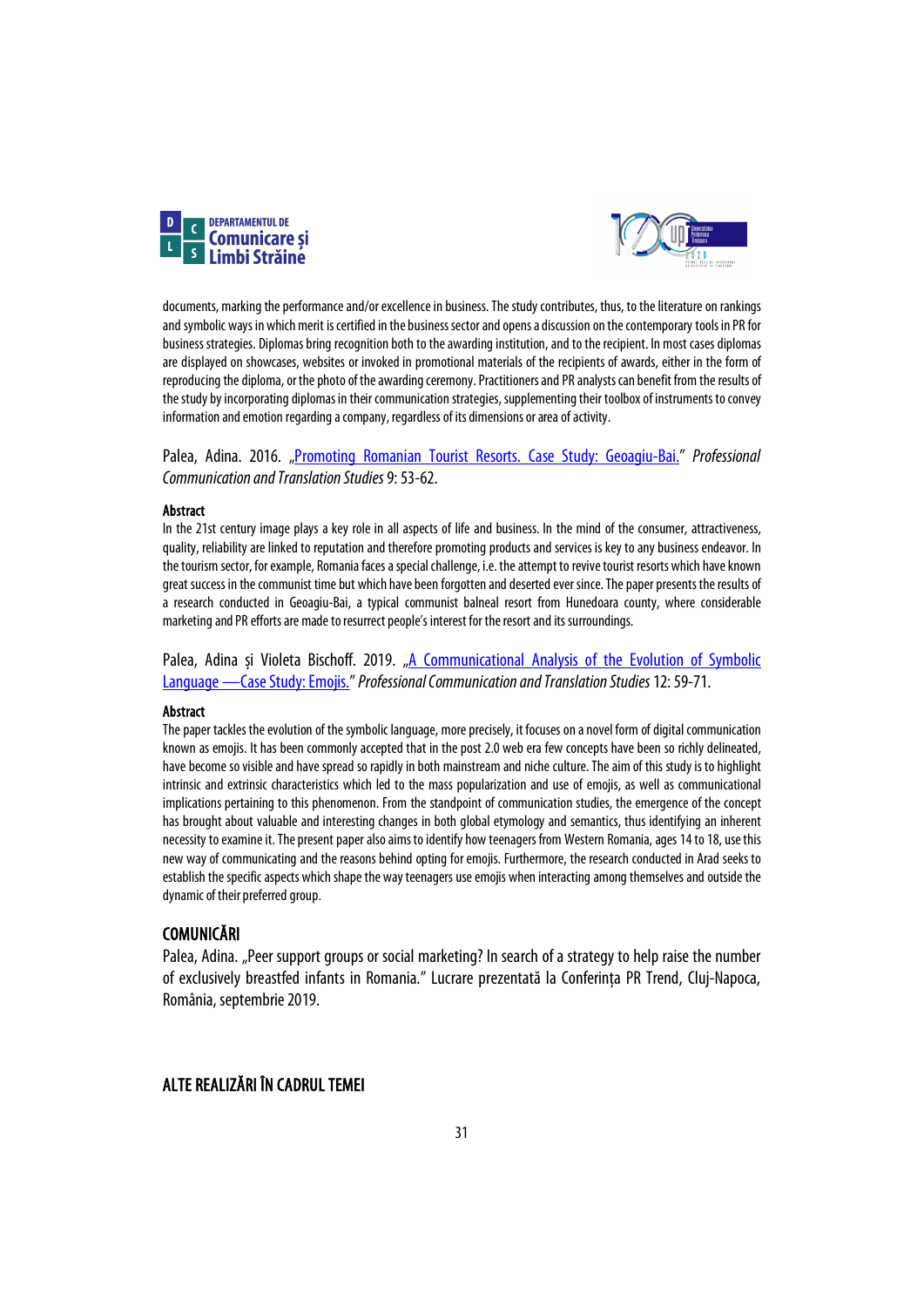



Palea, Adina. 2019. Moderator la masa rotundă "Comunicarea științei: științele sociale și umaniste", organizată de Departamentul de Comunicare și Limbi Străine, Universitatea Politehnica Timișoara, România, noiembrie 2019.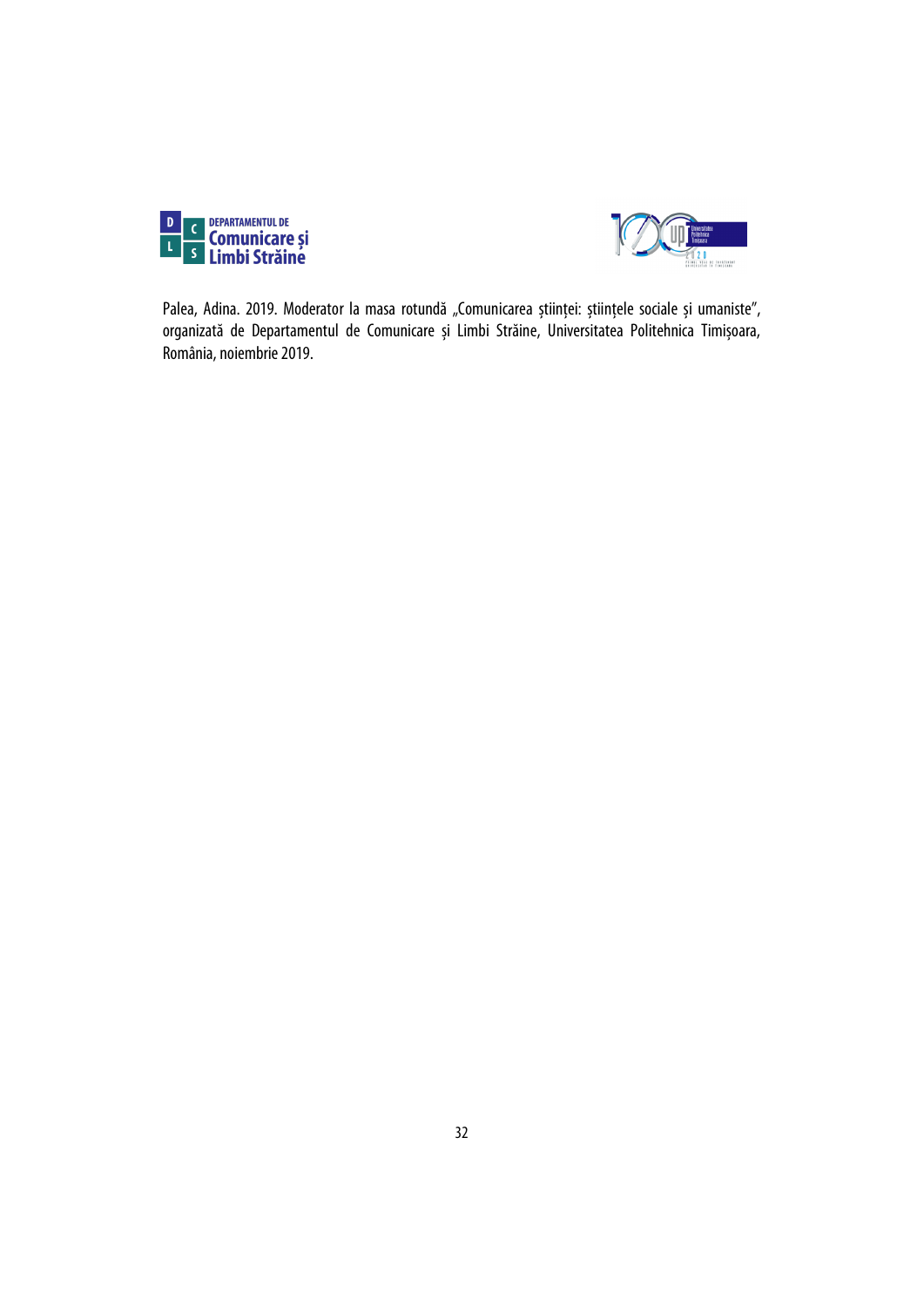



<span id="page-32-0"></span>

| Tema de cercetare                                      | Imaginea instituțiilor educaționale în secolul XXI                                                                                                                                                                                                                                                                                                |
|--------------------------------------------------------|---------------------------------------------------------------------------------------------------------------------------------------------------------------------------------------------------------------------------------------------------------------------------------------------------------------------------------------------------|
| Descrierea temei                                       | Tema își propune să studieze imaginea instituțiilor de învățământ prin<br>prisma actorilor implicați în derularea activităților educaționale, adică<br>profesori și studenți. Prin aceasta dorim să surprindem principalii vectori<br>de imagine ai instituțiilor educaționale pentru ca apoi să stabilim<br>modalitățile de modelare a acesteia. |
| <b>Cuvinte cheie</b>                                   | Imagine, brand, încredere instituțională, brand academic, reprezentare<br>socială, vector de imagine                                                                                                                                                                                                                                              |
| Activități desfășurate în<br>cadrul temei de cercetare |                                                                                                                                                                                                                                                                                                                                                   |
| Echipa de cercetare                                    | Conf. dr. Mugurel Dragomir (coord.), conf. dr. Mariana Cernicova, lect. dr.<br>Adina Palea                                                                                                                                                                                                                                                        |
| Date de contact                                        | Conf. dr. Mugurel Dragomir                                                                                                                                                                                                                                                                                                                        |
|                                                        | Universitatea Politehnica Timișoara                                                                                                                                                                                                                                                                                                               |
|                                                        | Departamentul de Pregătire a Personalului Didactic                                                                                                                                                                                                                                                                                                |
|                                                        | Str. Petre Râmneanțu 2, Timișoara, România                                                                                                                                                                                                                                                                                                        |
|                                                        | Tel: +40-256-404066                                                                                                                                                                                                                                                                                                                               |
|                                                        | E-mail: mugur.dragomir@upt.ro                                                                                                                                                                                                                                                                                                                     |

### ARTICOLE

Dragomir, Gabriel-Mugurel, Liliana-Luminița Todorescu și Anca Greculescu. "Teacher Dimensions in Technical Higher Education – A Student Perspective."*Revista Românească pentru Educație Multidimensională*11(2): 72-93.

### Abstract:

The current paper is based on a survey conducted on 321 engineering students studying at University Politehnica of Bucharest and University Politehnica of Timişoara. The research aims at outlining the profile of the teacher in technical higher education as depicted by engineering students. The results of the study highlight the importance of the student-teacher relationship and of the teacher's roles as evaluator and examiner. Moreover, the test data show significant statistical differences between the real and ideal teacher in technical higher education from a student perspective. Regarding the dimensions of the teacher in technical higher education, based on the statistics, on a 1 to 5 scale, the results show similarities of the two models. For instance, students rank first intelligence and last elitism and competitiveness as teacher attributes.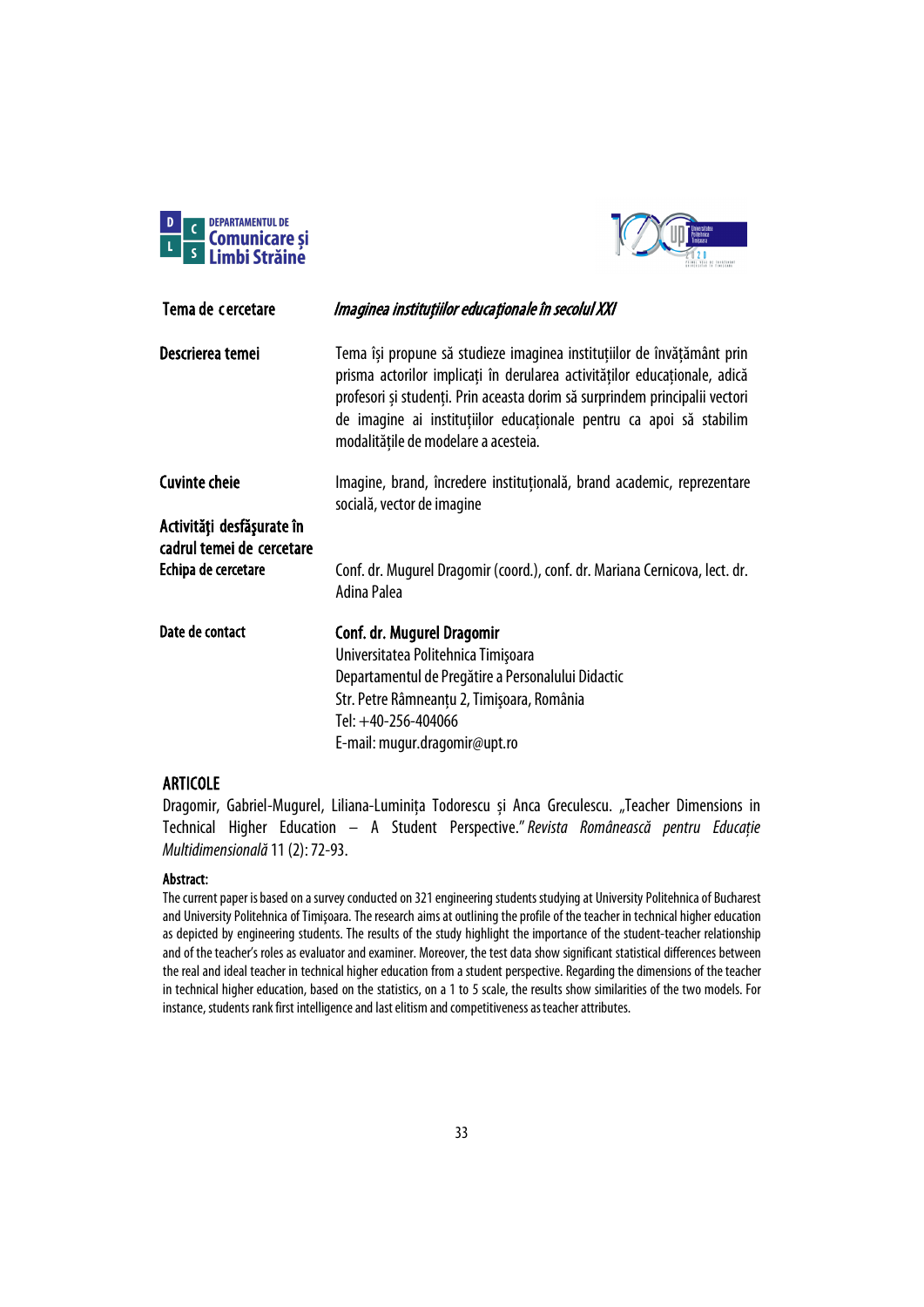



Dragomir, Gabriel-Mugurel, Liliana-Luminita Todorescu și Iuliana Grazela Stroe. "The Work & Travel Program – Means of Training and Integrating Youth for Adult Life." Revista Românească pentru Educație *Multidimensională*11(2): 94-109.

### Abstract:

The hereby paper presents the de Romanians have while travelling to the USA through the Work & Travel Program and its personal and professional benefits. For this purpose we interviewed 145 students who participated in this program, in order to assess the following aspects: the advantages and disadvantages of the program, the issues young people faced while away and the added value of this experience. Approximately 70% of the interviewed students state that they signed up of the Work & Travel program in order to live the American Dream, being driven by curiosity and the desire to be financially independent, but also in order to perfect their English language skills. Among the advantages of the program, mentioned by over 50% of the respondents, we would like to mention the following: the experience they gained, developing their integration and socializing abilities in the new cultural, professional and social environment; the opportunity to travel and visit new places; and personal development. Regarding the disadvantages of the program, 70% of the students interviewed cannot see any weaknesses to it. The rest of the 30% are of the opinion that there are some disadvantages like the long distance from home, possible misunderstandings or disagreements with the employer and also certain health issues that might arise during the program. Among the above mentioned added value items to the program, we noticed the following in the respondents answers: the opportunity to get to know the American culture, to improve their English language skills, to travel and also to recover their initially made financial investment.

### **COMUNICĂRI**

Cernicova-Bucă, Mariana. "Universities and the world of rankings." Discurs plenar prezentat la 6th International Multidisciplinary Scientific Conference SOCIAL SCIENCES & ARTS SGEM 2019, Albena, Bulgaria, august-septembrie 2019.

### ALTE REALIZĂRI ÎN CADRUL TEMEI

Derularea unui studiu la nivelul ARUT, în rândul universităților partenere legată de percepția studenților chestionați în legătură cu imaginea universităților în care studiază.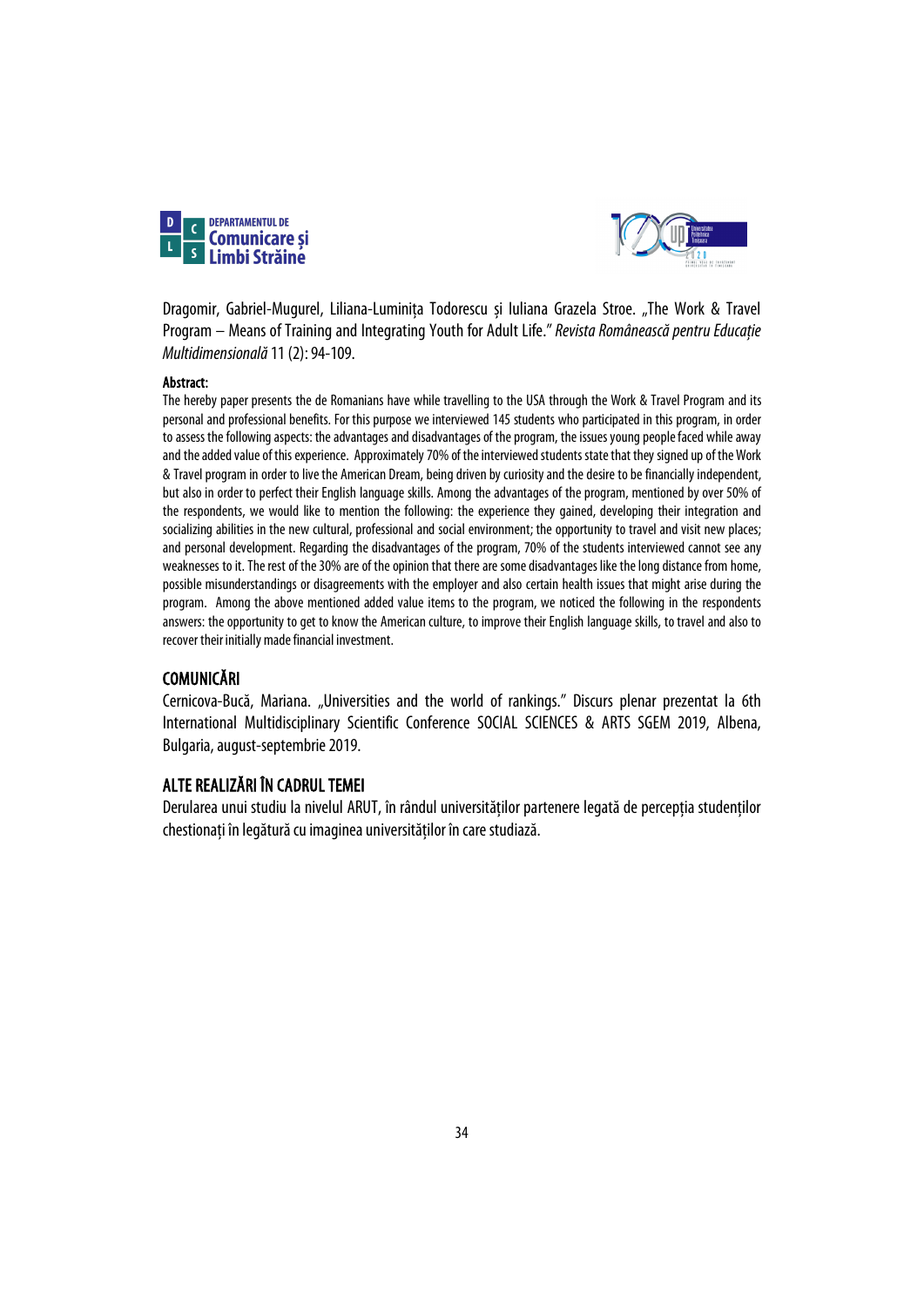

Activităţi desfăşurate în cadrul temei de

cercetare



# STUDII DE TEORIA, PRACTICA ȘI DIDACTICA TRADUCERII

### <span id="page-34-1"></span><span id="page-34-0"></span>Tema de cercetare *Aspecte teoretice, didactice și metodologice în domeniul traducerii*

- Descrierea temei Tema se înscrie în categoria cercetărilor aplicate și își propune investigarea anumitor aspecte teoretice, practice, didactice și metodologice care circumscriu sfera traducerii, generale și specializate. Cercetarea are ca obiectiv principal analiza și explicarea mecanismelor traducerii prin prisma unor modele teoretice identificate în arii științifice asociate domeniului traducerii (lingvistică, psihologie cognitivă, sociologie, cultură, hermeneutică etc.). Cercetarea urmărește de asemenea identificarea aspectelor teoretice, practice, didactice şi metodologice menite să contribuie la îmbunătățirea calității actului de predare și învătare a traducerii generale și specializate în cadrul specializărilor universitare, precum și observarea și analiza practicilor profesionale în domeniu.
- Cuvinte cheie Teorii ale traducerii, modele teoretice, didactica traducerii, metodologia traducerii, aspecte teoretice, practice, didactice și metodologice ale traducerii, traducerea în mediul academic și profesional
	- Validarea unor modele teoretice experimentate în cercetări anterioare, destinate analizei și soluționării problemelor de traducere specifice traducerii generale și specializate;
		- Conceperea unui cadru metodologic pentru predarea și învățarea traducerii generale și specializate în cadrul specializărilor universitare de profil.
- Echipa de cercetare Prof. dr. Habil. Mirela-Cristina Pop (coord.), Lect. dr. Claudia Icobescu, Asist. dr. Laura Chiriac

Date de contact Prof. dr. Habil. Mirela-Cristina Pop Universitatea Politehnica Timişoara Departamentul de Comunicare şi Limbi străine Str. Petre Râmneanțu 2, Timişoara, România Tel: +40-256-404014 E-mail[:mirela.pop@upt.ro](mailto:mirela.pop@upt.ro)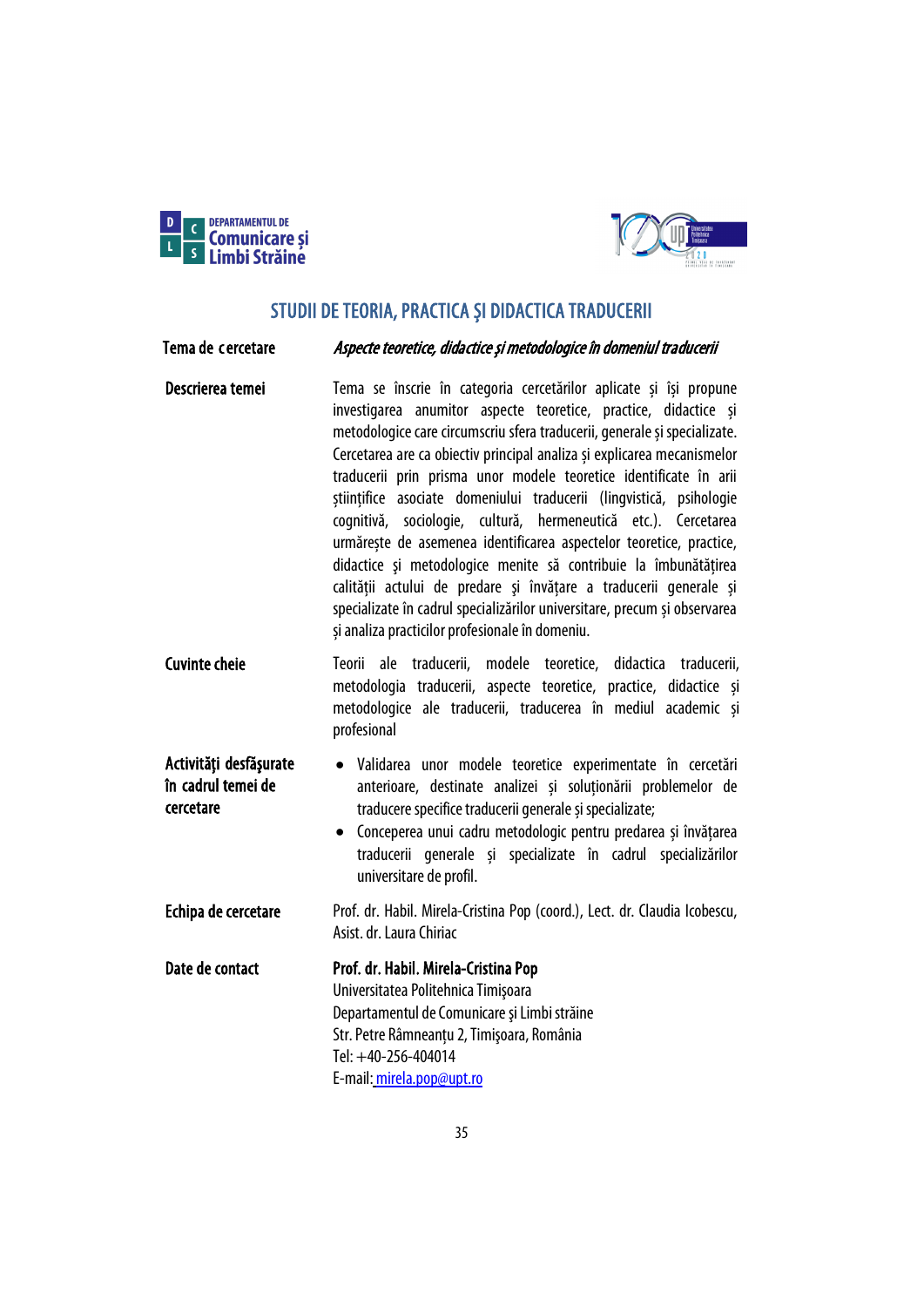



## CAPITOLE IN CĂRȚI

Pop, Mirela-Cristina. 2016. "Esquisse d'une approche énonciative de la traduction des modalités évaluatives (domaine français-roumain)." În *Le français à l'Université de l'Ouest de Timişoara: un demisiècle d'enseignement et de recherche (1966-2016). Volume anniversaire*, editat de Mariana Pitar, 238-258. Timișoara: Editura Universității din Timișoara.

Pop, Mirela-Cristina. 2017. "Temporalité de l'attente dans l'œuvre d'Andreï Makine: calculs interprétatifs et équivalents en roumain." În *Andreï Makine, hétérotopies et hétérochronies*, Collection *Critiques littéraires*, editat de Dolores Tomași Diana Samarineanu, 243-256. Paris: L'Harmattan.

Pop, Mirela-Cristina. 2019. "Parcours de traduction des métaphores économiques dans les textes de [presse français et roumains.](https://books.google.ro/books?hl=en&lr=&id=R1K3DwAAQBAJ&oi=fnd&pg=PA222&ots=-quONOEoOh&sig=M6q_vK3PZiOpSqj09D2hO8JYNrg&redir_esc=y#v=onepage&q&f=false)" În *Metaphor and Translation*, editat de Richard Trim și Dorota Śliwa, 222- 235. Cambridge: Cambridge Scholars Publishing.

### Abstract

The article proposes an approach to the translation of economic metaphors from French into Romanian and vice versa, based on terms and metaphorical linguistic expressions extracted from French and Romanian press texts. The translation process is based on two linguistic approaches: cognitive approach and enunciative approach. The cognitive approach allows the comparison of metaphorical conceptualizations, in order to establish conceptual and linguistic correspondences. The enunciative approach makes it possible to establish paraphrase relationships between source and target metaphorical statements by equating the metaphorical contents of the selected utterances.

Pop, Mirela-Cristina. 2019. "Interprétation et traduction de la phrase *On achève bien*… : perspective linguistique et didactique." În *La phrase. Carrefour linguistique et didactique*, editat de Cécile Avezard Roger, Céline Corteel, Jan Goes și Belinda Lavieu-Gwozdz, 129-143. Arras: Artois Presses Université.

Pop, Mirela-Cristina. 2019. "Les énoncés allusifs dans les textes économiques de presse français et roumains entre délexicalisation, aphorisation et métaphorisation." În *De la phrase/énoncé au texte/discours - perspectives linguistiques et didactique,* editat de Mariana Pitar și Adina Tihu, 115-132. Timișoara: Editura Universității de Vest.

Pop, Mirela-Cristina. 2019. "Le projet de traduction comme exercice de simulation professionnelle en milieu universitaire." În *La traduction: Théories, pratiques, formation*s, editat de Cristiana-Nicola Teodorescu și Daniela Dincă, 201-212. Craiova: Editura Universitaria.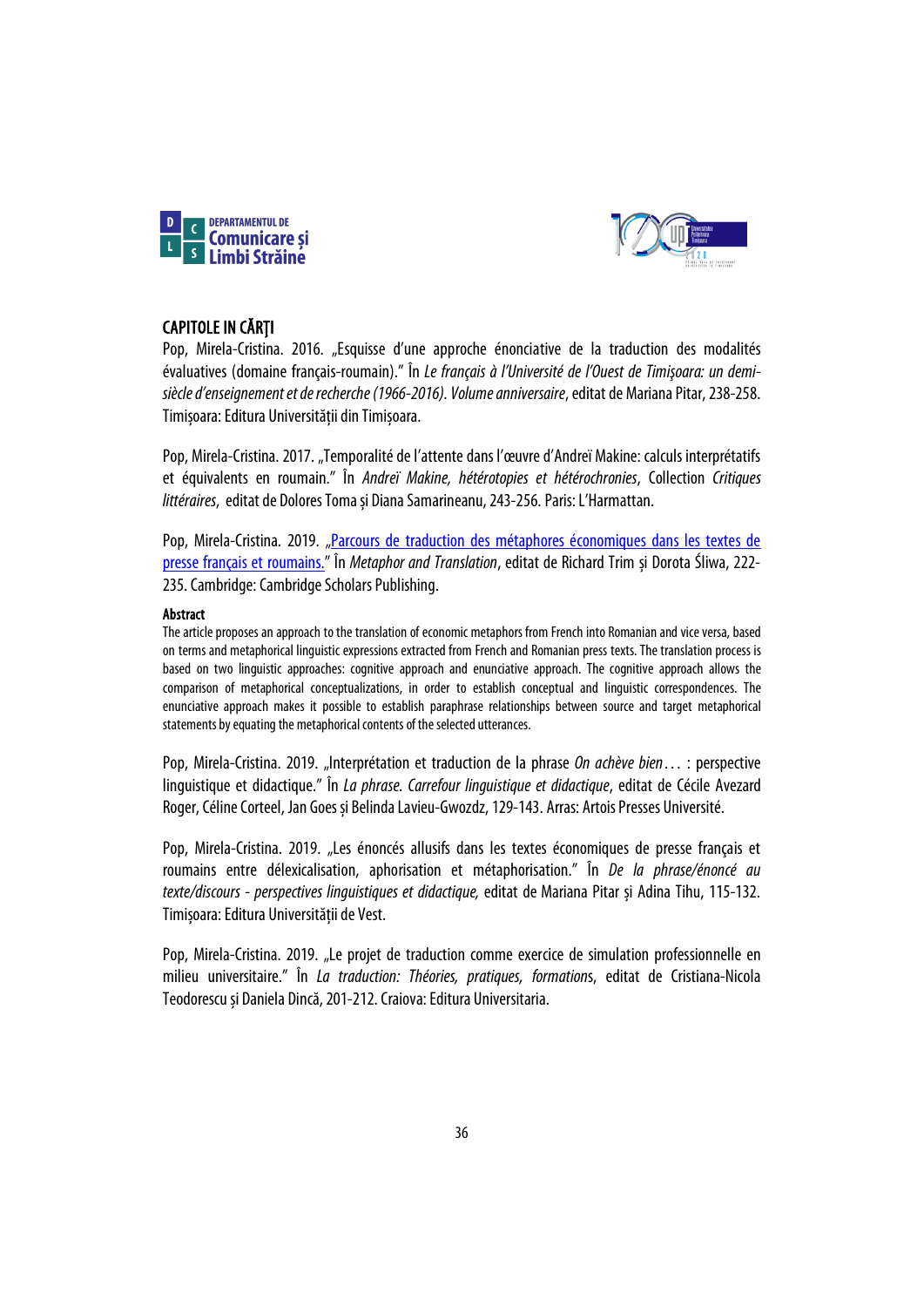



### ARTICOLE

Pop, Mirela-Cristina. 2017. "Technical translation teaching and learning at initiation level: [Methodological considerations."](https://doi.org/10.18844/prosoc.v4i1.2268) *New Trends and Issues Proceedings on Humanities and Social Sciences* 4 (1): 291-296.

### Abstract

This paper presents some methodological aspects that can be used to describe the teaching and learning process of technical translation at initiation level in higher education starting from the modular approach that we have outlined in previous research. The approach is derived from the pedagogical principles of the competence-based approach that conceives the teaching and learning process in terms of competence-based training. The approach adopted could, in our opinion, target the following aspects: defining training objectives, structuring curricular content, describing pedagogical strategy and elaborating teaching resources. The proposed methodological model also relies on the experience of teaching French to engineering students and general and technical translation from French to Romanian in academic field, as well as on observing professional practices.

Pop, Mirela-Cristina. 2017. "Représentations métaphoriques du concept de croissance économique en [français et en roumain: pistes pour la traduction."](https://ciccre.uvt.ro/sites/default/files/qr/qr_v_mirela-cristina_pop.pdf) *Quaestiones Romanicae V*: 526-537.

### Résumé

L'article traite des représentations métaphoriques véhiculées par le discours économique consacré au concept de croissance économique en français et en roumain. Intégrant la théorie conceptuelle de la métaphore, dans la lignée de la linguistique cognitive, nous nous proposons de délimiter les réseaux métaphoriques qui s'articulent autour du concept de croissance économique ainsi que leurs réalisations linguistiques en français et en roumain. La mise en parallèle des conceptualisations métaphoriques permettra de dégager les similitudes et les différences liées aux représentations métaphoriques du concept de croissance économique et de fournir des pistes interprétatives possibles pour la traduction du français vers le roumain et du roumain vers le français. L'analyse se fonde sur un corpus d'expressions linguistiques métaphoriques extraites de publications économiques générales et spécialisées françaises et roumaines traitant des mécanismes de la croissance économique, à l'échelle mondiale et nationale. L'étude s'inscrit dans la catégorie des recherches consacrées à l'analyse des métaphores dans les langues de spécialité et des travaux de linguistique appliquée à la traduction visant l'exploitation des résultats des recherches dans le domaine de l'enseignement-apprentissage de la traduction économique.

### COMUNICĂRI

Pop, Mirela-Cristina. "Représentations métaphoriques du concept de croissance économique en français et en roumain: pistes pour la traduction." Lucrare prezentată la *Ve Colloque International Communication et culture dans la Romània européenne «L'imaginaire culturel et Linguistique dans la Romània»*, Timişoara, România, iunie 2016.

Pop, Mirela-Cristina. "Teaching and learning technical translation at initiation level: methodological considerations." Lucrare prezentată la *9th World Conference on Educational Sciences (WCES-2017)*, Nice, Franta, februarie 2017.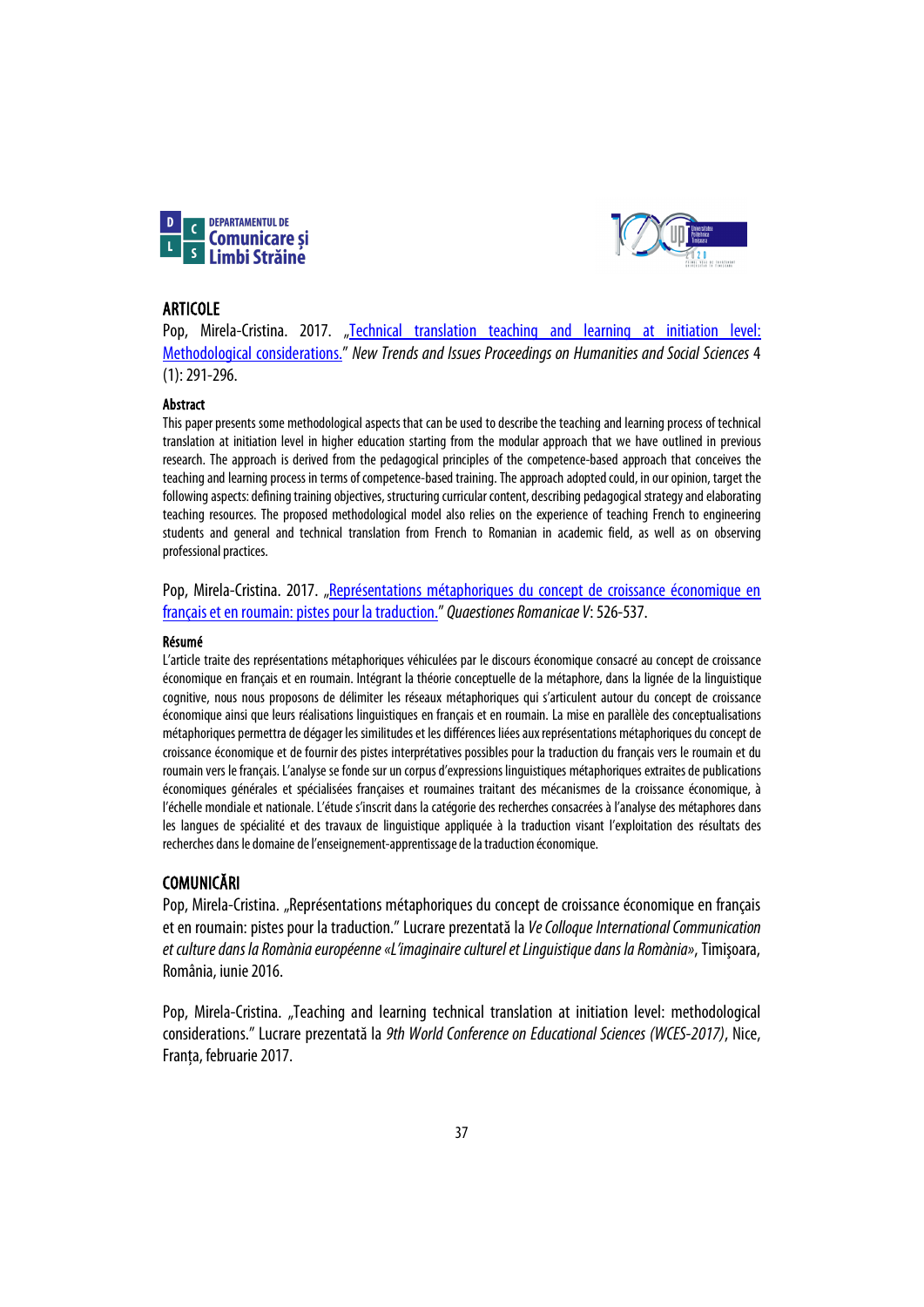



Pop, Mirela-Cristina. "Interpréter les énoncés métaphoriques allusifs dans les textes économiques de presse français et roumains." Lucrare prezentată la *11e Colloque international franco-roumain de linguistique De la phrase/énoncé au texte/discours - perspectives linguistiques et didactiques*, Timișoara, România, iunie 2017.

Pop, Mirela-Cristina. "Parcours de traduction des métaphores économiques dans les textes de presse français et roumains." Lucrare prezentată la *Colloque International franco-canadien La Métaphore et la Traduction*, Toulon, Franța, iunie2017.

Pop, Mirela-Cristina. "Le projet de traduction comme exercice de simulation professionnelle en milieu universitaire." Lucrare prezentată la *Colloque international La traduction: théories, pratiques, formations. 20 ans d'enseignement traductologique à l'université de Craiova (1998-2018)*, Craiova, România, septembrie 2018.

## ALTE REALIZĂRI ÎN CADRUL TEMEI

## Traduceri:

De Sabata, Coleta. 2016. *Université Politehnica Timișoara. Personnalités, visions, événements*. Tradusă de Mirela-Cristina Pop. Timișoara: Editura Politehnica.

Conferințe invitate:

Pop, Mirela-Cristina. 2017. "La gestion des problèmes de traduction de nature terminologique en contexte universitaire." *Translating Europe Workshop*, *Terminologia între teorie și practică: 10 ani de limbă română ca limbă oficială a UE*, "Babeș Bolyai" University of Cluj-Napoca, Directorate-General for Translation, European Commission, 5 mai 2017.

Pop, Mirela-Cristina. 2017. "Le projet comme activité de simulation professionnelle en classe de traduction spécialisée: solutions terminologiques." *Translating Europe Workshop*, *Terminologia între teorie și practică: 10 ani de limbă română ca limbă oficială a UE*, "Babeș Bolyai" University of Cluj-Napoca, Directorate-General for Translation, European Commission, 5 mai2017.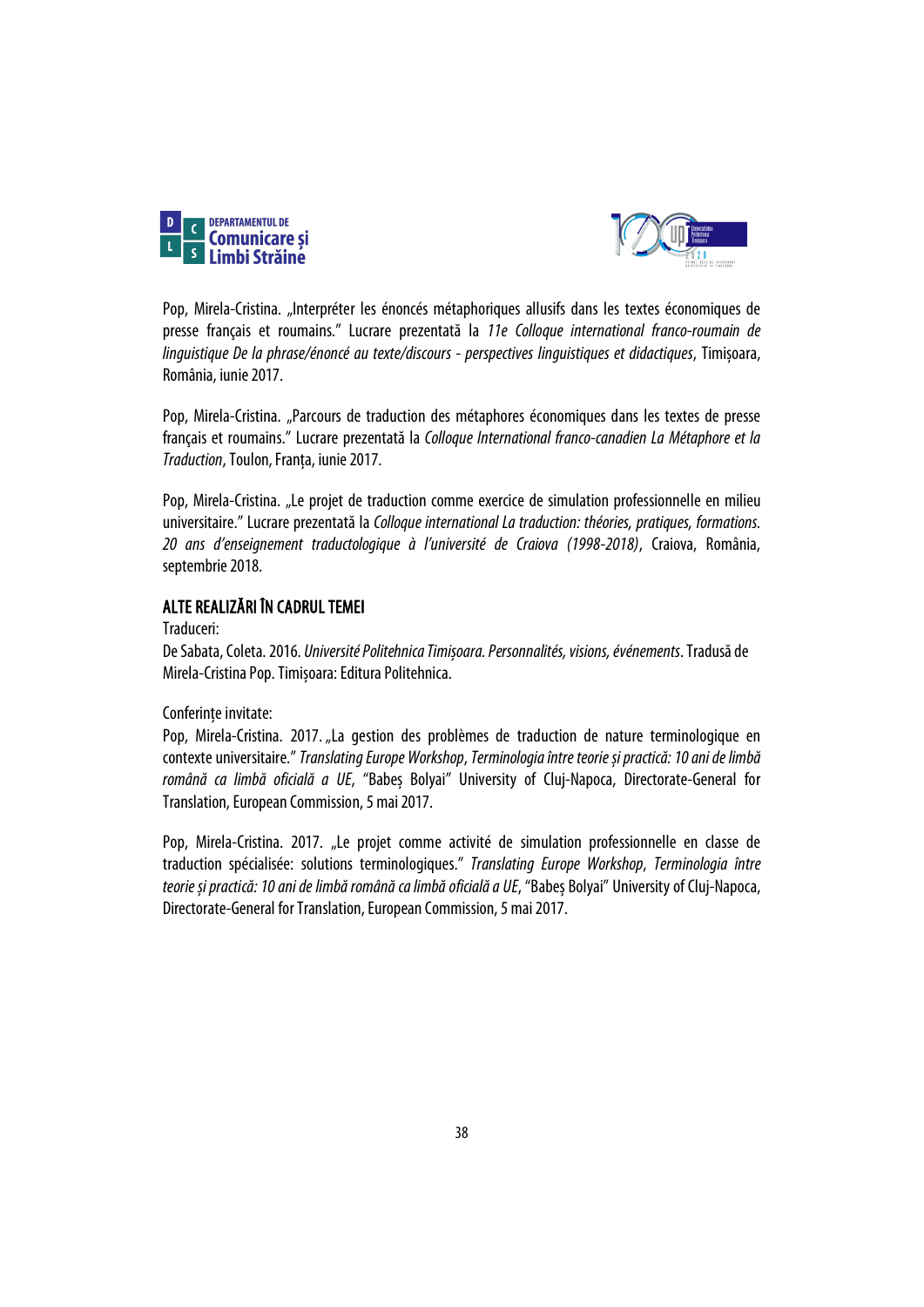



| Tema de cercetare                                      | Procesul de traducere: noi teorii si practici                                                                                                                                                                                                                                                                                                                                                                                                                                                                                                                                                                                                                                           |
|--------------------------------------------------------|-----------------------------------------------------------------------------------------------------------------------------------------------------------------------------------------------------------------------------------------------------------------------------------------------------------------------------------------------------------------------------------------------------------------------------------------------------------------------------------------------------------------------------------------------------------------------------------------------------------------------------------------------------------------------------------------|
| Descrierea temei                                       | Cercetarea din cadrul acestei teme are ca scop adaptarea unei model<br>teoretic de traducere la situații reale ce vizează traducerea textelor<br>pragmatice. Modelul utilizat, dezvoltat și validat într-o etapă anterioară<br>acestei cercetări, se bazează pe principii care se încadrează în sfera<br>abordărilor structural-funcționale. Adaptarea și validarea modelului<br>pentru situații reale de traducere se va realiza în baza rezultatelor<br>obținute în urma elaborării și efectuării unor studii de caz și analize în<br>rândul studenților (în cadrul activităților practice de traducere) și<br>traducătorilor (individuali sau care activează în firme de traducere). |
| <b>Cuvinte cheie</b>                                   | Procesul de traducere, metode de traducere, analiza textului sursă, texte<br>pragmatice                                                                                                                                                                                                                                                                                                                                                                                                                                                                                                                                                                                                 |
| Activități desfășurate în<br>cadrul temei de cercetare | Aplicarea unui model funcțional-structural pentru identificarea și<br>$\bullet$<br>analizarea caracteristicilor textelor sursă și țintă;<br>Elaborarea unui proces de traducere etapizat;<br>$\bullet$<br>Realizarea unei metode de traducere pentru traducerea textelor<br>$\bullet$<br>pragmatice<br>Publicarea de cărți și capitole în cărți, articole științifice, comunicarea<br>$\bullet$<br>rezultatelor la conferințe naționale și internaționale                                                                                                                                                                                                                               |
| Echipa de cercetare                                    | Prof. univ. dr. Daniel Dejica-Carțiș (coord.), conf. univ. dr. Simona Șimon,<br>asist. univ. dr. Ana-Maria Dascălu-Romițan, asist. univ. dr. Andrea<br>Kriston, asist. univ. dr. Claudia Stoian                                                                                                                                                                                                                                                                                                                                                                                                                                                                                         |
| Date de contact                                        | Prof. univ. dr. Daniel Dejica-Cartis<br>Universitatea Politehnica Timișoara<br>Departamentul de Comunicare și Limbi străine<br>Str. Petre Râmneanțu 2, Timișoara, România<br>Tel: +40-256-404014<br>E-mail: daniel.dejica@upt.ro                                                                                                                                                                                                                                                                                                                                                                                                                                                        |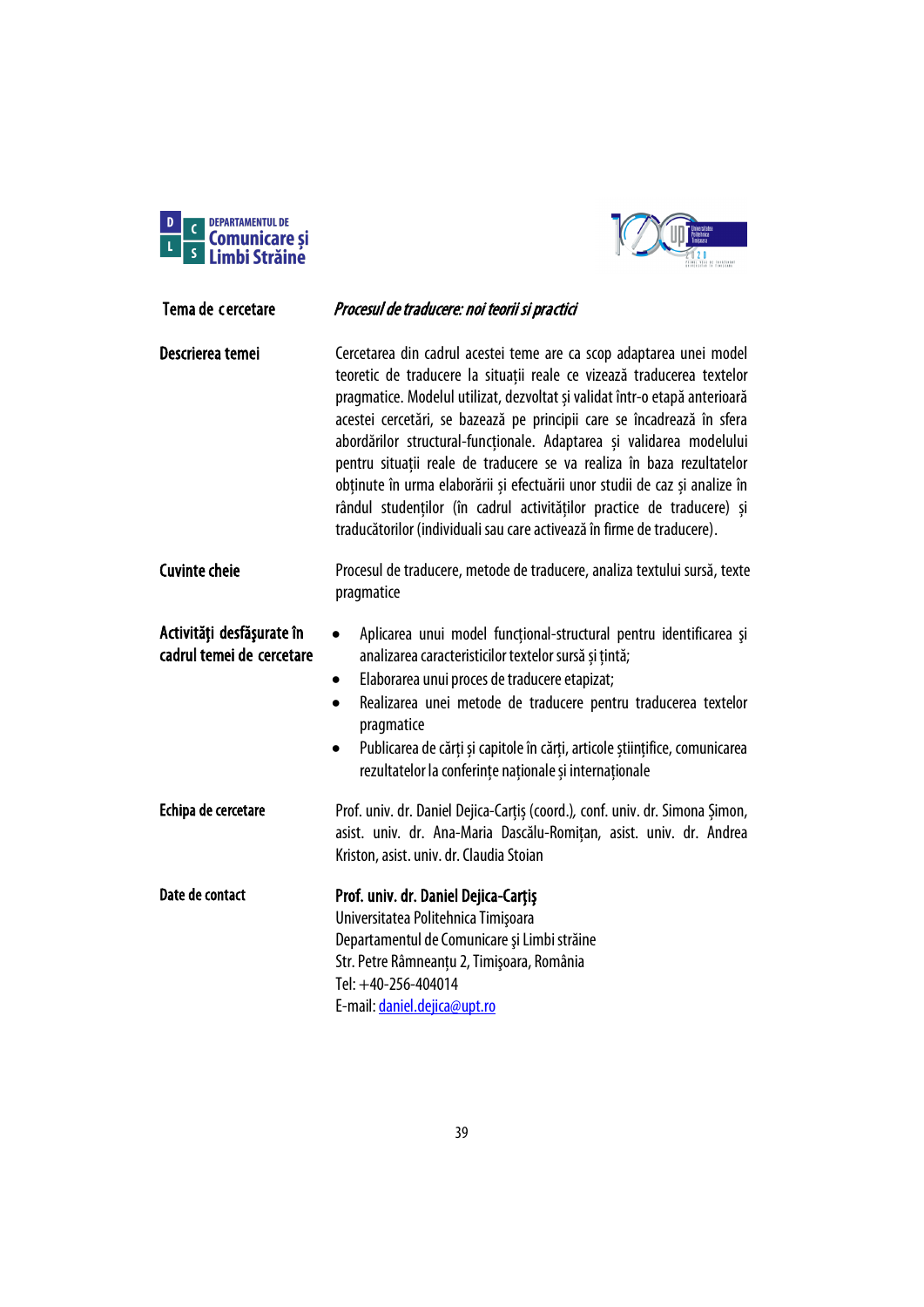



# CĂRȚI ȘI CAPITOLE DIN CĂRȚI:

Dejica, Daniel și Claudia E. Stoian. 2018. "Fostering Transcultural Communication: The Case of Culturebound Terms in the Translation of Online Tourist Texts." În *Transkulturalität im mehrsprachigen Dialog – Transcultural Communication in Multilingual Dialogue*, editat de Vlasta Kuciš, 169-196. Hamburg: Verlag Dr. Kovač.

Șimon, Simona, Claudia E. Stoian, Anca Dejica-Carțiș și Andrea Kriston. 2018. *A Multilingual Dictionary of Education: English-German-French-Romanian*. Szeged: Jate Press.

*A Multilingual Dictionary of Education: English-German-French-Romanian* includes terminology selected from the field of education and the related subfields, for example critical pedagogy, curriculum and instruction, educational leadership, educational psychology, educational technology, and distance education. The around 2000 educational terms and expressions were translated into English by Simona Șimon and Claudia E. Stoian, into German by Anca Dejica- Carțiș, and into French by Andrea Kriston. The dictionary has two parts. The first one contains a list of English key terms and expressions, organized alphabetically and equated into German, French and Romanian. The second one comprises the alphabetical index of the English, German, French, and Romanian key terms. The bibliography and webography highlights the sources used to select the corpus and to translate it into the chosen languages.Thus, *A Multilingual Dictionary of Education: English-German-French-Romanian* is a handy tool for everyone involved in the educational field and its related subfields.

# ARTICOLE PUBLICATE

Dascălu-Romițan, Ana-Maria. 2019. "Übersetzung, Transkription und interkulturelles Verständnis". *Temeswarer Beiträge zur Germanistik*, 16: 235-253. <https://litere.uvt.ro/publicatii/TBG/pdf/TBG/TBG16.pdf>

## Abstract

The main idea of this paper is to afford an insight into the complexity of the Translation science and to show that the Translation science is an interdisciplinary subject, which by far exceeds the domains of translating and interpreting, that it includes many specialties, subjects and domains and hence it breaks through the boundaries of languages and cultures.

Stoian, Claudia E. 2017. ["The Importance of Thematic Structure in Teaching Translation.](https://sc.upt.ro/attachments/article/143/04%20EN%20Stoian.pdf)" *Buletinul Ştiinţific al Universităţii Politehnica Timişoara, Seria Limbi moderne*16 (1): 35-44.

### Abstract

The present paper intends to raise awareness of the relationship between Thematic structure and translation and proposes ways to integrate it in class. It presents briefly the theory on Theme-Rheme within the Systemic Functional Framework. Then, it puts forward a class activity focusing on the application of the theory on text production. Not restricted only to translation students, this type of activity may help language students become better and more conscious text producers in any language.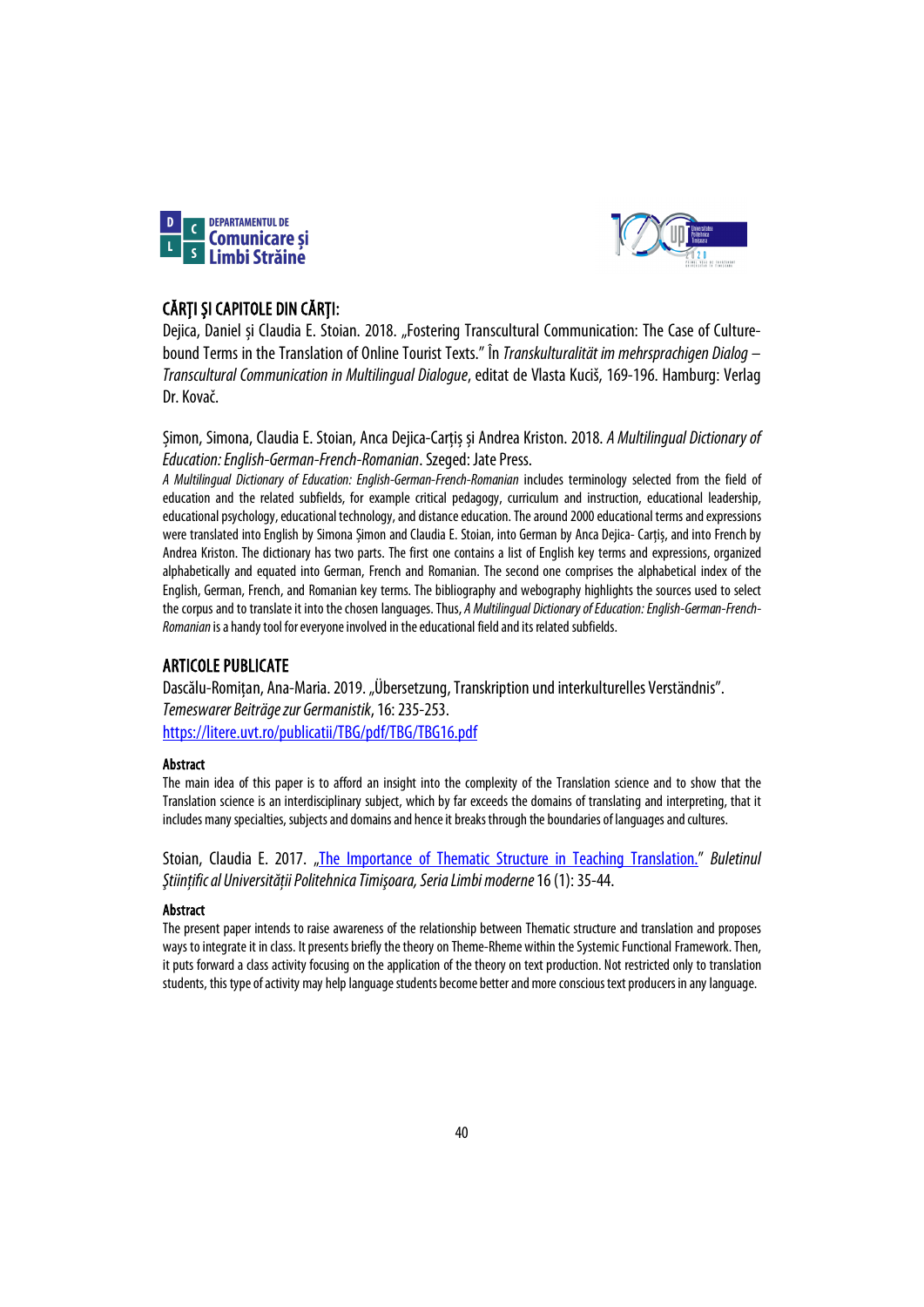



## COMUNICĂRI

Dascălu-Romițan, Ana-Maria. "Sprache, Kultur und Übersetzung – Österreich-Rumänische kulturelle Wechselbeziehungen an der Schwelle des 20. Jahrhunderts." Lucrare prezentată la Österreich-Bibliothek Temeswar, Timișoara, România, mai 2018.

Dascalu-Romitan, Ana-Maria. "Transkriptions- und Ubersetzungsprobleme in Texten aus dem 19. Jahrhundert."Lucrare prezentată la Universitatea din Maribor, Maribor, Slovenia, mai 2018.

Dascălu-Romitan, Ana-Maria. "Traducerea și exigențele editării șțiințifice." Lucrare prezentată la Masa rotunda Comunicarea stiinței: șțiințe sociale și umaniste, ediția a II-a, Timișoara, România, noiembrie 2019.

Dascălu-Romițan, Ana-Maria. "Approaches to the Teaching of Translation and Cultural Studies in Classes for German as a Foreign Language." Lucrare prezentată la conferința internațională *12th Annual International Conference on Mediterranean Studies*, Atena, Grecia, aprilie, 2019.

Dascălu-Romițan, Ana-Maria. "The Importance of Translation in our Communities." Lucrare prezentată la conferința internațională *Communication and Education in Knowledge Society*, ediția a IV-a, Timișoara, România, octombrie 2019.

Dejica, Daniel. "The translation profession: Evolution, challenges and perspectives." Lucrare prezentată la the Internationale Sommerschule TRANS 2017  $-$  Translation and migration, Maribor, Slovenia, iulie 2017.

Dejica, Daniel. "A curriculum-based contrastive analysis of technical and scientific translation." Lucrare prezentată la the28th Conference on British and American Studies, Timişoara, România, mai 2018.

Dejica, Daniel. "The evolution of translation theories from the translation of religious texts to modern multidimensional translation scenarios. A perspective related to contemporary conflicts." Discurs plenar prezentat la Workshop international, editia a cincea, Essachess si Conferintele UAV, editia a 18-a, Organizate de Universitatea Aurel Vlaicu din Arad, Romania si Essachess-Iarsic si Corhis EA 7400, Universitatea Paul Valéry Montpellier 3, Franta «Comunicare si interculturalitate. Media, religie si populism» UAV, Arad, România, iunie 2019.

Kriston, Andrea. "Quelques difficultés de traduction des termes de l'éducation du roumain en français." Lucrare prezentată la conferinta internatională Professional Communication and Translation Studies 11, Timișoara, România, aprilie 2019.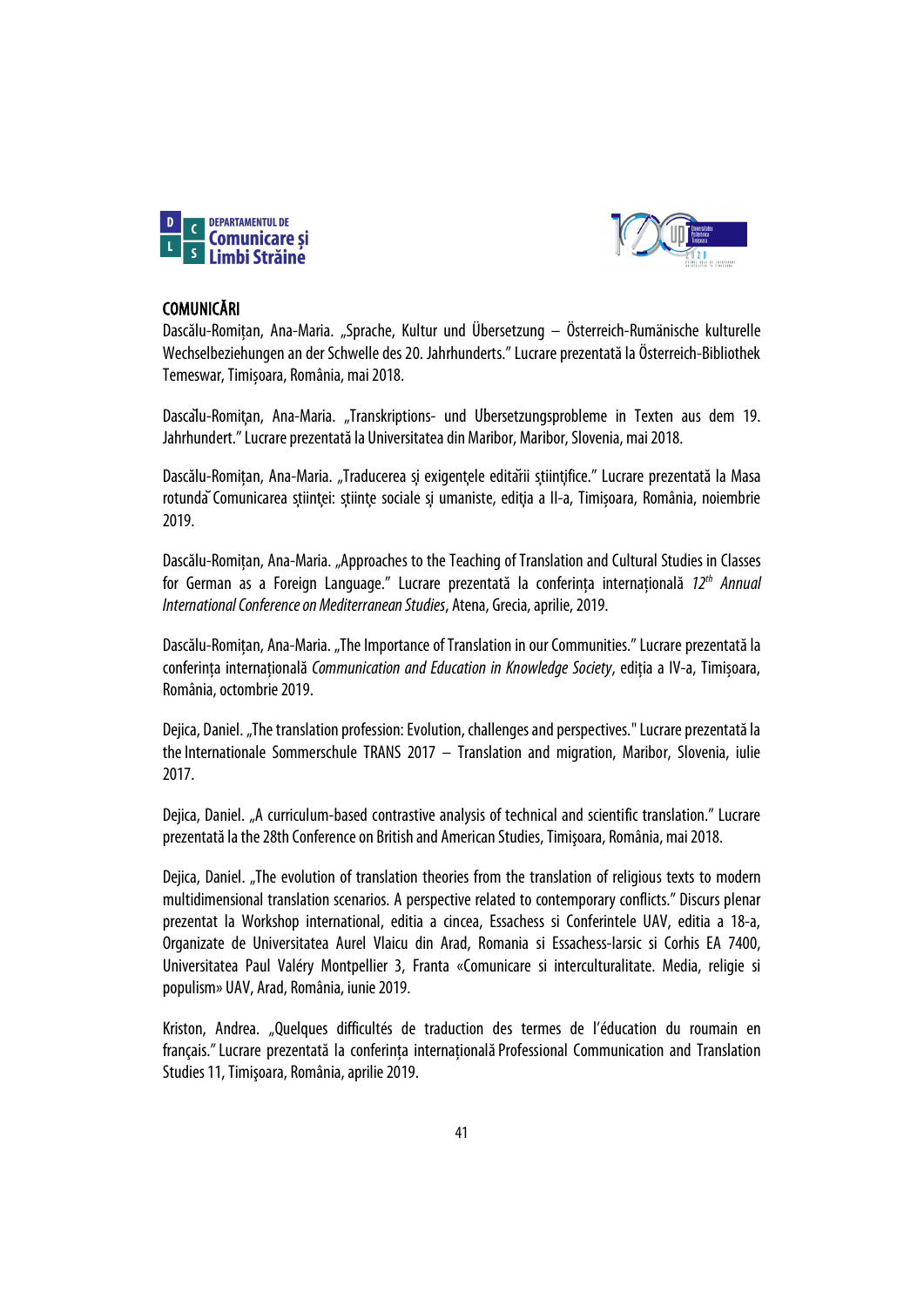



Stoian, Claudia E. "Information Structure and Translation: A Didactic Approach." Lucrare prezentată la 28th International Conference British and American Studies, Timişoara, România, mai 2017.

Stoian, Claudia E. "The Importance of Information Structure in Translating and Teaching in English." Lucrare prezentatăla University American College of Skopje, Skopje, Macedonia, octombrie 2016.

Stoian, Claudia E. și Simona Șimon. "Dealing with Cultural Problems in Translating Educational Terminology from Romanian into English". Lucrare prezentată la conferința internațională 29th Conference on British and American Studies, Timişoara, România, mai 2019.

Şimon, Simona și Daniel Dejica. "Translation and Interpreting Scenarios in a Digital World."Lucrare prezentată la PCTS10 - 10th International Conference on Professional Communication and Translation Studies, Timişoara, România, martie 2017.

Şimon, Simona, Claudia E. Stoian, Anca Dejica-Carțiș și Andrea Kriston. "The Importance of the Educational Terminology for the Internationalisation of Higher Education." Lucrare prezentatăla conferinţa internaţională28th Conference on British and American Studies, Timişoara, România, mai 2018.

### ALTE REALIZĂRI ÎN CADRUL TEMEI

Traduceri:

Botescu, Mihai. 2019. *Ambient Arhitectural: Universitatea Politehnica Timisoara - 100 de ani de traditie si modernitate / Architectural environment: Politehnica University Timisoara - 100 years of tradition and modernity*. Tradus de Daniel Dejica și Claudia Stoian. Timișoara: Editura Politehnica.

De Sabata, Coleta. 2018. *Grădina secretă a pictorului/ The Painter's Secret Garden*. Tradus de Simona Șimon, Marcela Alina Fărcașiu, Andrea Kriston și Andreea Pele. Timișoara: Editura Politehnica.

Dejica, Daniel, ed. 2019. *Politehnica University Timișoara, 1989-2019: 100 scientific books in highlight.*  Tradus de Daniel Dejica, Simona Șimon, Marcela Fărcașiu și Andrea Kriston. Timișoara: Editura Politehnica.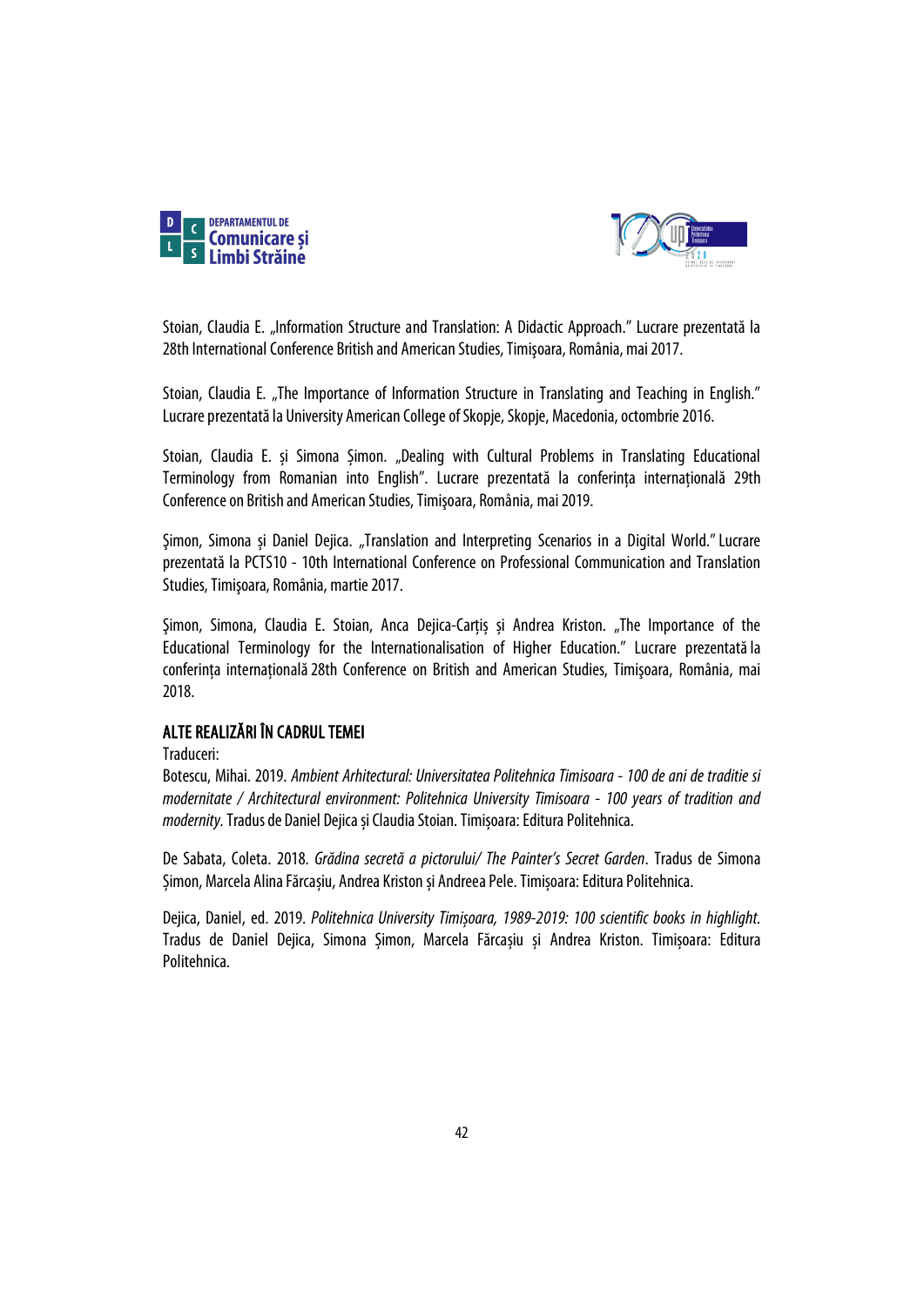



Gherheș, Vasile. 2018. *Absolvenți, profesioniști, specialiști. Slalom printre experiențe / Graduates, Professionals, Specialists. Slalom among Experiences.* Tradus de Simona Șimon. Timișoara: Editura Politehnica.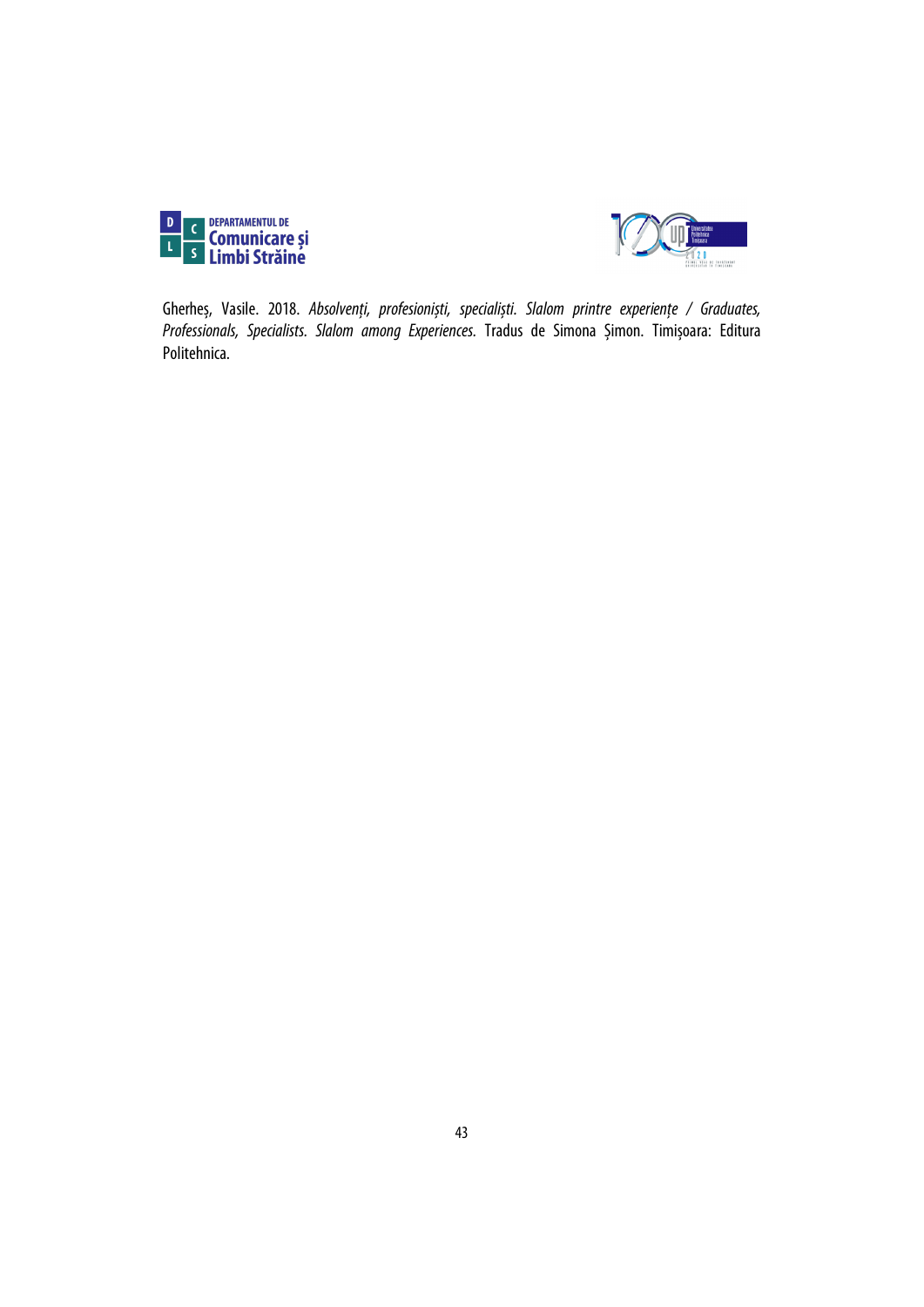



# Tema de cercetare Strategii de traducere a textelor de interes general și specializate Descrierea temei **Cercetarea din cadrul acestei teme este orientată** spre identificarea, analizarea și aplicarea strategiilor de traducere, a principiilor și procedeelor folosite în procesul de traducere pentru stabilirea diferitelor situații de traducere. Sunt abordate diferite modalități de identificare, adaptare și aplicare a strategiilor de traducere pentru diferite tipuri de texte de interes general și specializate. Cercetarea analizează aspecte lingvistice, comunicativ-situaționale, culturale și pragmatice, aspecte des întâlnite în texte. Sunt analizate sensurile cuvintelor și al expresiilor, contextul, problemele semantice și terminologice și se propun soluții pentru adaptarea acestora la diferite situații de traducere.

| <b>Cuvinte cheie</b> | Teoria și practica traducerii, strategii și procedee de traducere, abordări |
|----------------------|-----------------------------------------------------------------------------|
|                      | lexicale, terminologice, sintactice și gramaticale asupra limbajului,       |
|                      | abordări contextuale în traducere, traducerea adaptată, situații de         |
|                      | traducere.                                                                  |

### Activităţi desfăşurate în cadrul temei de cercetare

- Analiza aspectelor culturale în textul sursă
- Traducerea adaptată
- Aplicarea unor strategii de traducere în textul țintă

• Analiza aspectelor morfologice si sintactice in textul sursă

- Echivalența și nonechivalența în traducere
- Evitarea unor erori de traducere

Echipa de cercetare Lect. dr. Anca Dejica-Carțiș, Conf. dr. Simona Șimon, Lect. dr. Marcela Fărcaşiu, Asist. dr. Oana-Ruxandra Buglea Date de contact Lect. dr. Anca Dejica-Carțiș (coord.)

Universitatea Politehnica Timişoara Departamentul de Comunicare şi Limbi străine Str. Petre Râmneanțu 2, Timişoara, România Tel: +40-256-404014 E-mail[: anca.cartis@upt.ro](mailto:anca.cartis@upt.ro)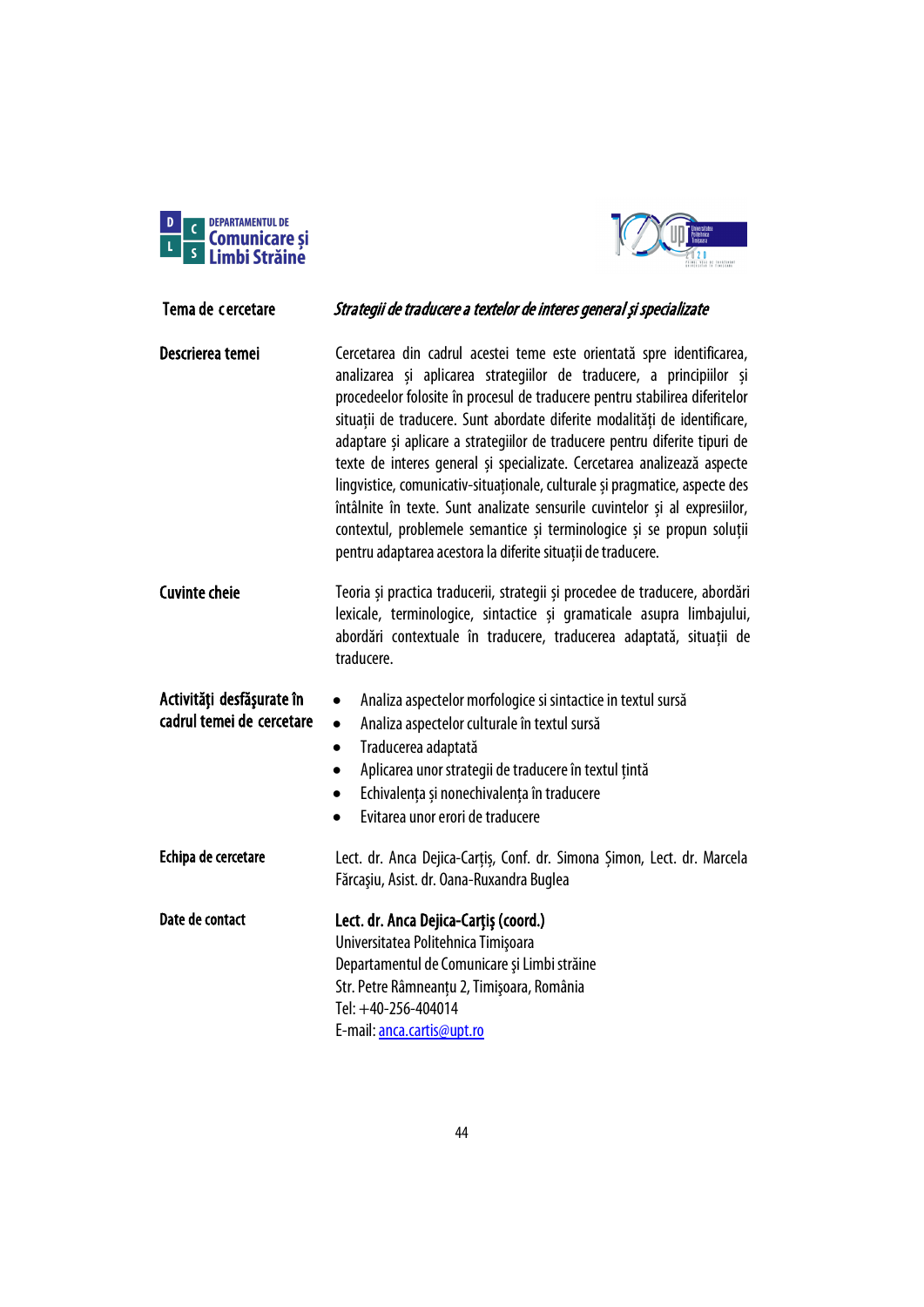



### ARTICOLE

Dejica-Carțiș, Anca. 2017. ,[,Die digitale Textverarbeitung und die Textrevision."](https://www.sc.upt.ro/ro/publicatii/buletinul-stiintific/issues-bs/143-16-2017) *Scientific Bulletin of Politehnica University of Timisoara, Transactions of Modern Languages*16: 51-60.

### Abstract

Die Textverarbeitung bedeutet das Überprüfen, der Ersatz, die Verbesserung, die Umstellung und die Reformulierung eines Textes. Die digitale Textverarbeitung setzt eine grafische, eine lexikalische und eine grammatische Verarbeitung von Texten in den Vordergrund. Mit der digitalen Textverarbeitung werden verschiedene Quellen wie: Onlineangebote, Terminologiedatenbanken, Paralleltexte, Computerprogramme und Softwares benutzt, um erfolgreich und zielgemäß einen Text zu übersetzen. Die Textrevision ist wichtig. Sie wird als Endphase bei einer Übersetzung eingeführt und sie bedeutet, die sprachliche und inhaltliche Korrektur eines Textes zu leisten. Während dieser Phase werden neben Grammatik auch Wortsinn, Adäquatheit der Sprache, Rechtschreibung, Satzzeichen und Sprachstil überprüft.

Șimon, Simona, Anca Dejica-Carțiș, Claudia-Elena Stoian și Andrea Kriston. 2018. ,[,Types of Equivalence](https://library.iated.org/view/SIMON2018TYP)  [Used in Translating Educational Terminology.](https://library.iated.org/view/SIMON2018TYP)*" ICERI 2018 Proceedings*: 1324-1332.

### Abstract

The internationalization of the educational system is a growing trend in the contemporary society, offering mobility opportunities for both teaching staff and students. In this context, mastering the educational terminology in several international languages has become a necessity for anyone active in the field of education. Therefore, all the students, particularly those in translation, should be able to use the educational terminology in the languages they study. The present article proposes a new interdisciplinary method of teaching translation by equivalence, which consists of several activities and focuses on four languages, i.e. Romanian as a source language, English, German and French as target languages. The method was tested on the 2<sup>nd</sup> year students in Translation and Interpreting at the Faculty of Communication Sciences, Politehnica University of Timisoara (Romania). The purpose of the article is both to show a possible way to teach the concept of equivalence in an interdisciplinary manner, applying it to the translation of educational terminology, and to reveal the linguistic preferences for accommodating existing or new educational phrases, thus drawing the attention to the existing similitudes and differences among languages.

Dejica-Carțiș, Anca. 2019. ,[,Einblicke in die Übersetzung der Bildungssprache: Rumänisch-Deutsch.](https://www.sc.upt.ro/ro/publicatii/pcts/issues-pcts/406-12-2019)*" Professional Communication and Translation Studies*12: 111-119.

### **Abstract**

Der vorliegende Beitrag ist Teil des Forschungsprojektes PCD-TC Nr. 16183/21.11.2017-2018, Code 30 mit dem Ziel, unterschiedliche Übersetzungsmöglichkeiten der Bildungssprache aus dem Rumänischen ins Deutsche hervorzuheben. In seinem Vorhaben wird der Übersetzer/die Übersetzerin hauptsächlich mit Äquivalenzproblemen als auch mit kontextuellen und sprachlichen Besonderheiten konfrontiert, wobei ihm/ihr eine Palette kultureller Bedeutungen offenbart werden. Der Beitrag zeigt einige Problemstellungen beim Übersetzen von Bildungssprache im Schul- und Hochschulwesen auf und gibt Lösungen für den Gebrauch der Bildungssprache im multikulturellen Kontext an.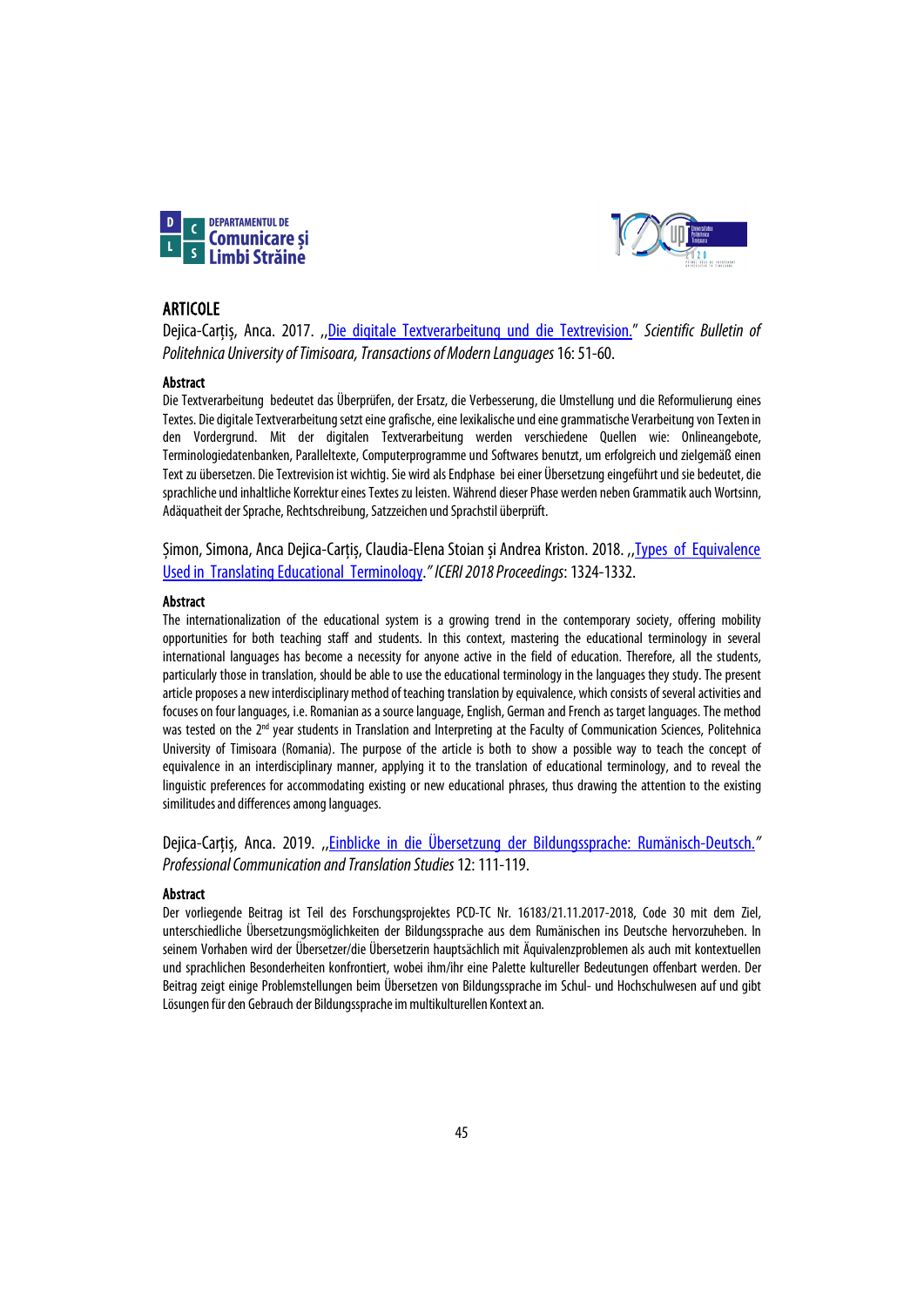



## COMUNICĂRI

Dejica-Carțiș, Anca. ,,A Tentative Classification of Errors in the Translation of Economic Texts in Romanian.*"* Lucrare prezentată la conferința The 2nd Annual Scientific International Conference of the Faculty of Letters of SPIRU HARET University, București, România, mai 2016.

Dejica-Carțiș, Anca. ,,Interkulturalität und Mehrsprachigkeit während der Übersetzung von wirtschaftlichen Textsorten.*"* Lucrare prezentată în cadrul școlii de vară TRANS 2017,TRANSkulturelle Kommunikation und TRANSlation, Universitatea din Maribor, Maribor, Slovenia, iulie 2017.

Dejica-Carțiș, Anca. ,,Die digitale Textverarbeitung und die Textrevision.*"*Lucrare prezentată la conferința Professional Communication and Translation Studies, Timișoara, România, aprilie 2017.

Dejica-Carțiș, Anca. ,,Aspects of Empathy in the Translation of Economic Texts.*"* Lucrare prezentată la conferința 7th International Conference on Language and Literary Studies, Language, Literature and Emotions, Belgrad, Serbia, mai2018.

Dejica-Carțiș, Anca. ,,The Translation of German Economic Texts: Problems and Solutions." Lucrare prezentată la conferința WCES Conference, 10th World Conference on Educational Science, Praga, Republica Cehă, februarie 2018.

Dejica-Carțiș, Anca. ,,Einblicke in die Übersetzung der Bildungssprache: Rumänisch-Deutsch.*"* Lucrare prezentată la conferința Professional Communication and Translation Studies, Timișoara, România, aprilie 2019.

Dejica-Carțiș, Anca. ,,Die Wirtschaft als globales und öffentlich bedeutendes Kommunikationskonzept im europäischen Kontext.*"* Lucrare prezentată în cadrul școlii de vară 7. Internationale Sommerakademie, TRANS 2019: Dolmetschen und Übersetzen für öffentliche Einrichtungen la Univeritatea din Viena, Zentrum für Translationswissenschaft, Viena, Austria, septembrie 2019.

## ALTE REALIZĂRI ÎN CADRUL TEMEI

Dejica-Carțiș, Anca. ,,Procedee de traducere a textelor economice: germană-română.*"* Seminar științific studențesc cu prezentări de proiecte de traducere, participanți: grupa: engleză-germană, anul II, specializarea: Traducere și interpretare, invitat: Lect.dr. Anca Maghețiu, Universitatea de Vest din Timișoara, FEAA, locație: Universitatea Politehnica Timișoara, mai 2018.

Dejica-Carțiș, Anca. ,,Das Übersetzen von Wirtschaftstexten: eine Herausforderung für Studierende und Übersetzer.", ,,Probleme und Lösungstrategien bei Fachübersetzungen.", ,,Fachübersetzen und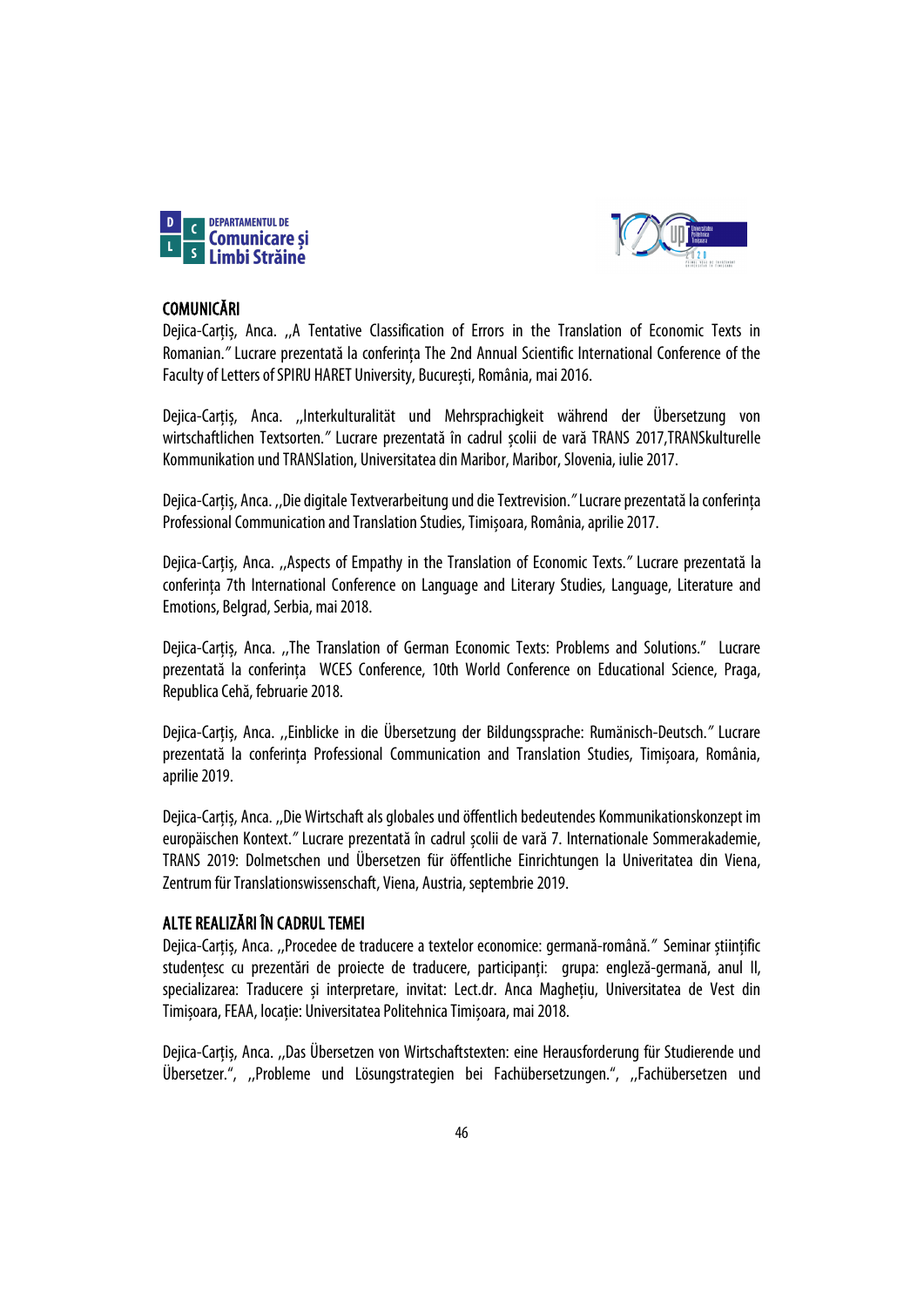



Terminologie." Prelegeri susținute la Philosophische Fakultät, Abteilung für Translationswissenschaft, Universitatea din Maribor, Slovenia, ca profesor Erasmus+, iunie 2018.

Dejica-Carțiș, Anca. ,,Multilingual Approaches on Educational Terminology: English and German.*"* Prelegere susținută la Elbasan University ,,Aleksander Xhuvani" Faculty of Human Sciences, Department of English and German, Elbasan, Albania, ca profesor Erasmus+, iunie 2018.

Dejica-Carțiș, Anca. ,,Revizuirea textelor. Aspecte lingvistice.*"*Workshop,participanți: anul I, Traducere și interpretare, grupa: engleză-germană, invitat: Prof.dr. Em., DHC Gyde Hansen, Copenhagen Business School, Danemark, locatie: Universitatea Politehnica Timișoara, aprilie 2019.

Dejica-Carțiș, Anca. ,,Procedee de traducere a textelor economice: germană-română.*"* Seminar științific studențesc cu prezentări de proiecte de traducere, participanți: anul II, Traducere și interpretare, grupa: engleză-germană, invitat: Lect.dr. Anca Maghețiu, Universitatea de Vest din Timișoara, FEAA, locație: Universitatea Politehnica Timișoara, mai 2019.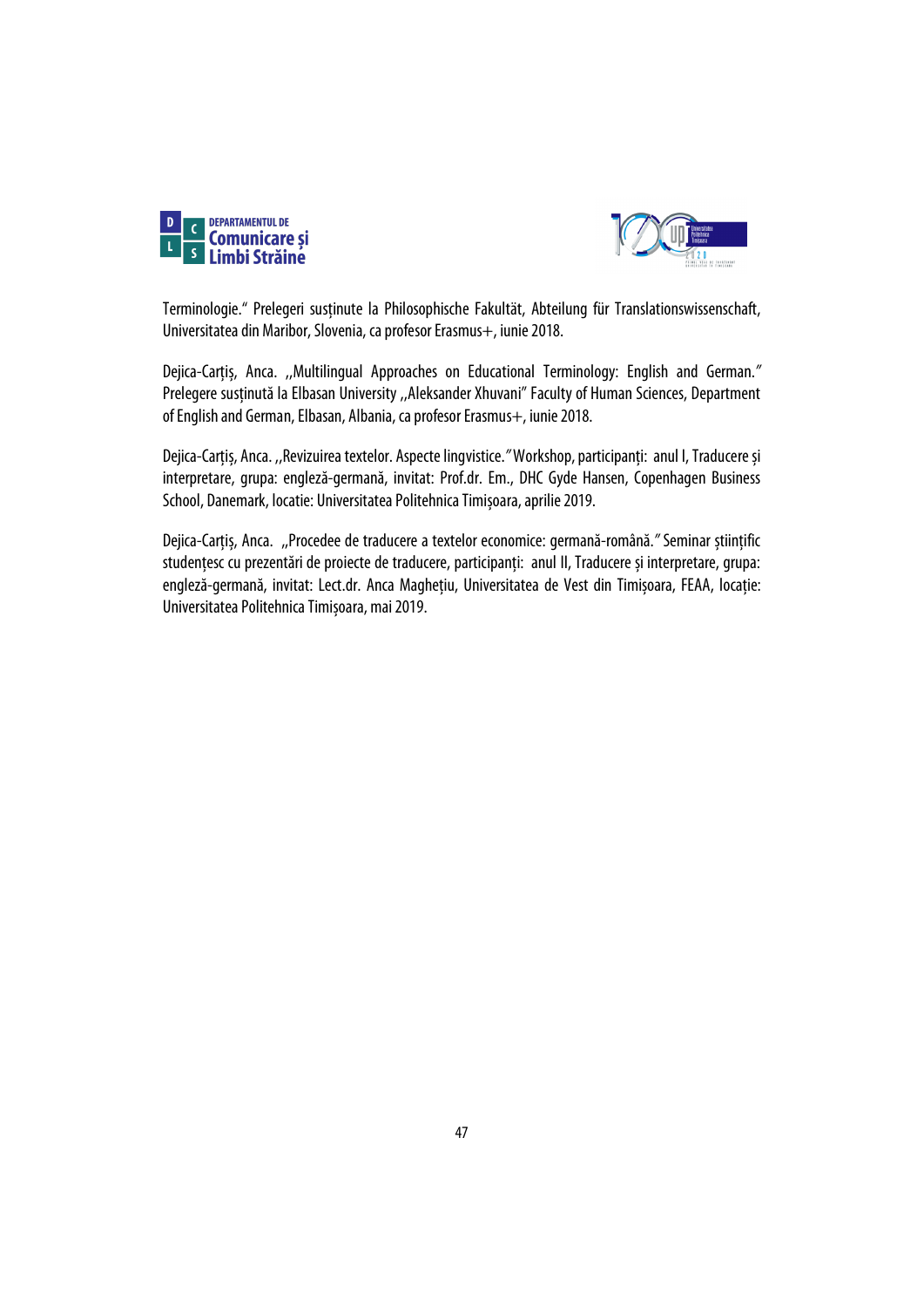



# Tema de cercetare Studiul cercetării traductologice din România

- Descrierea temei **Cercetarea din cadrul acestei teme are ca scop studiul cercetării** traductologice din România și își propune să ofere răspunsuri la o serie de întrebări și/sau să propună o serie de soluții, care includ, dar nu se limitează la prioritizarea cercetării traductologice din România și alinierea acesteia la cadrul de referință european, dezvoltarea și promovarea unor metode de cercetare traductologică, eficientizarea diseminării rezultatelor cercetărilor din domeniu, stabilirea și promovarea unor standarde de calitate în cercetarea traductologică.
- Cuvinte cheie Direcții de cercetare în traductologie, priorități în cercetarea traductologică la nivel doctoral

Activități desfășurate în cadrul temei de cercetare Publicarea de cărți și capitole în cărți, articole științifice, comunicarea rezultatelor cercetării la conferințe naționale și internaționale,, organizarea a două mese rotunde cu doctoranzi și specialiști din țară și străinătate în domeniul traductologiei

Echipa de cercetare Prof. univ. dr. Daniel Dejica-Carțiș (coord.)*,* conf. univ. dr. Mariana Cernicova, conf. univ. dr. Simona Șimon, asist. univ. dr. Ana-Maria Dascălu-Romițan, asist. univ. dr. Andrea Kriston

Date de contact Prof. univ. dr. Daniel Dejica-Carțiș Universitatea Politehnica Timişoara Departamentul de Comunicare şi Limbi străine Str. Petre Râmneanțu 2, Timişoara, România Tel: +40-256-404014 E-mail[: daniel.dejica@upt.ro](mailto:daniel.dejica@upt.ro)

## CĂRȚI ȘI CAPITOLE ÎN CĂRȚI

Dejica, Daniel și Claudia Stoian. 2016. "A Standards-Based Contrastive Analysis of Online and Printed Technical Translations in Romanian." În *Languageinthe DigitalEra.ChallengesandPerspectives*,editatde Daniel Dejica, Gyde Hansen, Peter Sandrini și Iulia Para, 14-28*.*Warsaw/Berlin: De Gruyter Open.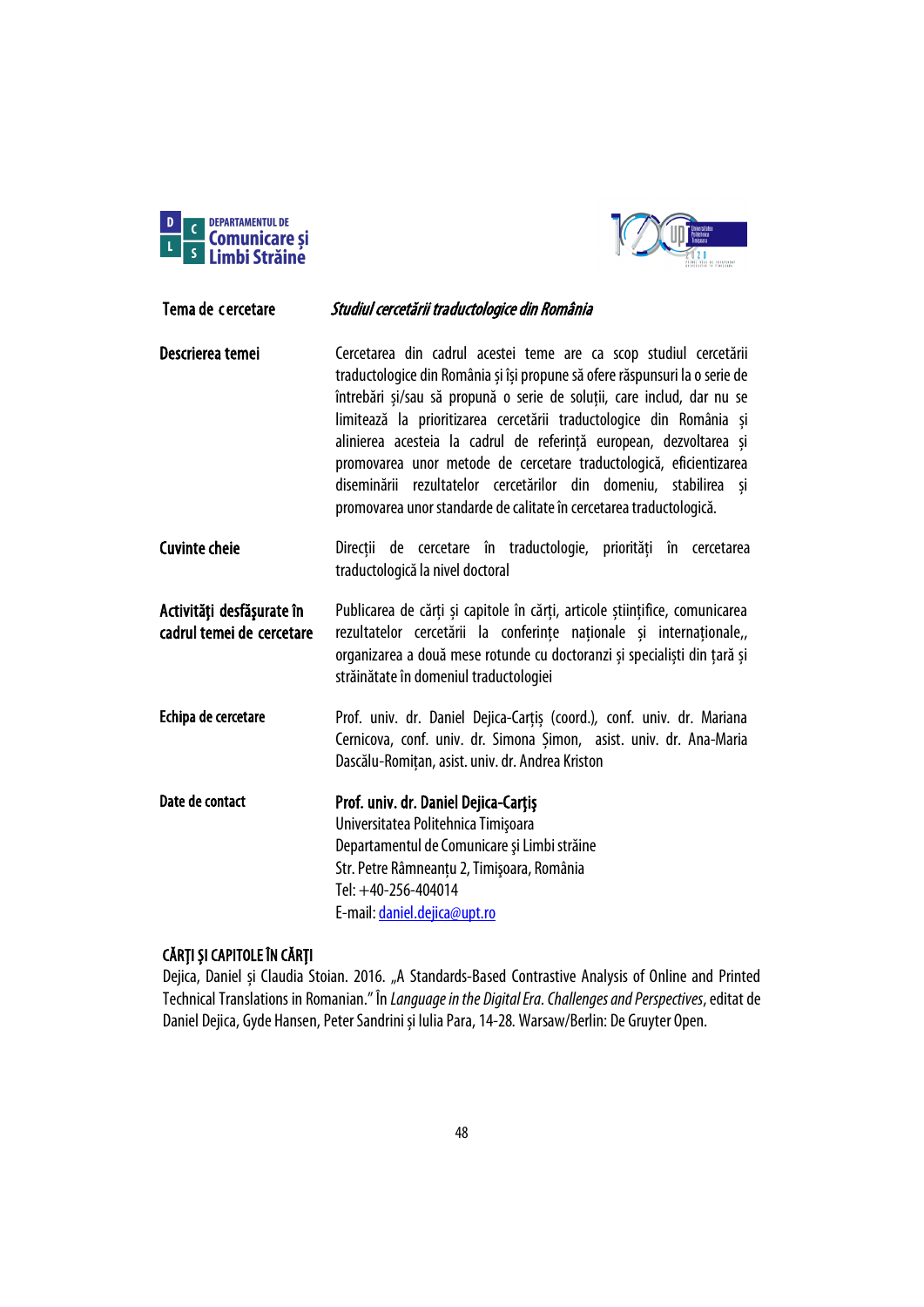



Dejica, Daniel, Mugurel Dragomir, Vasile Gherheș și Simona Șimon, ed. 2018.*[25 DE ANI DE COMUNICARE](http://sc.upt.ro/attachments/article/312/25_comunicare_trad_full.pdf)  [ȘI TRADUCTOLOGIE ÎN UNIVERSITATEA POLITEHNICA TIMIȘOARA, 1993-2018](http://sc.upt.ro/attachments/article/312/25_comunicare_trad_full.pdf)*. Timișoara: Editura Politehnica.

Dejica, Daniel, ed. 2019. *Politehnica University Timișoara, 1989-2019: 100 Scientific Books in Highlight.* Timisoara: Editura Politehnica.

Șimon, Simona, Claudia-Elena Stoian, Anca-Mihaela Dejica-Carțiș și Andrea Kriston. 2018. *A Multilingual Dictionary of Education: English-German-French-Romanian*. Szeged: Jate Press.

*A Multilingual Dictionary of Education: English-German-French-Romanian* includes terminology selected from the field of education and the related subfields, for example critical pedagogy, curriculum and instruction, educational leadership, educational psychology, educational technology, and distance education. The around 2000 educational terms and expressions were translated into English by Simona Șimon and Claudia E. Stoian, into German by Anca Dejica- Carțiș, and into French by Andrea Kriston. The dictionary has two parts. The first one contains a list of English key terms and expressions, organized alphabetically and equated into German, French and Romanian. The second one comprises the alphabetical index of the English, German, French, and Romanian key terms. The bibliography and webography highlights the sources used to select the corpus and to translate it into the chosen languages. Thus, A Multilingual Dictionary of Education: English-German-French-*Romanian* is a handy tool for everyone involved in the educational field and its related subfields.

### ARTICOLE PUBLICATE

Cernicova-Bucă, Mariana. 2016. ["Factual and Symbolic Information in Educational Diplomas. A](https://sc.upt.ro/attachments/article/107/01%2001_en_Cernicova.pdf)  [Comparative View on Anglo-Saxon, French, Russian and Romanian Documents."](https://sc.upt.ro/attachments/article/107/01%2001_en_Cernicova.pdf) *Scientific Bulletin of the Politehnica University of Timişoara.Transactions on Modern Languages*15:5-14.

### Abstract

The term diploma is largely employed to designate a document assessing qualifications of the recipient, in a variety of contexts. In the 21st century educational systems, diplomas are, nevertheless, subjected to various interpretations, a fact that is highlighted by the fact that instructions, regulations and laws are drafted to describe the content, interpretations and uses of diplomas. While preserving the phonetic and lexical similarity when travelling across languages and cultures, the term diploma develops specific lexical and semantic associations in each of the analyzed languages. Definitions are drawn from major dictionaries of the target languages and conclusions serve to further the understanding of the term for translation, educational and managerial purposes.

Dejica, Daniel și Claudia Stoian. 2016. "Properties and qualities of translated technical documentation [into Romanian.](https://sc.upt.ro/index.php?option=com_cwattachments&task=download&id=f718499c1c8cef6730f9fd03c8125cab&sid=5db02c0aaefdf77e0eecff3b124a310b)" *Professional Communication and Translation Studies* 9: 131-138.

Kriston, Andrea. 2017. "Machine Translation in Translating Business Texts: Myth versus Reality." *Professional Communication and Translation Studies* 10*:*126-136.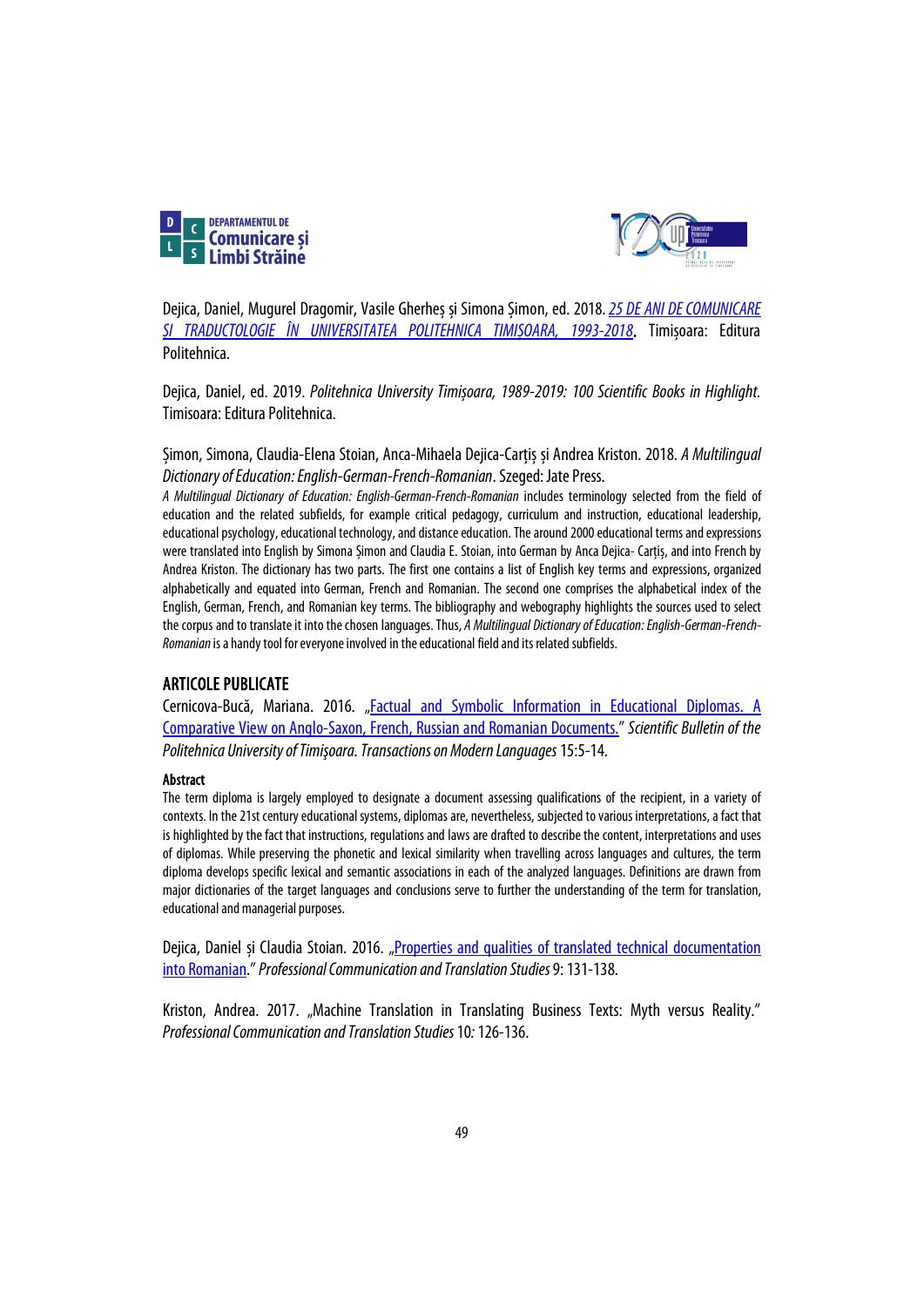



Șimon, Simona, Andrea Kriston, Anca Dejica-Carțiș și Claudia E. Stoian. 2018. "Challenges in Translating [Educational Terminology."](https://library.iated.org/view/SIMON2018CHA)*EDULEARN18*: 5327-5335.

### Abstract

Internationalization comprises an intercultural and global dimension, integration being part of it. One of the factors contributing to the success of the internationalization process is the integration of the national educational system into the global one, which can be done, among other things, by mastering the field-specific terminology in several languages. The present article focuses on the translation of the specialized terminology used by educational staff, researchers and students in the educational field, and identified for the completion of a dictionary of education. The aim of the paper is to reveal the most frequent problems dealt with while translating expressions, initialisms, acronyms, derived nouns, anglicisms and neologisms from Romanian into English, German and French. The proposed solutions are influenced by the translator's knowledge about the subject matter, and by the lack of context which places emphasis on accuracy.

Șimon, Simona, Anca Dejica-Carțiș, Claudia-Elena Stoian și Andrea Kriston. 2018. "Types of Equivalence [Used in Translating Educational Terminology."](https://library.iated.org/view/SIMON2018TYP)*ICERI2018 Proceedings:* 1324-1332.

#### Abstract

The internationalisation of the educational system is a growing trend in the contemporary society, offering mobility opportunities for both teaching staff and students. In this context, mastering the educational terminology in several international languages has become a necessity for anyone active in the field of education. Therefore, all the students, particularly those in translation, should be able to use the educational terminology in the languages they study. The present article proposes a new interdisciplinary method of teaching translation by equivalence, which consists of several activities and focuses on four languages, i.e. Romanian as a source language, English, German and French as target languages. The method was tested on the 2nd year students in Translation and Interpreting at the Faculty of Communication Sciences, Politehnica University of Timișoara (Romania). The purpose of the article is both to show a possible way to teach the concept of equivalence in an interdisciplinary manner, applying it to the translation of educational terminology, and to reveal the linguistic preferences for accommodating existing or new educational phrases, thus drawing the attention to the existing similitudes and differences among languages.

### COMUNICĂRI

Dascălu-Romitan, Ana-Maria. "Übersetzungs- und Transkriptionsprobleme in Titu Maiorescus Tagebuch." Lucrare prezentată la Congresul internațional 11. Internationaler Kongress der Germanisten Rumäniens, Societatea Germaniștilor din România, Oradea, România, iunie 2018.

Dascălu-Romițan, Ana-Maria. "Mehrsprachigkeit, Kommunikation und Translation – 25 Jahre Kommunikations- und Translationswissenschaften an der Politehnica Universität Temeswar." Lucrare prezentată la conferința internațională Professional Communication and Translation Studies, Timișoara, România,aprilie 2019.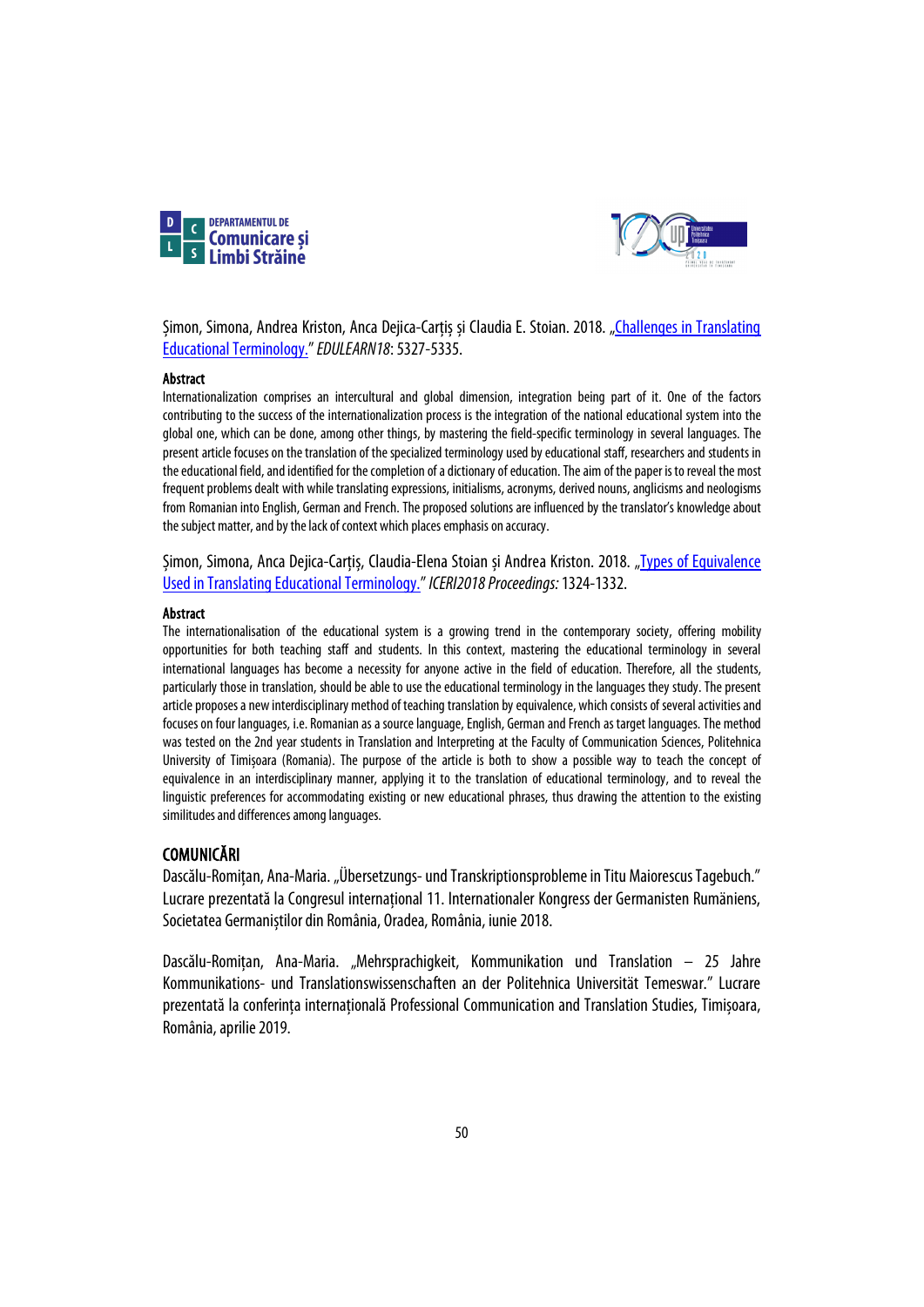



Dascălu-Romițan, Ana-Maria. "The Importance of Translation in our Communities." Lucrare prezentatăla conferința internațională Communication and Education in Knowledge Society, ediția a IV-a, Timișoara, România, octombrie 2019.

Dejica, Daniel. "Evolution and perspectives of multidimensional translation." Lucrare prezentată la the International cross-border conference Embracing Linguistic and Cultural Diversity through English, Iași-Chernivitsi, România-Ucraina, octombrie2017.

Dejica, Daniel. "A Historical and Emotional View into the Evolution of the Translation Profession. " Discurs plenar la Seventh International Conference on Language and Literary Studies. LANGUAGE, LITERATURE, AND EMOTIONS, Belgrad, Serbia, mai2018.

Dejica, Daniel. "Mapping Translation Studies in Romania." 29th Lucrare prezentată la Conference on British and American Studies, Timişoara, România, mai 2019.

Dejica, Daniel. "Proiecte editoriale în domeniul științelor socio-umaniste." *Comunicare în cadrul* Mesei rotunde*Comunicarea științei : științe sociale și umaniste,* organizată în cadrul *Zilelor Facultății de Științe ale Comunicării,* Universitatea Politehnica Timișoara, noiembrie 2019.

Dejica, Daniel și Claudia Stoian. "On the Analysis and Classification of Technical Translation Errors in Romanian." Lucrare prezentată la the 26<sup>th</sup> Conference on British and American Studies, Timișoara, România, mai2016.

Dejica, Daniel și Simona Șimon. "Challenges of Multidimensional Translation." Lucrare prezentată la the 27th Conference on British and American Studies, Timişoara, România, mai2017.

Kriston, Andrea. "Machine translation in translating business texts: myth versus reality." Lucrare prezentată la conferința internaționala Professional Communication and Translation Studies 10, Timişoara, România, martie 2017.

## ALTE REALIZĂRI ÎN CADRUL TEMEI

Evenimente:

Dejica, Daniel, Gyde Hansen, Vlasta Kukis, Felix Nicolau și Loredana Pungă. "Doing PhD Research in Translation Studies. Trends and Perspectives." Masă rotundă internatională organizată în cadrul PCTS10  $-$  Professional Communication and Translation Studies, 10<sup>th</sup> edition, Timișoara, România, martie 2017.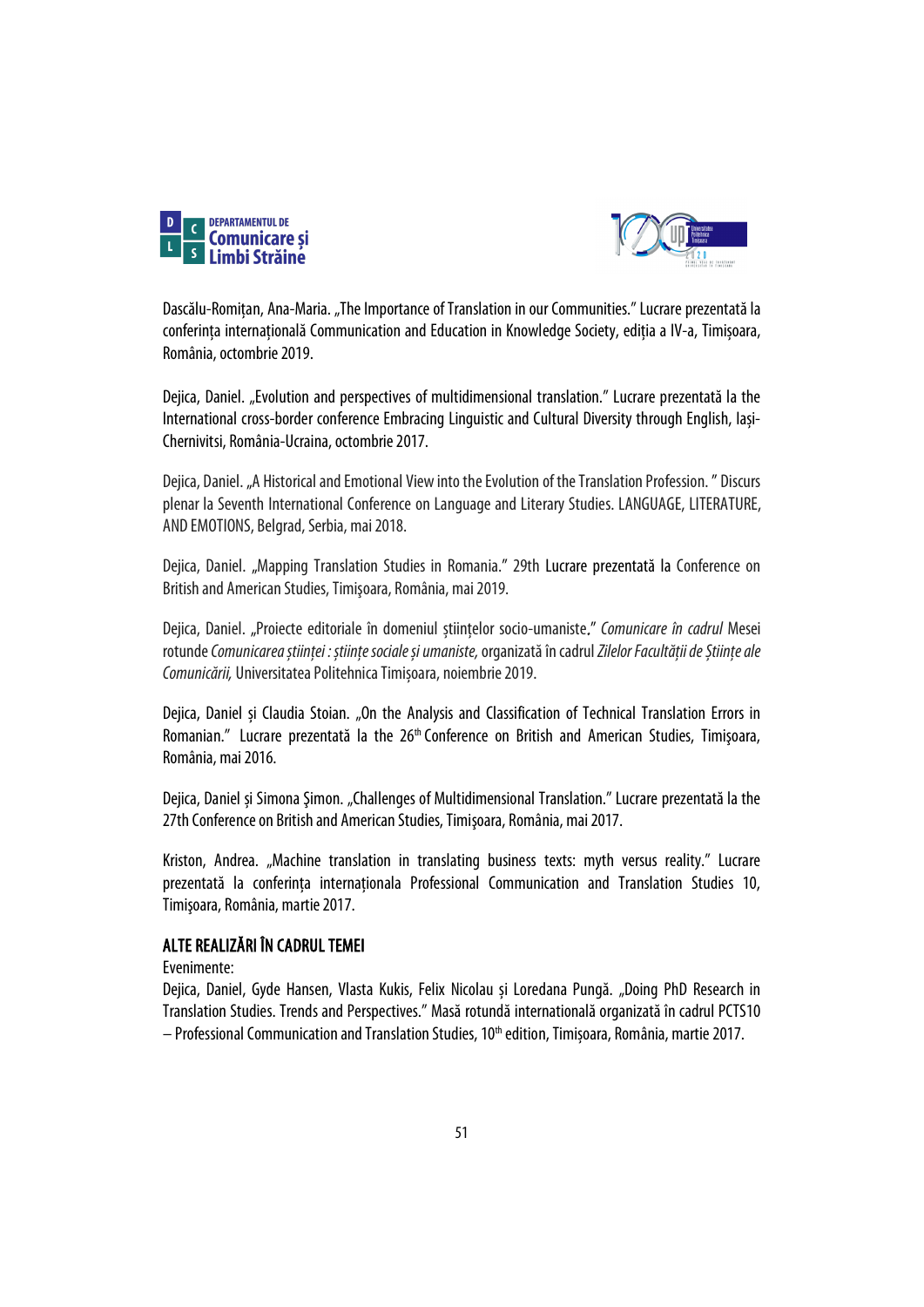



Dejica, Daniel, Carmen Ardelean, Carlo Eugeni, Gyde Hansen, Najwa Hamaoui, Roberto Martinez, Loredana Pungă, Sam Safar și Titela Vîlceanu. "Research Priorities and Trends in Translation Studies." Masă rotundă internatională organizată în cadrul PCTS11 – Professional Communication and Translation Studies, 11<sup>th</sup> edition, Timișoara, România, aprilie 2019.

Alte publicații:

Dascălu, Ana-Maria și Bogdan Dascălu, ed. 2017. *Titu Maiorescu. Opere. II. Jurnal vol. II (1883-1889)*. București: Academia Romaîna, Fundația Națională pentru Stiința și Arta.

Dascălu, Ana-Maria și Bogdan Dascălu, ed. 2017. *Titu Maiorescu. Opere. III. Jurnal vol. III (1890-1897)*. București: Academia Romaîna, Fundația Natională pentru Sțiinta și Arta.

Dascălu, Ana-Mariași Bogdan Dascălu, ed. 2017. *Titu Maiorescu. Scrieri I. Memorialistică.*Timișoara: David Press Print.

Dascălu, Ana-Maria și Bogdan Dascălu, ed. 2017. *Titu Maiorescu. Scrieri II. Memorialistică*. Timișoara: David Press Print.

Dascălu, Bogdan Mihai, coord. 2018. *Titu Maiorescu. Scrieri. III. Memorialistică*. Tradus de Ana-Maria Dascălu și Dascălu Bogdan Mihai. Timișoara: David Press Print.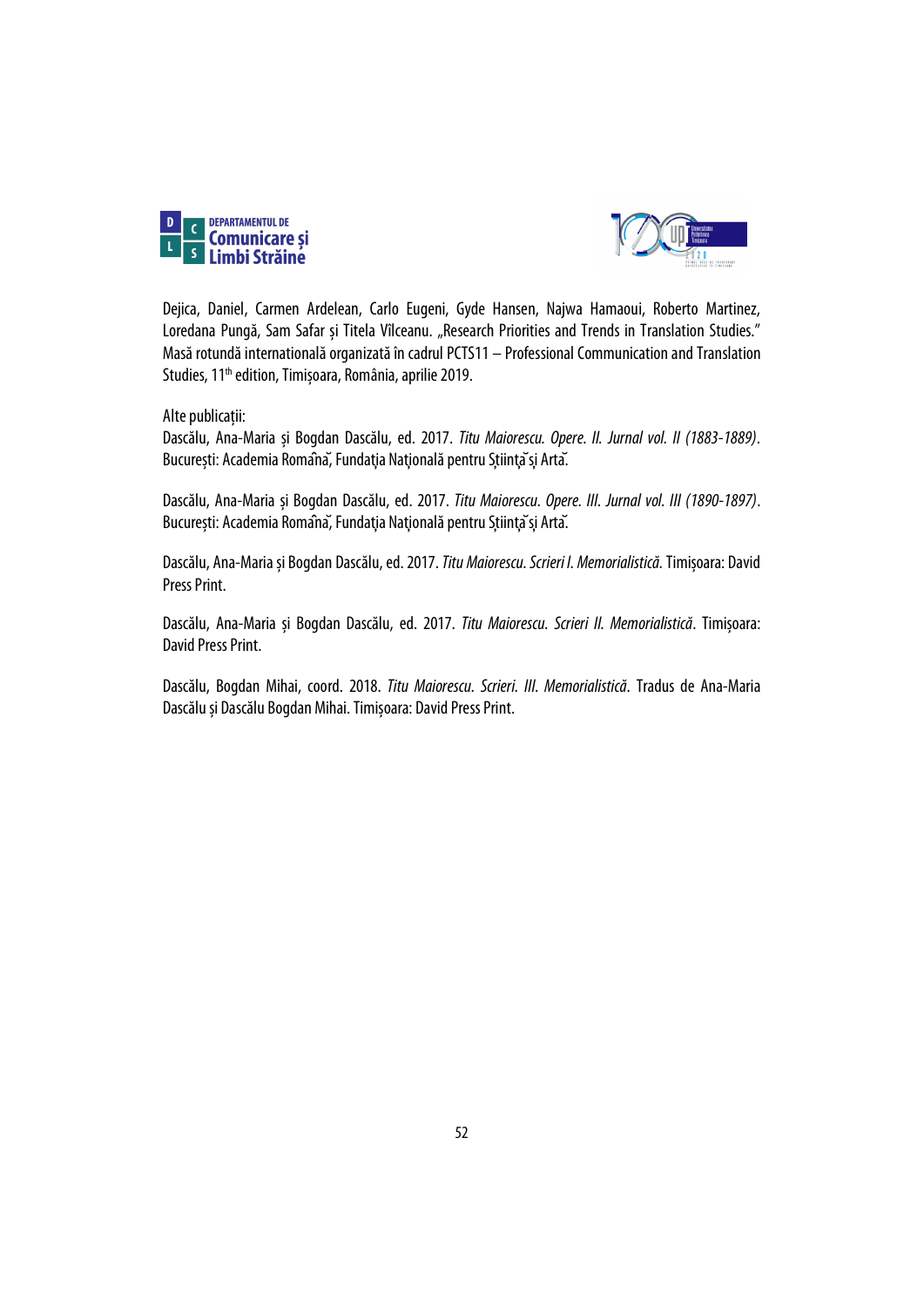



# STUDII TERMINOLOGICE

| Tema de cercetare                                      | Studiul terminologiei din domeniile Comunicare și Social Media                                                                                                                                                                                                                                                                                                                                                                                                                                                                                                                                                                                                                             |
|--------------------------------------------------------|--------------------------------------------------------------------------------------------------------------------------------------------------------------------------------------------------------------------------------------------------------------------------------------------------------------------------------------------------------------------------------------------------------------------------------------------------------------------------------------------------------------------------------------------------------------------------------------------------------------------------------------------------------------------------------------------|
| Descrierea temei                                       | În cadrul temei este abordată terminologia domeniilor Comunicare și<br>Social Media, fiind vizate principalele concepte ale domeniilor<br>menționate, precum și atribuirea și utilizarea corectă a termenilor<br>corespunzători acestor concepte în limbile engleză, germană și<br>română, în vederea realizării unei comunicări eficiente, concise, lipsită<br>de ambiquitate. Cercetarea are ca obiectiv principal identificarea,<br>organizarea și analiza conceptelor majore ale domeniilor vizate și a<br>termenilor aferenți în cele trei limbi de lucru, în concordanță cu<br>principiile terminologice actuale, cu scopul de a facilita și îmbunătăți<br>comunicarea profesională. |
| <b>Cuvinte cheie</b>                                   | Terminologie,<br>terminologic,<br>limbaje<br>specializate,<br>management<br>comunicare, social media                                                                                                                                                                                                                                                                                                                                                                                                                                                                                                                                                                                       |
| Activități desfășurate în<br>cadrul temei de cercetare | Informare și documentare<br>$\bullet$<br>Identificarea, selectarea și sistematizarea principalelor categorii<br>$\bullet$<br>conceptuale<br>Analiza termenilor<br>• Echivalare terminologică                                                                                                                                                                                                                                                                                                                                                                                                                                                                                               |
| Echipa de cercetare                                    | Lect. dr. Annamaria Kilyeni (coord.), Prof. dr. Daniel Dejica-Carțiș, lect. dr.<br>Maria Dana Grosseck, asist. dr. Andreea Pele                                                                                                                                                                                                                                                                                                                                                                                                                                                                                                                                                            |
| Date de contact                                        | Lect. dr. Annamaria Kilyeni<br>Universitatea Politehnica Timișoara<br>Departamentul de Comunicare și Limbi străine<br>Str. Petre Râmneanțu 2, Timișoara, România<br>Tel: Tel: +40-256-404014<br>E-mail: annamaria.kilyeni@upt.ro                                                                                                                                                                                                                                                                                                                                                                                                                                                           |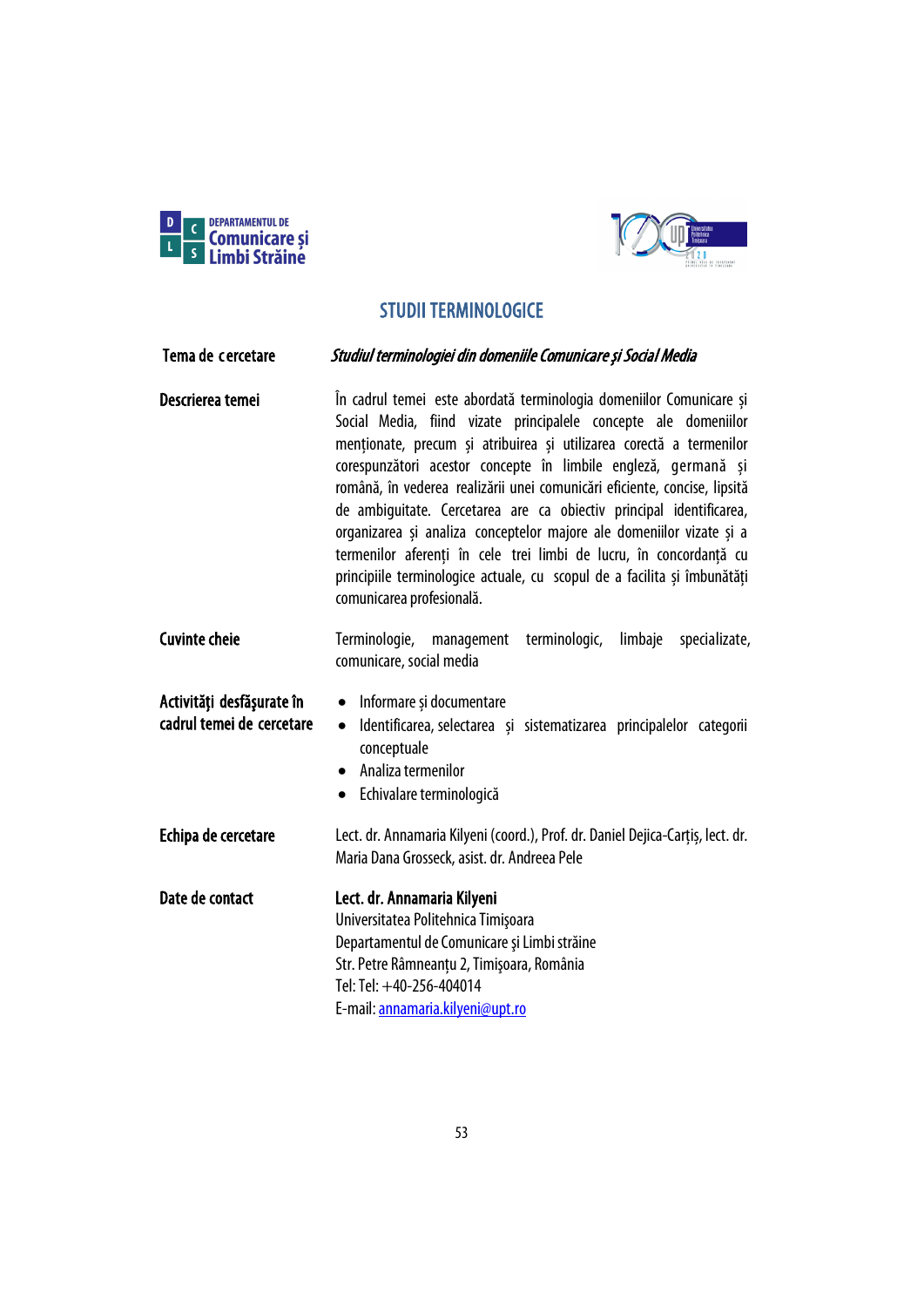



## RECENZIE DE CARTE

Kilyeni, Annamaria. 2017. ["Book review:](https://sc.upt.ro/attachments/article/143/11%20EN%20Kilyeni_Recenzie%20Dejica%20%20Cernicova.pdf) Daniel Dejica-Carțiș, Mariana Cernicova. 2014. DICȚIONAR DE COMUNICARE ȘI RELAȚII PUBLICE ENGLEZ - ROMAN. Timișoara: Orizonturi Universitare. ISBN: 978-973- 638-575-9, ClujNapoca: Casa Cărții de Știință. ISBN 978-606-17-0639-6. pp. 263 Mariana Cernicova, Daniel Dejica-Carțiș. 2014. DICȚIONAR DE COMUNICARE ȘI RELAȚII PUBLICE ROMAN - ENGLEZ. Timișoara: Orizonturi Universitare. ISBN: 978-973-638-576-6, Cluj-Napoca: Casa Cărții de Știință. ISBN 978-606-17- 0638-9. pp. 255." *Buletinul Științific al Universității Politehnica Timișoara, Seria Limbi Moderne*16: 97-100.

## COMUNICĂRI

Kilyeni, Annamaria. "Translingual borrowing in Romanian Social Media Terminology." Lucrare prezentată la conferința internațională Professional Communication and Translation Studies, ed. a 10-a, Timișoara, România, martie 2017.

Kilyeni, Annamaria. "Molecular Gastronomy: A Terminology Approach." Lucrare prezentată la conferința internațională Professional Communication and Translation Studies, ed. a 11-a, Timișoara, România, aprilie 2019.

Pele, Andreea. "Exotic PR Terms and Their Translation in Romanian." Lucrare prezentată la conferința internațională Professional Communication and Translation Studies, ed. a 10-a, Timișoara, România, martie 2017.

Pele, Andreea. "Terminological Challenges in the Field of PR." Lucrare prezentată la conferinta internațională Professional Communication and Translation Studies, ed. a 11-a, Timișoara, România, aprilie 2019.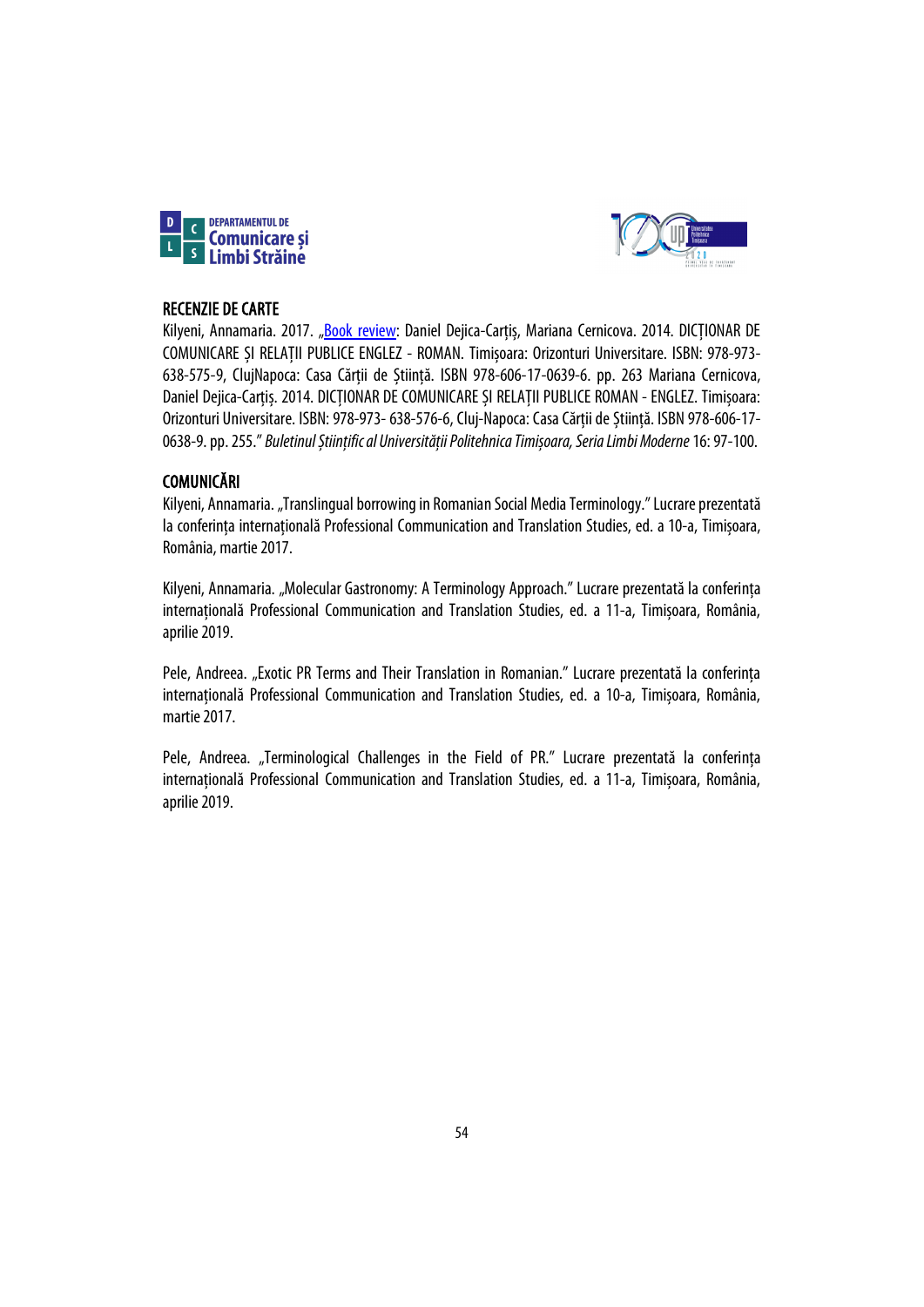



| Tema de cercetare                                      | Studiul genurilor profesionale majore utilizate in noile media                                                                                                                                                                                                                                                                                                                                                                                                                                                                                                                                                                                                                 |
|--------------------------------------------------------|--------------------------------------------------------------------------------------------------------------------------------------------------------------------------------------------------------------------------------------------------------------------------------------------------------------------------------------------------------------------------------------------------------------------------------------------------------------------------------------------------------------------------------------------------------------------------------------------------------------------------------------------------------------------------------|
| Descrierea temei                                       | Comunicarea în mediul virtual a înregistrat un progres vizibil în ultimii<br>ani. Se poate remarca adaptarea unor genuri profesionale specifice<br>comunicării în mediul real, dar și apariția unor genuri profesionale noi,<br>specifice mediului virtual. În ambele cazuri, genurile profesionale utilizate<br>nu respectă convenții de formă, structură sau conținut, existând diferențe<br>majore în cadrul acestora. Cercetarea din cadrul acestei teme își propune<br>să analizeze genurile majore utilizate în noile media și să furnizeze detalii<br>cu privire la forma, structura și conținutul acestora, în scopul eficientizării<br>comunicării în mediul virtual. |
| <b>Cuvinte cheie</b>                                   | Genuri profesionale, noile media, comunicare eficientă, mediu virtual                                                                                                                                                                                                                                                                                                                                                                                                                                                                                                                                                                                                          |
| Activități desfășurate în<br>cadrul temei de cercetare | Selectarea corpusului;<br>$\bullet$<br>Analiza formală și structurală a corpusului;<br>$\bullet$<br>Comunicarea cu specialiști din domeniu;<br>$\bullet$<br>Publicarea de cărți și capitole în cărți, articole științifice, comunicarea<br>$\bullet$<br>rezultatelor la conferințe naționale și internaționale.                                                                                                                                                                                                                                                                                                                                                                |
| Echipa de cercetare                                    | Prof. univ. dr. Daniel Dejica-Carțiș (coord.), conf. univ. dr. Lavinia Suciu,<br>conf. univ. dr. Simona Şimon, lect. univ. dr. Marcela Fărcașiu, asist. univ.<br>dr. Claudia Stoian                                                                                                                                                                                                                                                                                                                                                                                                                                                                                            |
| Date de contact                                        | Prof. univ. dr. Daniel Dejica-Carțiș<br>Universitatea Politehnica Timişoara<br>Departamentul de Comunicare și Limbi străine<br>Str. Petre Râmneanțu 2, Timișoara, România<br>Tel: +40-256-404014<br>E-mail: daniel.dejica@upt.ro                                                                                                                                                                                                                                                                                                                                                                                                                                               |

# CĂRȚI ȘI CAPITOLE DIN CĂRȚI

Dejica, Daniel, Gyde Hansen, Peter Sandrini și Iulia Para, eds.2016. *Languageinthe [DigitalEra.Challenges](http://www.degruyter.com/view/product/469435?format=G) [andPerspectives.](http://www.degruyter.com/view/product/469435?format=G)*Warsaw/Berlin: De Gruyter Open.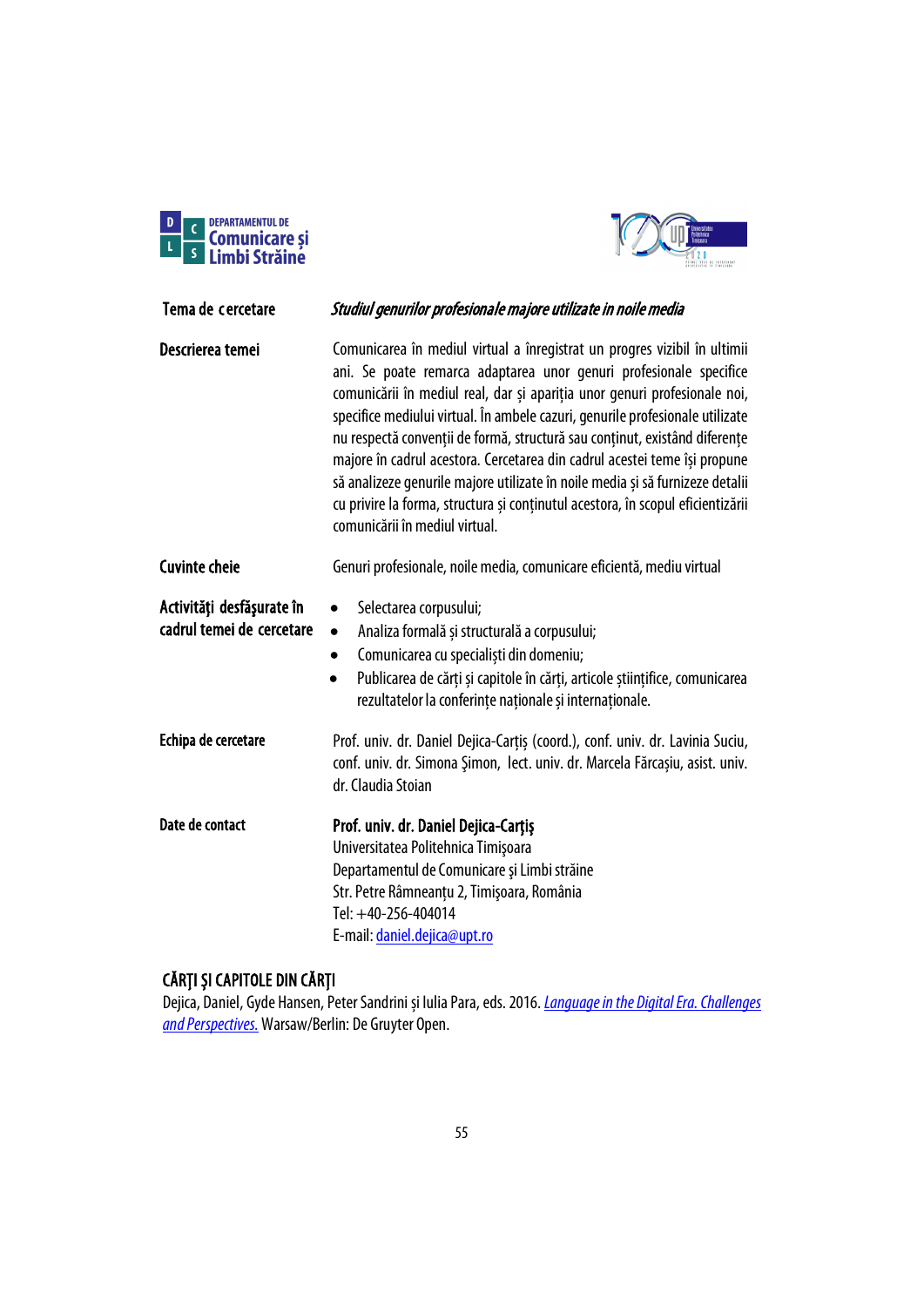



Stoian, Claudia E. 2017. ["The Discourse of Tourism from a Systemic Functional Perspective: The Case of](https://www.igi-global.com/chapter/the-discourse-of-tourism-from-a-systemic-functional-perspective/187591)  [Tourism Websites."](https://www.igi-global.com/chapter/the-discourse-of-tourism-from-a-systemic-functional-perspective/187591) În *Innovative Perspectives on Tourism Discourse*, editat de Magdalena Bielenia-Grajewska și Enriqueta Cortes de los Rios, 181-200. IGI Global.

### Abstract

Tourism has undergone a shift from physical to online. This is obvious even in its promotional materials, as websites are the most usual type of online tourism promotion. The present chapter proposes Systemic Functional Theory for the analysis of websites. It first presents a brief description of the theory of the metafunctions, applied to both language (Halliday & Matthiessen, 2004) and images (Kress & van Leeuwen, 1996). Then, it analyzes two websites in order to show the application of the theory, focusing on language, image and their composition as multimodal acts. The chapter concludes by highlighting practical benefits for web designers, copywriters and/or tourism promoters.

Șimon, Simona. 2016. ["Necessary and Luxury English Loanwords in Some Romanian Online Newspapers](https://www.degruyter.com/view/book/9783110472059/)  [and Magazines.](https://www.degruyter.com/view/book/9783110472059/)" În *Language in the Digital Era,* editat de Daniel Dejica, Gyde Hansen, Peter Sandrini și Iulia Para, 29-35. Warsaw/Berlin: De Gruyter Open Ltd.

## RECENZIE DE CARTE

Fărcașiu, Marcela Alina. 2018. ["Book Review.](https://www.ceeol.com/search/article-detail?id=695939) Daniel Dejica. 2013. DICȚIONAR ENGLEZ-ROMÂN, ROMÂN-ENGLEZ CU TERMENI ȘI EXPRESII UTILIZATE ÎN MEDIA DIGITALĂ. Timișoara: Ed. Politehnica, ISBN 978-606- 554-737-7, pp. 300." *Buletinul Știinţific al Universităţii "Politehnica" din Timișoara, Fascicula Limbi Moderne*  16: 119-120.

### ARTICOLE PUBLICATE

Stoian, Claudia și Daniel Dejica. 2016. "Thematic Development in Online Institutional Tourism Discourse: [A Contrastive Study."](https://litere.uvt.ro/publicatii/BAS/pdf/no/bas_2016.pdf) *British and American Studies*XXII: 181-196.

### Abstract

The present paper focuses on online tourism discourse and its thematic progression. It analyses the way institutional entities from two different countries - Romania and Great Britain - promote their national heritage sites online. Within the framework provided by Systemic Functional Linguistics, thestudy presents and compares the patterns of thematic development used to compose virtual brochures presenting different heritage sites.

### COMUNICĂRI

Stoian, Claudia E. "Multimodality in Tourism Websites: The Interplay of Language and Image." Lucrare prezentată la26th European Systemic Functional Linguistics Conference, Salzburg, Austria, iulie 2016.

Stoian, Claudia E. "Online Tourism Promotion from a Discursive Perspective: The Interpersonal Function." Lucrare prezentată la 4th International Scientific Conference COMMUNICATION, CONTEXT, INTERDISCIPLINARITY, Târgu Mureș, România, octombrie 2016.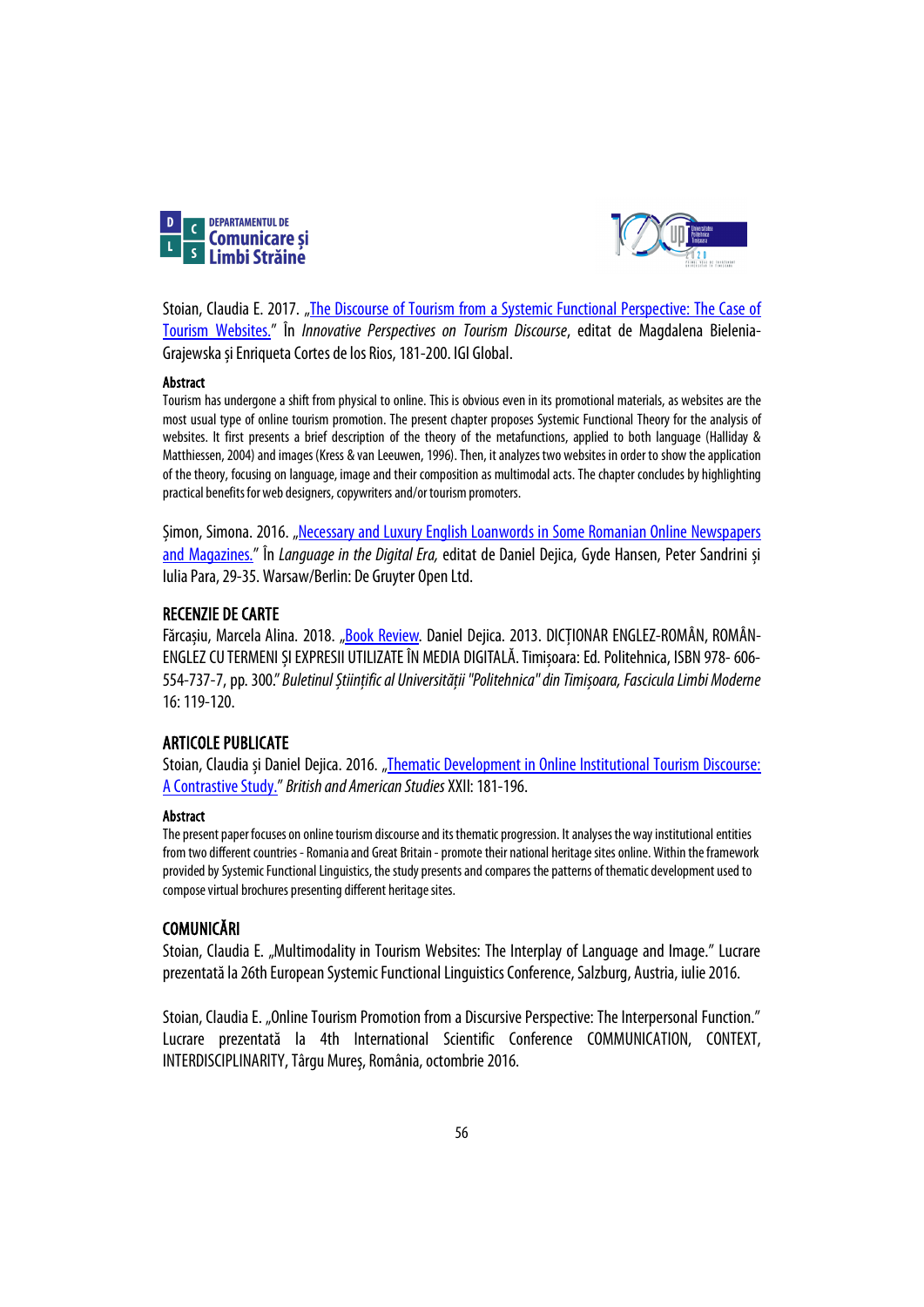



Stoian, Claudia E. "Linguistic Representation and Context Dependency in Tourism Webpages." Lucrare prezentată la 10th International Conference Professional Communication and Translation Studies, Timişoara, România, martie 2017.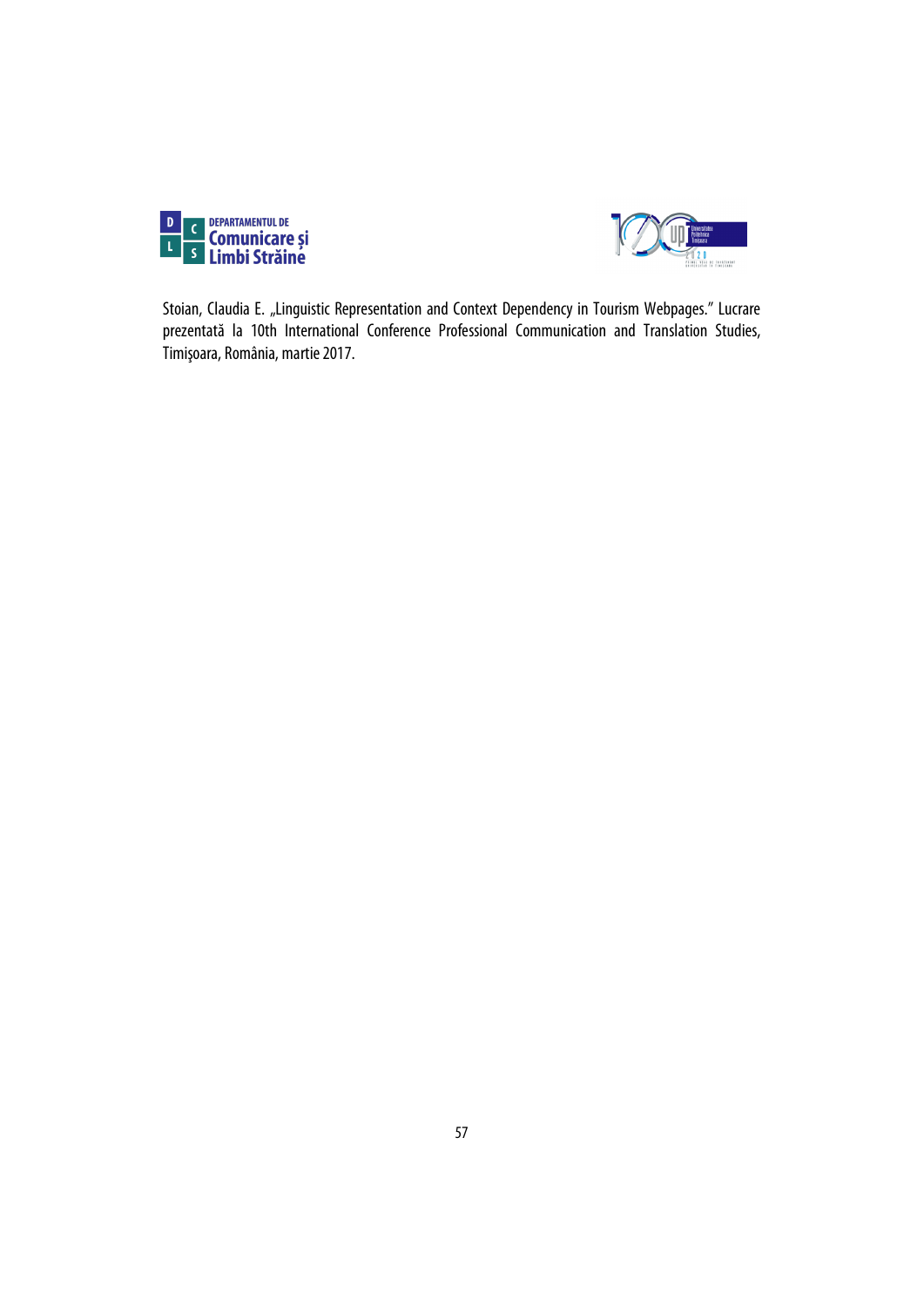



# ANALIZA DISCURSULUI

| Tema de cercetare                                      | Analiza discursului ca structură și proces                                                                                                                                                                                                                                                                                                                                                                                                                                                                                                                                                                                                                                                                   |
|--------------------------------------------------------|--------------------------------------------------------------------------------------------------------------------------------------------------------------------------------------------------------------------------------------------------------------------------------------------------------------------------------------------------------------------------------------------------------------------------------------------------------------------------------------------------------------------------------------------------------------------------------------------------------------------------------------------------------------------------------------------------------------|
| Descrierea temei                                       | Cercetarea din cadrul acestei teme își propune să identifice și să<br>evidențieze modurile în care discursul este organizat la diferite niveluri<br>(local, global) și să examineze procesele lingvistice și cognitive<br>întrebuințate în etapele de înțelegere a discursului oral și scris în diverse<br>contexte sociale sau profesionale. Rezultatele cercetărilor din cadrul<br>acestei teme își propun să contribuie la completarea studiilor de<br>specialitate existente în domeniu și, în același timp, să ofere informații<br>relevante pentru specialiștii în comunicare, relații publice sau traducătorii<br>care își desfășoară activitatea în domeniul analizei sau producerii<br>discursului. |
| <b>Cuvinte cheie</b>                                   | Discursul ca structură, discursul ca proces, procese lingvistice, procese<br>cognitive                                                                                                                                                                                                                                                                                                                                                                                                                                                                                                                                                                                                                       |
| Activități desfășurate în<br>cadrul temei de cercetare | • Selectarea corpusului;<br>· Analiza formală și structurală a corpusului;<br>• Comunicarea cu specialiști din domeniu;<br>· Publicarea de cărți și capitole în cărți, articole științifice, comunicarea<br>rezultatelor la conferințe naționale și internaționale.                                                                                                                                                                                                                                                                                                                                                                                                                                          |
| Echipa de cercetare                                    | Prof. univ. dr. Daniel Dejica-Carțiș (coord.), Conf. univ. dr. Simona Șimon,<br>Lect. univ. dr. Marcela Fărcașiu, Lect. univ. dr. Annamaria Kilyeni, Asist.<br>univ. dr. Claudia Stoian                                                                                                                                                                                                                                                                                                                                                                                                                                                                                                                      |
| Date de contact                                        | Prof. univ. dr. Daniel Dejica-Cartis<br>Universitatea Politehnica Timișoara<br>Departamentul de Comunicare și Limbi străine<br>Str. Petre Râmneanțu 2, Timișoara, România<br>Tel: +40-256-404014<br>E-mail: daniel.dejica@upt.ro                                                                                                                                                                                                                                                                                                                                                                                                                                                                             |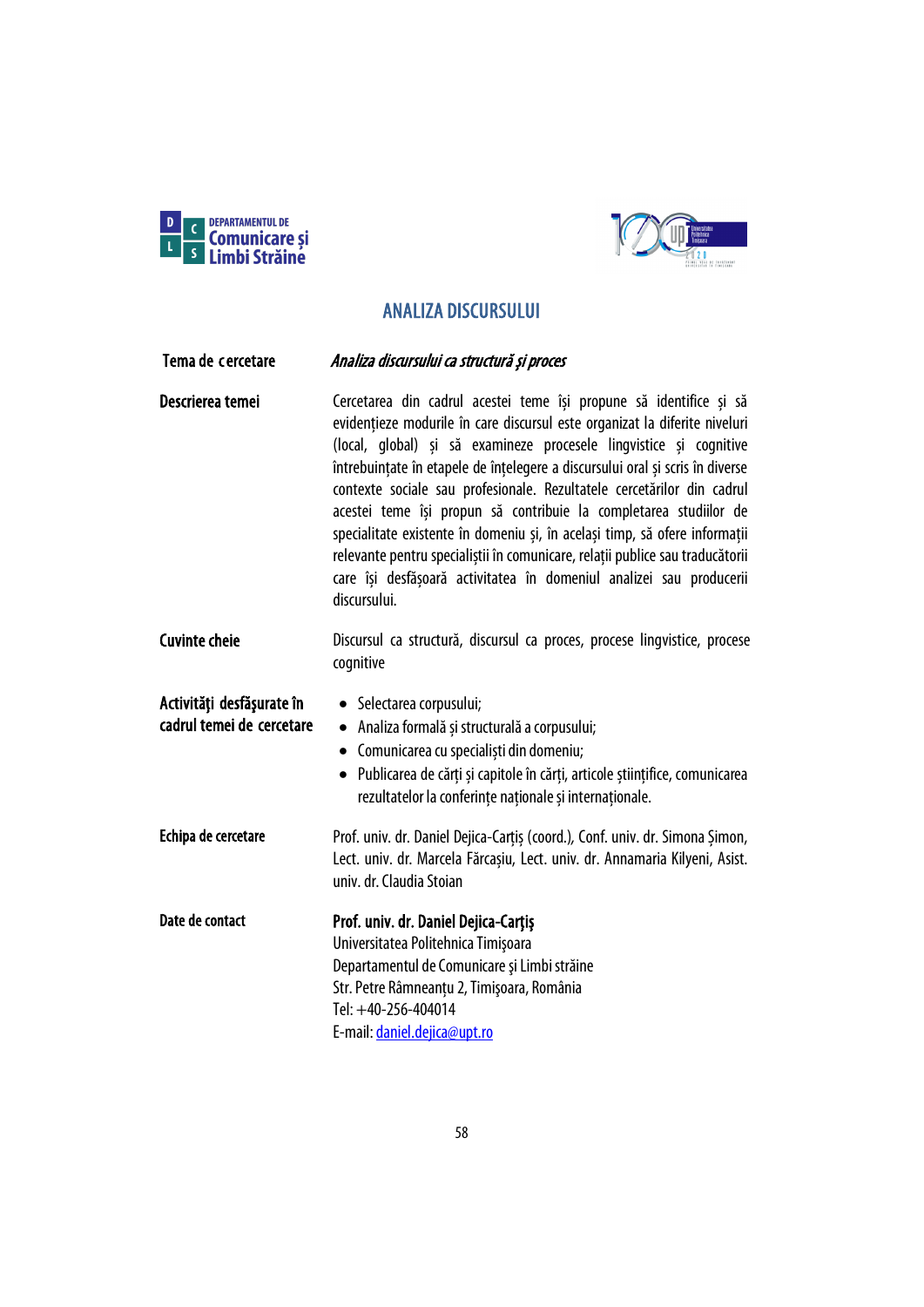



## CĂRȚI ȘI CAPITOLE ÎN CĂRȚI

Kilyeni, Annamaria. 2016. ["Body Matters: Metaphors of the Feminine Body in Print Advertisements."](https://www.cambridgescholars.com/download/sample/63107) În *Language in Use: Metaphors in Non-Literary Contexts*, editat de L. Pungă, 151-169. Newcastle upon Tyne: Cambridge Scholars Publishing.

Volumul colectiv *Language in Use: Metaphors in Non-Literary Contexts* reunește 16 studii asupra utilizării metaforei în diferite contexte nonliterare, ca mecanism de cunoaștere și conceptualizare a lumii înconjurătoare. În capitolul al unsprezecelea, dedicat metaforei în discursul publicitar, Annamaria Kilyeni investighează, din perspectiva lingvisticii cognitive, conceptualizarea metaforică recurentă și sistematică a trupului femeiesc ca ființă umană, cu sentimente și cu o viață socială activă. Această personificare a trupului, care stă la baza a numeroase și variate expresii lingvistice metaforice în corpusul de reclame analizat, functionează, după cum demonstrează autoarea, ca un important instrument de promovare a unor ideologii de gen, venind în sprijinul unei identități feminine centrate îndeosebi pe o anumită existență trupească. Concluzia principală care se desprinde din acest studiu este că exploatarea acestui tip de metaforă în reclamele analizate contribuie simultan la construcția discursivă a corpului feminin și la comodificarea acestuia prin promovarea sa aidoma unui obiect de consum.

Stoian, Claudia E. și Daniel Dejica. 2016. "Theme-Rheme Analysis of English and Romanian Tourism [Websites."](https://www.degruyter.com/view/book/9783110472059/) În *Language in the Digital Era. Challenges and Perspectives*, editat de Daniel Dejica, Gyde Hansen, Peter Sandrini și Iulia Para, 14-28. Warsaw/Berlin: de Gruyter Open.

Promotion is essential for the tourism sector, as the product is not a regular one. The present study looks at tourist promotional messages from a textual perspective. It presents a small-scale comparison of British and Romanian commercial tourist, focusing on the webpages used to promote these countries and their heritage sites internationally via the Internet, in particular, on their texts. The aim of the paper is twofold: 1) to analyse the texts by identifying their Themes and Thematic structure and 2) to compare the results by looking at the similarities and differences that appear between the ways in which the commercial tourist texts are organized in light of their Themes and Thematic structure. The frameworks considered for the analyses are Systemic Functional Linguistics (Halliday, 1985, 1994; Halliday and Matthiessen, 2004) and Thematic patterns (Daneš, 1974).

## RECENZIE DE CARTE

Fărcaşiu, Marcela Alina. 2017. ["Book Review:](https://www.ceeol.com/search/article-detail?id=575327) Șimon Simona. 2014. *The Persuasive Function of Written Advertisements*. Cluj-Napoca: Casa Cărții de Știință. ISBN 978-606-17-0601-3, Timişoara: Ed. Orizonturi Universitare, ISBN 978-973-638-570-4, pp. 327." *Buletinul Științific al UPT*, *Seria Limbi Moderne* 16: 93- 96.

### ARTICOLE PUBLICATE

Fărcașiu, Marcela Alina. 2016. ["Minimal and Elaborated Answers in Romanian Witness Examinations."](https://sgemsocial.org/ssgemlib/spip.php?article2721) *SGEM 2016 Conference Proceedings,* vol. II:707-714. DOI: 10.5593/SGEMSOCIAL2016/B22/S05.091.

### Abstract

Witness examinations, strings of question-answer adjacency pairs interlaced into larger patterns and occurring in the courtroom, represent a very resourceful and interesting area of research for discourse analysts. This paper discusses the second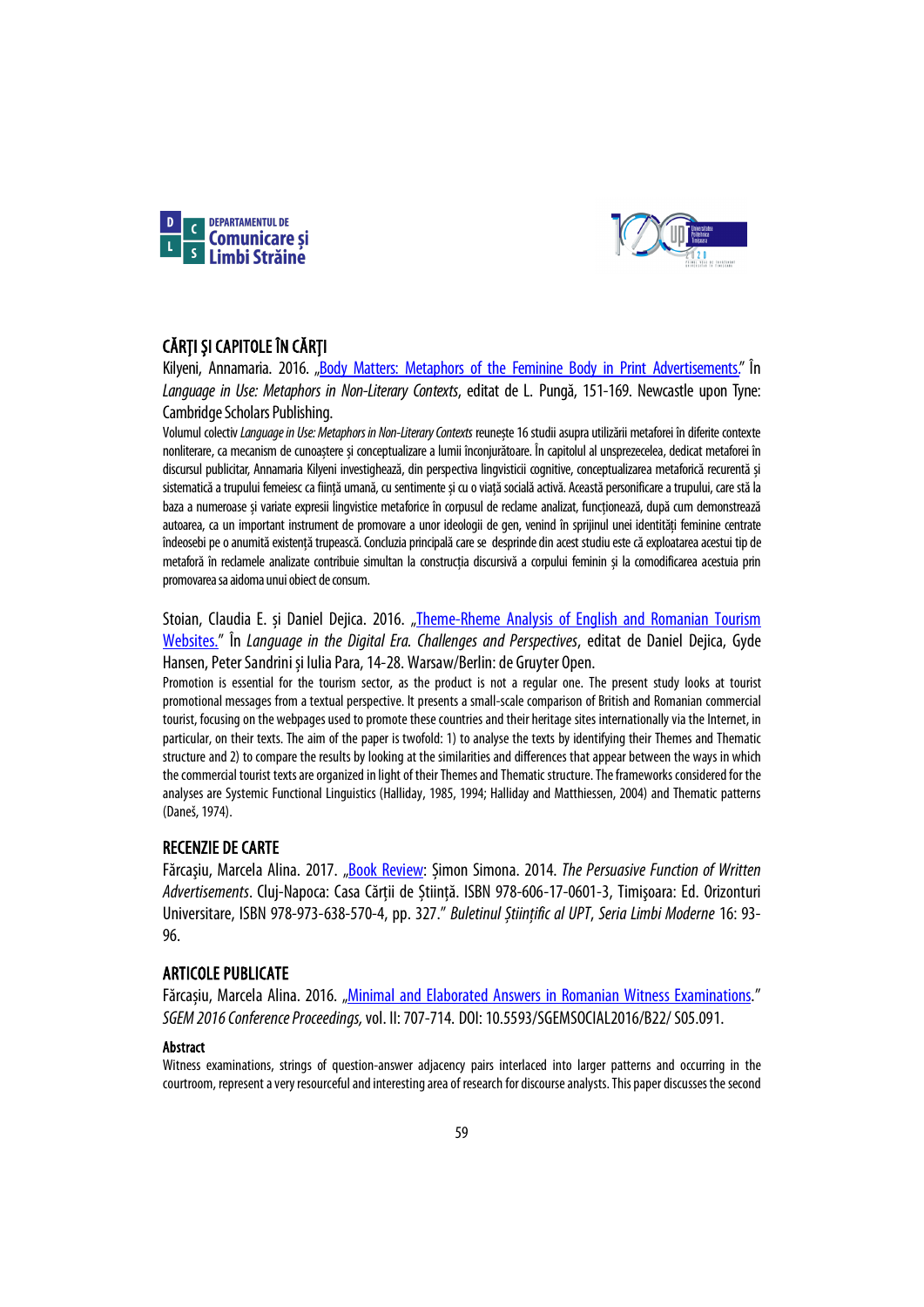



pair parts, namely the answers provided by the witnesses to the questions asked by the judges during the Romanian witness examination. The witnesses' answers are classified into minimal and elaborated answers based on the judge's types of questions and are analysedfrom a syntactic and functional perspective.

Fărcașiu, Marcela. 2017. "Judge's Questioning and Reformulating Strategies in the Romanian [Courtroom."](https://sgemsocial.org/ssgemlib/spip.php?article4143)*SGEM 2017 Conference Proceedings,* vol. II: 551-558.

### Abstract

This paper focuses on the judge-witness interaction in the Romanian courtroom, namely on the questioning and reformulating strategies used by the judge in the Romanian courtroom. In the Romanian courtoom (belonging to the inquisitorial system of justice), the judge is actively involved in determining the facts of the case, while the judge in an adversarial system is an impartial referee of the prosecution and defendant pleading their cases before a jury who determines the facts of the case. If judges have a passive role in an adversarial system ensuring the fair play of the trial as the lawyers control and conduct most of the trial, in an inquisitorial system, the judge is quite active, and it is the lawyers who have a more passive role. The judge in the Romanian courtroom is the only person asking questions to the witness and the mediator between the lawyer and the witness. In the inquisitorial system, lawyers ask questions only through the intermediary of the judge. Therefore, the judge uses a lot of questioning strategies trying to elicit responses from the witness, e.g. multi-unit questions or unfinished questions. Another characteristic of the Romanian witness examination is that the Romanian judge must reformulate the witness's oral story and transform it into a written statement that is typed by the court clerk and then signed by the witness.

Fărcașiu, Marcela. 2018. "The Sequential Organisation of the Romanian Witness Examination: The Case of [Post-Expansions.](https://sgemsocial.org/ssgemlib/spip.php?article5850)"*SGEM 2018 Conference Proceedings,* vol. 5(1.2): 881-888.

### Abstarct

This paper looks at the sequences found in the Romanian witness examination, and more specifically at the post turns following an adjacency pair. The speech event of witness examination is coherently organised in the form of minimal, twoturn adjacency pair sequences of questions and answers. Therefore, the adjacency pair is the basic unit of the sequential organisation, made up of a first pair part and a second pair part, a question and an answer in this case. Turns in a conversation are not single utterances, but instead are linked to each other following a certain model of communicative acts and forming a pattern of sequences of communicative acts (or actions, according to the conversational analysts). The data presented here are part of my doctoral thesis research and are based on 100 pages of transcripts of Romanian criminal trials that took place at the Timisoara Courthouse and that I personally attended, recorded, and then transcribed. The paper will first discuss the sequence patterns found in the Romanian courtroom, i.e. in the Romanian witness examinations. Then it will describe each of the patterns in detail according to the functions (communicative acts) expressed by each utterance, trying to offer a better view of the speech event of witness examination, from a linguistic and a conversational point of view.

Stoian, Claudia E. 2017. ["The Promotion of Romanian Landmarks in English: An Interpersonal Approach."](https://litere.uvt.ro/publicatii/BAS/pdf/no/bas_2017.pdf) *British and American Studies*XXIII: 219-232.

#### Abstract

Tourism could not exist without promotion, which has become vital in our powerfully globalized present-day world. Language plays an important part in promoting destinations and landmarks. The present study focuses particularly on the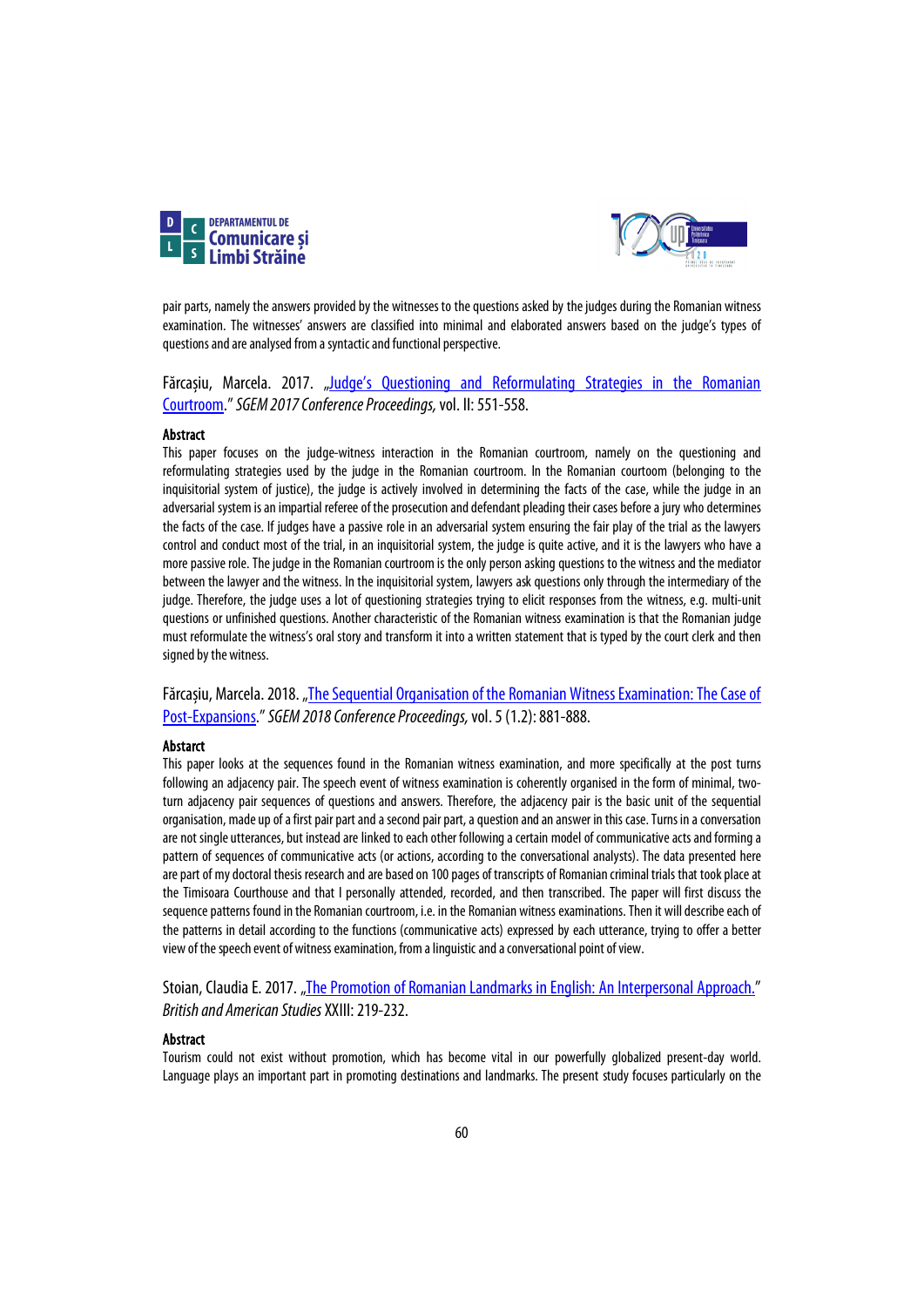



way tourism promotional discourse is organized as an interactive event involving language users. It aims to look contrastively at two types of texts, non-commercial and commercial, from a Systemic Functional perspective, namely, that of interpersonal metafunction.

# COMUNICĂRI

Dejica, Daniel. "Text-production strategies for professional communication students". Lucrare prezentată la 2nd International Conference on English Across the Curriculum, Hong Kong, decembrie 2018.

Stoian, Claudia E. și Daniel Dejica. "Tourism Promotional Discourse: An Interpersonal Approach." Lucrare prezentată la 26th International Conference on British and American Studies, Timişoara, România, mai 2016.

Stoian, Claudia E. și Simona Șimon. "The Role of Projects in Acquiring Pragmatics." Lucrare prezentată la 28th International Conference on British and American Studies, Timişoara, România, mai 2018.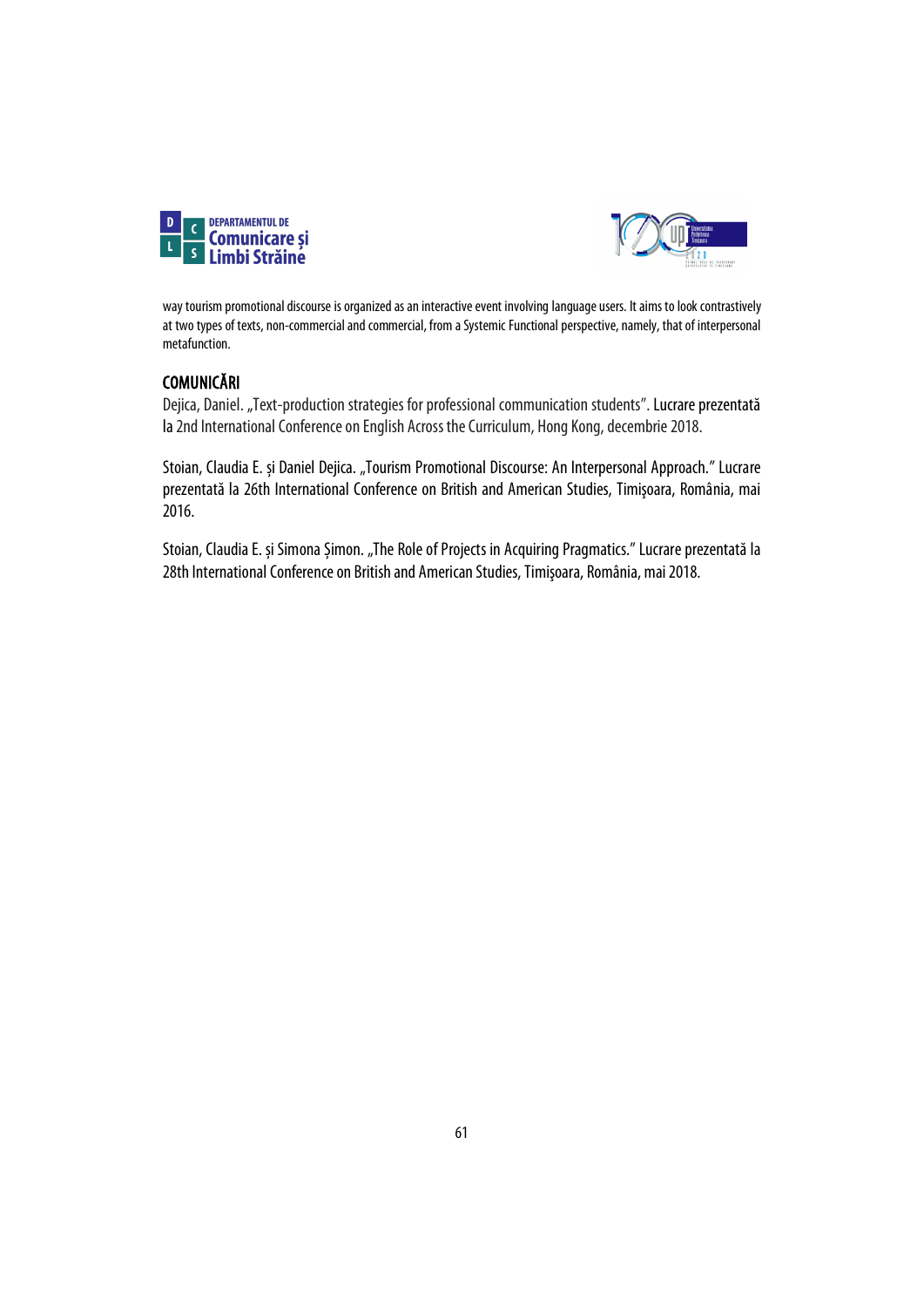



# STUDII DE TEORIA, PRACTICA ȘI DIDACTICA INTERPRETĂRII

| Tema de cercetare                                      | Abordări teoretice, didactice și metodologice în domeniul interpretării                                                                                                                                                                                                                                                                                                                                                                                                                                                                                                                                   |
|--------------------------------------------------------|-----------------------------------------------------------------------------------------------------------------------------------------------------------------------------------------------------------------------------------------------------------------------------------------------------------------------------------------------------------------------------------------------------------------------------------------------------------------------------------------------------------------------------------------------------------------------------------------------------------|
| Descrierea temei                                       | Această cercetare își propune să identifice prin metode empirice și<br>teoretice un model optim de didactica interpretării. Analiza celor mai<br>importante abordări teoretice-de la cea cognitivă la cea funcțională-va<br>evidenția trăsăturile definitorii ale interpretării văzută ca proces cognitiv<br>complex, dar și ca activitate autorizată al cărei skopos legitim este<br>medierea comunicării. Studiul modurilor interpretative coroborat cu<br>cerințele curriculare ale specializării traducere-interpretare va permite<br>elaborarea unei metodologii proprii de predare a interpretării. |
| <b>Cuvinte cheie</b>                                   | Interpretare, moduri interpretative (consecutiv-simultan),<br>skopos,<br>didactica interpretării, cultură.                                                                                                                                                                                                                                                                                                                                                                                                                                                                                                |
| Activități<br>desfășurate<br>cadrul temei de cercetare | în •<br>Evaluarea modelelor teoretice ale interpretării/traducerii;<br>Identificarea metodei optime de traducere orală/interpretare;<br>$\bullet$<br>Studiul modurilor interpretative în dimensiunea lor didactică;<br>$\bullet$<br>Modalități de traducere interculturală.<br>$\bullet$                                                                                                                                                                                                                                                                                                                  |
| Echipa de cercetare                                    | Conf. dr. Simona Şimon (coord.), Lect. dr. Claudia Icobescu, Asist. dr.<br>Andrea Kriston, Asist. dr. Claudia Elena Stoian                                                                                                                                                                                                                                                                                                                                                                                                                                                                                |
| Date de contact                                        | Conf. dr. Simona ŞIMON<br>Universitatea Politehnica Timișoara<br>Departamentul de Comunicare și Limbi străine<br>Str. Petre Râmneanțu 2, Timișoara, România<br>Tel: +40-256-404014<br>E-mail: simona.simon@upt.ro                                                                                                                                                                                                                                                                                                                                                                                         |

# CĂRȚI

Stoian, Claudia E. și Simona Șimon. 2018. *[An English-Romanian and Romanian-English Cultural Thematic](https://cambridgescholars.com/an-english-romanian-and-romanian-english-cultural-thematic-dictionary)  [Dictionary](https://cambridgescholars.com/an-english-romanian-and-romanian-english-cultural-thematic-dictionary)*. Newcastle upon Tyne: Cambridge Scholars Publishing.

*An English-Romanian and Romanian-English Cultural Thematic Dictionary* focuses on the cultural aspects of today's multicultural society, from a linguistic perspective. Organised thematically and alphabetically, its vocabulary is general and semi-specialised and deals with topics such as cultural ideology, national identity, cuisine, clothing, holidays, language and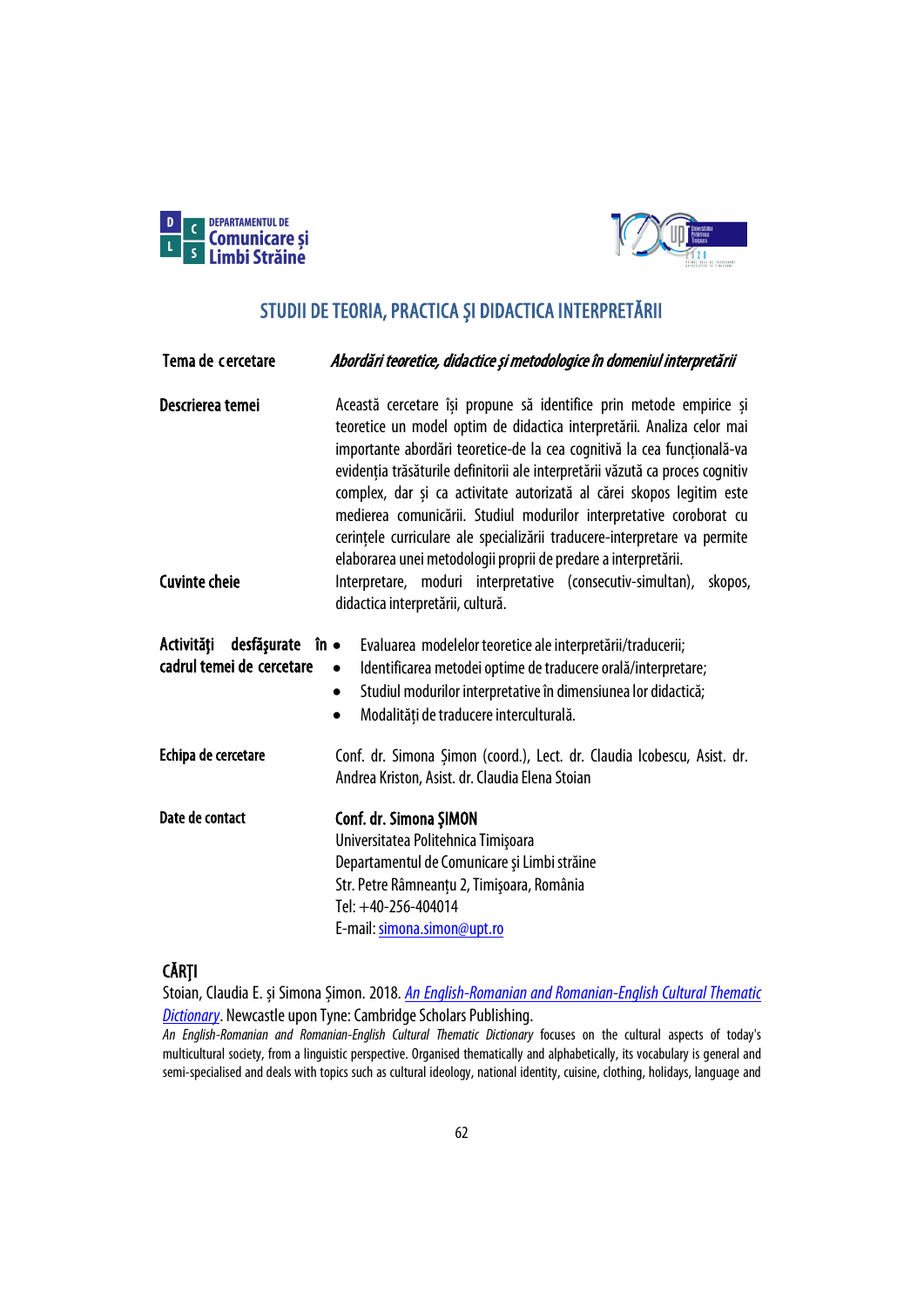



sports. It mainly establishes the appropriate equivalence between the pairs of languages chosen, approaching the topics linguistically. The dictionary has two main parts, one dedicated to English as a source language, and the other to Romanian. Both parts include a list of abbreviations and symbols, several vocabulary sections and some thematic lists. The keywords selected, usually used in the United Kingdom, are organised alphabetically. Moreover, they provide additional information, such as contextual instances, grammatical category and irregular plural of English nouns. The first vocabulary section focuses on the topics of cultural ideology and national identity and contains keywords used in defining and understanding culture and intercultural communication. The main aspects covered are language, religious, political and social organisation, daily patterns in society and cultural trends. The second section introduces vocabulary from the lexical fields of cuisine, clothing, holidays and sports. The last vocabulary section provides a list of frequent verbs used in the field of culture. Finally, the dictionary presents five thematic lists of frequently used interjections and onomatopoeia, measurement units, continents and population, and countries, nationalities, languages and currencies.

## Șimon, Simona și Claudia E. Stoian. 2018. *[The Language of the Arts and Literature: An English-Romanian](https://www.cambridgescholars.com/the-language-of-the-arts-and-literature)  [and Romanian-English Dictionary](https://www.cambridgescholars.com/the-language-of-the-arts-and-literature)*. Newcastle upon Tyne: Cambridge Scholars Publishing.

Language is one of the most important communication tools. Knowing the languages spoken by certain peoples helps us to discover and appreciate their national identity and culture. Among the things that shape our national identity and contribute to our global cultural heritage are the arts and literature. Considering this, *The Language of the Arts and Literature: An English-Romanian and Romanian-English Dictionary* aims to bridge the gap between two cultures, namely the English and the Romanian one, by facilitating communication in the fields of literature, visual and performing arts. The book comprises general and semispecialised vocabulary that cover the following lexical fields: visual arts: architecture, sculpture, crafts, graphics, engraving, painting, photography, cinematography; performing arts: music, dance, theatre; literature.

The dictionary has three main parts: Part l: English-Romanian Dictionary; Part Il: Thematic Sheets / Pagini tematice; Part Ill: Dictionar romån-englez. Both Part I and Part Ill contain a list of the abbreviations and a list of the symbols used in that particular part, a selection of field-specific English keywords in the first part and of Romanian ones in the third part. The keywords are translated into Romanian and English, respectively, providing details about their contextual use and some relevant grammatical features. The English keywords are particularly used in the United Kingdom, and observe the British spelling. Part Il includes the following relevant to the topic bilingual thematic sheets: Important Periods in the Arts and Literature / Perioade importante în arte literatură; Colour Wheel / Roata culorilor; Geometrical Shapes / Forme geometrice; Musical Notes on Staff / Note muzicale pe portativ; Seasons and Months / Anotimpuri și luni; Days of the Week / Zilele săptămânii; Reading Time / Citirea ceasului; Prepositions / Prepoziții. The bibliographical list at the end of the dictionary highlights the most significant resources consulted for the completion of the dictionary.

### Șimon, Simona, Anca Dejica-Carțiș, Claudia E. Stoian și Andrea Kriston. 2018. *Dicționar explicativ poliglot de termeni din domeniul educației (română, engleză, germană, franceză)*. Timișoara: Editura Politehnica.

*Dicționarul explicativ poliglot de termeni din domeniul educației (română, engleză, germană, franceză)*, include terminologie educațională în patru limbi, și anume în română, engleză, germană și franceză. Limba română a fost aleasă deoarece este limba maternă a autorilor, în timp ce engleza, germana și franceza sunt trei dintre cele mai frecvent utilizate limbi din lumea întreagă. Autorii au selectat aproximativ 500 de termeni des întâlniți în limba română în domeniul educației, concentrându-se în special pe aceia legați de procesul educațional. Fiecare termen a fost definit în limba română, din perspectiva acestui domeniu. În plus, termenii au fost traduși în cele trei limbi menționate mai sus, și anume în engleză de Simona Șimon și Claudia E. Stoian, în germană de Anca Dejica-Carțiș, iar în franceză de Andrea Kriston. În cazul în care termenul românesc are semnificații care nu pot fi redate de traducerile în engleză, germană și/sau franceză, atunci a fost definită doar semnificația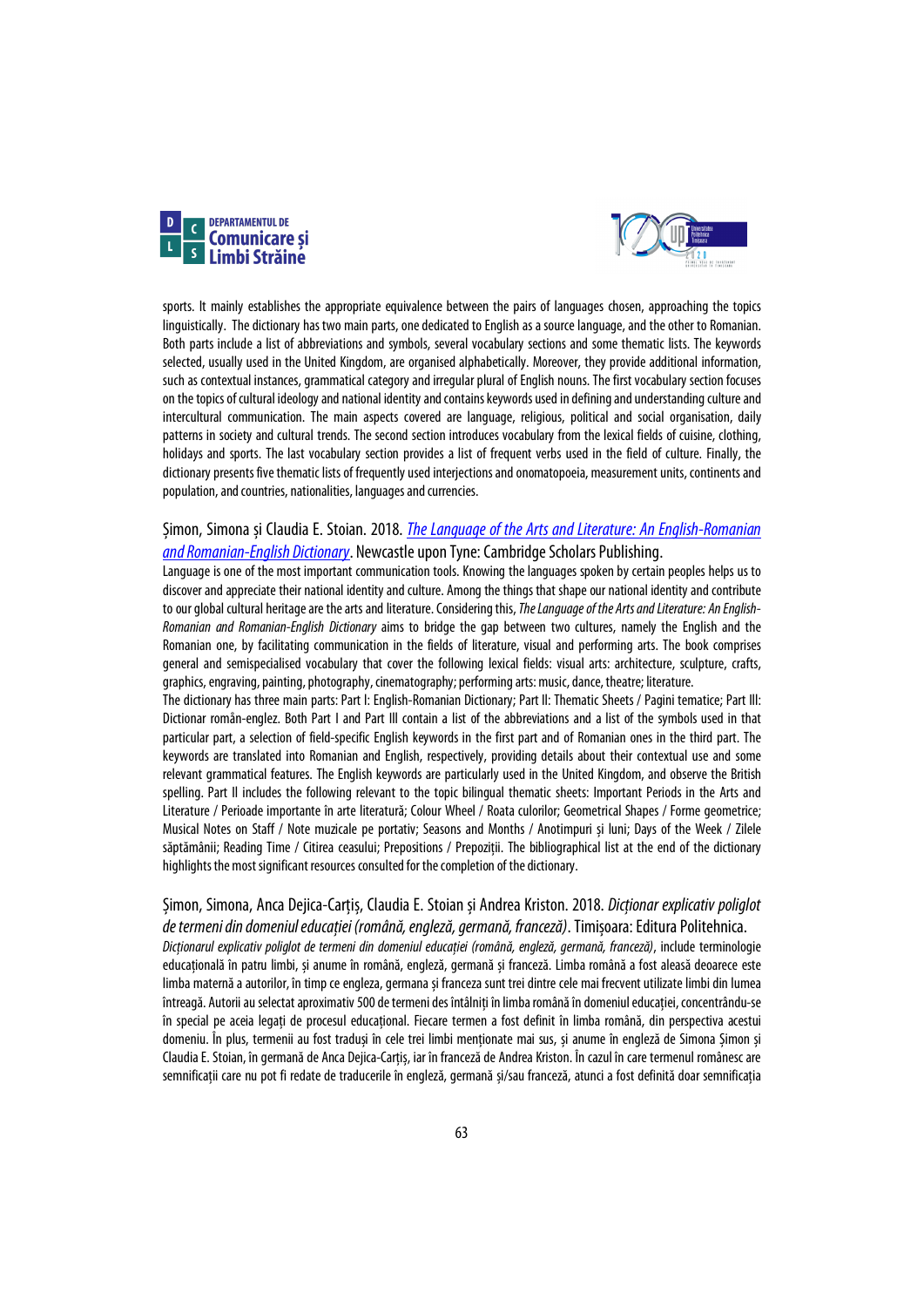



comună celor patru limbi. Dicționarul e alcătuit din trei părți. Prima parte conține dicționarul propriu-zis, care include termenii din domeniul educației, definițiile și traducerile acestora. A doua parte cuprinde șapte anexe care prezintă informații relevante următoarelor tematici: subdomeniile educației, structura sistemului de învățământ, organele de conducere, funcțiile de predare și conducere în învățământul preuniversitar și universitar și organizațiile importante din domeniu. Acestea sunt echivalate în cele patru limbi: română, engleză, germană și franceză. Partea a treia conține un index alfabetic al termenilor în engleză, germană și franceză, traduși din română. În cele din urmă, sunt incluse bibliografia și webografia care reflectă sursele consultate în timpul proceselor de selecție, definire și traducere.

### ARTICOLE

Icobescu, Claudia-Alina. 2016. ["Speicherungskapazitäten des Gehirns versus Notationstechniken beim](https://www.sc.upt.ro/attachments/article/107/02%2003_ge_Icobescu.pdf)  [Konsekutivdolmetschen.](https://www.sc.upt.ro/attachments/article/107/02%2003_ge_Icobescu.pdf)" *Buletinul Ştiinţific al Universităţii "Politehnica" din Timişoara, Seria Limbi moderne*15:63-70.

### Abstract

Notationstechniken gelten als Gehirnstützen beim Konsekutivdolmetschen. Es ist eine Anforderung an jedem Dolmetscher sein eigenes Notationssystem zu entwerfen. Dabei sollte es seinem individuellen Denkmuster angepasst und unter Berücksichtigung der drei Gedächtnisspeicher aufgestellt sein. Nach einer eher biologischen Beschreibung der drei menschlichen Gedächtnisspeicher, soll festgestellt werden, inwieweit das lineare Notationssystem und Mind Mapping Gehirn und Gedächtnis unterstützenund als gehirngerecht bezeichnet werden können.

Stoian, Claudia E. și Simona Șimon. 2018. "The Use of Resources in Teaching Translation and [Interpretation."](https://library.iated.org/view/STOIAN2018USE) *EDULEARN18 Proceedings*:5344-5348.

### Abstract

Translation has become more than necessary in nowadays globalised society. Translators and interpreters need to acquire several skills in order to master effectively the process of rendering messages from the source language in the target one. The study programmes in translation and interpreting train students to become professional translators and interpreters, and part of the training focuses on the acquisition of documentation skills. As information is retrievable from a multitude of sources, yet not all reliable, students need first to be aware of the importance of selecting the appropriate resources, and then to be trained how to identify and use them properly. Taking this into consideration, the present paper shows the importance of the documentation process for the training of translation and interpreting students, and points to some possible teaching activities that contribute to the development of documentation skills.

Șimon, Simona și Claudia E. Stoian. 2017. ["Developing Interpreting Skills in Undergraduate Students."](https://library.iated.org/view/SIMON2017DEV) *ICERI2017 Proceedings*: 6180-6184.

#### Abstract

In today's globalised world, the professional and personal encounters between people not sharing a common language have become a reality. To overcome the linguistic and cultural difficulties arising from such a situation, the need for professional interpreters has been strongly perceived in society. In this context, the Faculty of Communication Sciences at the Politehnica University of Timișoara, Romania, has developed an undergraduate programme in translation and interpreting which aims at training students to interpret from English into Romanian. The programme's curriculum comprises 28 hours of lectures and 84 hours of practical activities meant to prepare the students for their future profession as interpreters. The present article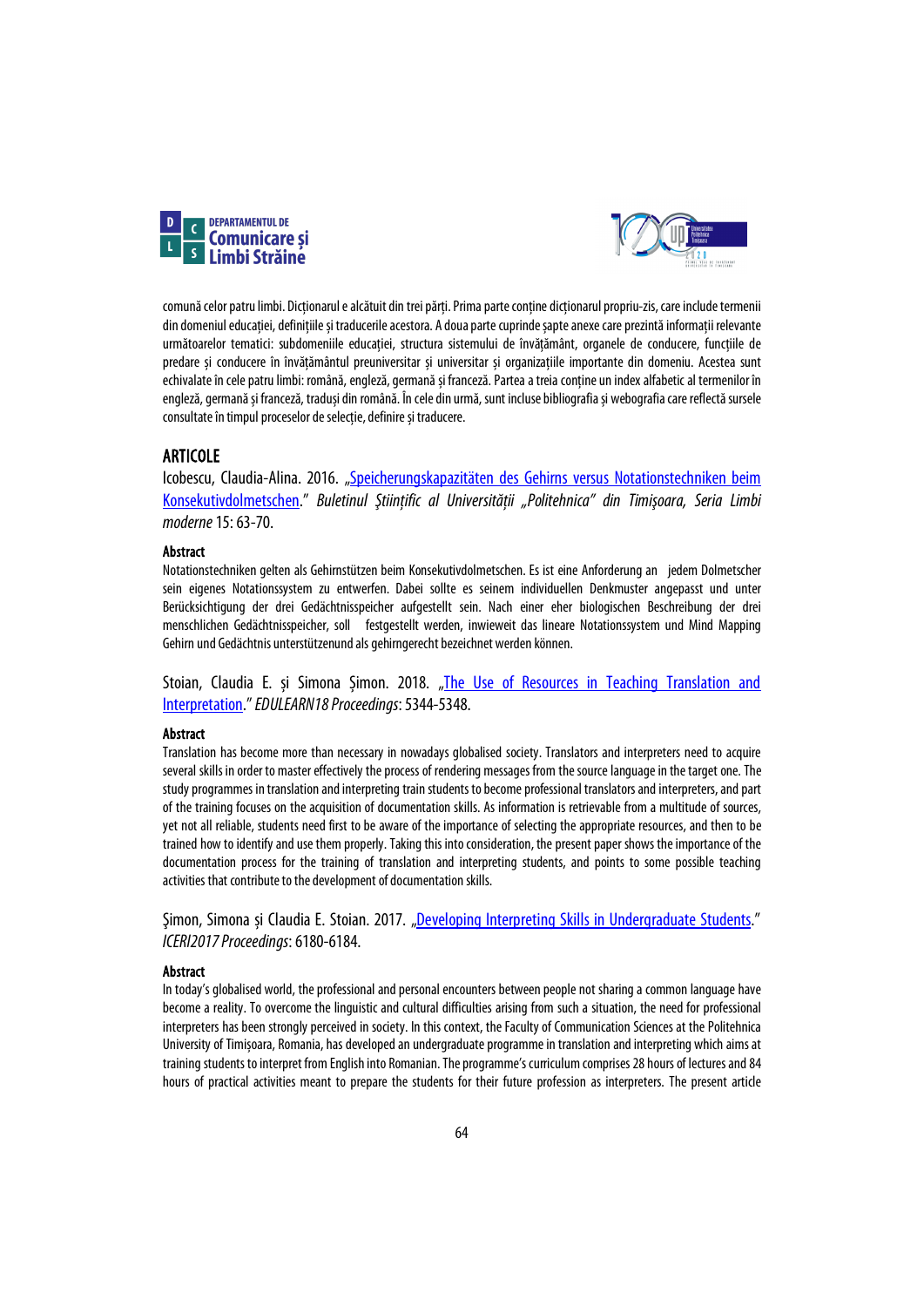



highlights the topics and teaching activities done during the classes in order to develop interpreting skills in the undergraduate students attending the above-mentioned programme.

Șimon, Simona. 2017. ["The Interpreter's DO'S and DON'TS.](https://litere.uvt.ro/publicatii/BAS/pdf/no/bas_2017.pdf)" *British and American Studies* XXIII: 275-282.

### Abstract

The globalised society, in which we are now living, favours the personal and professional encounters between communication partners with various linguistic and cultural backgrounds. Nevertheless, the communication partners engaged in oral exchanges often do not share a common language and therefore they need an interpreter to transmit the message from one party to the other. The present paper draws the attention to the interpreter's code of conduct meant to facilitate and not to hinder the communication process.

## COMUNICĂRI

Stoian, Claudia E. și Simona Șimon. "The Language of Education in the Digital Era." Lucrare prezentată la conferința internațională Professional Communication and Translation Studies 11, Timișoara, România, aprilie 2019.

Stoian, Claudia E. "Perspective lingvistice asupra culturii." Lucrare prezentată la masa rotundă Comunicarea științei: științe sociale și umaniste, Timișoara România, noiembrie 2019.

Şimon, Simona și Daniel Dejica. "Translation and Interpreting Scenarios in a Digital World." Lucrare prezentată la conferinţa internaţională 10th International Conference on Professional Communication and Translation Studies, Timişoara, România, martie 2017.

Şimon, Simona și Daniel Dejica-Carțiș. "Flouting the maxim of manner: on the role of the translator and interpreter in real communication scenarios." Lucrare prezentată la conferinţa internaţională The 2nd Annual Scientific International Conference of the Faculty of Letters of SPIRU HARET University, București, România, mai 2016.

Şimon, Simona. "The Interpreter's Do's and Don'ts." Lucrare prezentată la conferinţa internaţională 26th Conference on British and American Studies, Timişoara, România, mai 2016.

Şimon, Simona. "Bridging the Communication Gap through an Interpreter." Lucrare prezentată la conferinţa internaţională 27th Conference on British and American Studies, Timişoara, România, mai 2017.

Şimon, Simona. "Dialogul interlingvistic, premisă a dialogului intercultural." Lucrare prezentată la masa rotundă Comunicarea științei: științe sociale și umaniste, Timișoara, România, noiembrie 2019.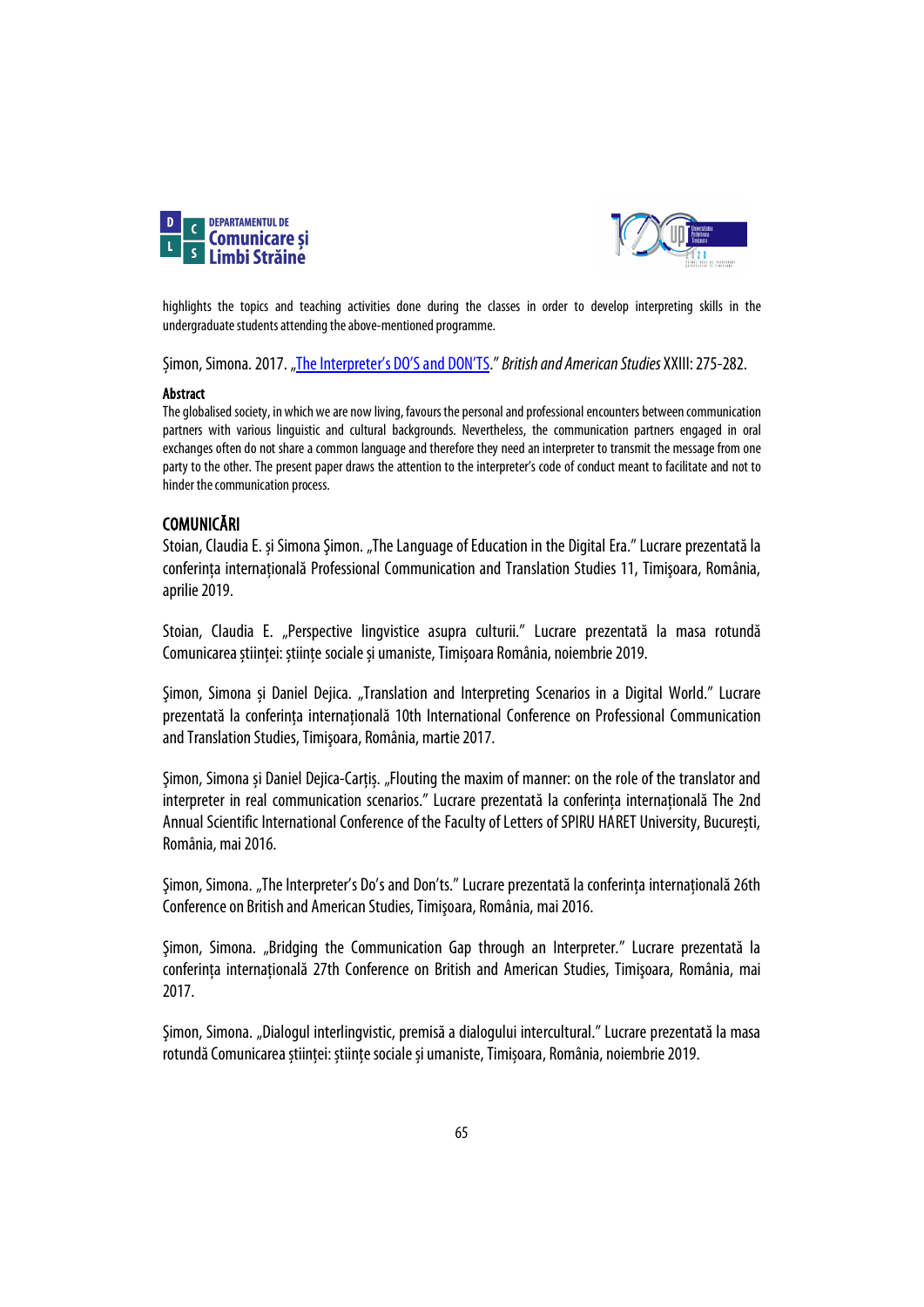



Şimon, Simona și Claudia E. Stoian. "Teaching Culture in Translation and Interpreting Classes." Lucrare prezentată la conferinţa internaţională 29th Conference on British And American Studies, Timişoara, România, mai 2019.

Şimon, Simona și Claudia E. Stoian. "Perspectives on Teaching Interpreting and Translation in the Digital Era." Lucrare prezentată la conferinţa internaţională Professional Communication and Translation Studies 11 Timişoara, România, aprilie 2019.

## ALTE REALIZĂRI ÎN CADRUL TEMEI

Proiect de cercetare:

Proiectul de Cercetare, Dezvoltare pentru tineri cercetători – PCD – TC - Competiţia 2017 nr. 16183/21.11.2017, cod 30, cu titlul Dicționar explicativ poliglot de termeni din domeniul educației (română, engleză, germană, franceză), coordonat de lect. dr. Șimon Simona. (echipa de cercetare: Șimon Simona - director; Dejica-Carțiș Anca, Kriston Andrea, Stoian Claudia Elena – membri), perioadă de desfășurare 21.11.2018-31.12.2018.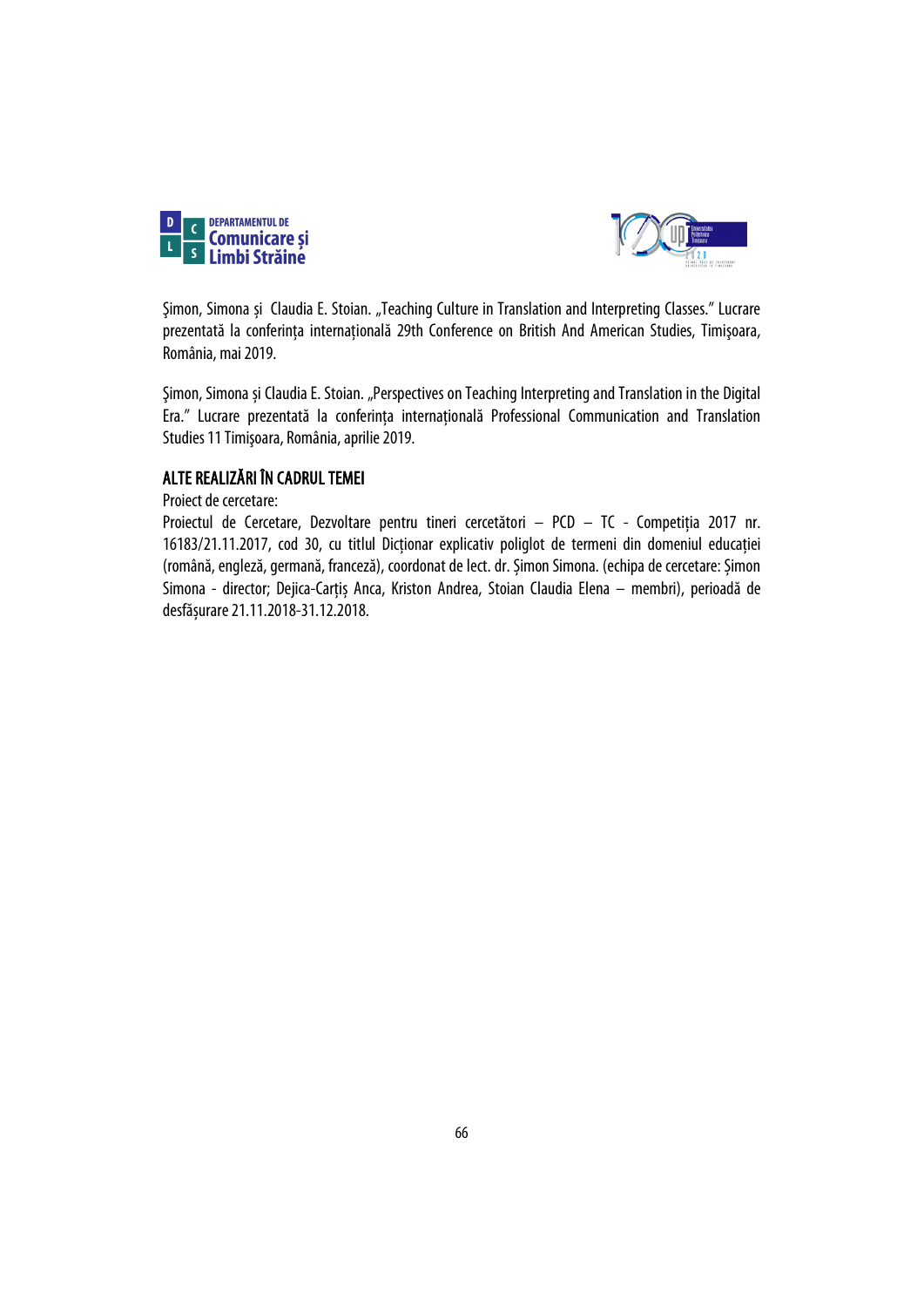



# STUDII DE DIDACTICA LIMBILOR STRĂINE

| Tema de cercetare                                      | Tendințe actuale în predarea și învățarea limbilor străine în cadrul<br>specializărilor universitare                                                                                                                                                                                                                                                                                                                                                                                                                                                                                                              |
|--------------------------------------------------------|-------------------------------------------------------------------------------------------------------------------------------------------------------------------------------------------------------------------------------------------------------------------------------------------------------------------------------------------------------------------------------------------------------------------------------------------------------------------------------------------------------------------------------------------------------------------------------------------------------------------|
| Descrierea temei                                       | Cercetarea abordează problematici ale predării limbilor străine în cadrul<br>specializărilor universitare cu profil filologic și nefilologic, din perspectiva<br>curentelor teoretice și metodologice din domeniu: formarea și evaluarea<br>competențelor în limbi străine, reformarea curriculelor universitare,<br>integrarea noilor tehnologii, valorizarea dimensiunii interculturale,<br>analiza strategiilor de comunicare în limba străină generală și de<br>specialitate, evoluția predării limbilor străine în cadrul specializărilor<br>universitare, calitatea programelor de studii în limbi străine. |
| <b>Cuvinte cheie</b>                                   | Predarea și învățarea limbilor străine, specializări universitare, abordări<br>metodologice, competențe, modele curriculare, metode de predare-<br>învățare-evaluare, strategii de comunicare                                                                                                                                                                                                                                                                                                                                                                                                                     |
| Activități desfășurate în<br>cadrul temei de cercetare | Analiza tehnicilor de comunicare în limba străină generală și de<br>$\bullet$<br>specialitate aplicate în cadrul specializărilor universitare;<br>Conceperea unui cadru metodologic pentru predarea limbilor străine<br>$\bullet$<br>în cadrul specializărilor universitare;<br>Asigurarea calității formării în domeniul limbilor străine în cadrul<br>specializărilor universitare de profil.                                                                                                                                                                                                                   |
| Echipa de cercetare                                    | Prof. Dr. Habil. Mirela-Cristina Pop (coord.), Lect. Dr. Claudia Icobescu,<br>Lect. Dr. Delia Tănase, Lect. Dr. Marcela Fărcașiu, Asist. Dr. Claudia<br>Constantin, Asist. Dr. Laura Chiriac                                                                                                                                                                                                                                                                                                                                                                                                                      |
| Date de contact                                        | Prof. dr. Habil. Mirela-Cristina Pop<br>Universitatea Politehnica Timișoara<br>Departamentul de Comunicare și Limbi străine<br>Str. Petre Râmneanțu 2, Timișoara, România<br>Tel: +40-256-404014<br>E-mail: mirela.pop@upt.ro                                                                                                                                                                                                                                                                                                                                                                                     |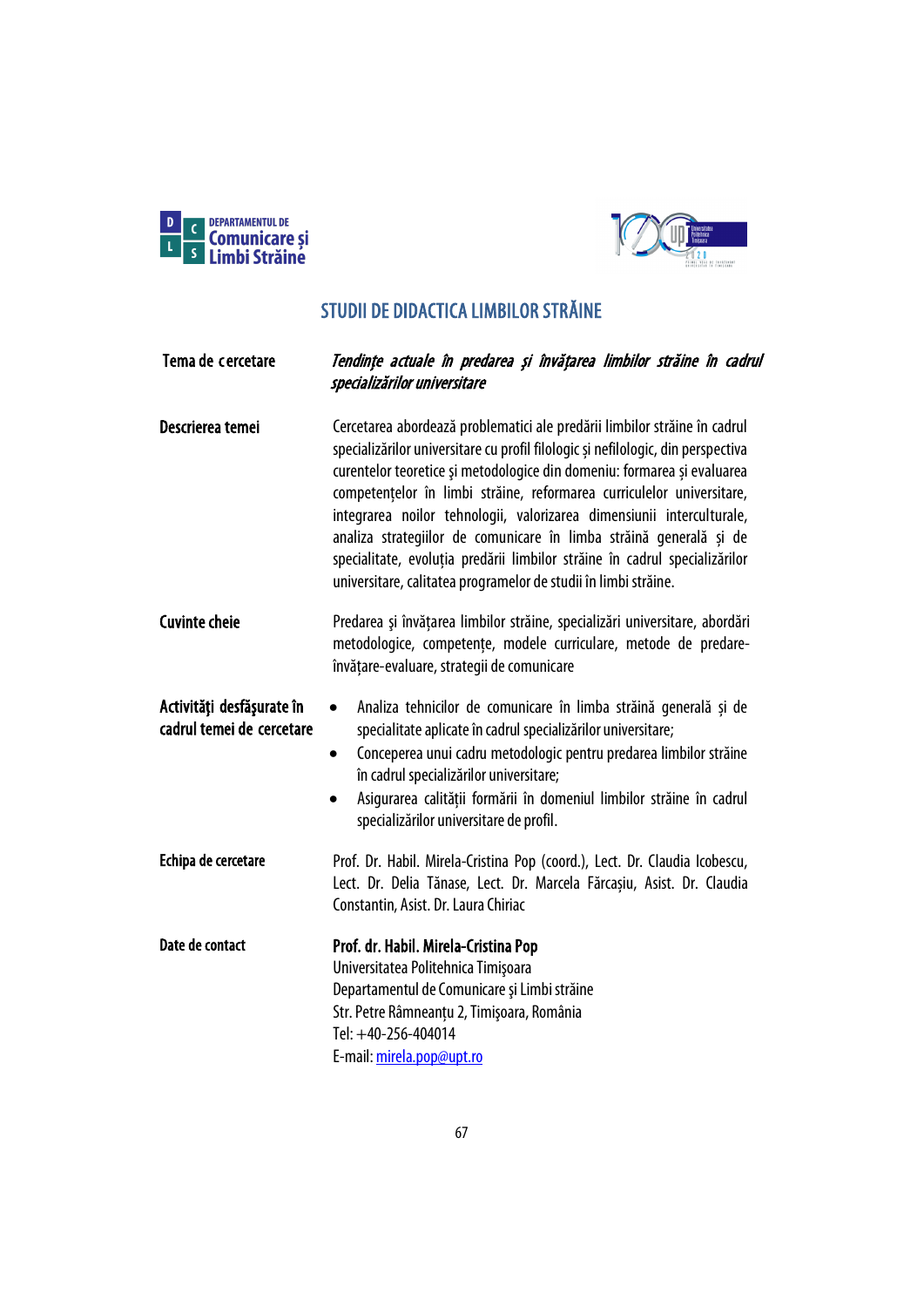



## CAPITOLE IN CĂRȚI :

Pop, Mirela-Cristina. 2017. "Quelques repères méthodologiques sur la conception de ressources pédagogiques dans le cadre d'un dispositif de formation à distance utilisant les TIC dans l'enseignement des langues au niveau universitaire." În *Le numérique et l'éducation. L'intégration des technologies de l'information et de la communication dans les pédagogies actives*, editat de Youness Belahsen și Mounia Touiaq,145-165. Paris: L'Harmattan.

## ARTICOLE

Chiriac, Laura. 2018. ["The song as an unconventional teaching method for foreign languages."](http://www.sciencepublishinggroup.com/journal/paperinfo?journalid=196&doi=10.11648/j.edu.20180703.12) *Education Journal*7(3): 51-55. DOI: 10.11648/j.edu.20180703.12.

### Abstract

Long ignored in the teaching of foreign languages, the song is considered, even today, as a too insignificant genre to be seriously studied. So, what songs the teacher can present to students and what can he do with them? In our paper we try to present an activity of understanding and exploitation of a French authentic sound document: «Avoir trente ans» ("Being thirty years"), composed and performed by the famous French singer and songwriter – Yves Duteil. The song is a whole, an ensemble of music, words and performing, which are combined, closely bound. Beyond the grammatical meaning, everything in the song helps us perceive and perform it. By leaning on the text of the song, the students are led to enter the "world" of the text by the guided and progressive identification of grammatical and lexical elements, in order to understand its significant structure and decipher the deep message of the author. The song helps the students directly take over, by themselves, the text of the song, in order to express and communicate, in a creative way, the emotions and feelings that it gave birth into them, from a listening situation. Thus, it would be desirable to choose songs which suggest an atmosphere or express an engagement (ideological, amorous, etc.) which provokes emotions, feelings or sensations that we would like to be communicated. Activities and games of type we present in the paper seem to give encouraging results to develop the desire of talking and communicating in the classroom.

Tănase, Delia. 2018. ,[,Teaching Professional and Technical Communication: The Case of Technical](https://content.sciendo.com/configurable/contentpage/journals$002fcplbu$002f2$002f1$002farticle-p20.xml)  [Documentation.](https://content.sciendo.com/configurable/contentpage/journals$002fcplbu$002f2$002f1$002farticle-p20.xml)" *Balkan Region Conference on Engineering and Business Education* 3 (1): 20- 24. DOI: [10.1515/cplbu-2017-0004.](https://doi.org/10.1515/cplbu-2017-0004)

### Abstract

The present article highlights important aspects that need to be considered in the design of the academic linguistic training oriented to develop students' technical documentation-related writing skills viewed as critical career-boosting skills that influence and condition employees' promotion and graduates' hiring chances. Technical documentation is an umbrella term covering different types of technical documents (e.g. technical reports, manufacturing standards, installation guides, quick references cards, troubleshooting guides, release notes, etc.) which, irrespective of usage or function, observe general characteristics and share essential features whose effective recognition and knowledgeability facilitate students' upward career trajectory. The topic is discussed from the perspective of two teaching priorities - awareness of stylistic features characteristic of technical documentation and awareness of performance standards in terms of technical documentation production - within the ESP (English for Specific Purposes) and BELF (English as Business Lingua Franca) frameworks that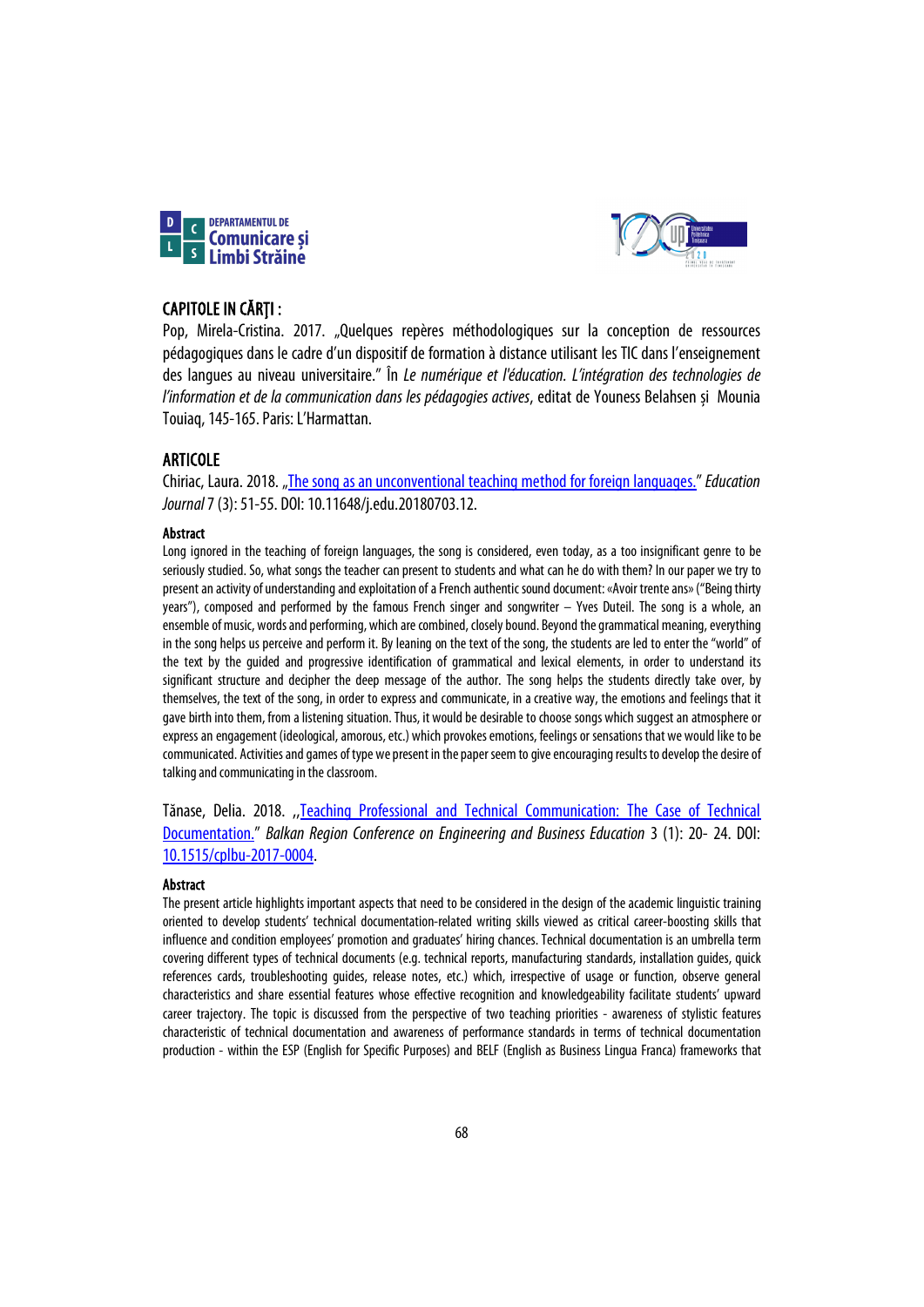



prioritize the performative and lingua franca dimensions of the English language use in the currently-emerging globalized workplaces.

## **COMUNICĂRI**

Constantin, Elena Claudia și Delia Tănase. "Academic Writing a Requisite Skill for technical Students." Lucrare prezentată la 8th World Conference on Educational Sciences (WCES-2016), Madrid, Spania, februarie 2016.

Constantin, Elena Claudiași Delia Tănase. "Approaching Technical Documentation." Lucrare prezentată la 8th World Conference on Educational Sciences (WCES-2016), Madrid, Spania, februarie 2016.

Mazilescu, Crisanta-Alina. "La formation des compétences en didactique de la spécialité: l'évaluation des compétences des futurs enseignants du FLE." Lucrare prezentată la 1er Séminaire international sur Le multiculturalisme et le rôle de l'apprentissage des langues étrangères appliquées dans l'insertion professionnelle: enjeux et pratiques, Agadir, Maroc, aprilie2017.

Suciu, Lavinia. "La nouvelle communication et ses pratiques interactionnelles." Lucrare prezentată la 1er Séminaire international sur Le multiculturalisme et le rôle de l'apprentissage des langues étrangères appliquées dans l'insertion professionnelle: enjeux et pratiques, Agadir, Maroc, aprilie2017.

Tănase, Delia. "Teaching Professional and Technical Communication: The Case of Technical Documentation." Lucrare prezentată la 8th Balkan Region Conference on Engineering and Business Education (BRCEBE) and 10th International Conference on Engineering and Business Education (ICEBE) Creating a mindset for growth and socio-economic development, Sibiu, România, octombrie2017.

Tănase, Delia. "Redesigning English Language and Communication Syllabi to Enhance Students. Employability and Intercultural Skills." Lucrare prezentată la 16th International Conference on Social Sciences, Paris, Franța, noiembrie 2018.

## ALTE REALIZĂRI ÎN CADRUL TEMEI

Prezentări:

Pop, Mirela-Cristina. "Évolution de l'enseignement-apprentissage du français dans le cadre des dispositifs universitaires de l'Université Politehnica Timișoara." Lucrare prezentată la Réunion des responsables des départements de français des universités membres de l'AUF en Europe centrale et orientale, *«*Évolution des dispositifs universitaires de formation du/en français*»*, București, România, noiembrie 2016.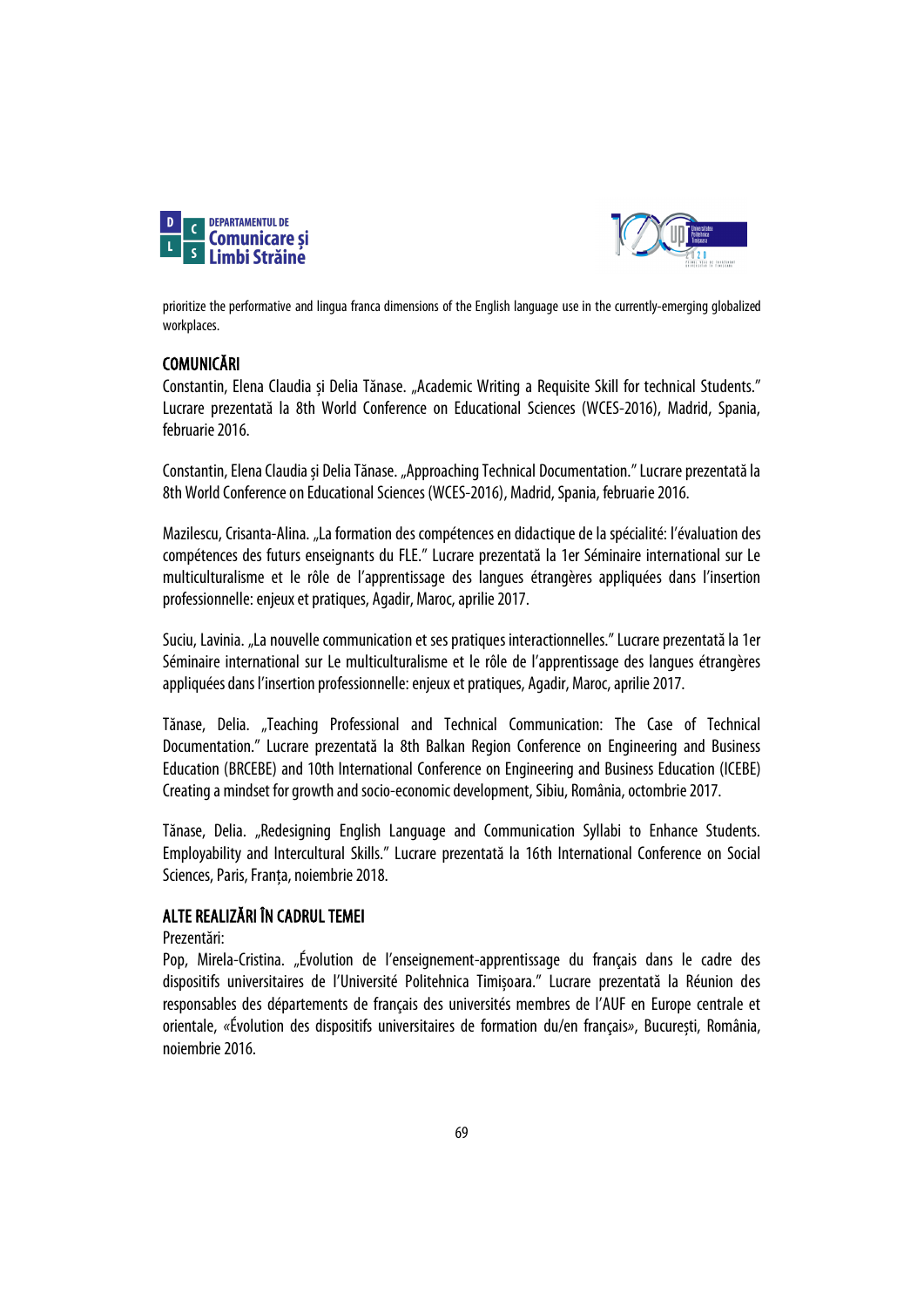



Conferințe invitate:

Pop, Mirela-Cristina. "Les parcours LEA en Roumanie: normes de qualité et facteurs de professionnalisation." Lucrare prezentată la 1er Séminaire international sur Le multiculturalisme et le rôle de l'apprentissage des langues étrangères appliquées dans l'insertion professionnelle: enjeux et pratiques, Agadir, Maroc, aprilie 2017.

Note de curs postate pe campus-ul UPT Constantin, Elena Claudia, 2016. *English for professionals*, semestrul I (S1 -TST1 ENG[\) https://cv.upt.ro/](https://cv.upt.ro/)

Note de curs postate pe campus-ul UPT:

Constantin, Elena Claudia, 2017. *English for professionals*, semestrul II, <https://cv.upt.ro/mod/folder/view.php?id=37365>

## Proiecte:

*Soutien au dispositif d'enseignement du français à visée professionnelle*. Proiect co-finanțat de Agenția Universitară a Francofoniei (AUF) și de Universitatea Politehnica Timișoara (UPT) pentru anul universitar 2018-2019. Nr. de referință proiect: CE/LL/048/2018. Responsabil proiect: prof. dr. habil. Mirela-Cristina Pop.

*Soutien au dispositif d'enseignement du français à visée professionnelle*. Proiect co-finanțat de Agenția Universitară a Francofoniei (AUF) și de Universitatea Politehnica Timișoara (UPT) pentru anul universitar 2019-2020. Nr. de referință proiect: CE/LL/107/2019. Responsabil proiect: prof. dr. habil. Mirela-Cristina Pop.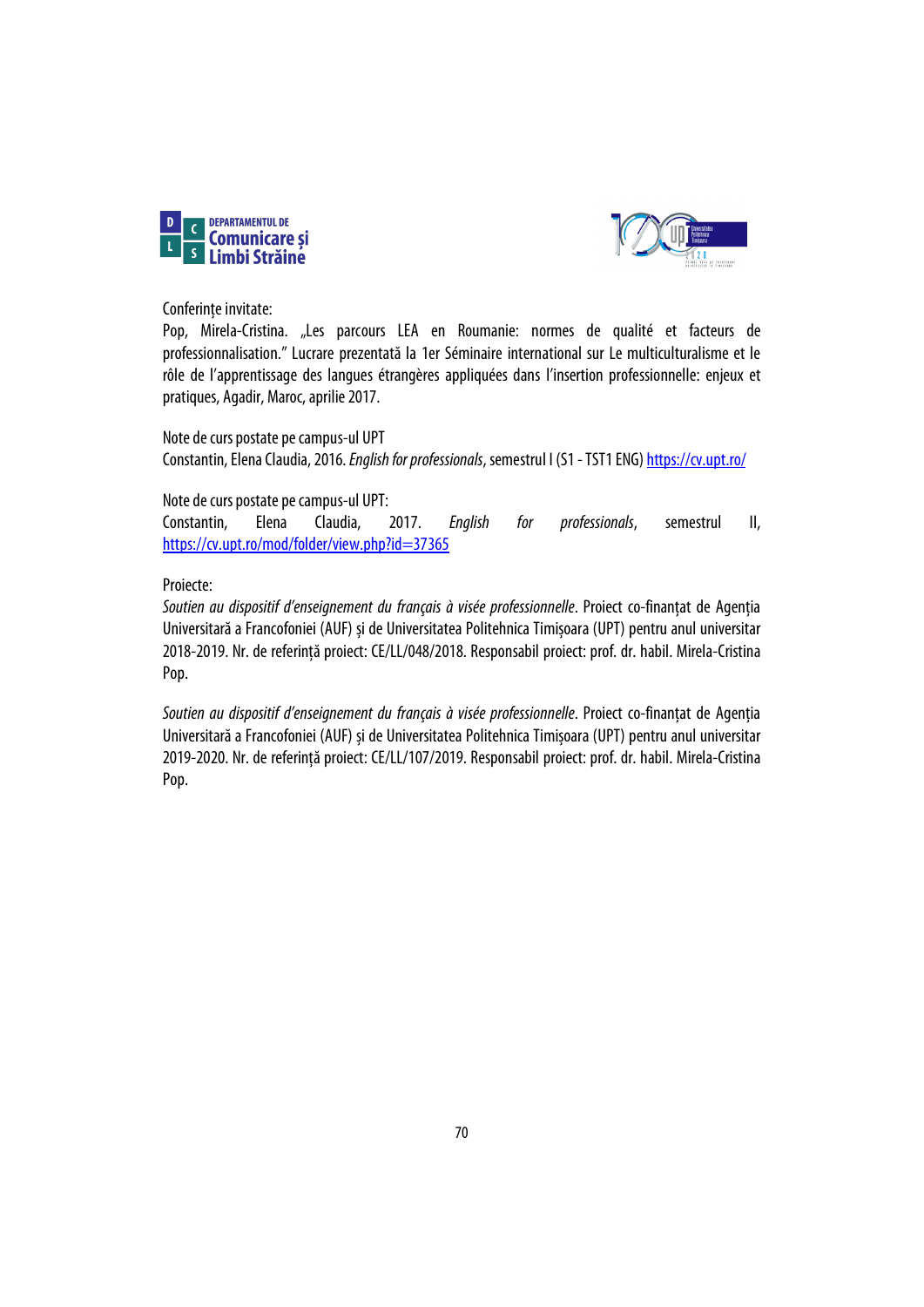



| Tema de cercetare                                      | Interculturalitate în predarea limbilor străine                                                                                                                                                                                                                                                                                                                                                                                                                                                                                                                                                                                                                                  |
|--------------------------------------------------------|----------------------------------------------------------------------------------------------------------------------------------------------------------------------------------------------------------------------------------------------------------------------------------------------------------------------------------------------------------------------------------------------------------------------------------------------------------------------------------------------------------------------------------------------------------------------------------------------------------------------------------------------------------------------------------|
| Descrierea temei                                       | În contextul european actual nu se poate vorbi de o educație completă,<br>dacă nu cuprinde și această nouă dimensiune a educației interculturale.<br>Politica europeană încurajează colaborarea strânsă a națiunilor<br>aparținătoare și libera circulație, favorizând schimbul de forțe de muncă,<br>dar și accesul tinerilor la studii în străinătate. Integrarea într-o societate<br>străină se poate dovedi însă a fi destul de problematică, dacă persoana<br>în cauză nu a beneficiat de o educație, care să-i formeze o așa-numită<br>'conștiință culturală' (cultural awarness), studiind nu doar o limbă<br>străină, ci și contextul cultural al societății respective. |
| <b>Cuvinte cheie</b>                                   | Contact cultural - socializare - culture provider - educație interculturală                                                                                                                                                                                                                                                                                                                                                                                                                                                                                                                                                                                                      |
| Activități desfășurate în<br>cadrul temei de cercetare | - predare interculturală - integrare culturală și lingvistică - schimb<br>intercultural                                                                                                                                                                                                                                                                                                                                                                                                                                                                                                                                                                                          |
| Echipa de cercetare                                    | Asist. dr. Andreea Ruthner (coord.), Lect. dr. Marcela Fărcașiu, Lect. dr.<br>Maria Dana Grosseck, Asist. dr. Ruxandra Buglea, Asist. dr. Ana-Maria<br>Dascălu-Romițan                                                                                                                                                                                                                                                                                                                                                                                                                                                                                                           |
| Date de contact                                        | Asist. dr. Andreea Ruthner<br>Universitatea Politehnica Timișoara<br>Departamentul de Comunicare și Limbi străine<br>Str. Petre Râmneanțu 2, Timișoara, România<br>Tel: +40-256-404014<br>E-mail: andreearuthner@upt.ro                                                                                                                                                                                                                                                                                                                                                                                                                                                          |

# CAPITOLE IN CĂRȚI:

Dascălu-Romițan, Ana-Maria. 2018. "Das Banat als Erinnerungsraum bei Johann Lippet." În *Räumliche Semantisierungen. Raumkonstruktionen in den deutschsprachigen Literaturen aus Zentral- und Südosteuropa im 20.-21. Jahrhundert*, editat de Enikö Dácz, 83-96. Regensburg: Friedrich Pustet Verlag.

Dascălu-Romițan, Ana-Maria. 2018. "Interkulturelle Aspekte und Mehrsprachigkeit in Titu Maiorescus Tagebuch." În *Deutschsprachige Literatur im Rumänischen Kulturraum (19. – 21. Jahrhundert) / Interkulturelle Begegnungen,* editat de Roxana Nubert, Ana-Maria Dascălu-Romițan și Grazziella Predoiu, 196-214. Timișoara: Editura Mirton.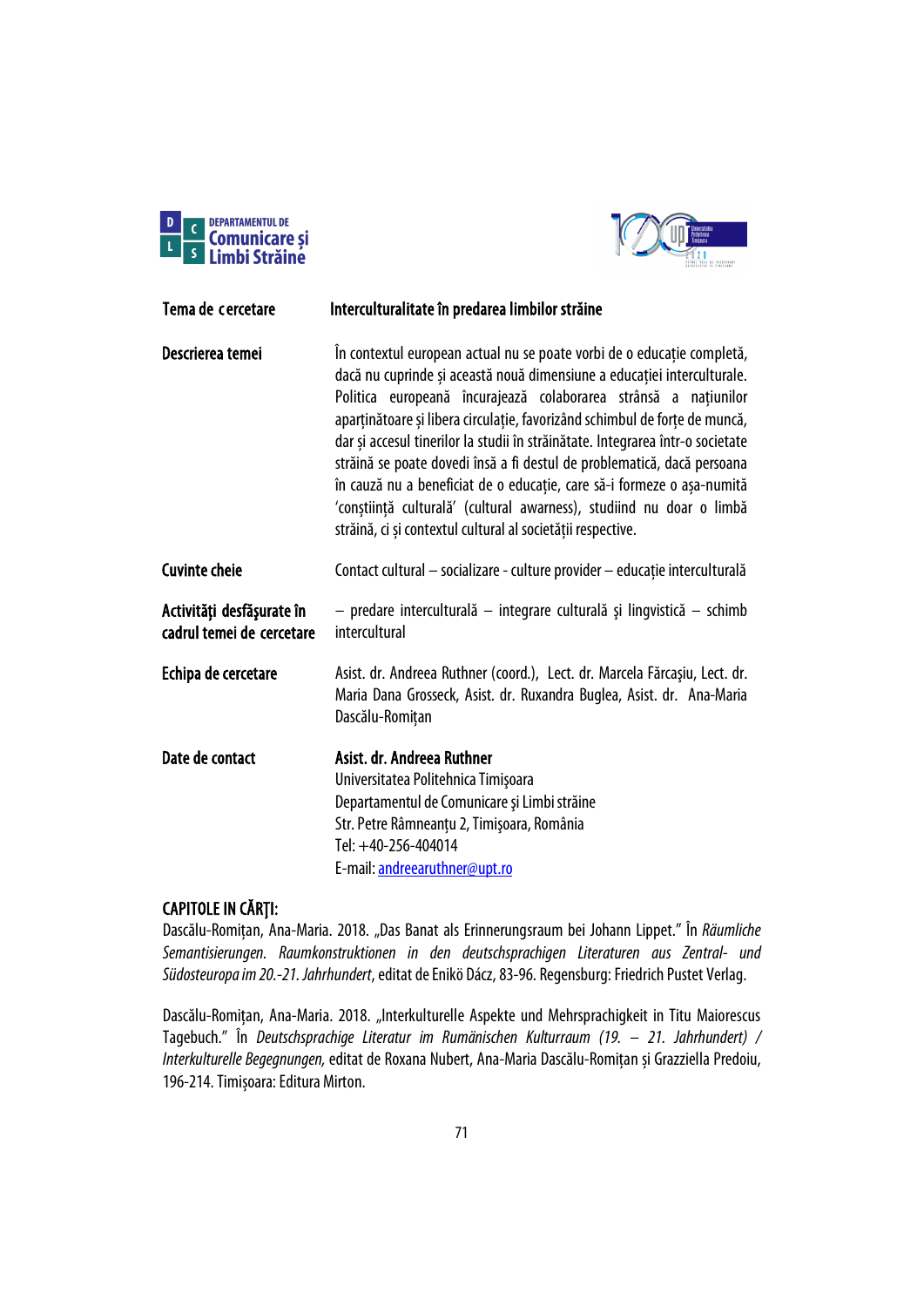



Dascălu-Romițan, Ana-Maria. 2019. "Identity and Migration with the German Speaking Writer Richard Wagner from Romania." În *Negotiating Identity through Narratives: Border Crossings and the Spaces Between*, editat de Guri E. Barstad, Karen S. P. Knuitsen și Elin-Sofie Nesje Vestli, 137-152. Newcastle upon Tyne: Cambridge Scholars Publishing.

Nubert, Roxana, Ana-Maria Dascălu-Romițan și Grazziella Predoiu. 2018. *Deutschsprachige Literatur im Rumänischen Kulturraum (19. – 21. Jahrhundert) / Interkulturelle Begegnungen*. Timișoara: Editura Mirton.

## ARTICOLE

Dascălu-Romitan, Ana-Maria. 2019. "Le Banat – Espace interculturel." Centenarul Banatului: 1919-2019: 477-486.

Dascălu-Romițan, Ana-Maria. 2019. ["Mehrsprachigkeit und interkultureller Dialog in Temeswar."](https://content.sciendo.com/view/journals/gb/45/1/article-p78.xml?language=en) *Germanistische Beiträge*45: 78-93. DOI[: 10.2478/gb-2019-0021](https://doi.org/10.2478/gb-2019-0021)

### Abstract

In the context of globalisation and internationalisation, multilingualism and intercultural interaction are indispensable prerequisites that are desired in all areas. The focus of this paper is to highlight the importance and necessity of multilingualism and intercultural dialogue on the example of Timișoara. The beginnings and traces of multilingualism and the intercultural dimension of Timișoara can be traced based on the geography and history of the city alone. Considering these historical, political, social, cultural and economic prerequisites, this paper presents how the intercultural character and multilingualism of the Banat capital has led it to become a unique phenomenon in Europe, and how it has influenced the history and existence of this region of Romania. The good interethnic relations between the minorities shape the spirit of this city and have helped Timișoara become the European Capital of Culture 2021.The multicultural character of the city has also enabled the emergence of numerous cultural institutions, educational institutions, associations and organisations, which in turn promote this diversity of languages and intercultural interaction.

Fărcașiu, Marcela Alina. 2017. "Cultural Challenges in Teaching Ethics to Romanian Engineering [Students."](https://www.ceeol.com/search/article-detail?id=575324) *Buletinul Stiintific al UPT*16: 61-68.

### **Abstract**

The paper sets out to present the cultural challenges of teaching ethics in an entry-level course to two groups of Romanian undergraduate engineering students in the  $2^{nd}$  and  $3^{rd}$  year of study at a renowned Romanian technical university. The objective is to show that the Romanian students' prior ethical values and norms might impede the students' ability to adapt to foreign business organisational ethical requirements. The paper will also explore the necessity of teaching such a course to engineering students (future employees) in order to familiarise them to the concept of ethics and to the cultural differences existing in terms of ethics between Romania and Western countries.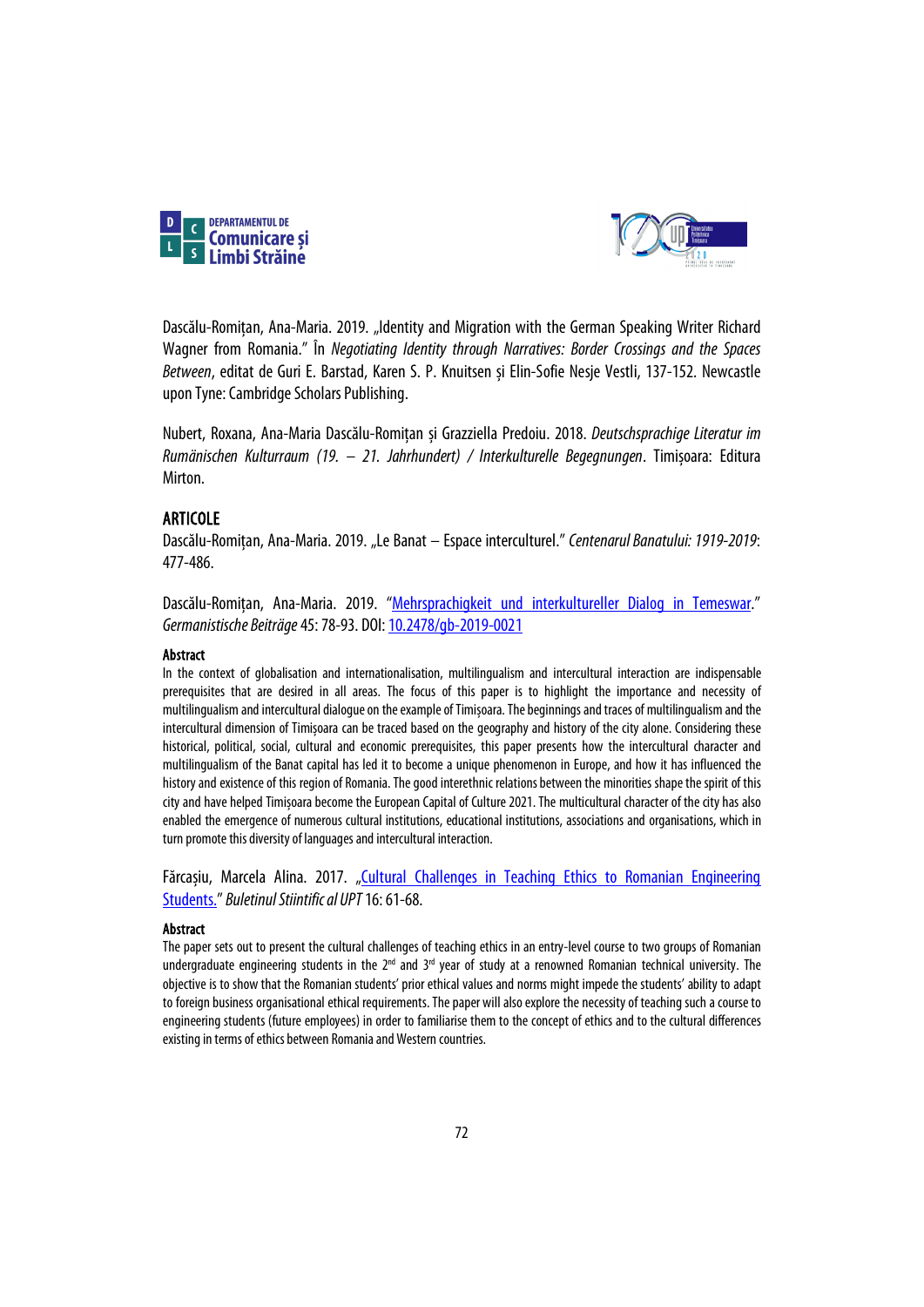



Ruthner, Andreea Rodica. 2016. ["Interkulturalität und interkultureller Unterricht in Temeswar im 21. Jh.](https://www.deruge.org/wp-content/uploads/2018/12/DRH_2016-02.pdf)  [Das multiethnische Schulwesen."](https://www.deruge.org/wp-content/uploads/2018/12/DRH_2016-02.pdf) *Deutsch-Rumänische Hefte, Halbjahresschrift der Deutsch-Rumänischen Gesellschaft*XIX(2): 15-16.

## Abstract

Im Banat besteht seit fast 300 Jahren ein Schulwesen der ethnischen Minderheiten und trotz der assimilierenden Maßnahmen der habsburgischen, magyarischen oder faschistischen rumänischen Regierungen gibt es dort auch heute noch Schulen der Minderheiten und deutsche Abteilungen innerhalb von rumänischen Schulen. Die erwähnten assimilierenden Maßnahmen haben nicht – wie zu erwarten wäre – zu Konfliktsituationen und zur Vervielfältigung der stereotypen Vorurteile geführt, sie haben ganz im Gegenteil die Herausbildung einer lokalen multiplen Identität oder einer Grenzidentität bewirkt. Dadurch hat sich das Banat zu einer Musterregion für gelebte Interkulturalität entwickelt.

Ruthner, Andreea Rodica. 2019. "Zur Sprach- und Kulturvermittlung durch interkulturelle Begegnungen [anhand von face-to-face contacts, ethnography, Tandem lernen, netz-](https://www.ceeol.com/search/article-detail?id=820159) und mediengestützten Lehr- und [Lernprozessen und kultursensibilisierenden Methoden.](https://www.ceeol.com/search/article-detail?id=820159)" *Professional Communication and Translation Studies*12: 149-157.

## Abstract

Regardless whether the contact to foreign cultural communities takes place by means of direct intercultural encounters during visits abroad (face-to-face contacts and face-to-face tandem learning) or with the help of virtual interaction in the context of internet and media supported teaching and learning (videoconferencing, video footage or e-mail-tandem-learning), it always produces an intercultural learning process. Nevertheless, most of the mentioned methods are rather in heterogeneous learning groups efficient, while Romanian groups are usually homogeneous. Therefore, intercultural communication methods and patterns are in this case of major importance.

# COMUNICĂRI

Dascălu-Romițan, Ana-Maria. "Cultura și civilizația germanilor din Banat în context european." Lucrare prezentată la Europa International Colloquium: Center and margin, cross-border cultural cooperation, Arad, România, octombrie 2018.

Dascălu-Romițan, Ana-Maria. "Das Vorbild – Bertolt Brecht und die Aktionsgruppe Banat." Lucrare prezentată la Conferința internațională XXI. Internationale Tagung Kronstädter Germanistik, Brașov, România, martie 2018.

Dascălu-Romițan, Ana-Maria. "Deutsch-rumänische Sprachinterferenzen bei Herta Müller und Balthasar Waitz." Lucrare prezentată la Jahrestagung der Hermannstädter Germanistik. Deutsch-rumänische literarische Transfers und Mehrsprachigkeit aus europäischer Perspektive, Sibiu, România, noiembrie 2018.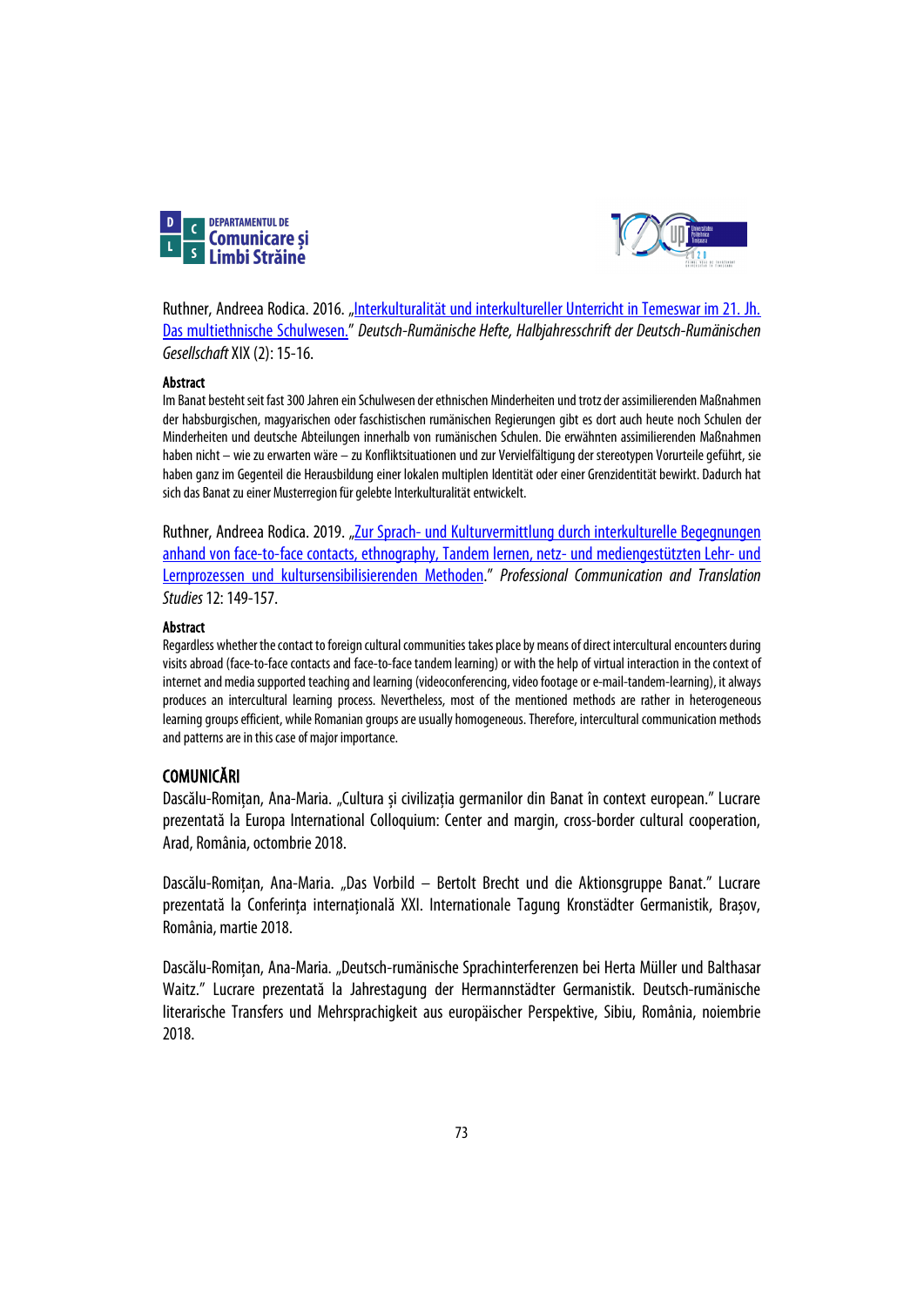



Dascălu-Romitan, Ana-Maria. "Herta Müllers "europäisches Ereignis" Atmeschaukel." Lucrare prezentată la Conference Herta Müller and the Currents of European History, Londra, Marea Britanie, septembrie 2017.

Dascălu-Romițan, Ana-Maria. "Interkulturelle Aspekte und Mehrsprachigkeit in Titu Maiorescus Tagebuch." Lucrare prezentată laConferinţa internaţională 60 Jahre Temeswarer Germanistik, Timişoara, România, octobrie 2016.

Dascălu-Romițan, Ana-Maria. "Le Banat – Espace interculturel." Lucrare prezentată la Simpozionul științific internațional Centenarul Banatului: 1919-2019, Timișoara, România, iunie 2019.

Dascălu-Romițan, Ana-Maria. "Mehrsprachigkeit und interkultureller Dialog in Temeswar." Lucrare prezentată la Jahrestagung der Hermannstädter Germanistik. Deutsch-rumänische literarische Transfers und Mehrsprachigkeit aus europäischer Perspektive, Sibiu, România, noiembrie2018.

Dascălu-Romițan, Ana-Maria. "Plurilingvism, inter- și multiculturalitate în Timișoara." Lucrare prezentată la Simpozionul internațional Banatul. Istorie și multiculturalitate, Zrenianin, Serbia, iunie 2018.

Dascălu-Romițan, Ana-Maria. "Regionale Mehrsprachigkeit und Interkulturalität. Mit besonderer Beziehung zum Banat." Lucrare prezentată la Deutsch-rumänische literarische Transfers und Mehrsprachigkeit aus europaïscher Perspektive, Universitatea "Lucian Blaga", Sibiu, România, noiembrie 2018.

De Carlo, Sabina. "Vom Selbstverständlichen zum Unbedachten: Linguistic Landscapes und Spracheinstellungen im rumänischen Banat." Lucrare prezentată la GAL Kongress: Sprachen, Kommunikation und Öffentlichkeit, Essen, Germania, septembrie2018.

De Carlo, Sabina. "Wohin steuert die deutsche Sprache im Banat? Spracheinstellungen als Gradmesser für eine Entwicklung." Lucrare prezentată la Interdisziplinäre Tagung: Teuto-Brasilianisch, Plautdietsch und Namsläng. Spuren und Einflüsse von Migration aus dem deutschsprachigen Raum, Cluj-Napoca, România, ianuarie 2018.

Grosseck, Maria-Dana și Sabina De Carlo. "Wo ist eigentlich die Walachei oder wie man kulturelle Konzepte verhandelt." Lucrare prezentată la XI Internationaler Kongress der Germanisten Rumäniens, Oradea, România, iunie2018.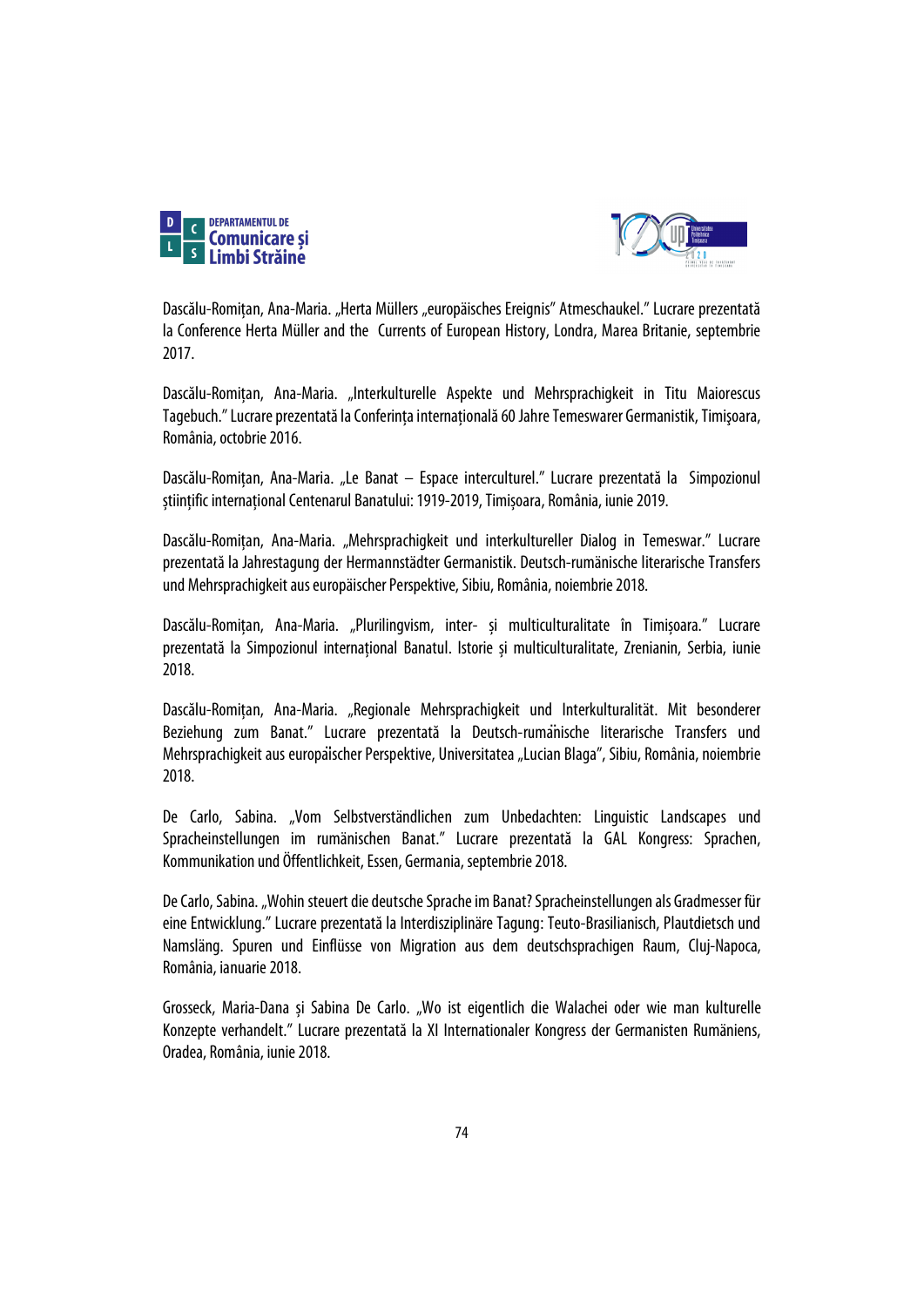



Ruthner, Andreea Rodica. "Zur Sprach- und Kulturvermittlung durch interkulturelle Begegnungen anhand von face-to-face contacts, ethnography, Tandem lernen, netz- und mediengestützten Lehr- und Lernprozessen und kultursensibilisierenden Methoden." Lucrare prezentată la Professional Communication and Translation Studies, Timişoara, România, aprilie 2019.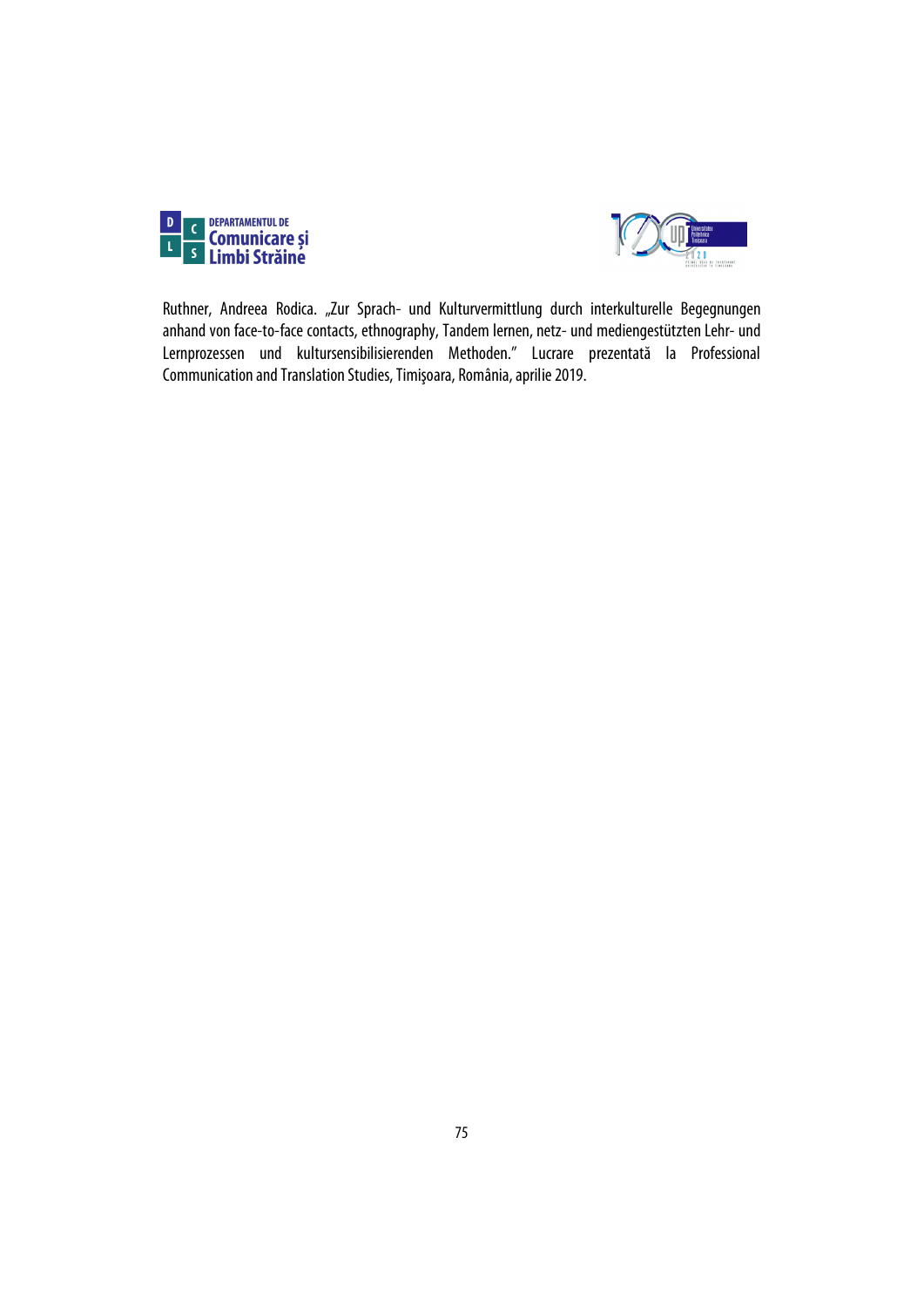



# Tema de cercetare Abordări comunicative în formarea deprinderilor de înțelegere a mesajelor scrise și orale în limbi străine Descrierea temei Tema de cercetare analizează rolul metodei comunicative în procesul de

învățare și asimilare a unei limbi străine. În cadrul temei sunt abordate și analizate mesaje orale sau scrise cu caracter informativ, apelativ, descriptiv, comparativ sau demonstrativ și se propun metode care contribuie la dezvoltarea deprinderilor de înțelegere a unui mesaj și de exprimare orală sau scrisă într-o limbă străină. Un rol important în cadrul temei îl reprezintă găsirea de soluții, care contribuie la dezvoltarea competențelor de comunicare într-o limbă străină.

| <b>Cuvinte cheie</b> | receptare, consolidare, capacitate de exprimare, dezvoltarea deprinderilor |
|----------------------|----------------------------------------------------------------------------|
|                      | de comunicare, asimilare diferențiată, procesarea informației, redare de   |
|                      | mesaje, redactare de mesaje                                                |

#### Activităţi desfăşurate în cadrul temei de cercetare • Dezvoltarea deprinderilor de înțelegere a limbii vorbite prin intermediul diferitelor strategii de comunicare (explicații, dialog, opinie, întrebări/răspunsuri, dezbatere, prezentări);

- Dezvoltarea și consolidarea competențelor de înțelegere a limbii prin intermediul unui text;
- Dezvoltarea aptitudinii de exprimare orală si scrisa prin intermediul unui text;
- Echipa de cercetare Lect. dr. Anca Dejica-Cartis, Conf. dr. Simona Simon, Asist. dr. Ana-Maria Dascălu, Asist. dr. Roxana Ghiță, Asist. dr. Andreea Ruthner-Ungureanu

Date de contact Lect. dr. Anca Dejica-Carțiș (coord.) Universitatea Politehnica Timişoara Departamentul de Comunicare şi Limbi străine Str. Petre Râmneanțu 2, Timişoara, România Tel: +40-256-404014 E-mail: anca.cartis@upt.ro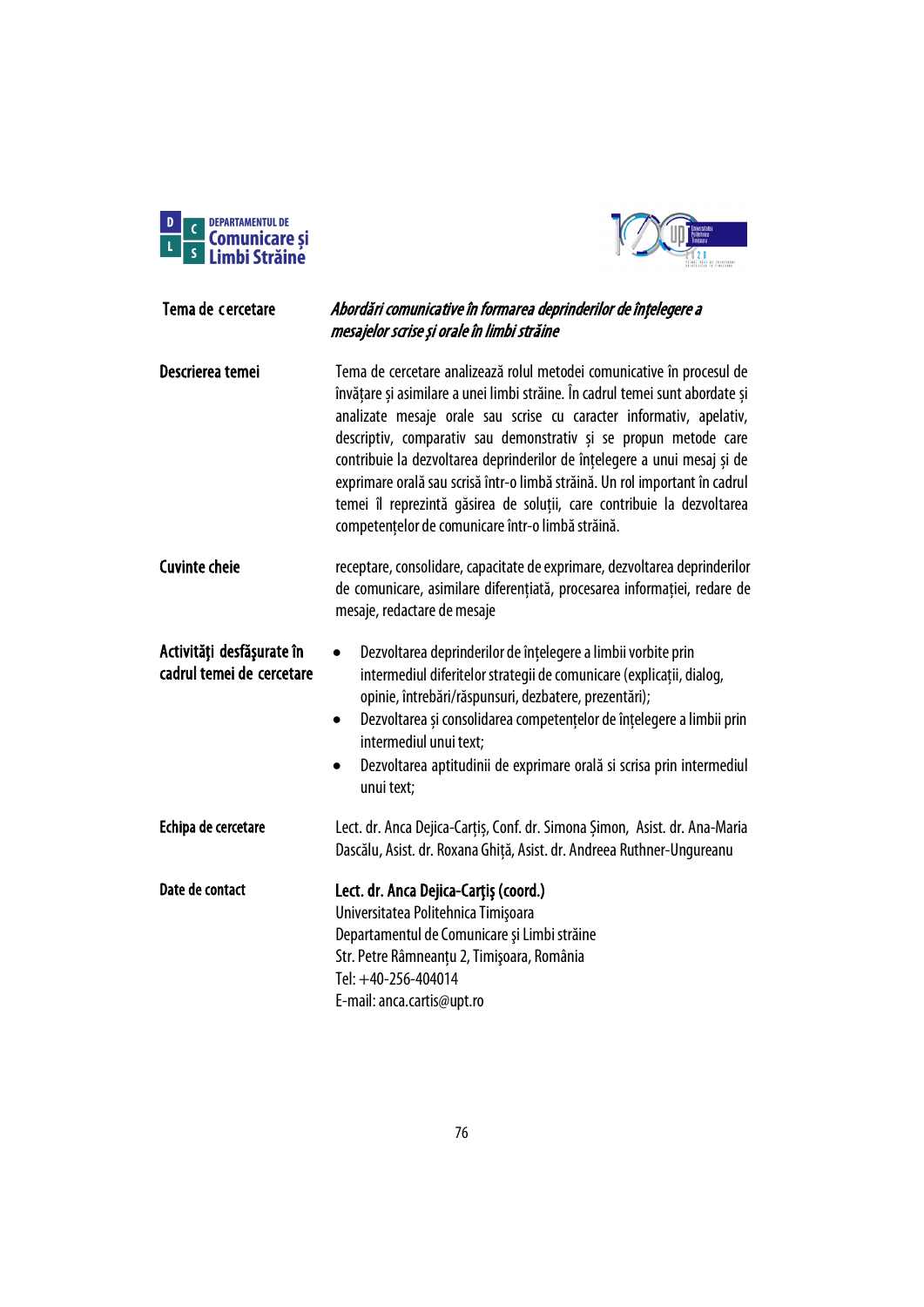



## ARTICOLE

Dascălu-Romițan, Ana-Maria și Roxana Nubert. 2019. ,,Deutsch-rumänische Sprachinterferenzen bei Herta Müller und Balthasar Waitz" *Germanistische Beiträge*44: 87 – 102.

Dejica-Carţiş, Anca. 2016. ["Grammatik für kommunikative Zwecke.](https://www.sc.upt.ro/ro/publicatii/pcts/issues-pcts/121-09-2016)" *Professional Communication and Translation Studies*9: 199-204.

## Abstract

Die traditionelle Grammatik in Deutschunterricht geht von den grammatischen Regeln aus, wendet Strukturen und Konstruktionen an, analysiert morphologische, semantische und syntaktische Aspekte der Sprache und entscheidet über den Stil und über der Bedeutung der Sprache in verschiedenen kommunikativen Situationen. Die heutige Tendenz der Anwendung der Grammatik für kommunikative Zwecke ist thematisch und kontextuell abhängig. Es entsteht ein Wechsel zwischen Regel, Anwendungsbedingungen und Situation, zwischen mentale Prozesse und produktive Anwendung. In der vorliegenden Arbeit möchte man den Bezug zwischen Grammatik und kommunikativen Situationen näher analysieren. Dementsprechend entdeckt man vier wesentliche Funktionen der Grammatik im Deutschunterricht: eine darstellende Funktion, eine appellative Funktion, eine kommunikative Funktion und eine produktive Funktion. Diese werden näher beobachtet und bewertet.

Dejica-Carțiș, Anca. 2017. ["Das Internet im studienbegleitenden DaF-Unterricht."](https://www.sc.upt.ro/ro/publicatii/pcts/issues-pcts/205-10-2017) *Professional*  **Communication and Translation Studies 10: 178-185.** 

#### **Abstract**

Das Internet wird als ein entscheidendes audiovisuelles Medium im studienbegleitenden DaF-Unterricht eingesetzt, mit dem Ziel das Lernmaterial zu visualisieren und zu festigen. Anhand von verschiedenen Internetangeboten werden Lehrmateriale hergestellt und Lernprogramme gebraucht. Beim Einsatz des Internets im DaF-Unterricht unterscheidet man zwischen computergestütztes Lernen anhand von Programmen und Internetangeboten, die auch das autonome Lernen bevorzugen oder man unterscheidet zwischen computergestützten Lehrmateriale, die das Erstellen von Arbeitsblätter oder von Übungen erlauben und das Wissen vertiefen. Dementsprechend ist das Nutzen des Internets im studienbegleitenden DaF-Unterricht zweidimensional. Das Nutzen des Internets hat neben Vorteile auch Nachteile. Man kommt zu der Schlussfolgerung, dass das Internet eine Rolle im Unterrichtprozess ausübt und dass es gezielt eingesetzt wird.

Dejica-Carțiș, Anca. 2017. ["Alternative Methoden im DaF-Unterricht."](https://www.sc.upt.ro/ro/publicatii/buletinul-stiintific/issues-bs/204-17-2018) *European Identity in Linguistics*, *Literature, Translation Studies, Didactics and Interdisciplinarity*: 2: 268-275.

#### **Abstract**

Alternative Methoden haben ihren festen Platz in DaF-Unterricht gewonnen. Methoden sind Verfahren oder Ansätze, die man im Unterricht gebraucht, um einen gewissen Inhalt oder Lehrmaterial zu vermitteln. Die Methoden sind Modalitäten, die man im Unterricht einsetzt, um den Zugang zum Lernmaterial zu erleichtern und den Inhalt zu verstehen. Im Unterrichtsprozess werden Methoden gezielt eingesetzt. Sie üben einen kognitiven Charakter aus und sind Träger von Lehr- und Lernmodalitäten. Alternative Methoden sind handlungsorientiert. Sie werden als Modalitäten des Sprachgebrauchs und der Sprachvermittlung im DaF-Unterricht eingesetzt, mit dem Ziel Sprachfähigkeiten der Lerner zu aktivieren.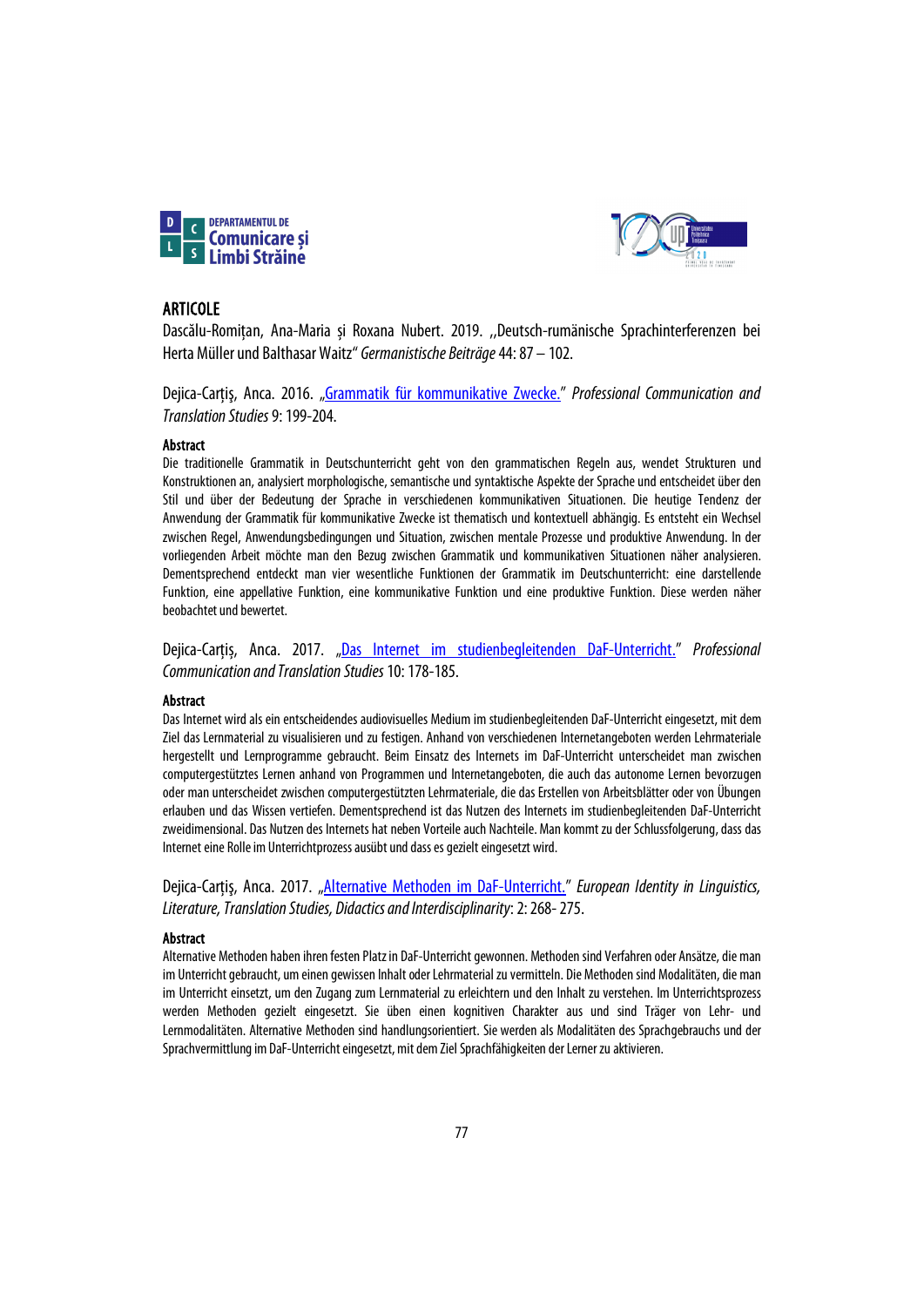



Dejica-Carțiș, Anca. 2018. "Ansätze der deutschen Sprache für internationale Studenten." *Scientific Bulletin of Politehnica University of Timisoara, Transactions of Modern Languages*17: 106-112.

#### Abstract

Das Sprachwissen übt eine wesentliche Rolle für internationale Studenten aus. Im Rahmen der Studiengänge in Universitäten spielt auch die deutsche Sprache eine entscheidende Rolle. Studenten gebrauchen die deutsche Sprache auf sozialer Ebene und auf akademischer Ebene. Jährlich Begegnen sich internationale Studenten als Studierende oder als Stipendiaten, dessen gemeinsame Sprache auch die deutsche Sprache ist. Für Studenten, die Deutsch als Fremdsprache studieren, werden gewisse Sprachkompetenzen entwickelt. Zu den Ansätzen der deutschen Sprache für internationale Studenten zählen: thematische und landeskundliche Ansätze, lexikalische Ansätze zum Spracherwerb und die Entwicklung von kommunikativen Sprachkompetenzen, um selbstständiger Sprachgebrauch auszubauen. Ziel der Arbeit ist, wichtige Ansätze hervorzuheben, die internationalen Studenten helfen, ihre Sprachkompetenzen zu vertiefen.

Dejica-Carțiș, Anca. 2018. ["Deutsch als Fremdsprache im akademischen Bereich.](https://www.sc.upt.ro/ro/publicatii/pcts/issues-pcts/206-11-2018)" *Professional Communication and Translation Studies*12: 137-144.

## Abstract

Deutsch als Fremdsprache wird multidimensional im akademischen Bereich unterrichtet. Die Sprache wird auf sozialer, auf kultureller, auf akademischer und auf fachlicher Ebene von Studenten aufgenommen. Zu den wichtigsten Schlüsselkompetenzen zählen Sprach- und Fachkompetenzen. Die Entwicklung von Sprachkompetenzen basiert auf lexikalische, linguistische und kommunikative Inhalte, die Studenten helfen, sich mündlich und schriftlich adäquat auszudrücken. Die vorliegende Arbeit befasst sich mit Sprachkompetenzen, die für Studenten hilfreich beim Üben der deutschen Sprache sind.

# COMUNICĂRI

Dascălu-Romițan, Ana-Maria. ,,Strategii de comunicare în predarea limbii germane. Cu referire specială la presa scrisă." Lucrare prezentată în cadrul Congresului Internațional de Istorie a Presei, ediția a IX-a, Timișoara, România,aprilie 2016.

Dascălu-Romițan, Ana-Maria. "Ansätze zur Landeskunde im DaF-Unterricht." Lucrare prezentată la conferința internațională Professional Communication and Translation Studies, ediția a X-a, Timisoara, România, martie 2017.

Dascălu-Romițan, Ana-Maria. "Beiträge des DaF-Unterrichts zur Förderung der deutschen Sprache am Beispiel der Polytechnischen Universität Temeswar." Lucrare prezentată la simpozionul internațional Deutsche Sprache und Kultur im Banat zwischen Tradition und Zukunft, Timișoara, România, iunie 2017.

Nubert, Roxana și Ana-Maria Dascălu-Romițan. ,,Deutsch-rumänische Sprachinterferenzen bei Herta Müller und Balthasar Waitz. " Lucrare prezentată la Jahrestagung der Hermannstädter Germanistik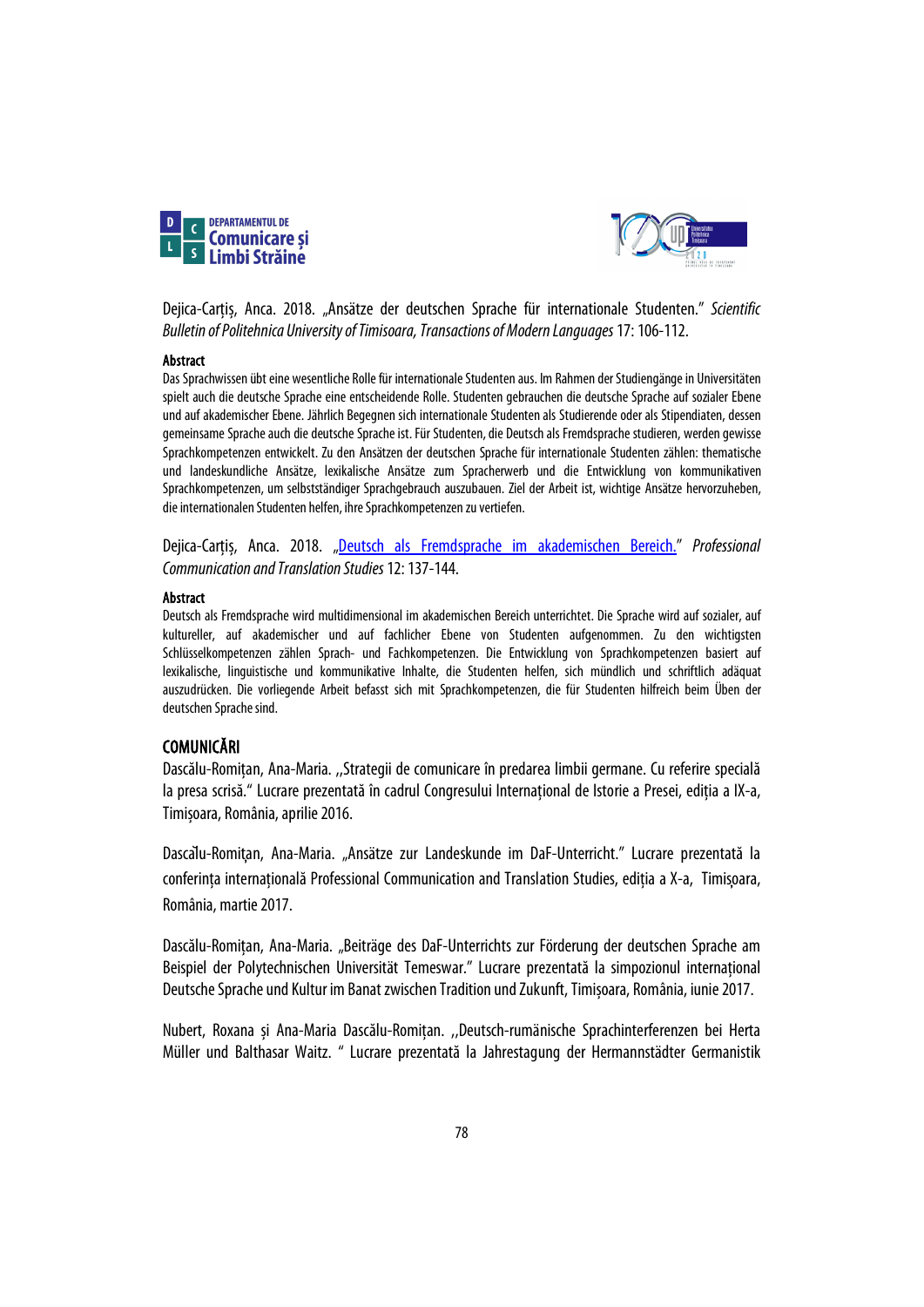



Deutsch-rumänische Transfers und Mehrsprachigkeit aus europäischer Perspektive, Sibiu, România, noiembrie 2018.

Dascălu-Romițan, Ana-Maria. "Promovarea relațiilor româno-germane în cadrul Societății Culturale Româno-Germane din Timișoara." Lucrare prezentată la masa rotundă Promovarea relațiilor bilaterale româno-germane la nivel cultural și în domeniul educației, Parteneriate strategice la nivel regional, Timișoara, România, aprilie 2018.

Nubert, Roxana și Ana-Maria Dascălu-Romițan. "Mehrsprachigkeit in den Periodika Temesvarer Zeitung und Deutsches Tagblatt für Ungarn im Zeitrau, 1863-1918."Lucrare prezentată la sesiunea internațională Mehrsprachigkeit in der Donaumonarchie (1848-1918), Ludwig-Maximillians-Universität, München, Germania, octombrie 2018.

Dascălu-Romițan, Ana-Maria și Roxana Nubert. ,,Aspekte sprachlicher Identität beim rumäniendeutschen Autor Richard Wagner." Lucrare prezentată la conferința internațională XXII. Internationale Tagung Kronstädter Germanistik, Brașov, România, aprilie 2019.

Nubert, Roxana și Ana-Maria Dascălu-Romițan,. ,,Die Bezüge des rumäniendeutschen Schriftstellers Oscar Walter Cisek zum Donau- und Schwarzmeerraum – Eine interdisziplinäre Untersuchung (Mit besonderer Berücksichtigung von Baltschik / Balcic." Lucrare prezentată la conferința internațională Deutsche Sprache und Kultur in Bessarabien, in der Dobrudscha und im Schwarzmeerraum, Constanța, România, aprilie 2019.

Dejica-Carțiș, Anca. "Alternative Methoden im DaF-Unterricht." Lucrare prezentată la conferința European Identity in Linguistics, Literature, Translation Studies, Didactics and Interdisciplinarity, București, România, mai2016.

Dejica-Carțiș, Anca. "Das Internet im studienbegleitenden DaF-Unterricht.*"* Lucrare prezentată la conferinta Professional Communication and Translation Studies, Timișoara, România, aprilie 2017.

Dejica-Carțiș, Anca. "Deutsch als Fremdsprache im akademischen Bereich.*"* Lucrare prezentată la conferințaSynergien-25 Jahre Germanistik und DAAD, Nitra, Slovacia, aprilie 2017.

Dejica-Carțiș, Anca. "Entwicklung von Sprachkompetenzen im DaF-Unterricht.*"* Lucrare prezentată la congresulXI. Internationaler Kongress der Germanisten Rumäniens, Oradea, România, iunie 2018.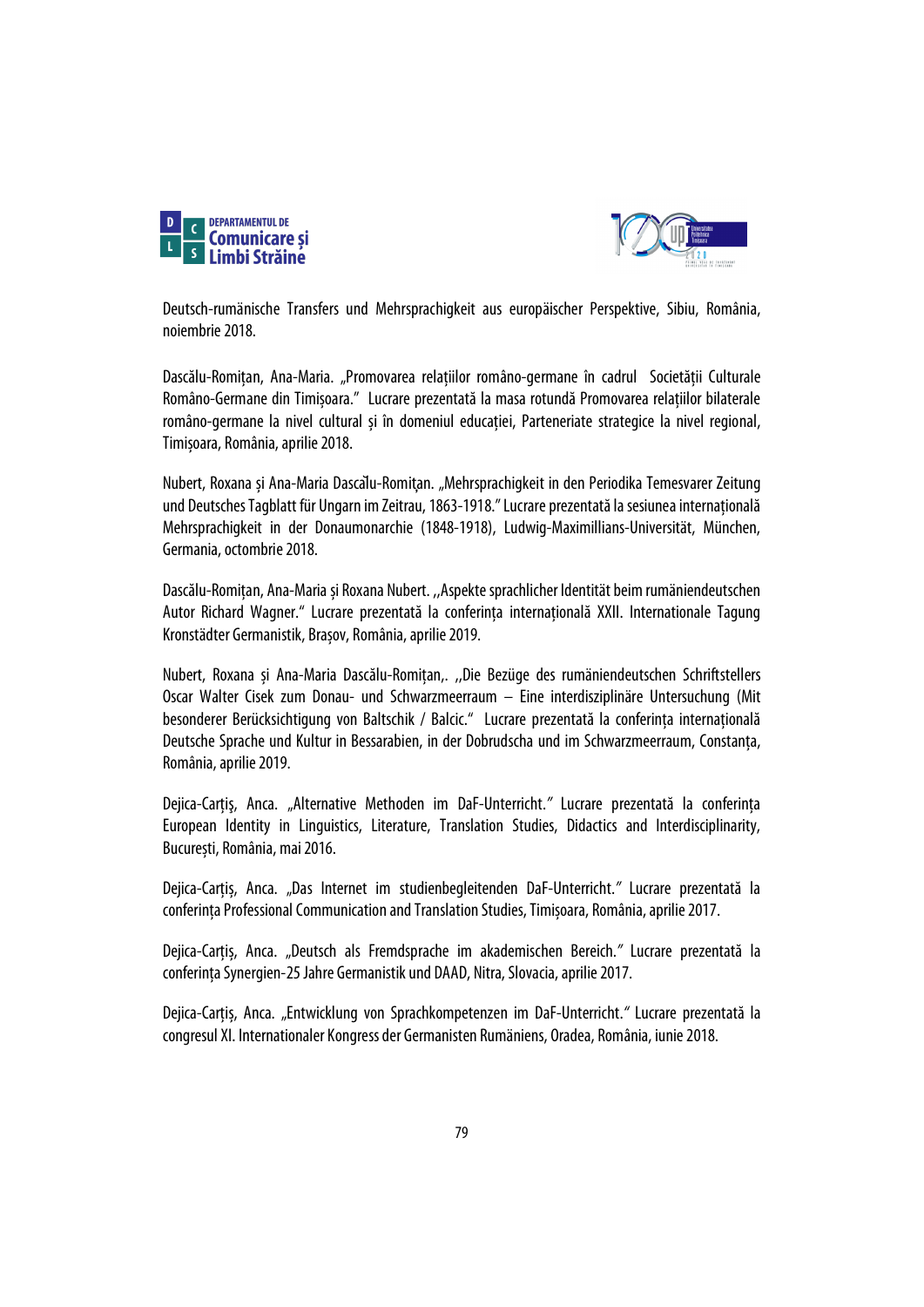



Dejica-Carțiș, Anca. "Kommunikative Sprachkompetenzen im DaF-Unterricht.*"* Lucrare prezentată la conferința 11th International Conference Professional Communication and Translation Studies, Timișoara, România, aprilie 2019.

# ALTE REALIZĂRI ÎN CADRUL TEMEI

Dascălu-Romițan, Ana-Maria. "Limbă și cultură germană în Timișoara." Seminar științific studențesc, participanți: studenții anului I, Facultatea de Arhitectură, locație: Centru Cultural German, Timișoara, România, mai 2016.

Dascălu-Romițan, Ana-Maria. "Limbă și cultură germană în Timișoara (ed. a III-a)." Seminar științific studențesc, participanți: studenții de la Specializarea Traducere și Interpretare (anul I), studenții din anul II, specializarea Comunicare și Relații publice, studenții din anul I, Facultatea de Electronică și Telecomunicații și studenții din anul I, Facultatea de Chimie Industrială și Ingineria Mediului, Centrul Cultural German, Timișoara, România, mai 2017.

Dascălu-Romițan, Ana-Maria. "Deutsche Sprache und Kultur im Banat zwischen Tradition und Zukunft." Simpozion internațional, organizat în cadrul Zilelor Culturii și Economiei Germane în Banat, Casa Adam Müller Guttenbrunn, Timișoara, România, iunie 2017.

Dascălu-Romițan, Ana-Maria. "Cultură și civilizație germană – Rolul presei în promovarea limbii și culturii germane în România." Workshop pentru studenți participanți: studenții din anul II, specializarea Traducere și Interpretare, Facultatea de Științe ale Comunicării, UPT, Timișoara, România, noiembrie 2017.

Dascălu-Romitan, Ana-Maria. "Limbă și cultură germană în Timișoara, (ed. a IV-a)." Seminar științific studențesc, participanți: studenții din anul II, specializarea: Traducere și interpretare, Centrul Cultural German,Timișoara, România, mai 2018.

Dascalu-Romitan, Ana-Maria. "Deutsch im Studium und Beruf." Seminar științific studențesc, participanți: studenții din anul II, specializarea: Traducere și interpretare, Facultatea de Științe ale Comunicării, UPT, Timișoara, România, septembrie 2018.

Dascălu-Romițan, Ana-Maria. ,,Deutschsprachige Studiengänge an der Fakultät für Kommunikationswissenschaften der Politehnica Universität Temeswar." Conferința organizată de ZfA Deutsche Auslandsschularbeit International, cu tema Einführungsseminar für das Schuljahr 2018/19 und Präsentationsseminar zum Wettbewerb "Minderheiten", Timișoara, România, septembrie 2018.